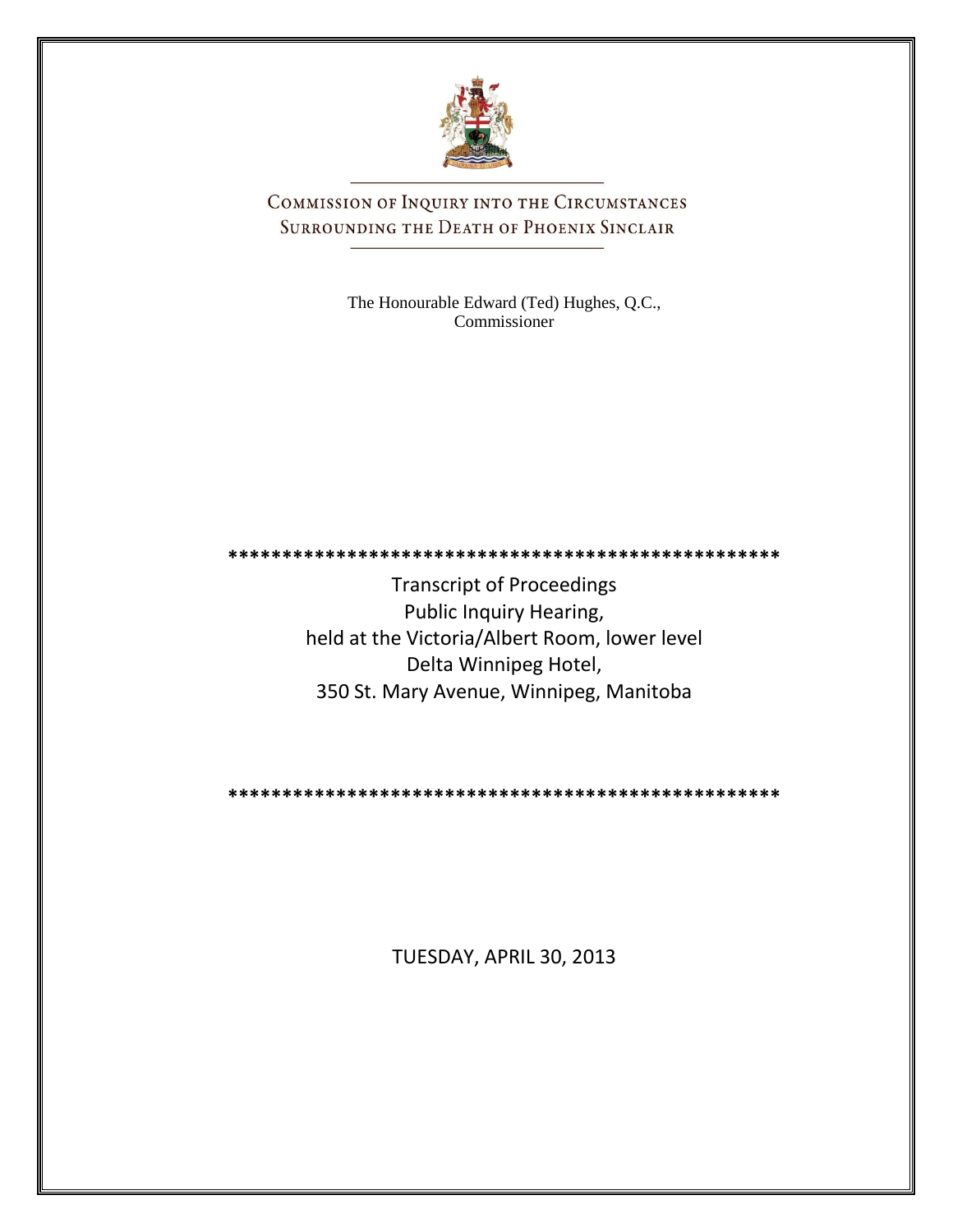## **APPEARANCES**

**MS. S. WALSH,** Commission Counsel **MR. D. OLSON,** Senior Associate Counsel **MR. R. MASCARENHAS**, Associate Commission Counsel

**MR. G. MCKINNON** and **MR. S. PAUL,** for Department of Family Services and Labour

**MR. T. RAY,** for Manitoba Government and General Employees Union

**MS. L. HARRIS,** for General Child and Family Services Authority

**MR. H. COCHRANE** and **MR. K. SAXBERG,** First Nations of Northern Manitoba Child and Family Services Authority, First Nations of Southern Manitoba Child and Family Services Authority, and Child and Family All Nation Coordinated Response Network

**MR. H. KHAN** and **MR. J. BENSON,** for Intertribal Child and Family Services

**MR. J. GINDIN,** for Mr. Nelson Draper Steve Sinclair and Ms. Kimberly-Ann Edwards

**MR. J. FUNKE,** for Assembly of Manitoba Chiefs and Southern Chiefs Organization Inc.

**MS. B. BOWLEY**, for Witness, Ms. Diva Faria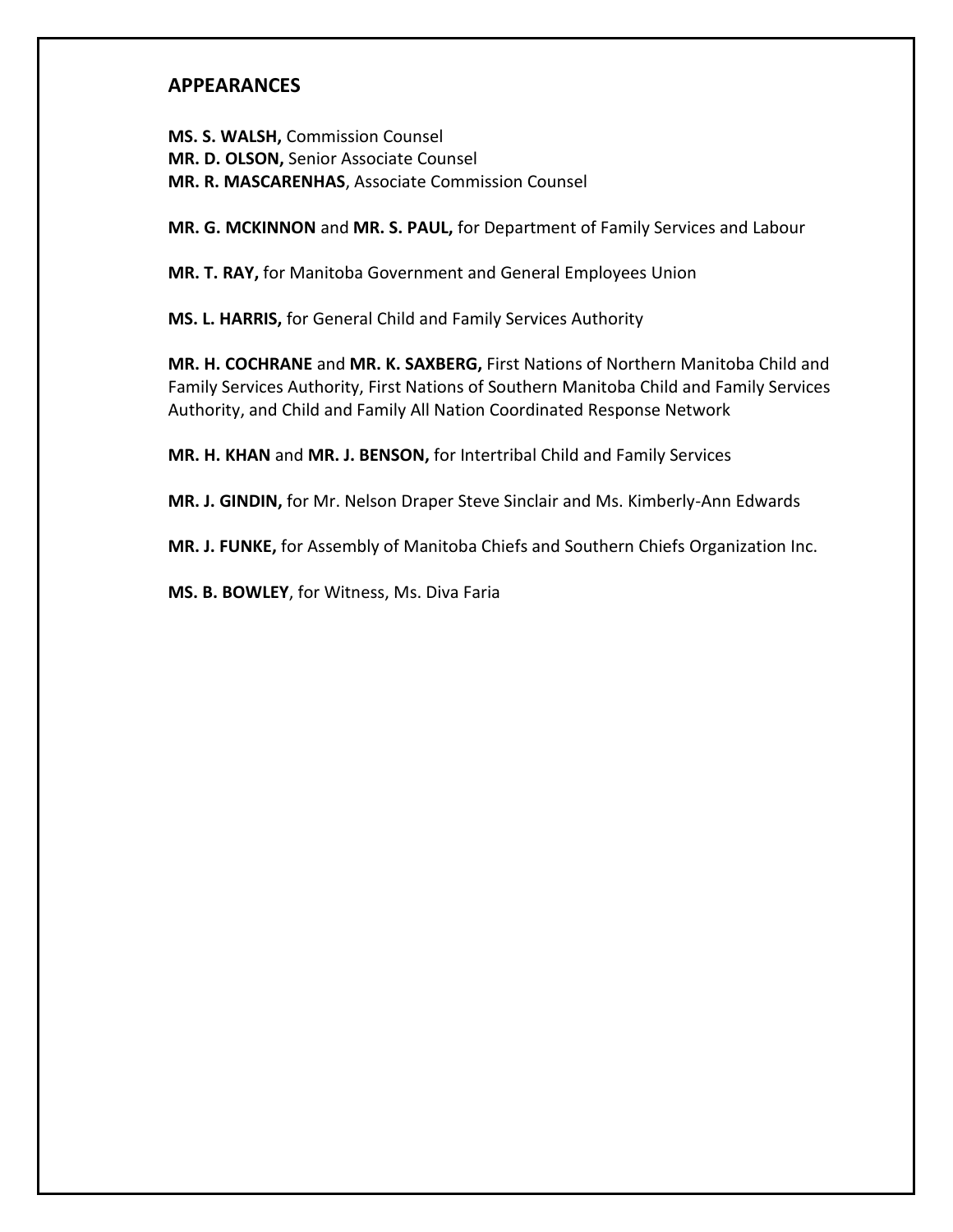# **INDEX**

|                   |                                         |                       | Page     |
|-------------------|-----------------------------------------|-----------------------|----------|
| PROCEEDINGS       |                                         |                       |          |
| <b>WITNESSES:</b> |                                         |                       |          |
| ELSIE FLETTE      |                                         |                       |          |
|                   | Direct Examination<br>Cross-Examination | (Cochrane)<br>(Walsh) | 6<br>136 |
|                   |                                         |                       |          |

### **EXHIBITS**:

| 48 | Binder of documents                                                                   | 4      |
|----|---------------------------------------------------------------------------------------|--------|
| 49 | Southern authority evidence witness<br>summary of Elsie Flette                        | 101    |
| 50 | Report entitled Evaluation of Block<br>Funding Pilot Project, by Dr. Brad<br>McKenzie | 1 () 4 |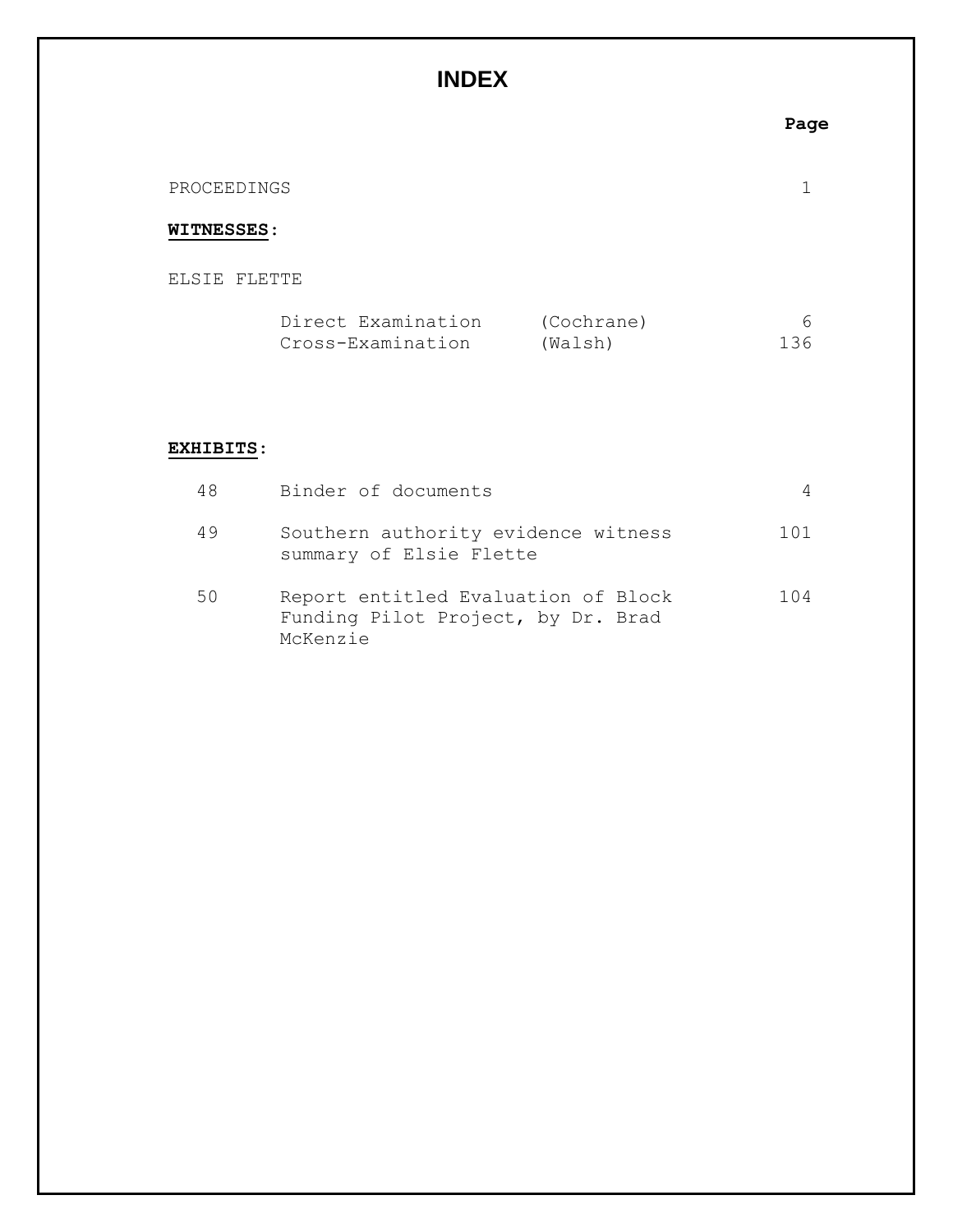PROCEEDINGS APRIL 30, 2013

APRIL 30, 2013

 PROCEEDINGS CONTINUED FROM APRIL 29, 2013 THE COMMISSIONER: Morning. COUNSEL: Morning. THE COMMISSIONER: Mr. Cochrane. MR. COCHRANE: Good morning, Mr. Commissioner. For the record, Harold Cochrane, counsel to southern authority, northern authority and ANCR. Maybe just before we begin, just to let you know, we're now at the point where we will be providing evidence through our witnesses for the next two days. 13 THE COMMISSIONER: Yes. MR. COCHRANE: We have, we have two witnesses scheduled to come before you. The first one, of course, is Elsie Flette. She's in the witness, witness seat right now. Second witness will be Sandie Stoker from ANCR. THE COMMISSIONER: And what do you contemplate, a day, a day each or ... MR. COCHRANE: The evidence of Ms. Flette, if I can, if I can characterize it this way, will be more high level review of the CFS system and changes. I would anticipate her evidence to be for most of the morning. Of course depending on the timing for cross-examination, she should be done, I would say, early afternoon.

 $- 1 -$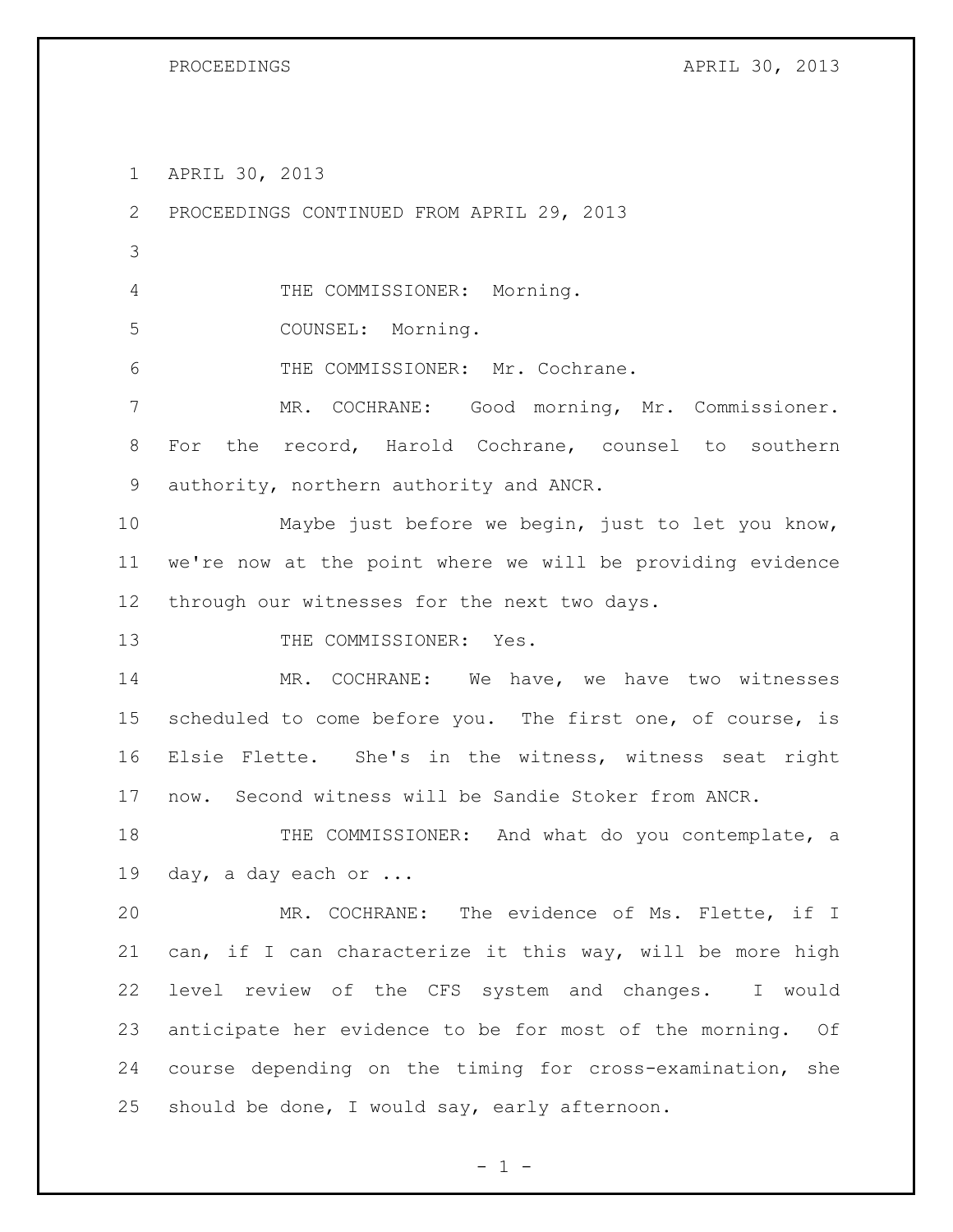PROCEEDINGS APRIL 30, 2013

| $\mathbf{1}$    | THE COMMISSIONER: Right.                                    |
|-----------------|-------------------------------------------------------------|
| $\mathbf{2}$    | MR. COCHRANE: Depending on the time, it's our               |
| 3               | proposal we move on to our second witness and get her on as |
| 4               | quick as we can.                                            |
| 5               | THE COMMISSIONER: Yes.                                      |
| 6               | MR. COCHRANE: Yeah.                                         |
| 7               | THE COMMISSIONER: That will work.                           |
| 8               | MR. COCHRANE: Thank you. And I guess I will --              |
| $\mathsf 9$     | I should also confirm that we will be leading the evidence  |
| 10 <sub>o</sub> | of Ms. Flette and Ms. Stoker.                               |
| 11              | THE COMMISSIONER: Right.                                    |
| 12              | THE CLERK: Please stand for a moment.<br>Is it              |
| 13              | your choice to swear on the Bible or affirm without the     |
| 14              | Bible?                                                      |
| 15              | THE WITNESS: Swear.                                         |
| 16              | THE CLERK: All right. Just take the Bible in                |
| 17              | your right hand. State your full name to the court,         |
| 18              | please.                                                     |
| 19              | THE WITNESS: Elsie Flette.                                  |
| 20              | THE CLERK: And spell me your first name?                    |
| 21              | THE WITNESS: E-L-S-I-E.                                     |
| 22              | THE CLERK: And your last name, please.                      |
| 23              | THE WITNESS: F-L-E-T-T-E.                                   |
| 24              | THE CLERK: Thank you.                                       |
| 25              |                                                             |

 $- 2 -$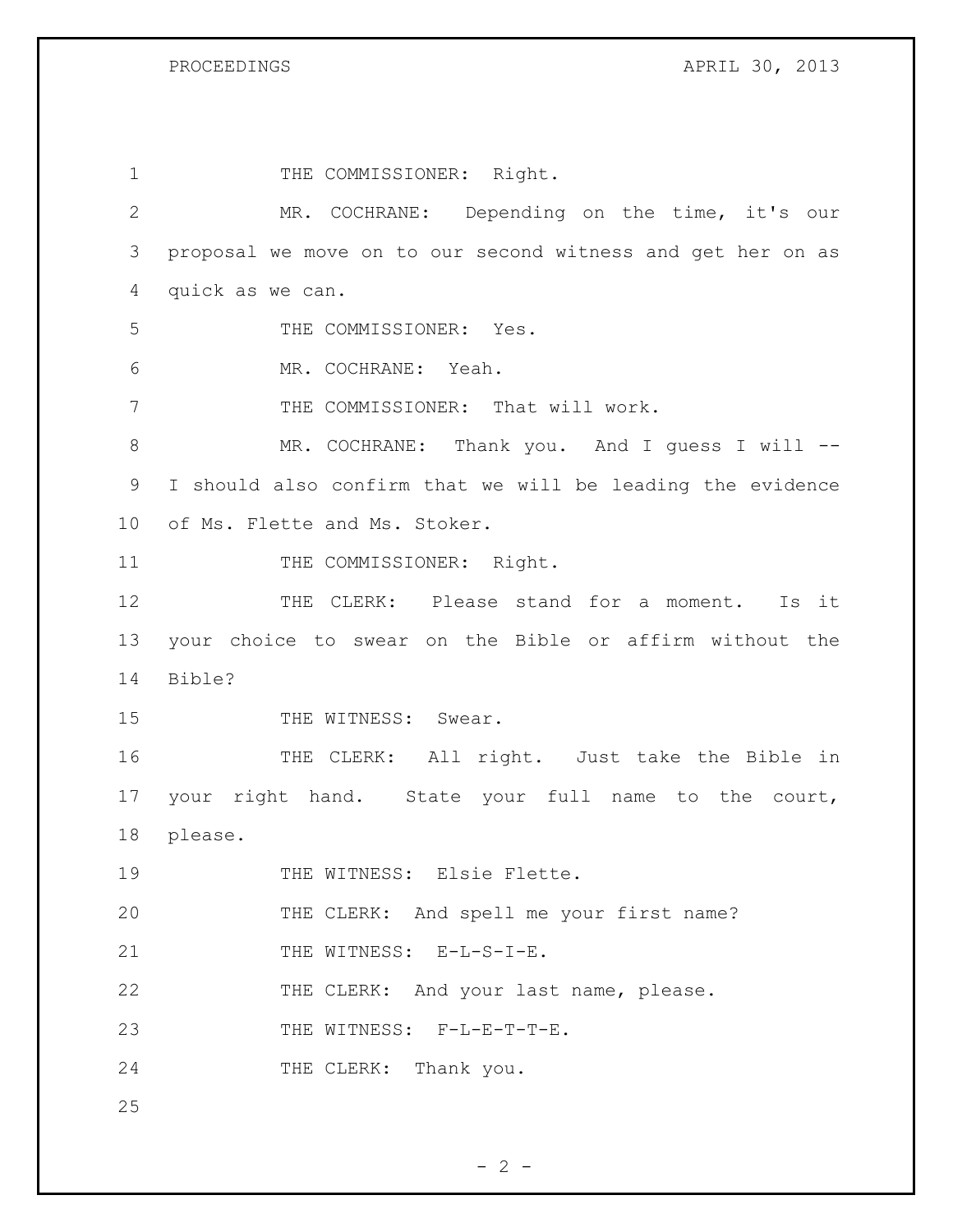| PROCEEDINGS |
|-------------|
|-------------|

NGS 2013

| $\mathbf 1$    | ELSIE FLETTE, sworn, testified as                          |
|----------------|------------------------------------------------------------|
| $\overline{2}$ | follows:                                                   |
| 3              |                                                            |
| 4              | THE CLERK: Thank you. You may be seated.                   |
| 5              | MR. COCHRANE: Mr. Commissioner, just before we             |
| 6              | get going, one housekeeping matter, I guess I could call   |
| 7              | it. Have you received the binder?                          |
| 8              | THE COMMISSIONER: Yes, it's here. I haven't                |
| 9              | looked at it, but it's here.                               |
| 10             | MR. COCHRANE: Okay. And                                    |
| 11             | THE CLERK: I'm just getting a little bit of                |
| 12             | feedback. You're, you're not a mumbler, so just move it.   |
| 13             | MR. COCHRANE: Okay. Okay, so you have the                  |
| 14             | binder. Madame Clerk, I'm -- this, if I refer to the tabs, |
| 15             | the documents will come up? Okay, thank you. Yeah. Yeah.   |
| 16             | This is the binder, then. We'll move -- we'll              |
| 17             | have this marked as an exhibit, Mr. Commissioner.          |
| 18             | THE COMMISSIONER: Yeah. The whole tab?                     |
| 19             | MR. COCHRANE: The, the entire binder with the              |
| 20             | tabs, yes.                                                 |
| 21             | THE COMMISSIONER: All right. And that will be              |
| 22             | -- that's satisfactory, Commission counsel?                |
| 23             | MS. WALSH: Yes.                                            |
| 24             | MR. COCHRANE: And that will be exhibit what?               |
| 25             | THE CLERK: Exhibit 48, Mr. Commissioner.                   |

 $- 3 -$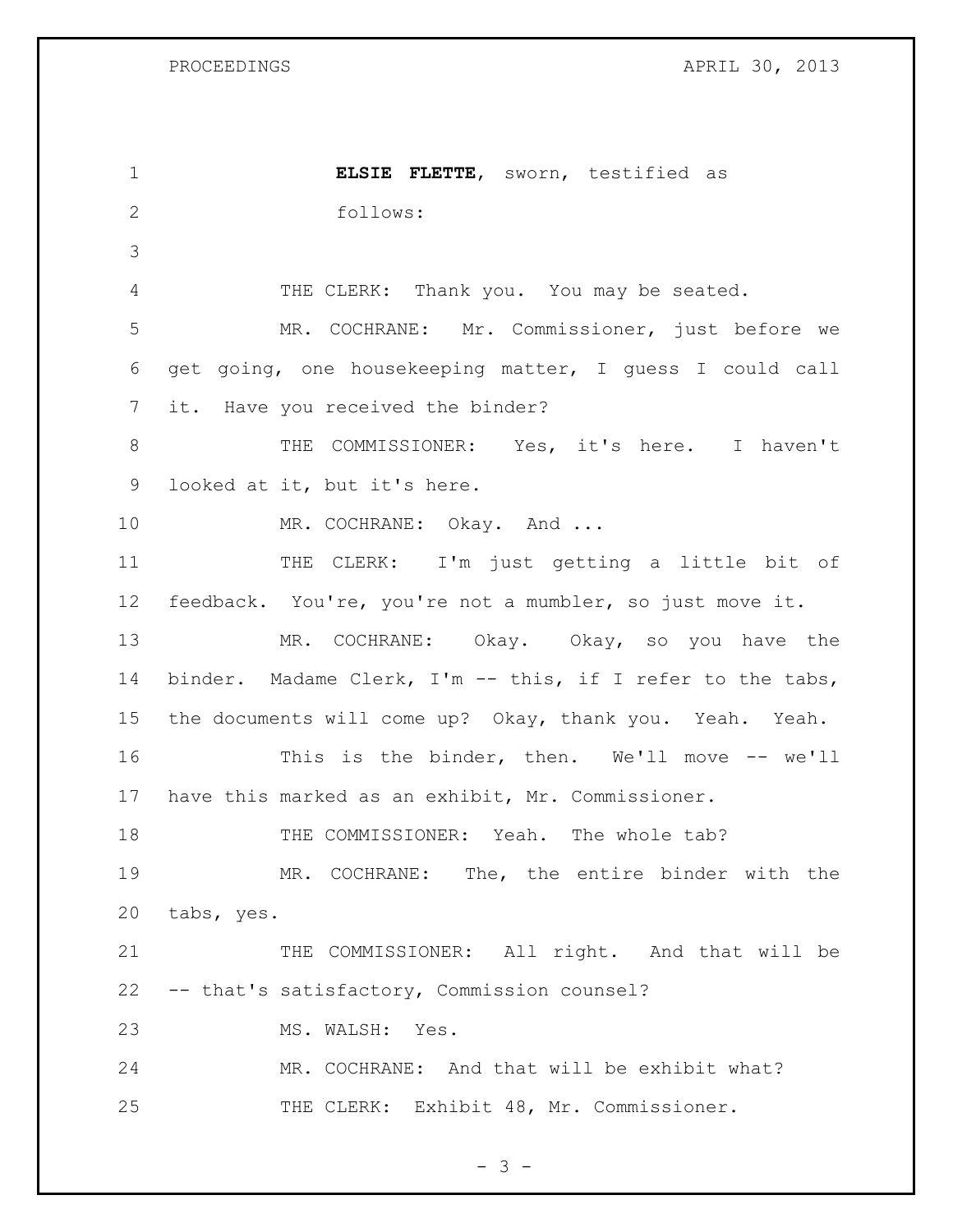PROCEEDINGS APRIL 30, 2013

| $\mathbf 1$ | THE COMMISSIONER: Exhibit 48.                           |
|-------------|---------------------------------------------------------|
| 2           | THE CLERK: Give me a second to mark it, counsel.        |
| 3           |                                                         |
| 4           | EXHIBIT 48: BINDER OF DOCUMENTS                         |
| 5           |                                                         |
| 6           | MR. COCHRANE: Just, just to be certain, Mr.             |
| 7           | Commissioner, the binder you have there in front of you |
| 8           | should consist of tabs "A" through "M".                 |
| 9           | THE COMMISSIONER: "A" to "M"?                           |
| 10          | MR. COCHRANE: Yes.                                      |
| 11          | THE COMMISSIONER: No, these are all numbered            |
| 12          | tabs.                                                   |
| 13          | MR. COCHRANE: Numbered tabs.                            |
| 14          | THE COMMISSIONER: Do you want to come look at           |
| 15          | it?                                                     |
| 16          | MR. COCHRANE: Sure.                                     |
| 17          | MS. WALSH: So maybe 1 to 13.                            |
| 18          | THE CLERK: Yeah, I have 1 to 13.                        |
| 19          | THE COMMISSIONER: Maybe that's not the right            |
| 20          | MS. WALSH: He's got the exhibits.                       |
| 21          | THE CLERK: Oh.                                          |
| 22          | MR. COCHRANE: Yes. We have a new copy here.             |
| 23          | THE CLERK: I have one here, too. It's got --            |
| 24          | (inaudible) binder there?                               |

- 4 -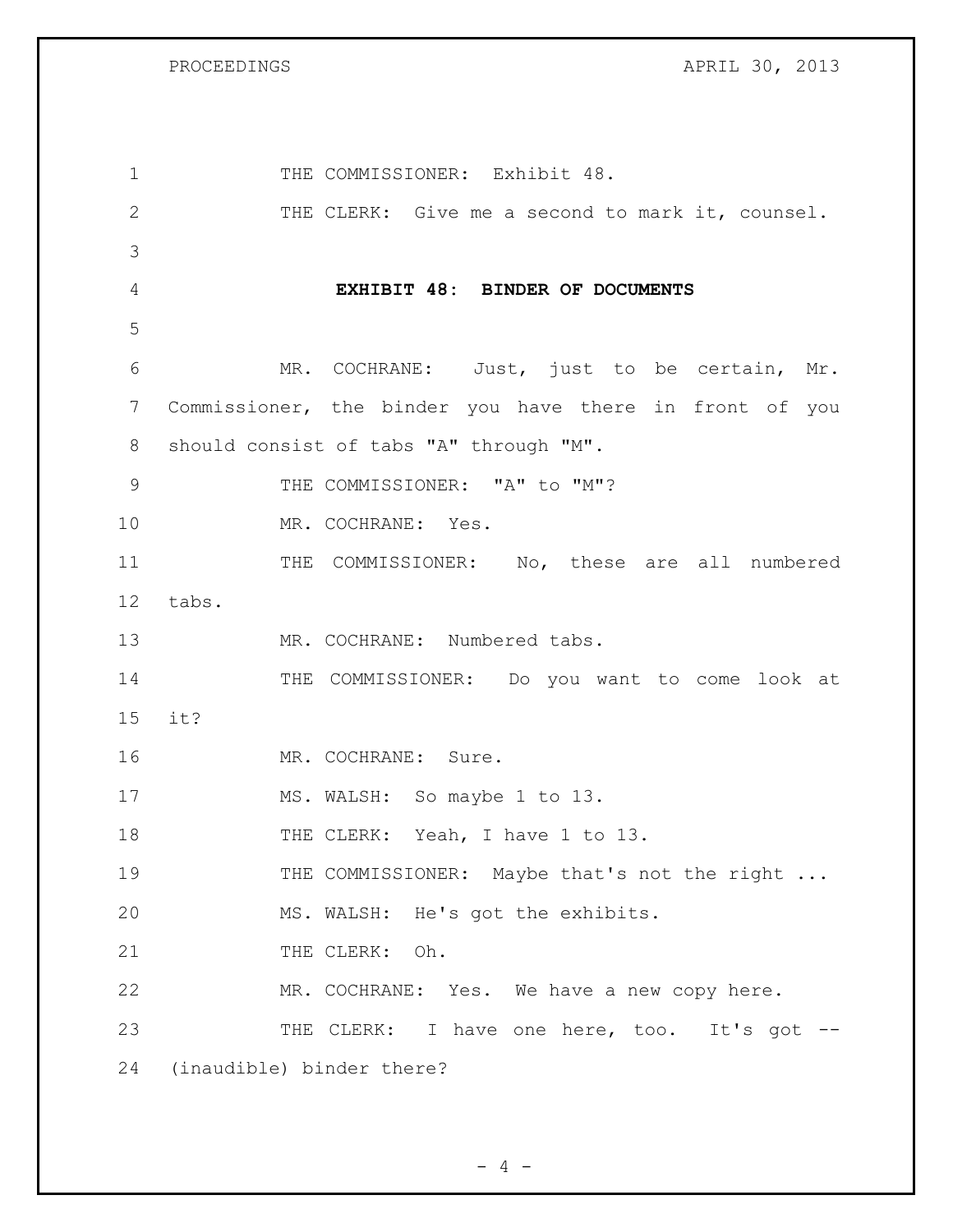PROCEEDINGS APRIL 30, 2013

 THE COMMISSIONER: I don't think so. Those have been there, those are exhibits, yes. UNIDENTIFIED PERSON: Harold, use the copy for him. MR. COCHRANE: Okay. THE CLERK: What? UNIDENTIFIED PERSON: I've got an extra copy. MR. COCHRANE: Yes, (Inaudible) I do produce a copy to you. 10 THE COMMISSIONER: Okay. What is this, then? Maybe that's not your exhibit at all. MR. COCHRANE: Doesn't appear to be. 13 THE COMMISSIONER: Okay. Take that away, then. THE CLERK: Yeah. Take (inaudible) 48. MS. WALSH: Those are the exhibits, right? Aren't those the exhibits? 17 THE COMMISSIONER: Thank you. MS. WALSH: Diane, aren't those the exhibits? 19 THE CLERK: They're the exhibits, all of them. 20 MS. WALSH: The -- yeah. 21 THE CLERK: These are all the exhibits. THE COMMISSIONER: Oh, that's what that is. MS. WALSH: Yeah. So you'll need to have them. 24 THE COMMISSIONER: Okay. Then what are those? 25 THE CLERK: Those are from the witness yesterday,

 $- 5 -$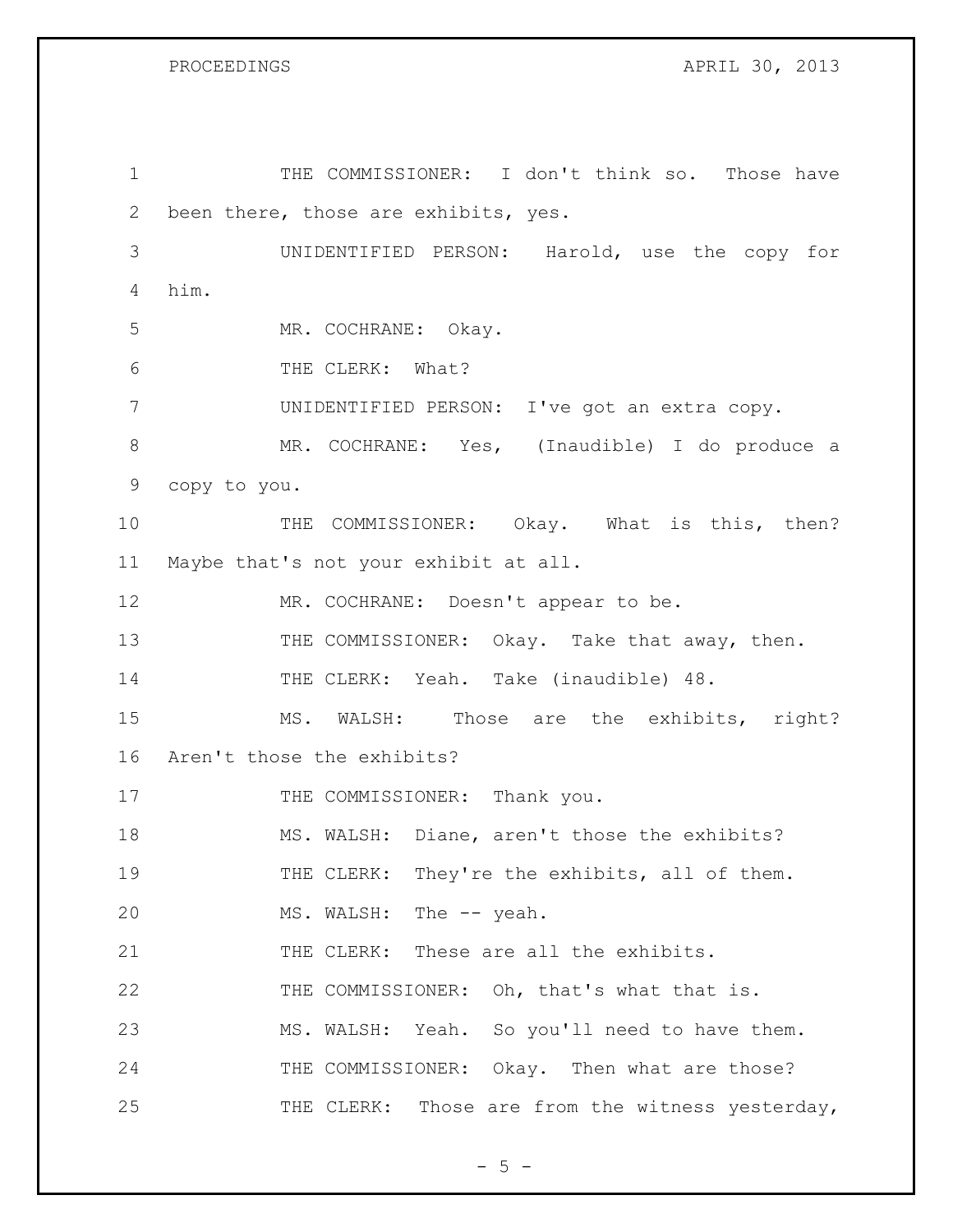I believe. MS. WALSH: You can probably take those away. THE COMMISSIONER: All right. I now do, I now do have "A" to "M". MR. COCHRANE: Perfect. Okay. So hopefully things will go a bit smoother going forward but glad we got that sorted out. 8 THE COMMISSIONER: That's good. MR. COCHRANE: Okay. So yeah, the binder you have there in front of you should be "A" through "M". 11 THE COMMISSIONER: Yes. 12 MR. COCHRANE: That is the, that's Exhibit 48. 13 THE COMMISSIONER: Yes. Okay. Okay. DIRECT EXAMINATION BY MR. COCHRANE: Q Ms. Flette, I want to just start by asking a few questions about your, your education, work experience, just more or less to introduce yourself to the Commissioner. 19 And I understand to start, you are the CEO of the southern authority? 21 A That's correct. Q And southern authority is, is known as the Southern First Nations Network of Care, but I'll be referring to it today as the southern authority, okay. I understand you are a band member of

 $- 6 -$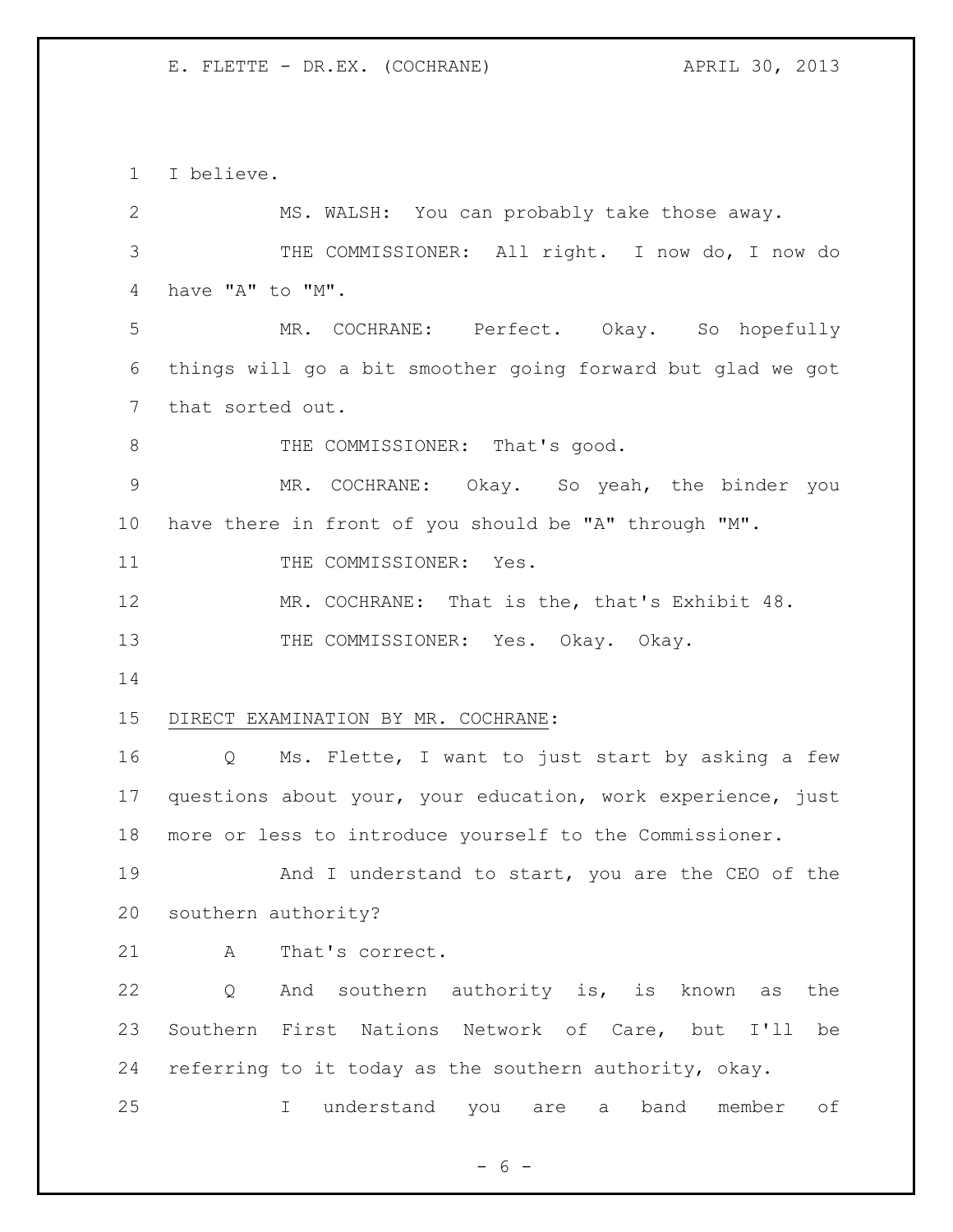Keeseekoowenin First Nation? A That's correct. Q And that two of your children are also band members of that particular First Nation? A Right. Q And where is Keeseekoowenin? A It's right by Elphinstone, Manitoba, close to Riding Mountain National Park. Q And is that, would that be commonly known as the west, western region? A Yes. Q Or west region tribal council is the tribal council that's -- 14 A Yes, that's correct. Q -- in an area? Okay. 16 Terms of your educational background, I understand you received ... You have a bachelor of social worker from -- THE COMMISSIONER: Just a minute. The sheriff has a message. MR. COCHRANE: Can't hear? Okay. UNIDENTIFIED PERSON: Yeah. Back row. THE COMMISSIONER: Is the microphone not working? 24 THE CLERK: I, I moved it back because I was getting feedback, but now the back row says they can't hear

- 7 -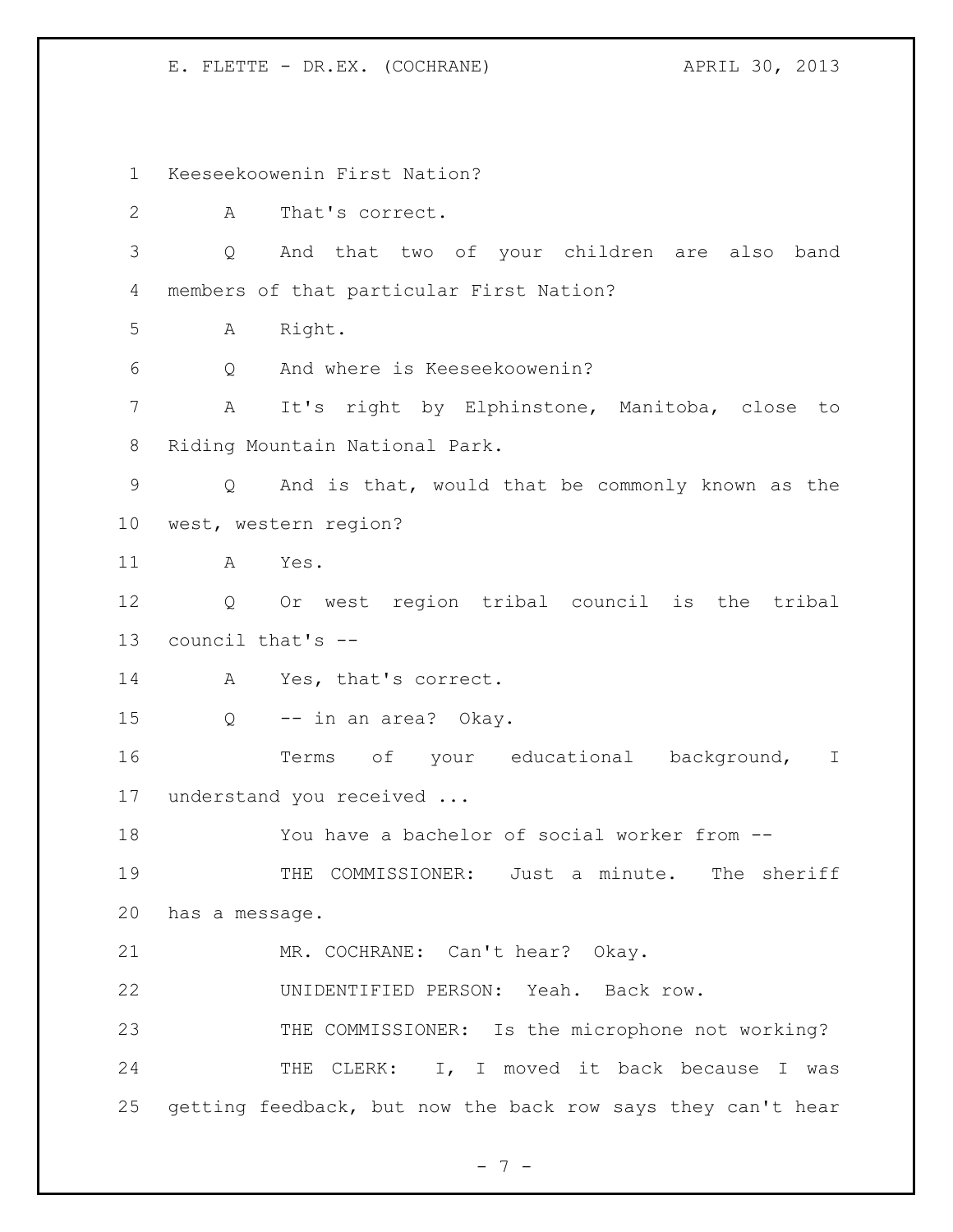so we'll go halfway. We'll try that. THE COMMISSIONER: Can you just answer your last question. Where do you presently live? THE WITNESS: I live in Winnipeg. THE COMMISSIONER: Does that come through? Yeah, they're nodding. So I think we're all right. 7 THE WITNESS: Okay. 8 MR. COCHRANE: Okay. BY MR. COCHRANE: Q Terms of your education, Ms. Flette, I understand you have a bachelor of social work? A That's correct. Q And you received that from the University of Manitoba? A That's correct. 17 Q Do you recall the year that that ... 18 A 1974. Q '74. And you also have a masters of social work, I understand? 21 A That's correct. Q And where and when did you receive that degree? A Also from the U. of M. and that would have been in '95. Q Terms of your, your work history in the area of

 $- 8 -$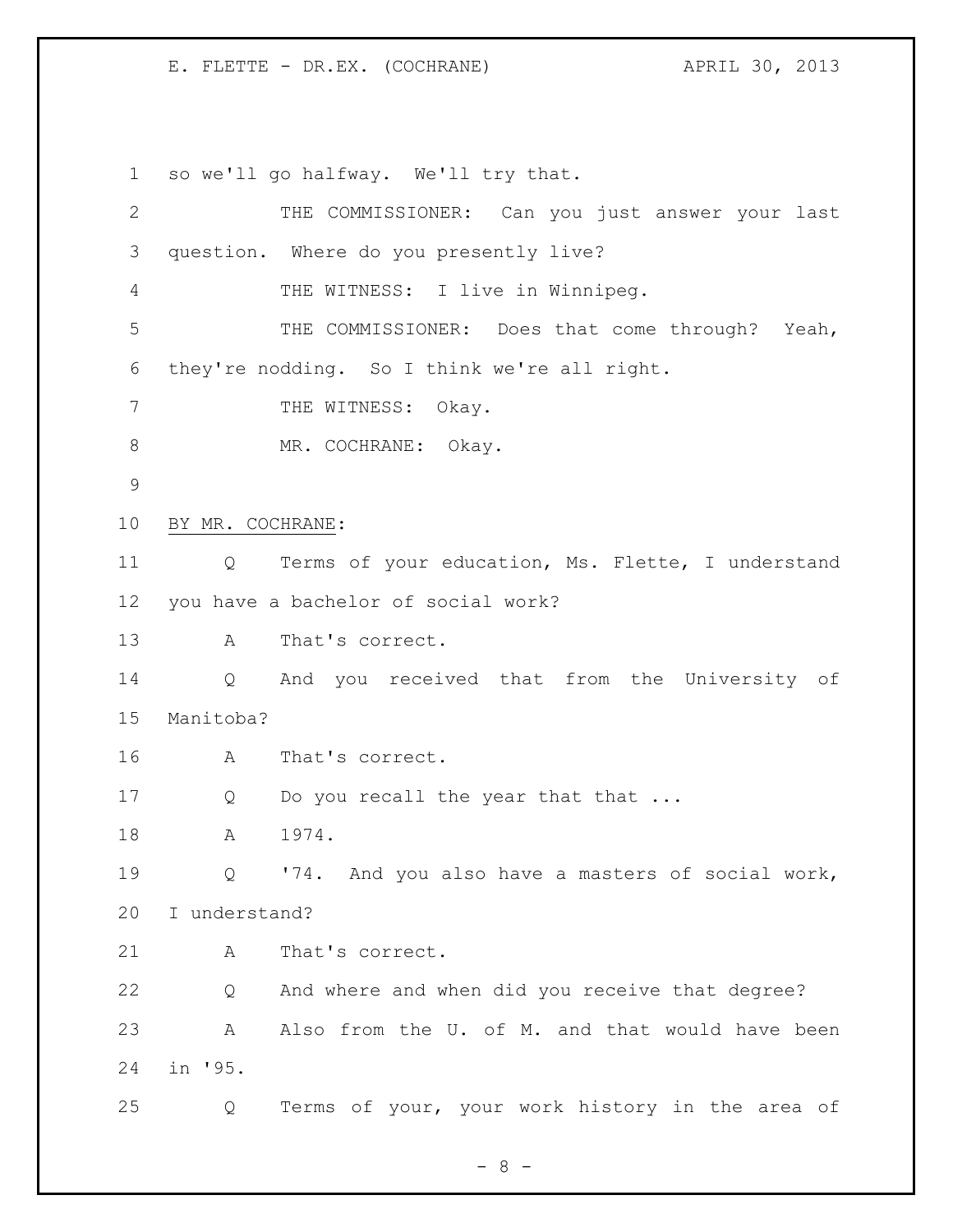social work, I understand you were the executive director at West Region Child and Family Services? A That's correct. Q And how long were you in that position? A Almost 20, a couple of months short of 20 years. Q Okay. And West Region CFS services which communities? A It's a First Nations CFS agency and it covers nine First Nations, four that are south of the park and five that are north of the park. Q Okay. So you were there for 20 years, and I understand that for approximately the last 10 years you have been in your current position, which is the CEO of the southern authority? A Yes, I started there in May of '03. Q Okay. So, my math is right, that's about 30 years you've spent working in child welfare? 18 A Well, before I went to west region I was, I spent about six, eight years doing front line social work and also in child welfare. Seven of those were at Roseau River First Nation.

 Q Okay. So that's about 38 years, then. My math was off.

 And, majority of those 38 years in child welfare have been dedicated, I suppose is the right word, to First

- 9 -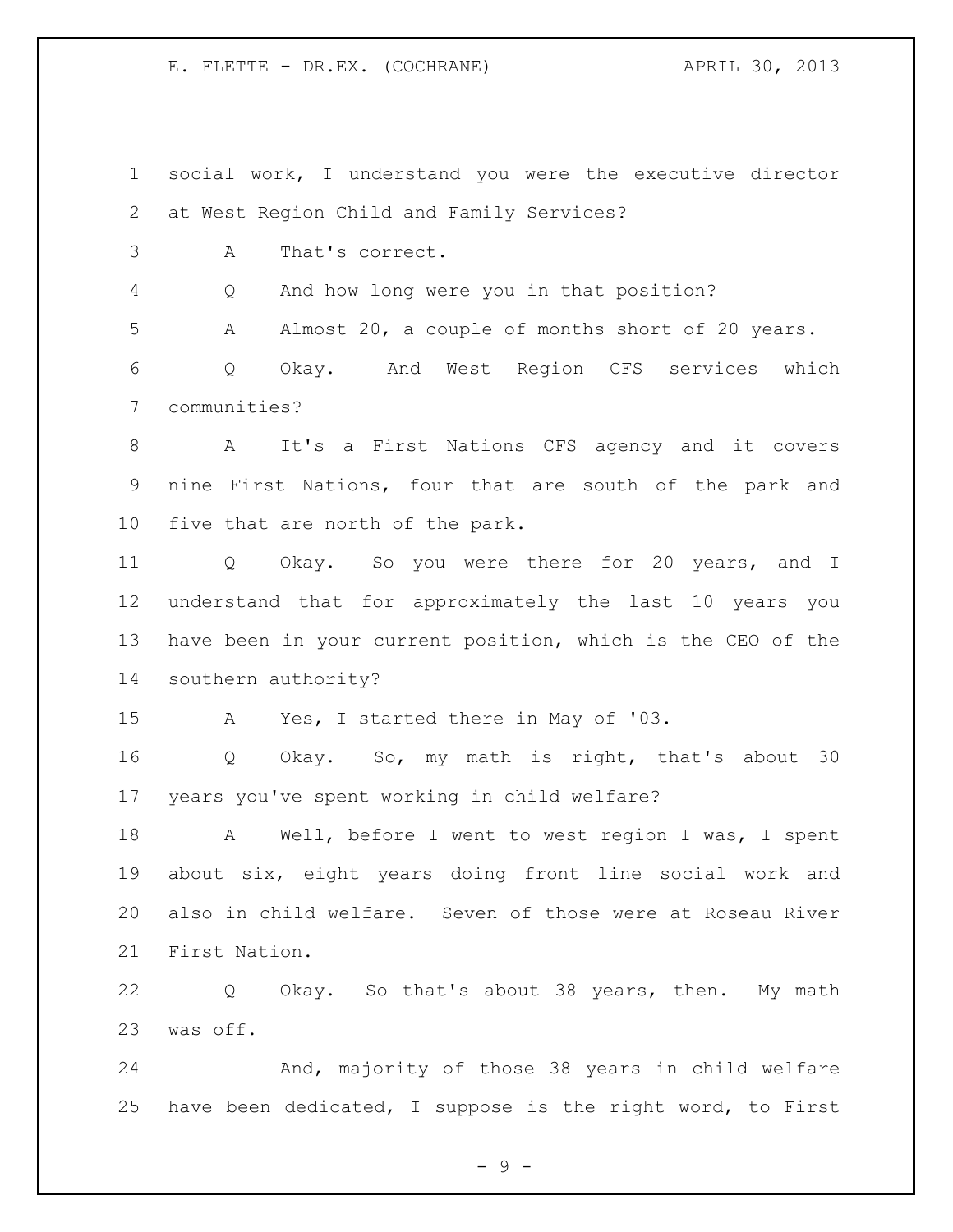Nation children, aboriginal children?

 A Yes. The only kind of exception there was I spent two years at what is now the Behavioural Health Foundation getting their youth program organized and licensed. Q Okay. And in your 38 years in the aboriginal child welfare, I think it's fair to say you've witnessed a lot of change, some good, some bad, I suppose, and in the child welfare system? A Yes, that's correct. Q Okay. And I'd like to talk to you about some of those changes today. So to start, Mr. Commissioner, I'd like Ms. Flette to talk about the AJI-CWI. I don't propose that she get into detail about this because I do know that there was some prior evidence tendered at the inquiry with respect to that. So we won't get into detail. 18 But maybe just to begin, can you, just broadly speaking, tell the Commissioner what the AJI-CWI was and is? A It was a response to the recommendations in the Aboriginal Justice Inquiry report and specifically the chapter dealing with the child welfare recommendations. When that report was finished, there wasn't a lot of movement until about 1999 and early 2000 when the

 $- 10 -$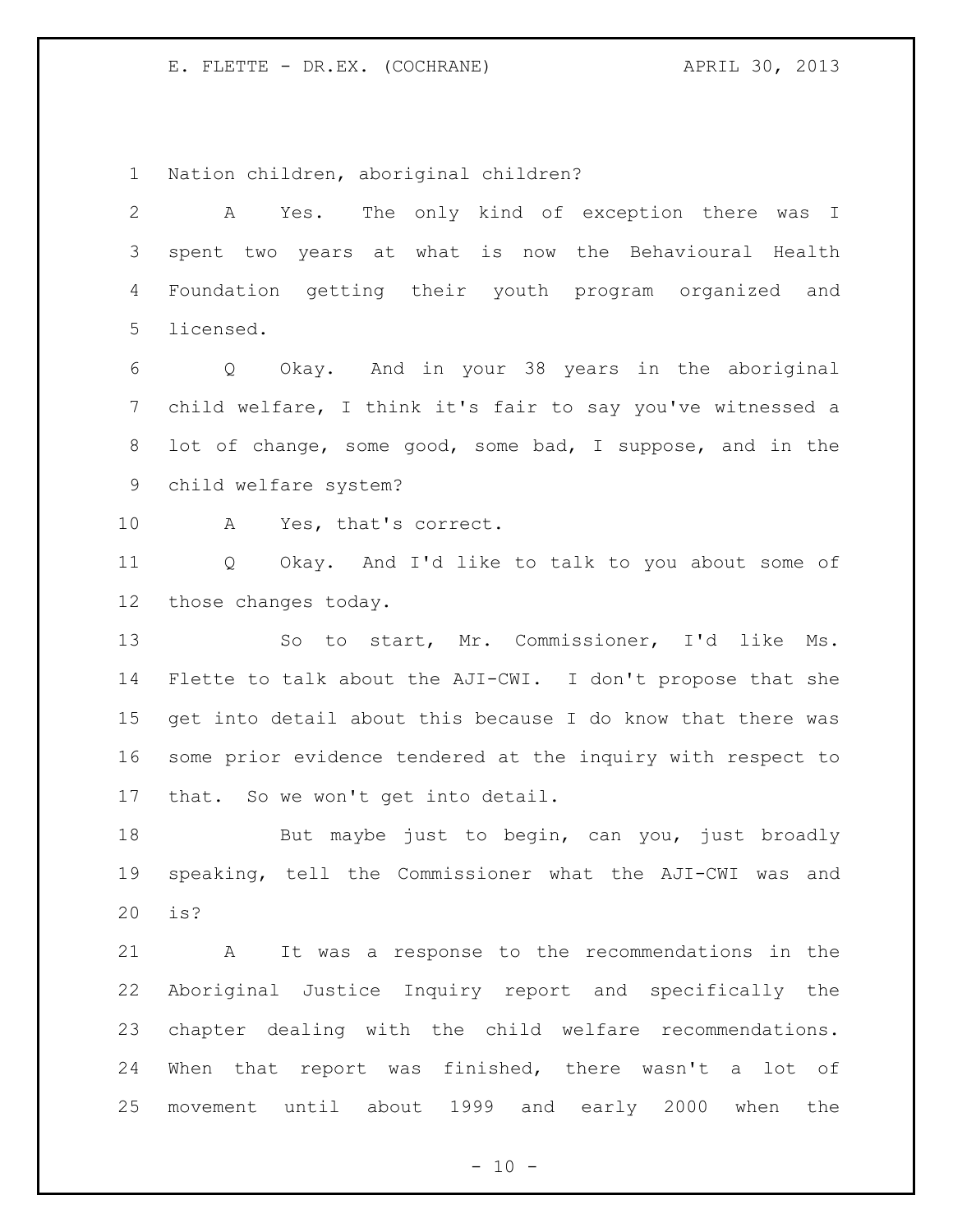government appointed two people to, to take a look at those recommendations and decide how to proceed with implementing them. And their recommendation was that child welfare be fast-tracked, and so that led to the start of the AJI child welfare initiative to really look at how we could implement the recommendations contained in the AJI report.

 Q Okay. And again, broadly speaking, can you tell the Commissioner what, what the objectives were of AJI-CWI?

 A Well, I think broadly the objectives were to give First Nations and Métis people control over their child welfare services and to have a -- to recognize the over- representation of First Nations and Métis children in the system and to provide for more culturally appropriate and, hopefully, more effective ways of working with those families and those children.

 Q Okay. You mentioned over-representation. That is an important point that I, I want to get to later in your testimony. But I understand you did have significant involvement in the AJI-CWI process. Can you tell us about that?

 A Well, once the MOUs, memorandums of understanding, and protocol agreement was signed, and that was signed with the four partners, and the four partners in the AJI-CWI initiative were AMC for the south, MKO for the northern First Nations, the Province of Manitoba and the

 $-11 -$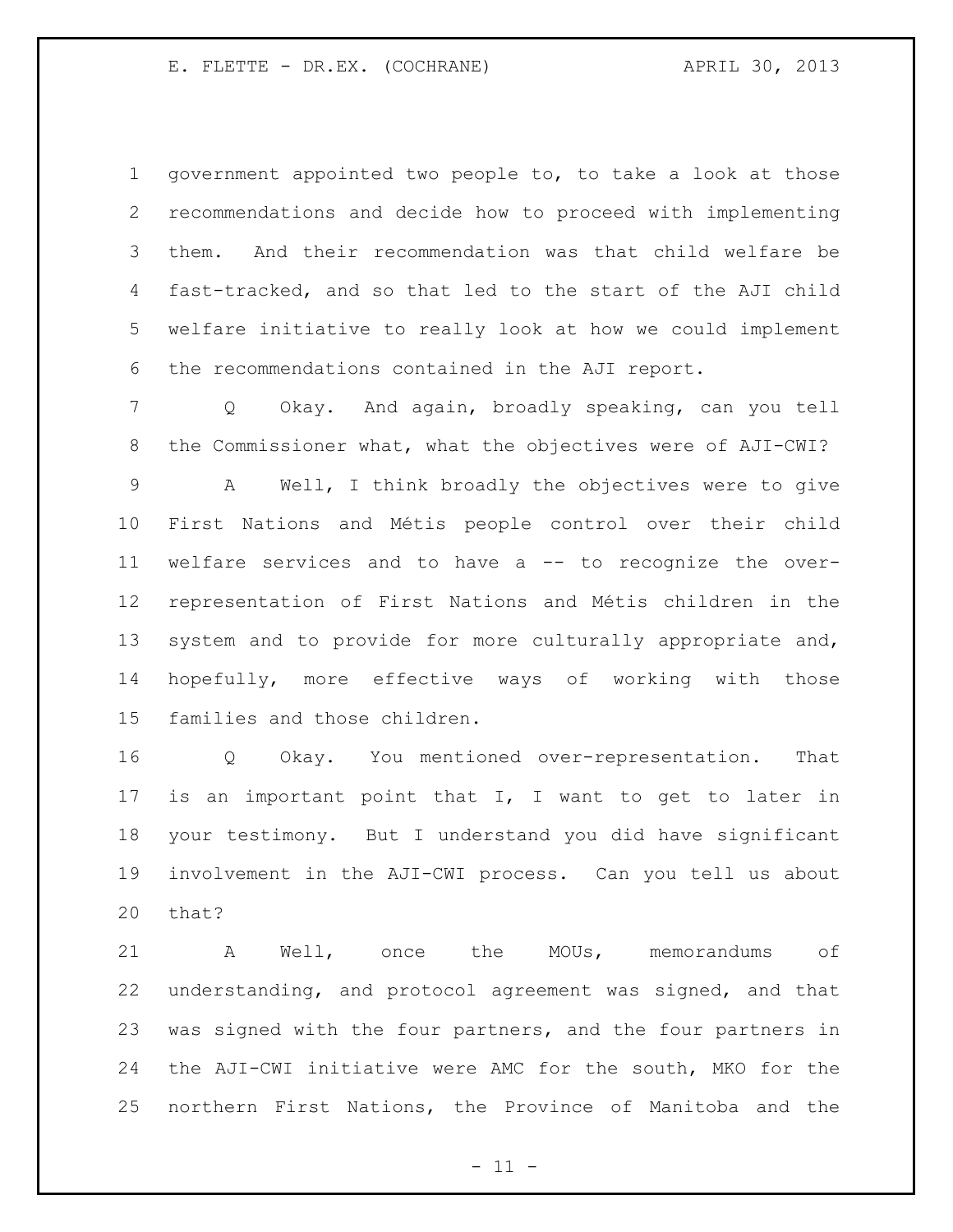Manitoba Métis Federation. So those documents were signed at the political level for support for the initiative. And then subsequently there were a number of structures set up to kind of govern the process. One of them was what we called an implementation committee. Then there was a joint management committee that the implementation committee reported to. And then there was what was called the executive council that is now probably better known as the leadership council. It was set up as the leadership and political body to approve and sign off on the recommendations and the changes. So when I started, I was asked to participate as the rep for the southern First Nations on the implementation committee and then was also co-chairing that committee with a rep from the province, and I was also asked to be the rep on the joint management committee. So it was the link between implementation and the joint management.

 So when the implementation committee, they didn't make decisions per se but they did give recommendations to the joint management group, and if that group accepted them, they went up to the leadership or executive council for approval.

 Q What was the, again, what was the timeframe for AJI? When did it start? When did it complete?

A Well, the first MOU was signed in 2000 and they

 $- 12 -$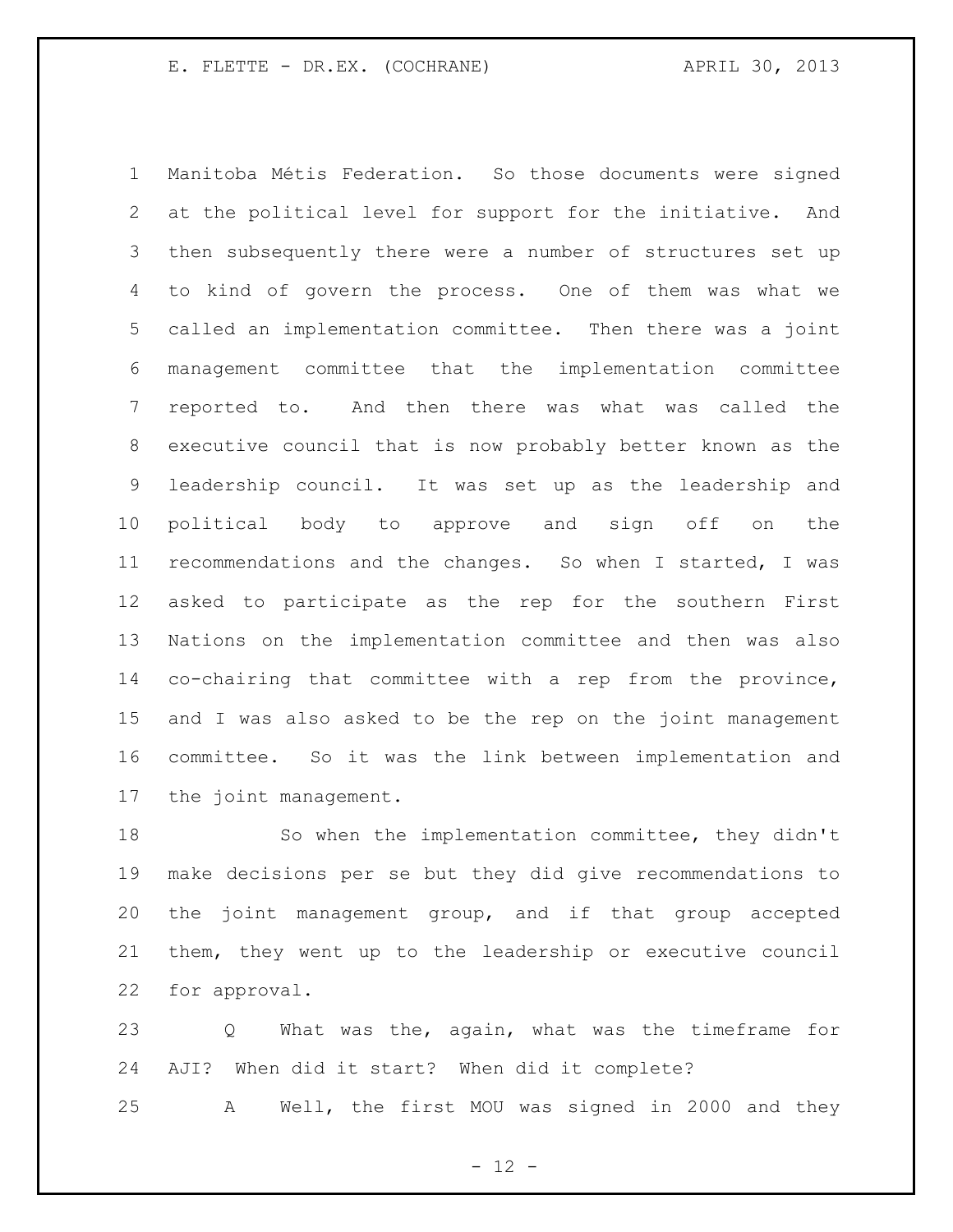were all kind of signed at different periods. The Métis was the first one, and then believe it was the south and then the north that came on in that order. And those were done by summer of 2000. They were all signed. And then we began almost immediately with the meetings and the different working groups. And that continued, included, then, the transfer of cases and resources. And the largest piece in terms of transfer resources and cases would have been completed around June of '05 when we completed Winnipeg. Winnipeg was the last area that we did. Now there are still, you know, a couple of projects that have not yet been completed. One is the review of legislation 13 and the other one is what we call the group two resources, which is looking at residential care and how that can be perhaps restructured. Those are not started or completed at this point.

 Q Okay. And just so I'm clear, then, so the transfers in Winnipeg didn't happen until June 2005?

 A Yes. They, they would have, the work would have certainly started before then but it would be towards the end of May and the month of June that the bulk of those were done. There were a few more that were done a little later, for example, Animikii's cases, but the bulk of them would have been in June of '05.

THE COMMISSIONER: And that was the transfer of

 $- 13 -$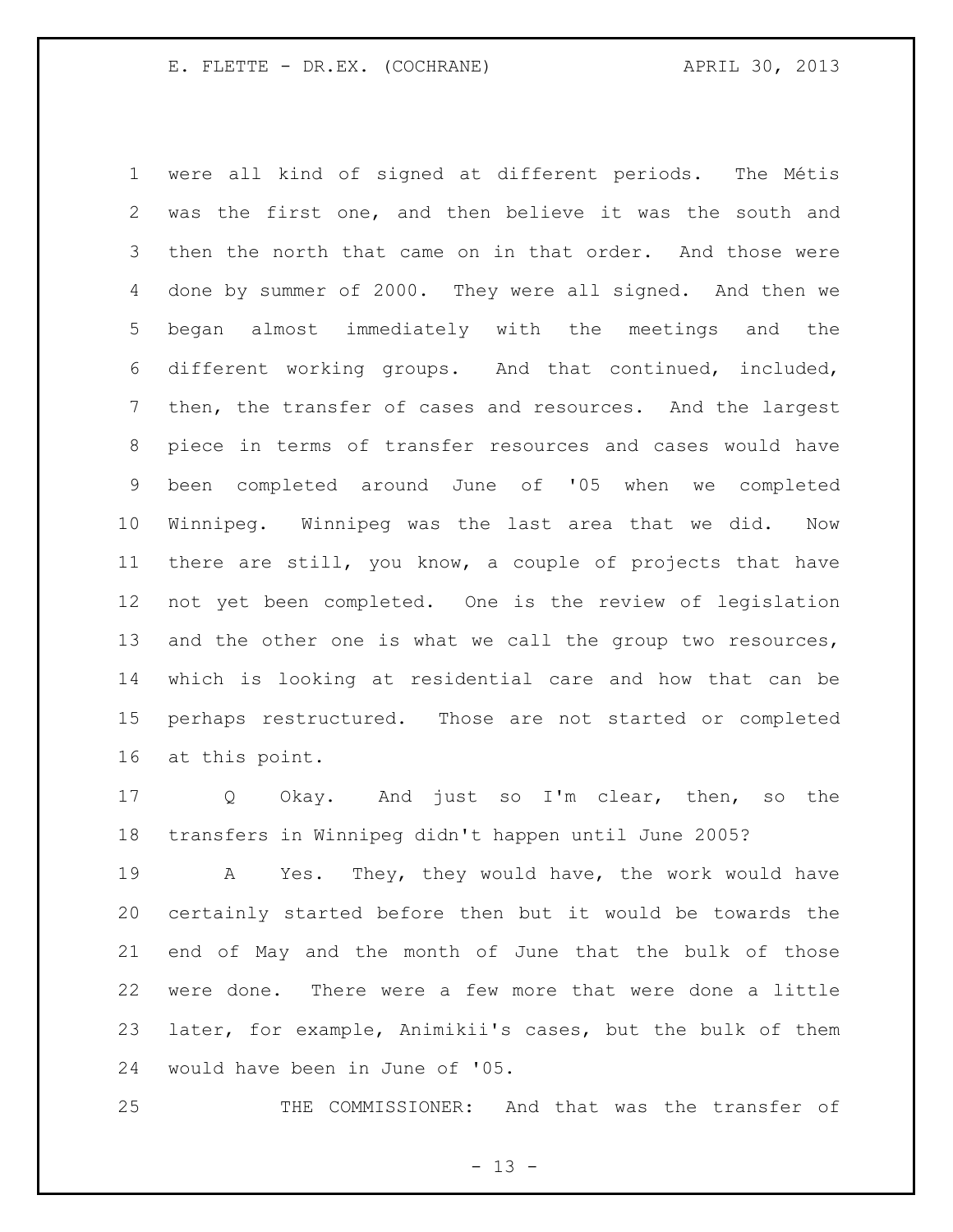the active files?

 THE WITNESS: Yes. The active files, the workers, the secondments and the funding and resources for Winnipeg. We started, the first region started right after the legislation was proclaimed in November. That was the Interlake. And then we went around -- 8 THE COMMISSIONER: November of what year? 9 THE WITNESS: '03. 10 THE COMMISSIONER: '03. THE WITNESS: And then we went around the province region by region to do those transfers, so there's different timeframes. We left Winnipeg to the end because it was by far the largest region and we wanted -- we started with the smallest because we wanted to see if we could work out most of the kinks or the glitches in the process.

#### BY MR. COCHRANE:

 Q Terms specifically, then, of the southern authority, I understand that through the AJI-CWI process there was four authorities created, one of which was the southern authority?

A That's correct.

Q And can you tell the Commissioner what other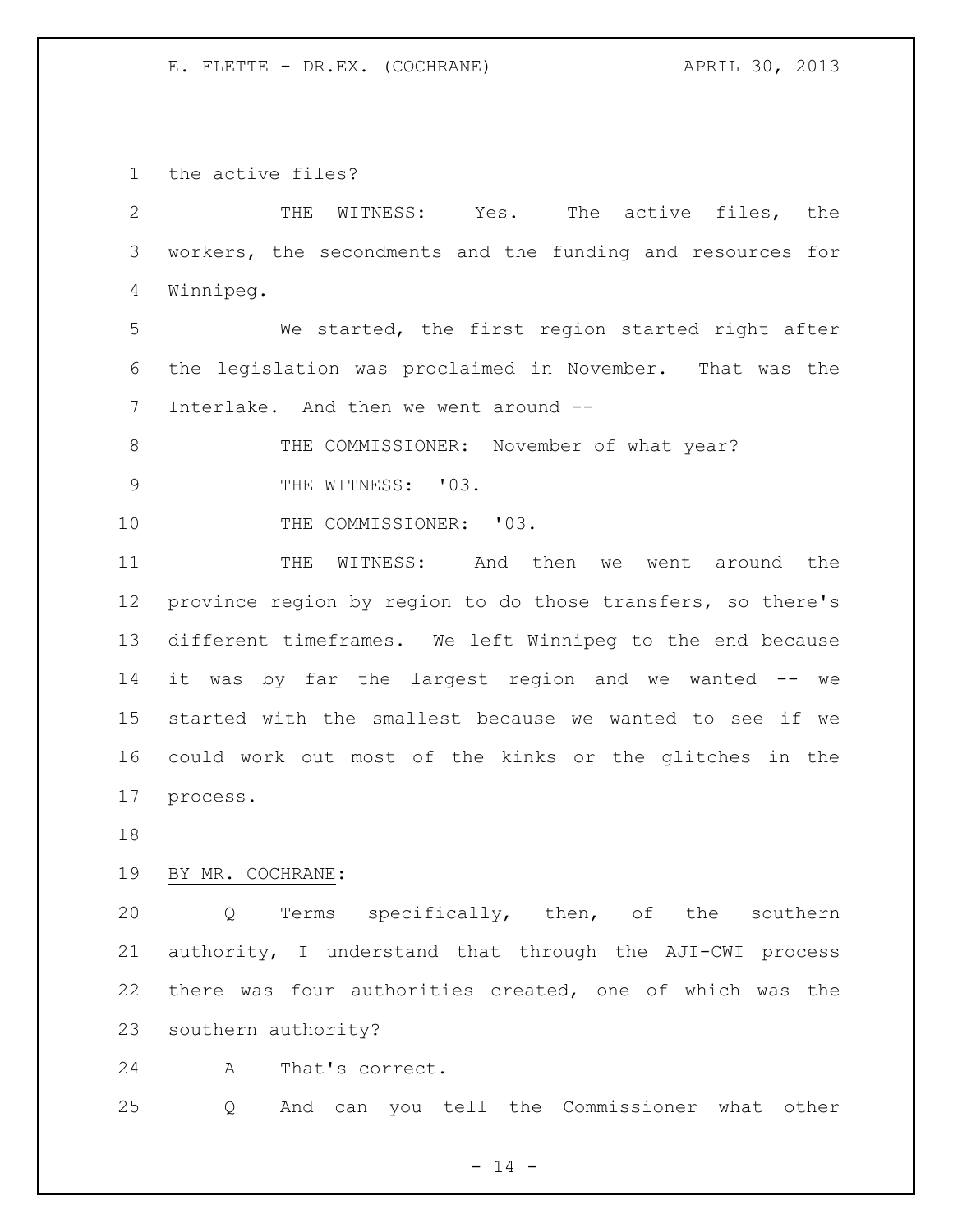authorities were created?

 A There were, there's four authorities all together. They were all created at the same time and they were created through legislation, the CFS Authorities Act. So there's the southern authority, there's the northern authority that covers the northern First Nations, there is the Métis authority that covers Métis families and children and then there is the general authority that covers everybody else.

 Q This is, I know this is an overly broad question and I, I, I do want to, to keep it on the broader level, but in terms of has AJI-CWI improved the system, child welfare system, what's your view on, on that?

 A Well, my view is, yes, it has improved. It has features in it that I think will continue to improve the system. I think the fact that you have four authorities, for example, now responsible for what agencies do and to monitor those agencies and to provide quality assurance services for those agencies.

 Prior to the four authorities, all that work and all the roles that the authorities now play were centred in the child protection branch with the director of child welfare. And so that was an almost impossible task. There were some, at the time, probably 21 or 22 agencies covering the province. The First Nations agencies, prior to the

 $- 15 -$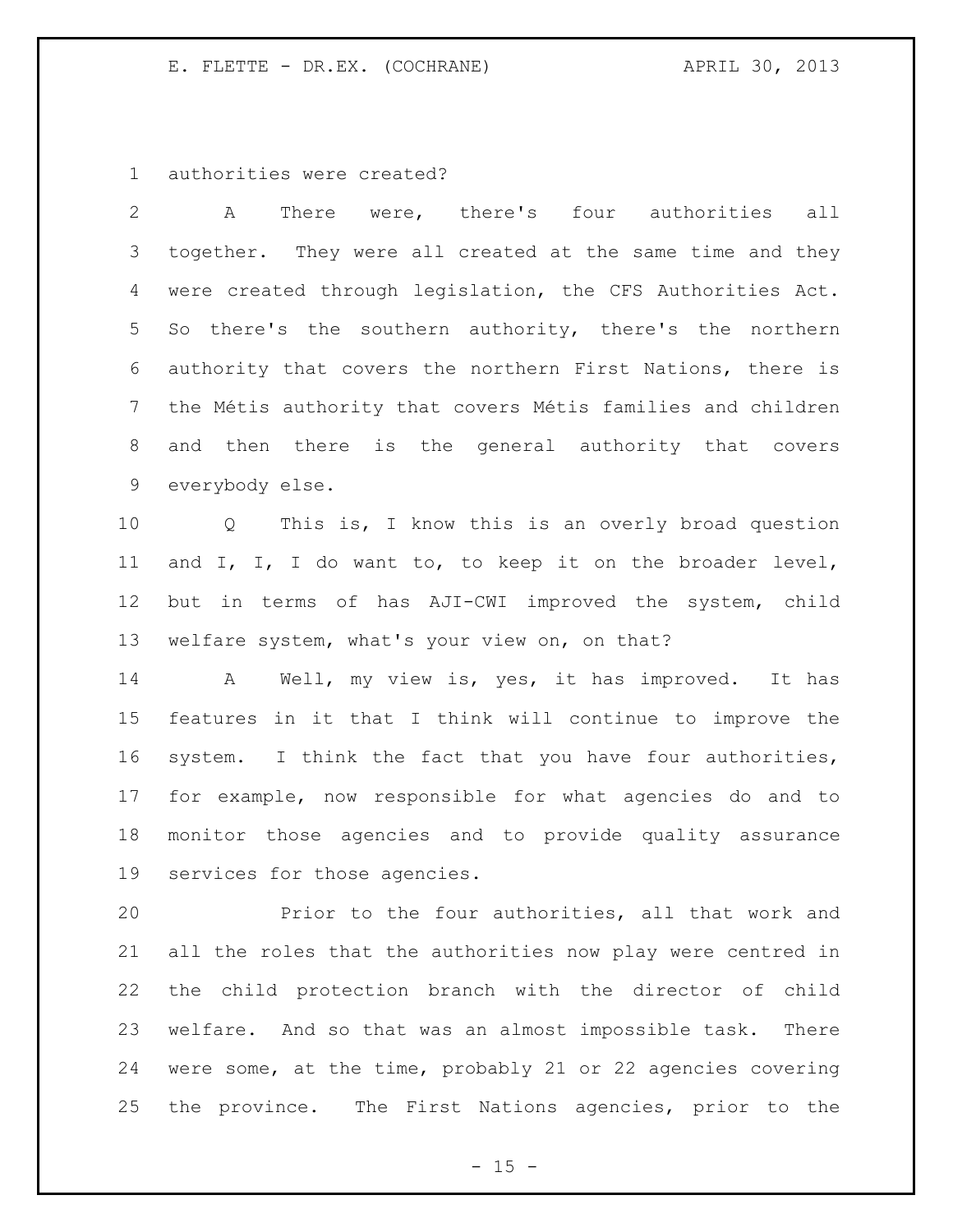Authorities Act, had jurisdiction only on reserve and so there was -- although the province was responsible and we use provincial legislation there was kind of a hands-off attitude, I would say, because the funding for those services came from the federal government, not the province. So the fact that you -- we now have those agencies working underneath separate authorities, it's a much more manageable task.

 For example, the southern authority has 10 agencies under it which, you know, sometimes is daunting but it's certainly, I think, much better for service than 21 or 22.

13 The other one is, I think, that's an improvement is in the effort to better serve families and children and provide services that will engage the community, particularly the First Nation community and will encourage families to work with the workers by making things more culturally appropriate and, and services more culturally competent. I think that the authority structure certainly is a really good step in that direction.

 Most of our staff in our southern authority, amongst the agencies, it's about 83, 84 percent aboriginal staffing, which is considerably more than, for example, what was in Winnipeg or with the non-aboriginal agencies beforehand. And although there are challenges and it is a

 $- 16 -$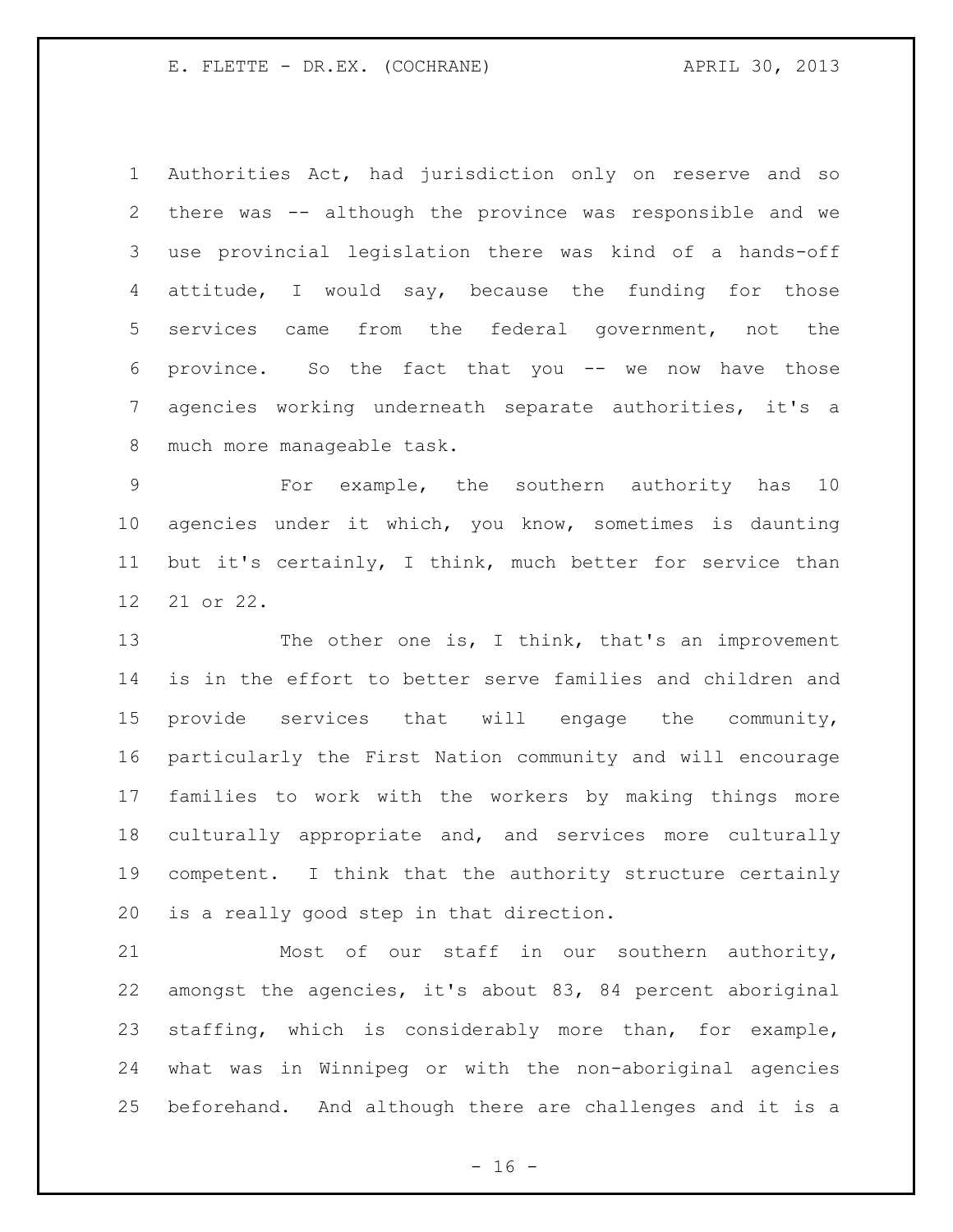relatively new structure, having started in '03, I think we are seeing some gains in that as we develop those workers in that system. I think it speaks to an improved system overall.

 Think also the fact that one of the key features in this new system is what we call the authority determination protocol or the ADP. With the, with the Authorities Act it's also the first time where we've actually given clients and families a choice of who provides their service. So with the First Nations and the Métis agency having jurisdiction both on and off reserve now, a family would complete an ADP and then make a choice as to which authority they would like their services provided.

 Now, most of the families are choosing their culturally appropriate authority, which we had hoped would be the case and which is the case, so I think it does speak to a comfort level and perhaps less of a feeling of coercion. So where before you had services provided based on where you lived, if you lived in Winnipeg, for example, it was Winnipeg Child and Family, if you lived in Dauphin it was Parkland Child and Family, services are now provided based on who you are and who you've chosen.

 Q You mentioned one of the changes was, I think you, think you called province-wide jurisdiction.

- 17 -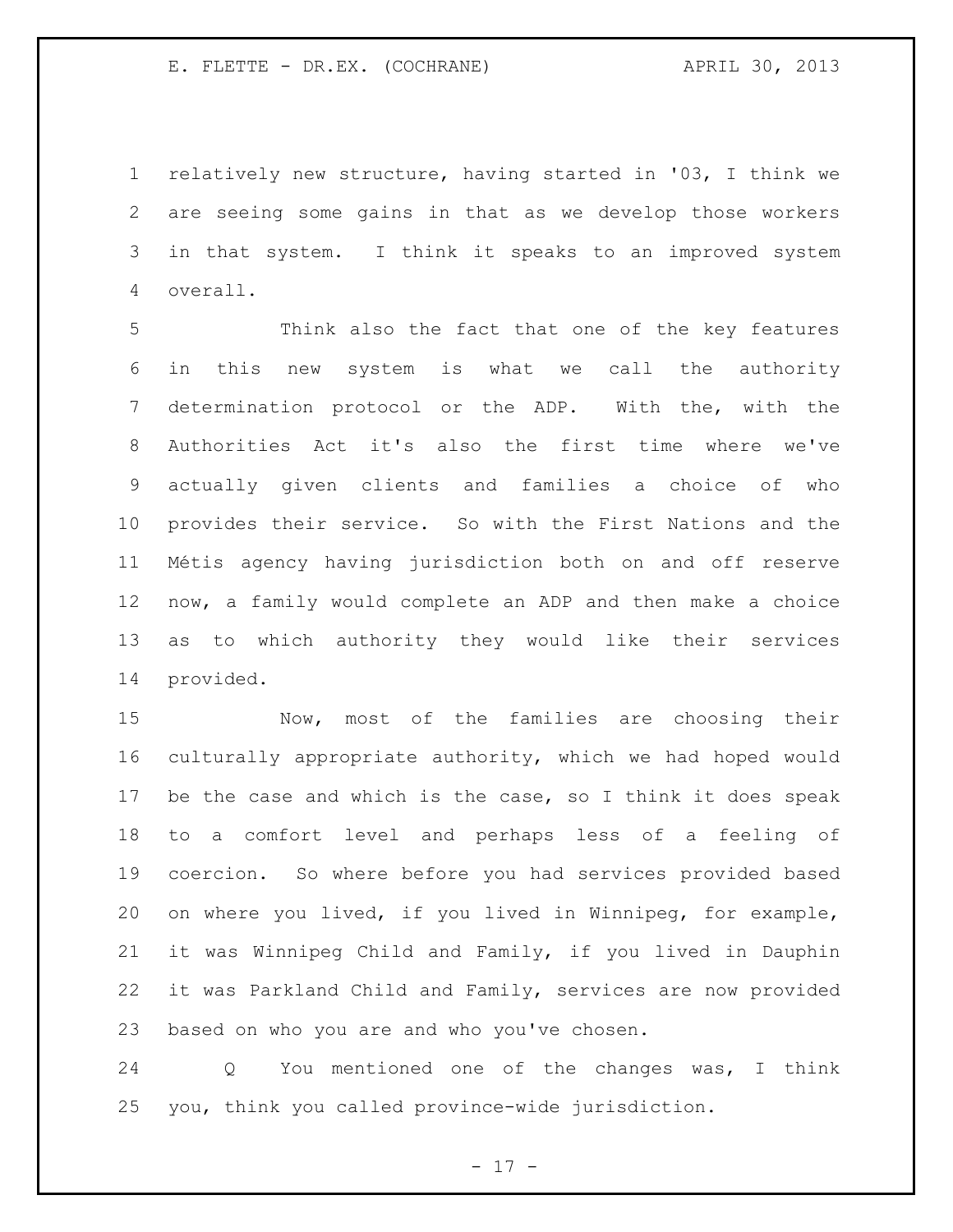A Yes.

 Q So just so it's clear, then, to the Commissioner, one result of AJI-CWI is that agencies, First Nation agencies, now have jurisdiction, if I can use that word, over children throughout the province?

 A Yes. In, in November of '03, when the Authorities Act was proclaimed, for example in the south, and I believe that was true for the north and the Métis as well, we expanded the mandates of our agencies. So prior to that they had been in regulation restricted to the First Nation areas that they serve. So '03, early '04 those mandates were expanded. We did a review of the agencies to ensure they had the capacity to deliver services off reserve and then we expanded their mandate so they are able to provide services anywhere in the province.

 That was a pretty big thing because we had so many children. Like in Winnipeg alone, for the south, we transferred just a little over 1,000 children just from Winnipeg to the southern First Nations alone. So that was quite important, I believe, achievement and an ability now to provide better services and better continuity of services.

 Q So talking then about the specific role of the southern authority, I'd like to get into that a bit and

- 18 -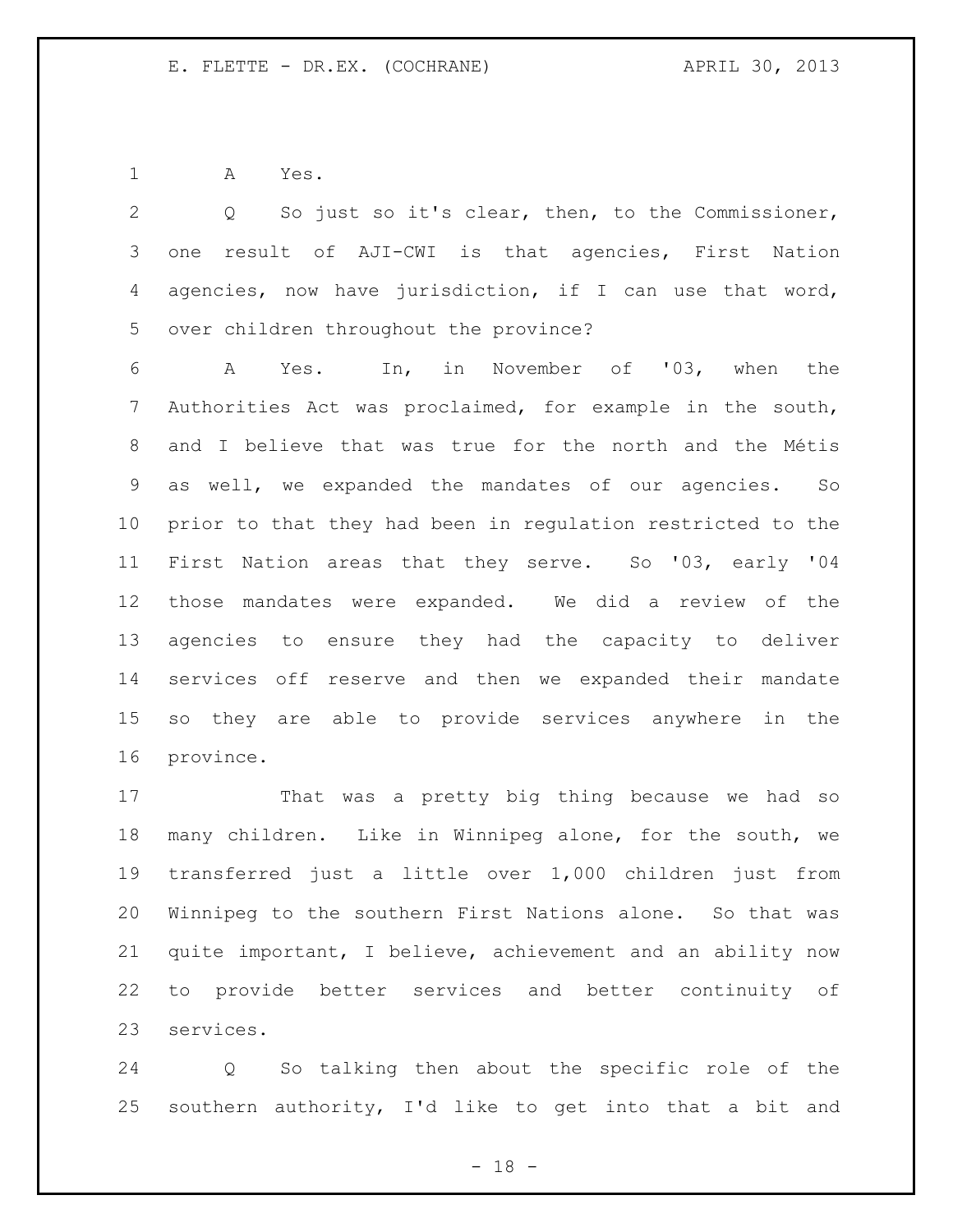have you tell the Commissioner a bit more about the authority's functions, powers, duties and so forth under, under the new system. So can you describe, then, some of 4 the key functions of the authority, powers of the authority?

 A Well, first of all, the, the powers and duties that were given to the authorities, and those are spelt out in the Authorities Act, so they are statutory duties, pretty much all of them, with the exception perhaps of the work we do around the ADP were, were -- existed prior to AJI but were centred --

12 THE COMMISSIONER: ADP stands for what?

13 THE WITNESS: The authority determination protocol. That's the choice document that people complete.

16 THE COMMISSIONER: Oh, the choice document.

17 THE WITNESS: Yes. With the exception of that, most of the work that we do was housed with the Child Protection Branch prior to AJI. So our main roles right now would be ensuring that monitoring the agencies, ensuring that they're providing service. We're responsible to make sure that there is a service delivery system for the south throughout the province, whether it's directly by having offices and agencies in a certain site or signing agreements.

 $- 19 -$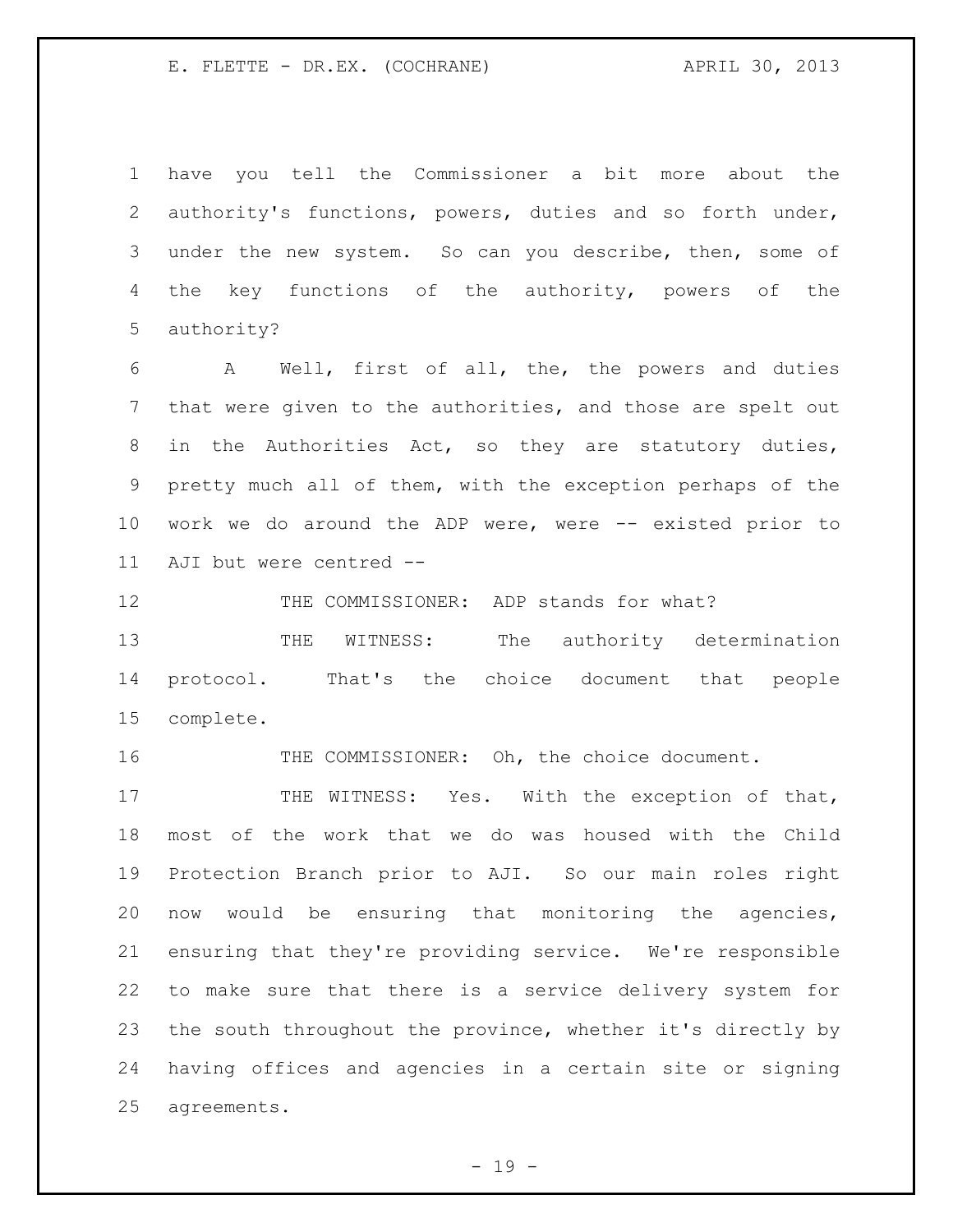For example, with the south, we don't provide, we don't have a service presence up in the north but we have an agreement with the northern authority and one of their agencies there.

 We're responsible to provide quality assurance reviews and oversight of agencies. We are responsible for determining or developing culturally appropriate standards if we choose, which compliment or are consistent with the provincial foundational standards.

 We are responsible to monitor how agencies implement the workplace qualification standard.

 We're responsible to fund agencies on the provincial funding. In our case, in the south, the federal funding goes directly to the agency. The agreement is between the feds and the agency. The provincial funding comes through our office but we are responsible for all of the services provided, regardless of who's funding those services.

 We're responsible to ensure that there are resources for the placement of children that have to come into care and we're responsible to ensure that their maintenance is taken care of. We do, and I believe all the authorities are currently in that position, have not transferred the responsibility for maintenance. The province still delivers that on our behalf.

 $- 20 -$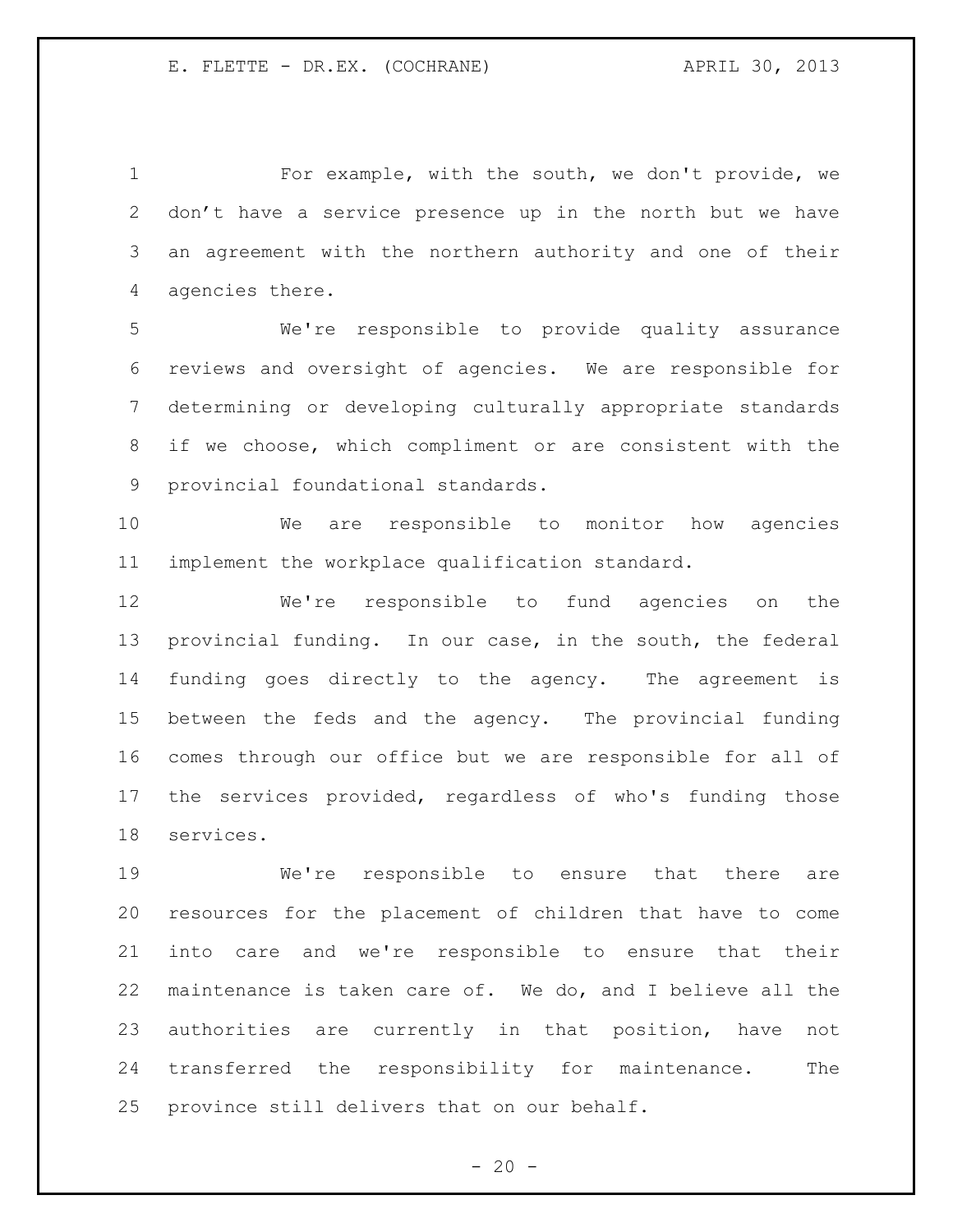THE COMMISSIONER: What does the province deliver?

 THE WITNESS: The maintenance, the payment for children in care, so foster home payments, group home payments.

 THE COMMISSIONER: Just the writing of the cheques?

8 THE WITNESS: Well, they get the bills, they review the bills, they write the cheques. Yes, we don't see those and we're not too involved unless a problem surfaces and we might assist in --

12 THE COMMISSIONER: But they're not involved in providing the service to the families?

14 THE WITNESS: No. That's done through the agencies, yeah.

#### BY MR. COCHRANE:

 Q One of the -- you mentioned a lot of the broader objectives, powers of the authorities. I want to get into those in a bit more detail for the Commissioner. One, of course, is monitoring of the agencies. Understand that the authority has, mentioned earlier, 10, 10 agencies?

A Yes.

 MR. COCHRANE: And Mr. Commissioner, these, this information, if you wanted to refer to it, is in tab "A" --

 $- 21 -$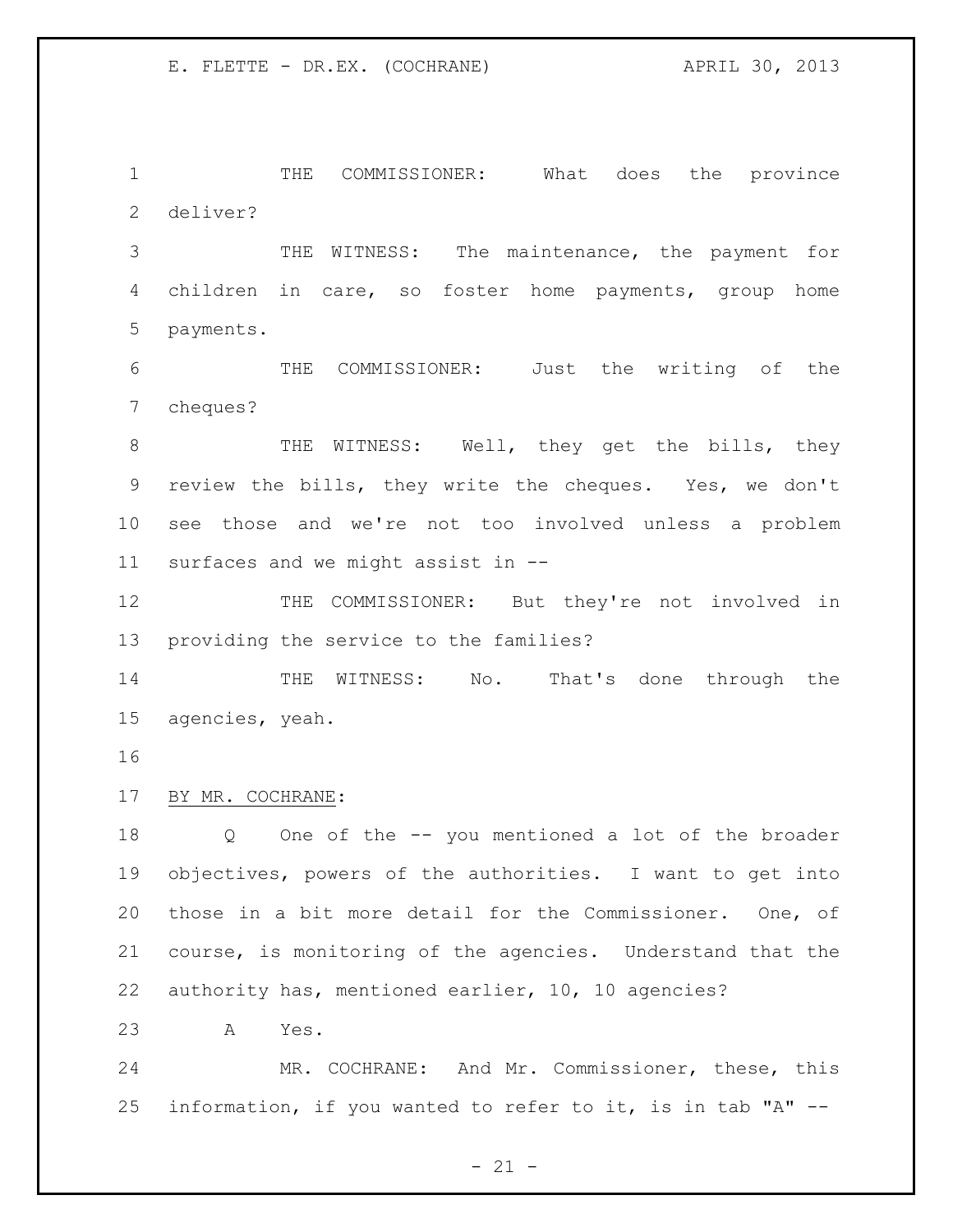1 THE COMMISSIONER: Yes. MR. COCHRANE: -- which is the annual report -- THE COMMISSIONER: Yes. MR. COCHRANE: -- of the southern authority. So  $-$  THE COMMISSIONER: Just, the witness -- tell me this, she's pointed out that 83 or 84 percent of the authority's staff are aboriginal or Métis people. How, how -- what's the size of the staff? MR. COCHRANE: We'll refer you to the page on that, Mr. Commissioner, and you'll see it but -- 12 THE COMMISSIONER: I'm just interested to know --13 THE WITNESS: Well --14 MR. COCHRANE: Yeah, you want to ... 15 THE WITNESS: I think at the authority we have between 35 and 40 staff at the authority level. 17 THE COMMISSIONER: Yes. THE WITNESS: Some of those are term or contract positions but that has been our staff complement for the last number of years. And within the agencies, through the funding model, I believe there is around 650, 660 positions with the exception of ANCR, which is an additional hundred 23 and seventy, I think, around there. THE COMMISSIONER: And your authority's office is in Winnipeg?

 $- 22 -$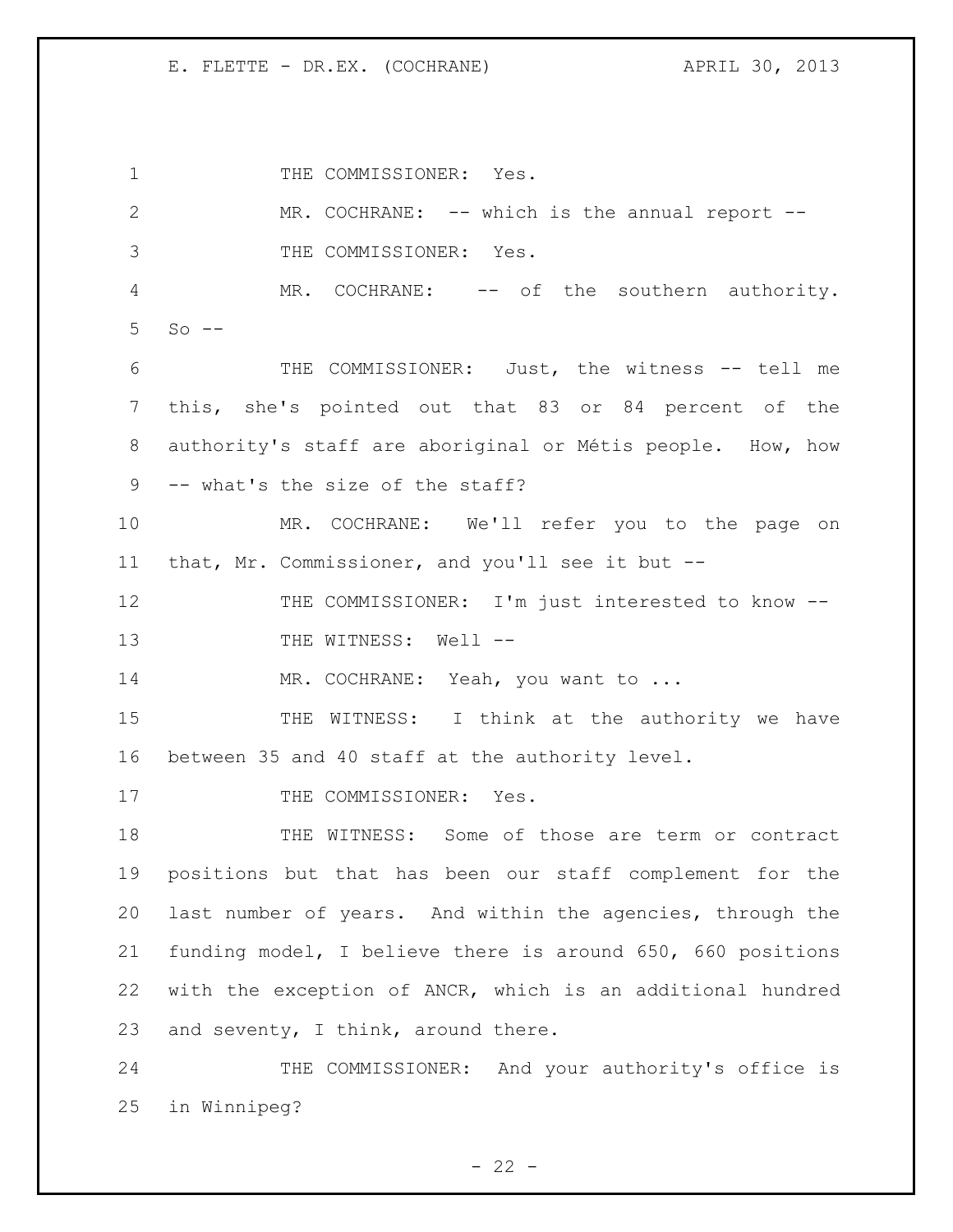1 THE WITNESS: Yes. We have an office in Winnipeg and we have an office on the Long Plain First Nation. THE COMMISSIONER: On which First Nation? THE WITNESS: Long Plain. THE COMMISSIONER: Lock Point? THE WITNESS: Long Plain. 7 THE COMMISSIONER: Oh, yes. 8 THE WITNESS: Yeah. THE COMMISSIONER: Yeah, that's helpful. BY MR. COCHRANE: Q In terms of -- you mentioned agency staff and the number, do you have any sense what percentage of agency staff are also aboriginal -- A Yes. Q -- heritage? A I'll just refer. It's in the annual report on ... 19 MR. COCHRANE: This is at tab "A", Mr. Commissioner. 21 THE COMMISSIONER: Yes. THE WITNESS: There's a chart in there. Just find it for you. It's on page 33. There's a table there. Typically we would separate ANCR out. ANCR is a little bit different from our other agencies because ANCR provides the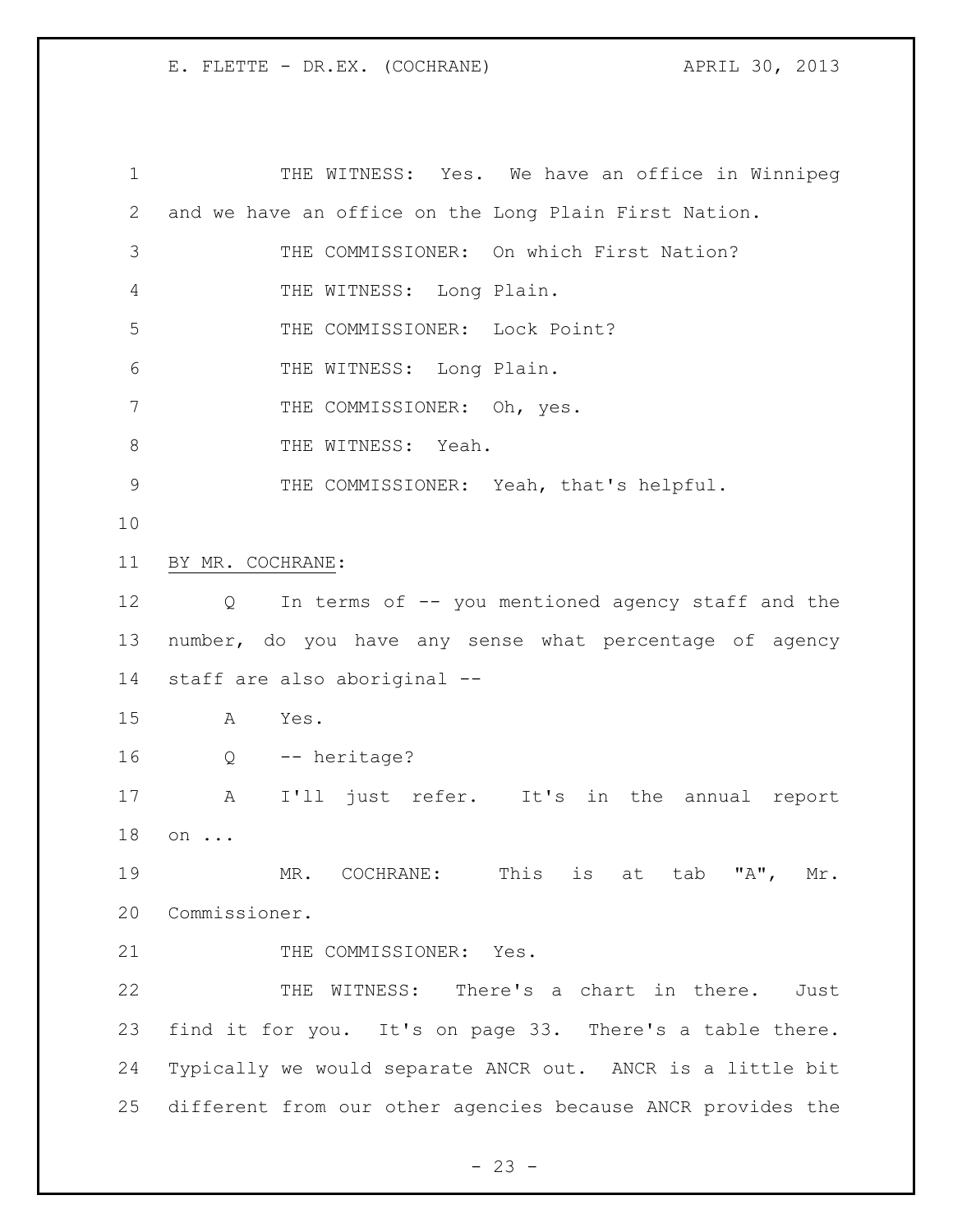joint intake services in the City of Winnipeg on behalf of all four authorities.

BY MR. COCHRANE:

Q 33. Page 33.

A Page 33, yes, of the annual report.

7 THE COMMISSIONER: I have it.

8 THE WITNESS: It's under Human Resources.

MR. COCHRANE: Okay.

10 THE WITNESS: So you can see the -- and this was from our March 31st, 2012 report. We have, at the network itself, 89 percent of our staff were aboriginal, and at agencies, 81 percent were aboriginal.

 ANCR is a little bit different. They have 37 percent aboriginal status. ANCR would have a slightly different objective, although most of their work is still involving aboriginal families and we've had targets that we're trying to achieve there to increase the number of aboriginal staff that are there.

 MR. COCHRANE: Okay. Mr. Commissioner, if you wanted to see the, the 10 agencies that are mandated by the south, these are the agencies that the authority is responsible for overseeing.

24 THE COMMISSIONER: Yes.

MR. COCHRANE: Those are at tab "A" on page 2 of

 $- 24 -$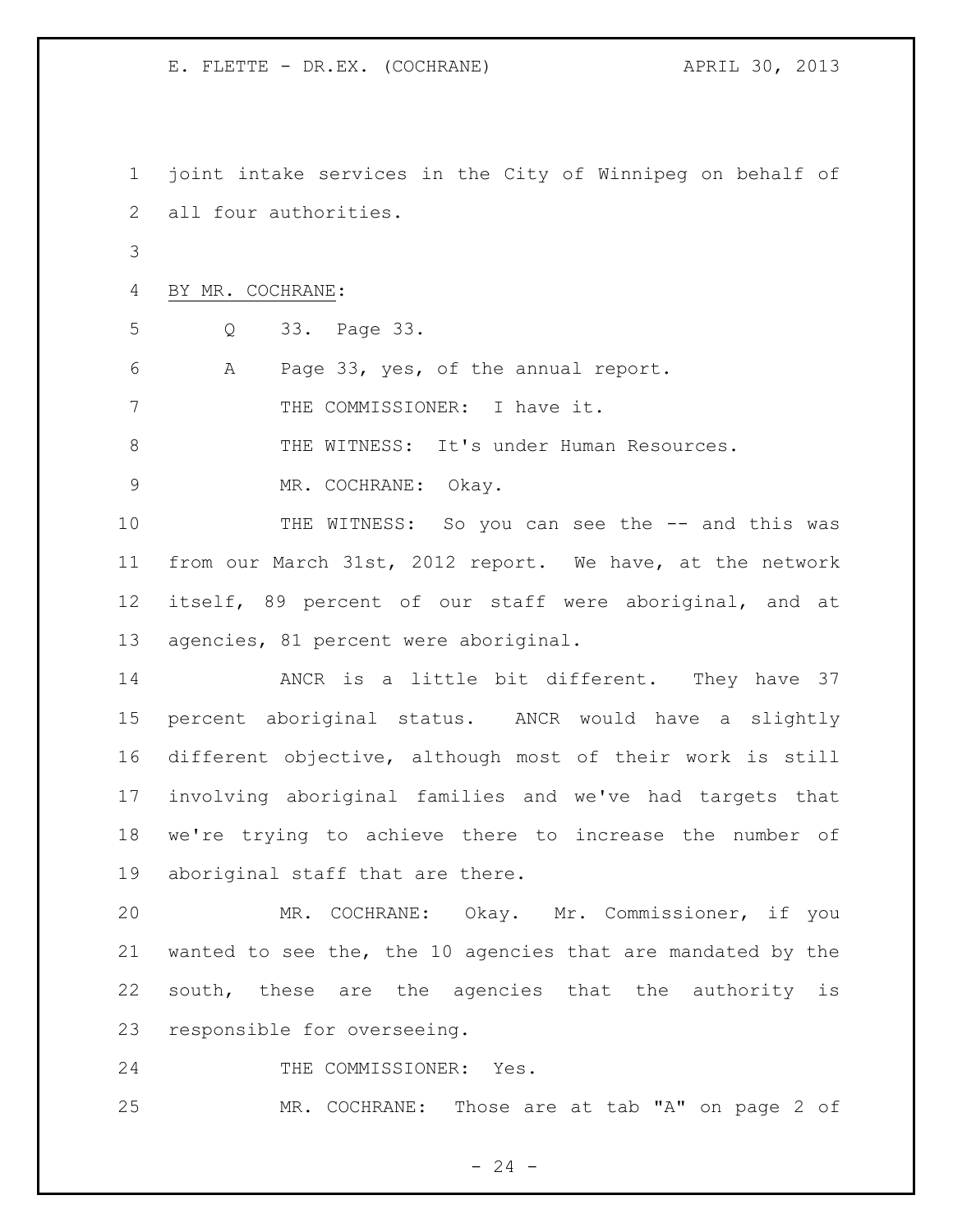that tab. And you'll notice that one of those agencies is ANCR. Be at tab "A", second page of that tab. THE COMMISSIONER: That's probably it. 4 THE WITNESS: Yeah. Right there. THE COMMISSIONER: That's it, yes. 6 THE WITNESS: Right there. THE COMMISSIONER: Yes. And ANCR is listed there, is it? 9 THE WITNESS: Yes. 10 THE COMMISSIONER: All (inaudible). 11 MR. COCHRANE: Yes. 12 THE WITNESS: Um-hum. 13 THE COMMISSIONER: Yes, I see. Yeah, yeah, yeah. Third one. BY MR. COCHRANE: Q So, Ms. Flette, those, then, are the agencies that the authority is responsible for overseeing and monitoring? A Yes. Q And if I understand correctly, if any one of those agencies -- first off, that you mentioned are subject to quality assurance reviews, which we'll talk about in a bit, but in terms of monitoring, if, if one of those agencies is not, as an example, following provincial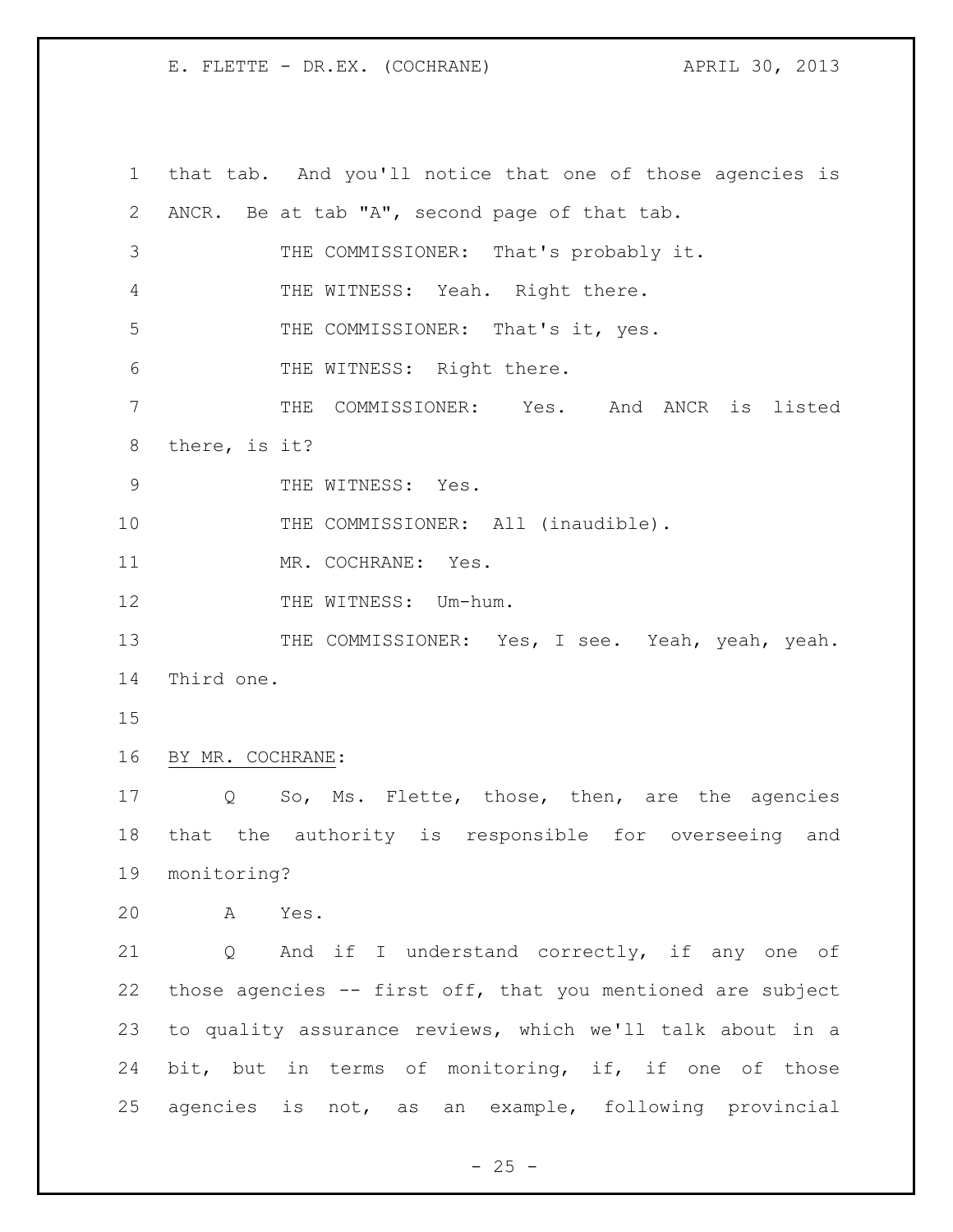standards or -- what, what recourse, if any, does the authority have, and how does the authority then ensure compliance or how does it monitor? Kind of a loaded question but ...

 A Well, there's a number of ways in which we monitor agencies, and we have a, a quality assurance team at the authority. We have set an ambitious target of trying to do a quality assurance review of every agency every four years. We're not quite meeting that but we're maybe getting closer to doing that.

 Resource issues are, are one of the complicating factors because it is a lot of work and requires a lot of resources to complete such a quality assurance review.

 In addition, we would do Section 4 reviews and those are sometimes specific to a child death, let's say, and we do a case review. But we've also done operational reviews under Section 4 of the Act. For example, we did a review, a Section 4 operational review of Southeast Child and Family in response to a recommendation from an inquest. We did a operational review of Peguis Child and Family and recently, as well, we've done an operational review of Sagkeeng Child and Family. So that would be another mechanism.

24 We do -- recently, with the new funding model, agencies have been given a position in this core funding

 $- 26 -$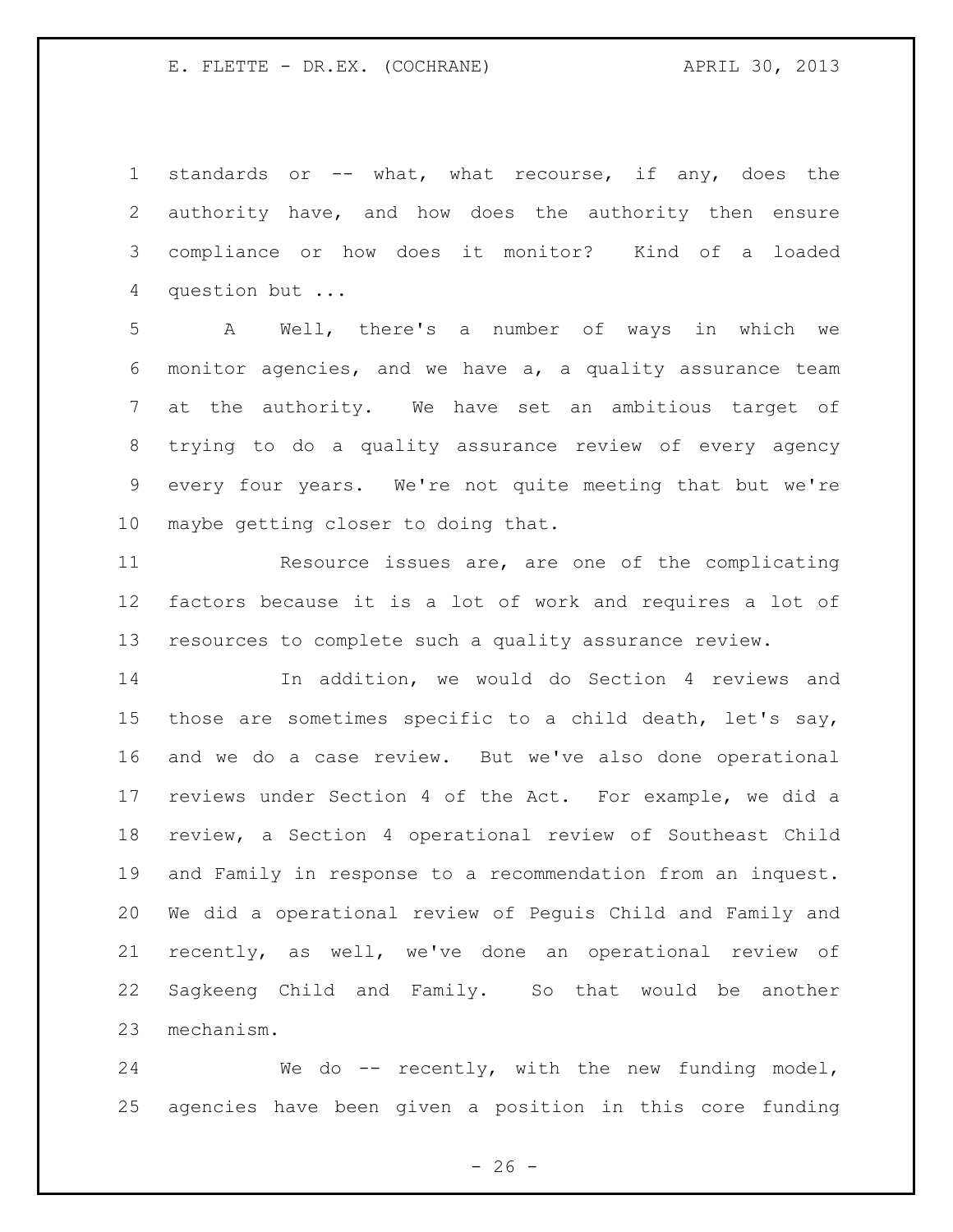for quality assurance manager, so they have just, in the last year, hired those people and we have been working with them to develop annual work plans, which would include things that the authority wants to see done as well as quality assurance priorities that the agency might have.

 So for example, we have asked agencies twice a year, we want them to produce a report on their foster home licences and their place of safety with respect to whether standards are being followed and whether those licences are up to date. We've also asked for them to do a review of, once a year, of the work first qualification standard and how well they're adhering to it. I believe there's about three or four areas that we've identified. And then in addition, agencies have also identified some of their own practices. So that allows us to do, on an ongoing basis, file audits, program reviews involving those agencies and 17 put a QA person right at the agency that has kind of, that is an objective of their job as well.

 We've also done individual program reviews. We just completed, for example, what we call the DR readiness review for differential response. We've gone to each agency and looked at do they have the capacity to deliver services under a differential response model. We'd identified a number of areas that agencies have to be ready for and we assessed and evaluated them on that basis. So

 $- 27 -$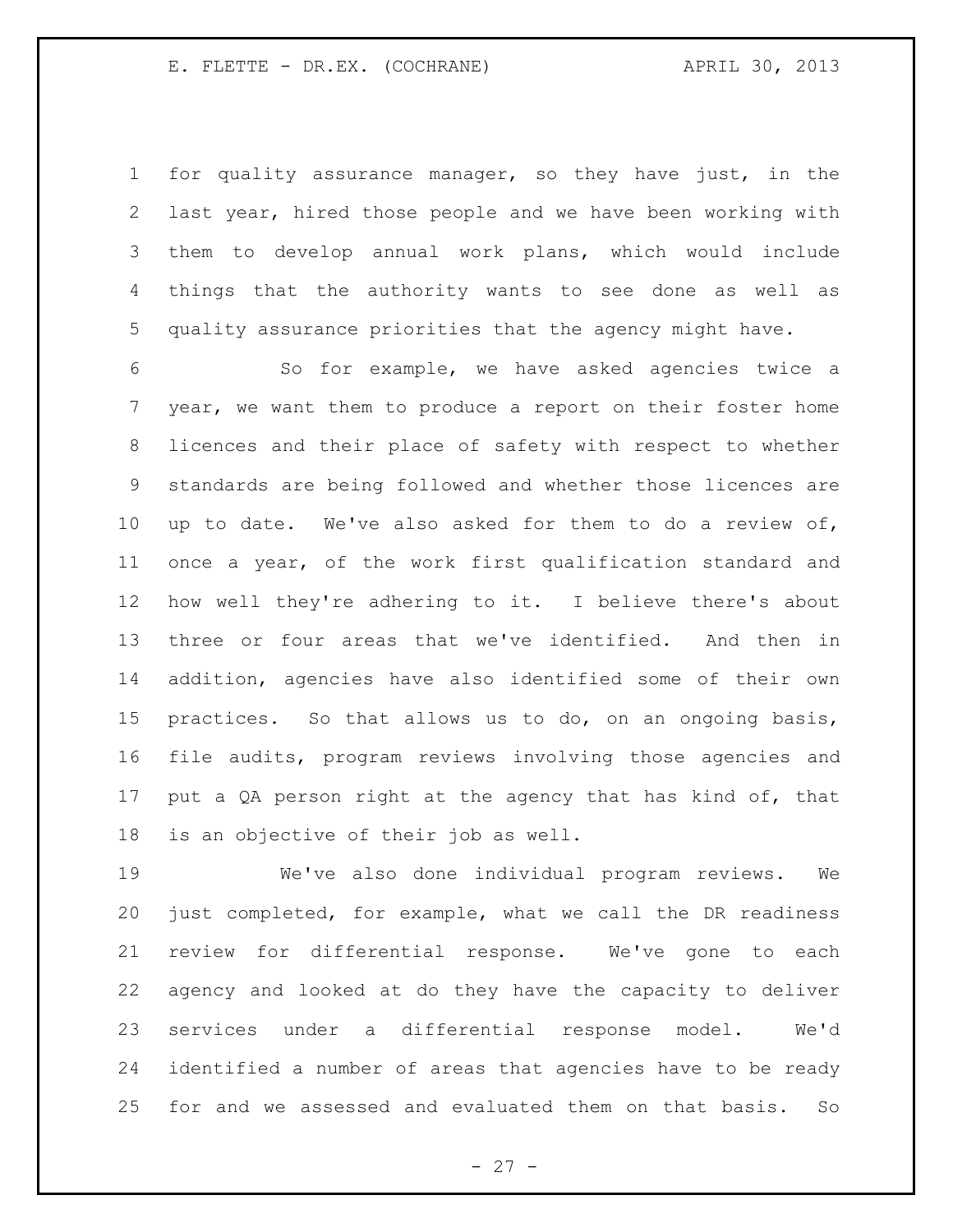that would be another mechanism that we would use.

 In the last -- probably four or five years ago now we did a review of all of the special needs committees at each agency to look at how they were operating, were the agencies using those committees properly, were special rates properly approved, were they realistic. So there's a whole number of areas that you can, you know, look at to monitor an agency.

Q Okay.

 A In terms of what do we do, well, I guess our first sort of course of action is always to try and work with the agency. When we do a quality assurance review we have a framework that we use. We'll sit down with the agency ahead of time, go through the framework to make sure that they understand it and also give them an opportunity to add things if there are things they would like us to look at. We will typically involve the board of the agency and the leadership of the communities in reviewing the framework and then in -- once we're done in looking at the drafts and assisting with the recommendations.

 We used that model in the Sagkeeng review, in the Southeast review and in the Peguis review and it worked, you know, quite well.

 We monitor, then we develop work plans with the agencies when the recommendations are out and monitor their

 $- 28 -$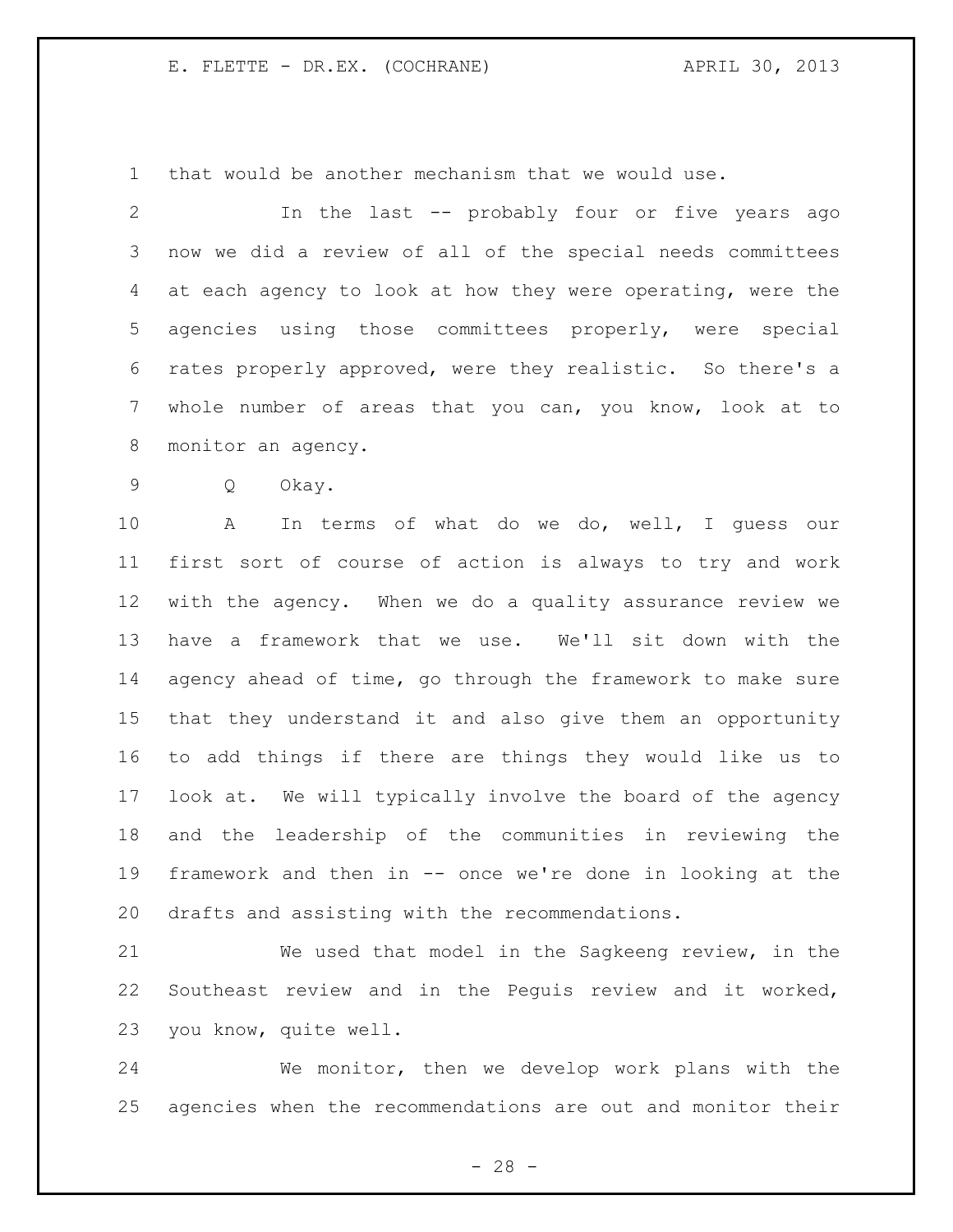progress and get status updates. We have not had, really, any difficulty with an agency refusing or not complying. Sometimes, you know, some agencies are maybe slower in getting the work done.

 Another mechanism that we have used is we meet with our agencies on a monthly basis for two days every month and we provide this reports. For example, we'll circulate the face-to-face contact reports at every meeting and it gives every agency an overview of how everybody is doing. And we found that quite effective because no one wants to look bad, so someone is not so current, you know, it kind of motivates them and the next month you'll see, you know, a good improvement there. So kind of the peer pressure method, I guess.

15 But for the most part, I think that our -- we want to work from a place where we are working with our agencies. They share the same objectives that we have about wanting good services for First Nations families and children, wanting kids to have good outcomes, and so we kind of start from that assumption, that everybody does want the same thing at the end of the day, and try and work with people in a cooperative way.

 We find the more we involve them at the outset the less compliance issues we have. If they've been involved in designing the review and know what's going to

- 29 -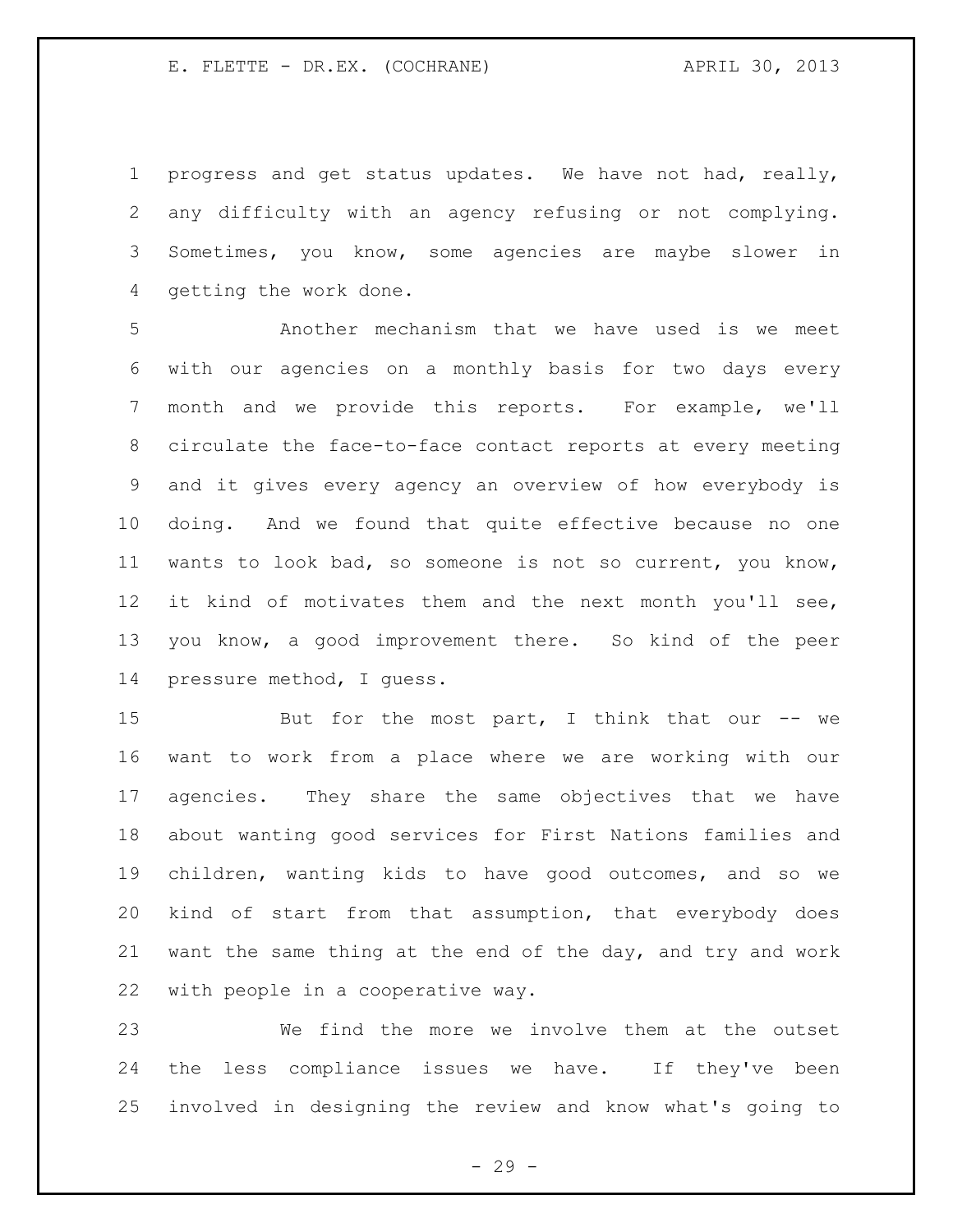happen it's, it's less likely that we're going to have issues of compliance later on, so that would be more how we would -- Q Say (inaudible). Okay. A  $-$  go at it, um-hum. Q Okay. I just want -- THE COMMISSIONER: Are all, are all of the agencies headed up or has, has a CEO a trained social worker? 10 THE WITNESS: Let me just go through them now. Animikii, Anishinaabe (inaudible). With I think one exception where there is just a new CEO who is not a trained social worker, the others are all formally trained as social workers or now have twenty some years experience as the ED. 16 THE COMMISSIONER: Okay, thank you. BY MR. COCHRANE: Q I want to back up just, just for a moment. You talked about the southern authority being created and being mandated provincially, and you've also talked a little bit about the role you have, the southern authority has, with the federal government who's one of the funders. Can you, can you talk a little bit about the, the dynamic there between what we call provincial kids and federal kids, that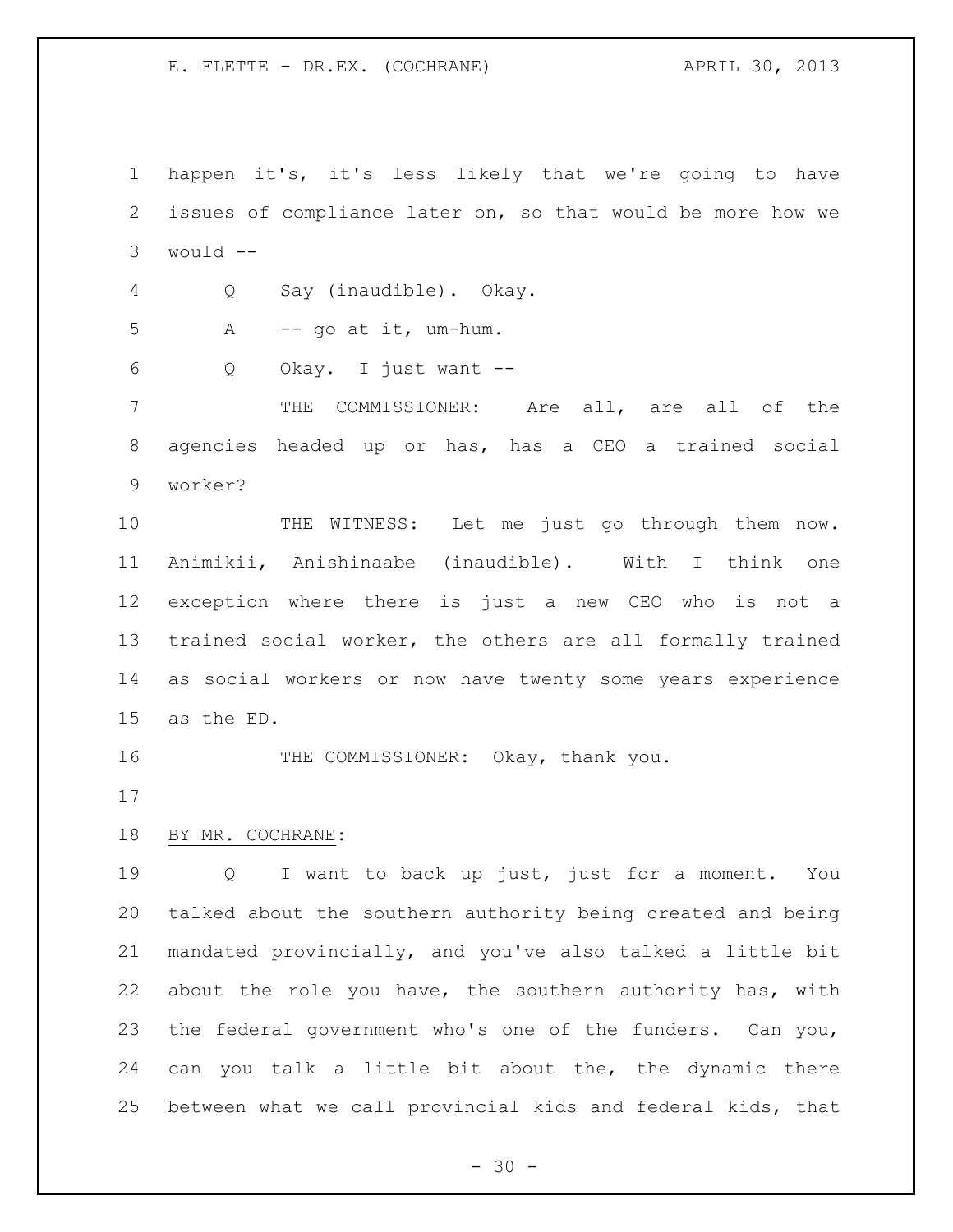is on, on-reserve kids and off-reserve kids, talk a little bit about that in the context of the southern authority?

 A Okay. The decision about whether a child will be federally funded or provincially funded is made at the time the child enters care, and it's on the basis of whether one parent is living on, on reserve. If they are, it becomes a federally funded case, regardless of where the child might be at the time, but the child then becomes federally funded and would remain federally funded until or unless they exit care. And then if they come back into care, the parent is now off reserve, they might become provincially-funded at that time.

 We don't see a lot of change in terms of who the funder is so it would say two things, perhaps, that if the parents are already living on reserve they don't move and the kids go home. And if they enter care again, the parent is still in the same location.

 With families, now with the, having the on and off reserve jurisdiction, that has become, you know, a bigger piece for us, I guess, so that's done on the basis of where they live. So if a family lives on reserve, there's no kids in care but the family is getting services, those costs are federal, federally funded. If they're off reserve, they're provincially funded, and we allow a, kind of a 90-day transition.

 $- 31 -$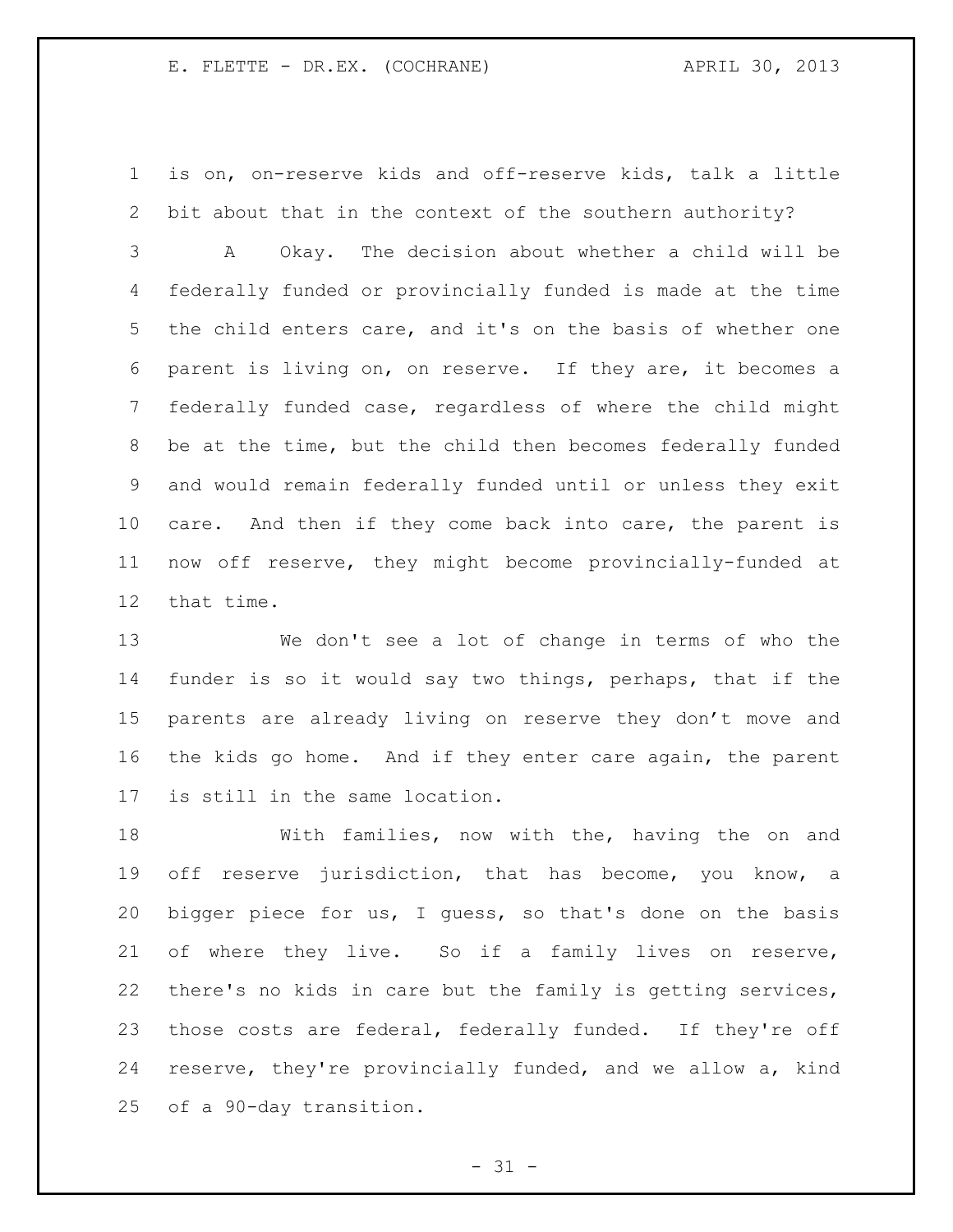Q Right.

| $\overline{2}$  | So if a family moves off reserve into the city,<br>A           |
|-----------------|----------------------------------------------------------------|
| 3               | there's kind of a 90-day period to switch the funding over     |
| 4               | from federal to provincial.                                    |
| 5               | Right. And, and we'll talk a bit later about the<br>$Q \qquad$ |
| 6               | new funding model which you have a lot of information on, I    |
| $\overline{7}$  | understand.                                                    |
| $8\,$           | So, the point is, though, that the southern                    |
| 9               | authority, as are the agencies, are responsible for            |
| 10 <sub>o</sub> | provincial kids and federal kids --                            |
| 11              | Α<br>Yes.                                                      |
| 12              | -- in the Province of Manitoba?<br>Q                           |
| 13              | They, they all fall under the CFS Act, the<br>Α                |
| 14              | services agencies provide.                                     |
| 15              | Yeah.<br>Q                                                     |
| 16              | So we are responsible for all of those services.<br>A          |
| 17              | We've tried to $-$ and I think, you know, with some success,   |
| 18              | build good working relationships with the people at AMC or     |
| 19              | formerly INAC, both in the region here and at headquarters.    |
| 20              | For example, when we've been doing our quality assurance       |
| 21              | review we have signed an agreement with headquarters AMC       |
| 22              | that they will do the financial review, which includes both    |
| 23              | federal and provincial funding. The agreement is signed by     |
| 24              | ourselves and the feds and the province and so they come in    |
| 25              | and do that piece so there's a good sharing of information.    |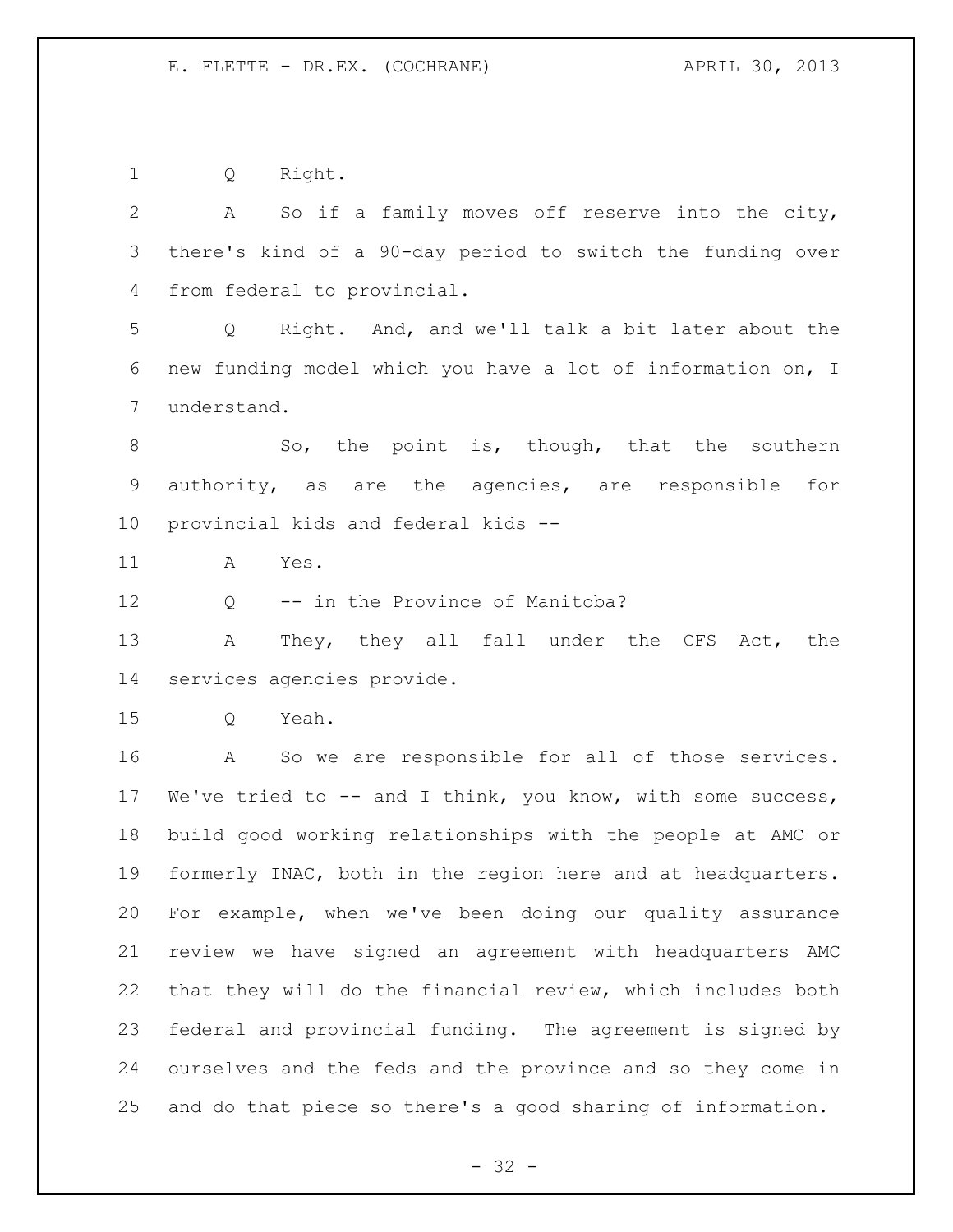We also have a, in the province, what we call a regional advisory committee which includes reps from the province, from AMC, from the agencies and the north and south authority. That looks at CFS issues. Currently, we're really focused on the renewal of the funding model and what changes can be made but that's another forum in which we can work closely with both the federal and provincial governments around the services to kids and families. 10 THE COMMISSIONER: But for federal funding the, the determinate is the residency of one parent on reserve? 12 THE WITNESS: For the child, yes. 13 THE COMMISSIONER: For, for the child, yes. Yeah. 15 THE WITNESS: That's correct. BY MR. COCHRANE: 18 Q And is there a significance, then, if, if the family, at the time of apprehension, is resident on reserve, what are the implications, then, if that family moves, say to the City of Winnipeg or vice versa? A Nothing unless the child has been returned back home. If the child remains in care, the child remains federally funded. Q On the issue of quality assurance, I want to go

 $- 33 -$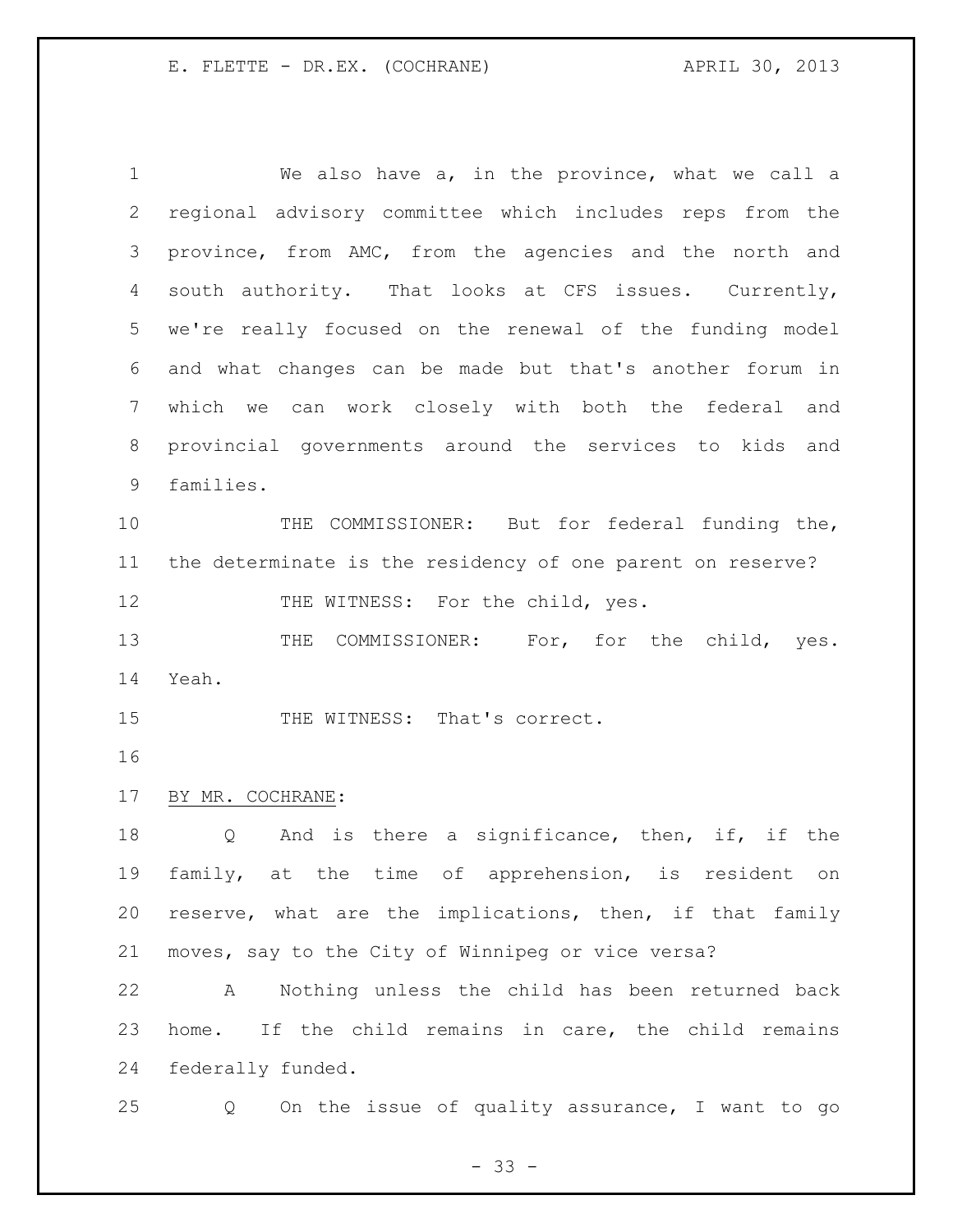back to that point again because I think that is one of the, the big changes.

 You talked about standardized quality assurance reviews now, you've talked about a schedule of reviews every four years, that each agency ideally will be subject to review, and regular reviews that are happening now in oversight of the agencies. Prior to AJI-CWI, what was the, what was the frequency of, of those type of reviews of the agencies?

 A Well, it's, it's hard for me to say across the board what they would have been, and I'm not sure if there was a different level at some agencies than at others. I know from my experience at west region, in the 20 years I was there, we had -- when there was a child death we did have the CME, under Fatalities Inquiries Act, do the review, but for the most part I don't recall a program or quality assurance review being done there by the province in the time I was there, which is almost 20 years, except for one occasion when we were, we had entered into a pilot project on the block funding of child maintenance, and so we wanted the province to come in after about, think we were in our third year of that, to do a review of our case files, particularly the children in care, because we wanted to have evidence that the block funding of evidence wasn't jeopardizing or short-changing the kids on the services

 $-34 -$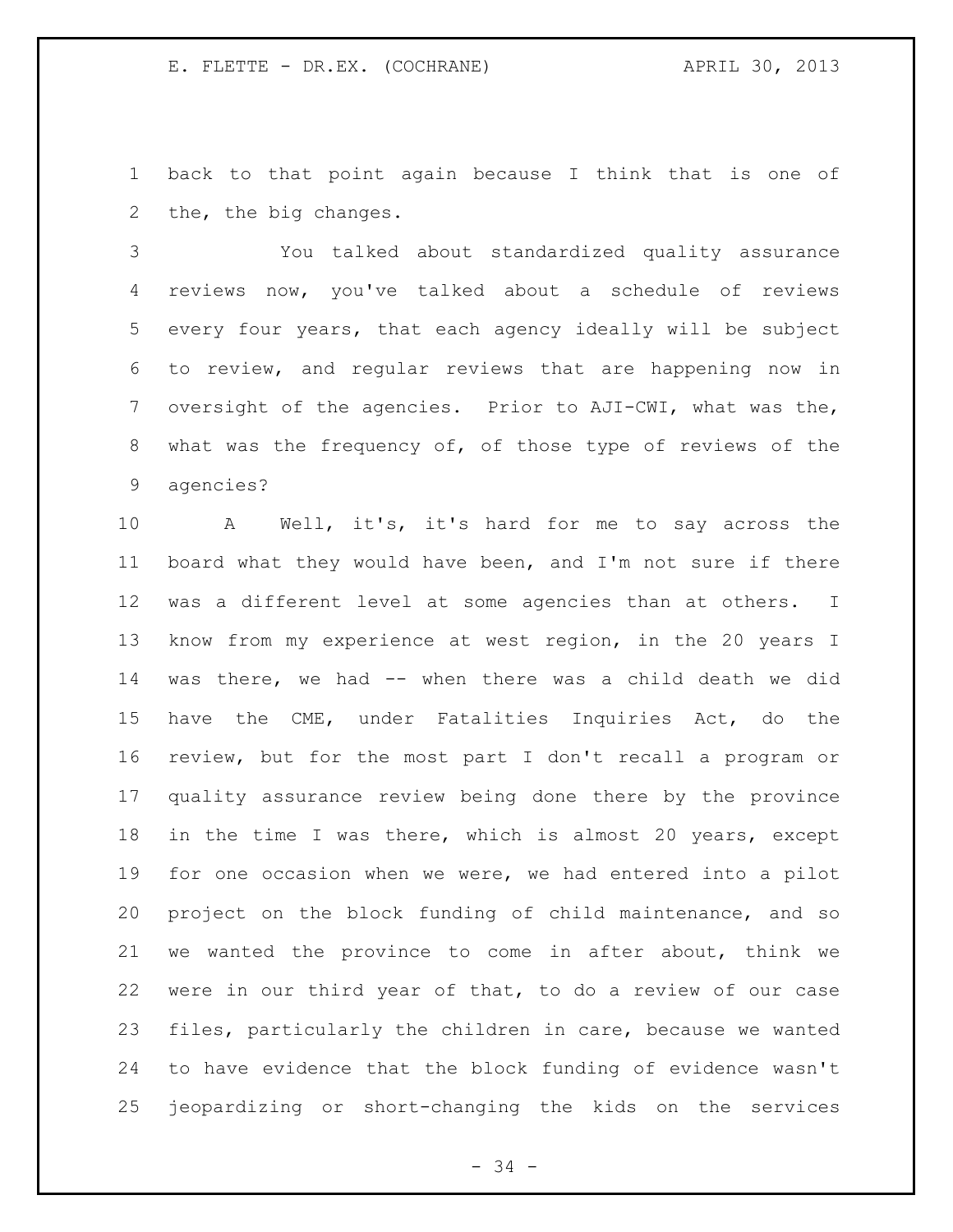that they needed, so we specifically asked the province to come in and do that review, which they did and, and it was, you know, a good process for us. But there, there did not appear to be a lot of emphasis. Now, I, I do know that some of the southern agencies did have, for example, a review done of their abuse program and, in one case, their foster home program. So I believe that, you know, there was some of that going on but I would say not anywhere near to the extent that we're now focusing on QA.

 Q I understand that in the area of quality assurance there was, there has been some changes to CFSIS?

A Yes.

 Q Are you able to talk about that for the Commissioner?

 A Well, very high level. When, when I was working at west region we were not using CFSIS for a whole number of reasons. Our work there was confined to on reserve. We didn't have, we didn't experience, in our communities, sort of a transient -- there were families that moved back and forth but it wasn't as critical for us to have that information because people knew the families and we had the information. However, with AJI and now having what we call concurrent jurisdiction as opposed to geographic jurisdiction, it has become, in my opinion, much more critical that there is a centralized source of information.

 $- 35 -$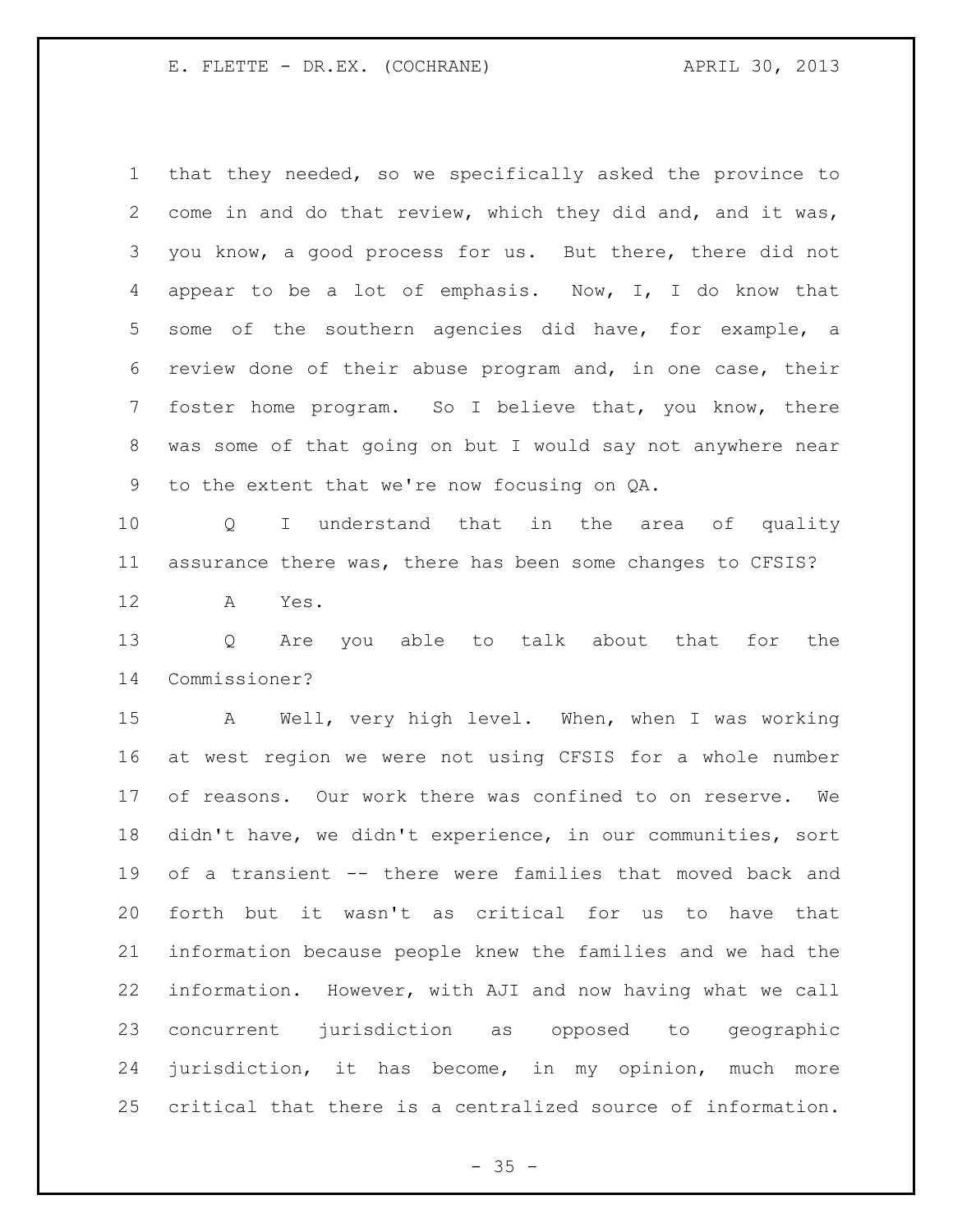And we see it particularly, let's say, with an agency like ANCR.

 If a family moves into the city and there is nothing on CFSIS, the agency has not used CFSIS or not kept it updated and the family is, comes to ANCR's attention, let's say, after hours in the city, ANCR will go to CFSIS to see what they know about that family, what the risk might be. And if there is nothing there, they will, they will likely start with that family as if they're a new case to the system where, in fact, and we've seen examples of this, that once ANCR opens a case, you know, in a week or 12 so we find out that, in fact, this family has had extensive involvement and had ANCR known that the first time they came in contact with them, their response likely would have been quite different. So I think CFSIS has become much more a critical tool for child safety and for good services to families.

 In the, in the years since '03, and with the southern agencies we provided them with a directive probably around '05 or '06 that we expected them to use CFSIS. Now, we have connectivity issues, particularly in the rural and on-reserve areas, with people being able to effectively use CFSIS, and we have a connectivity project that I could explain later that is trying to address that. But our agencies have moved to use CFSIS more.

 $- 36 -$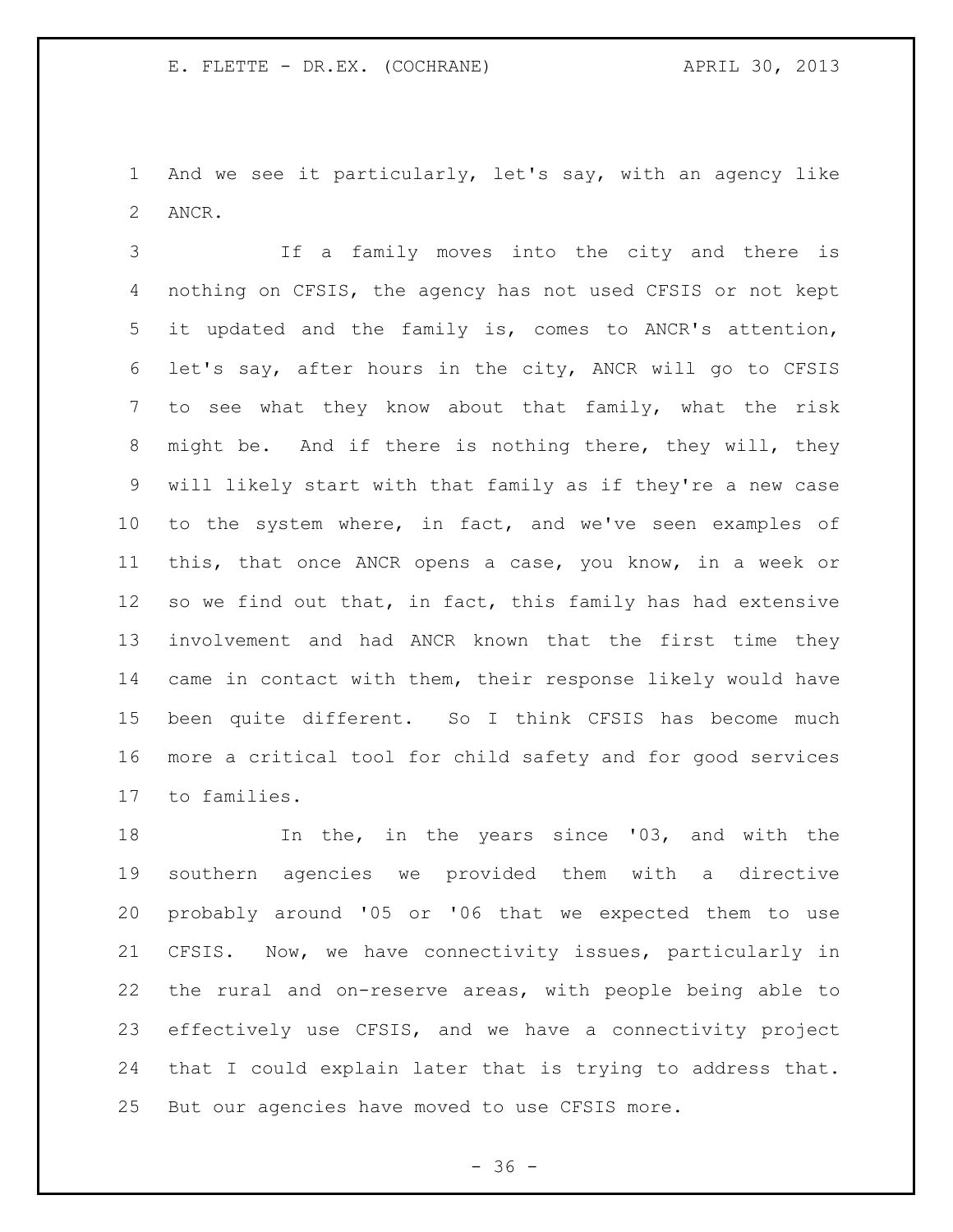There have been a number of changes made to CFSIS. For example, there is now a window in CFSIS where, when a worker does a face-to-face contact with a child, the worker can go and enter that. That allows the authority staff, for example, we can go at any time and pull up those reports and see exactly what the status of the face-to-face visits are, so it allows for good monitoring and quality assurance.

 There are many reports now in CFSIS that the agency itself can pull. In '03/'04, in most cases, if we wanted a report we had to phone the Child Protection Branch, and then they would prepare the report and we would get it, we'd have to wait within sort of a 24-hour timeframe to get the report. Now we can run many of those reports ourselves. So that that's an excellent change. It's good for us at the authority but it's also a very good tool for supervisors to use. It does, of course, assume that people are keeping that data current, entering their information on CFSIS. It has become more user-friendly; however, it is still an old platform and there are some limitations, serious limitations, I think, and I think the province is currently looking at moving towards a new information system but I don't know where that is at or where approvals are at with respect to that.

MR. COCHRANE: Mr. Commissioner, I had intended,

- 37 -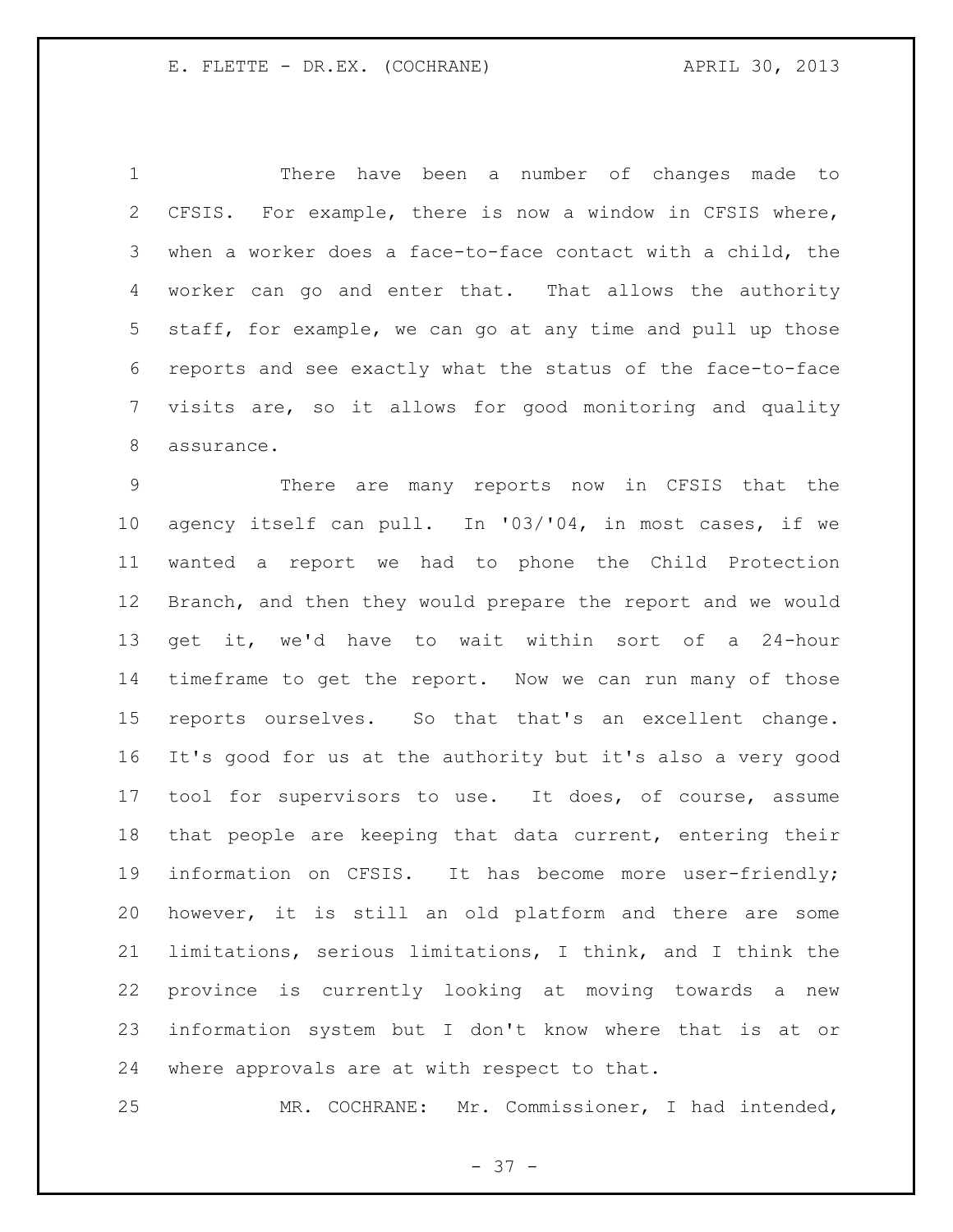and I think I'm not going to do it, but I had intended to go through the framework for quality assurance reviews. But rather than doing that, perhaps I'll just point, it's at tab "C" of, of the exhibit.

 THE COMMISSIONER: Well, we've got the time, it would appear, so you put in whatever you like, Mr. Cochrane. I can tell you this has been very helpful, what this witness has said so far.

 MR. COCHRANE: Okay. Maybe I'll just, rather than going through in detail, then, that particular tab, I'll ask Ms. Flette this:

## BY MR. COCHRANE:

 Q When, when the authority -- I'm looking at -- yes, it is the document on, on the screen right now.

 So when the authority goes in and does a quality assurance review of an agency, broadly speaking, and that's the document you have up there on the screen, can you tell us the areas that are reviewed and the areas that are looked at within that agency?

 A Okay. I think in the document they're highlighted. So the first one, review area one, is governance. So we look at all -- those are pieces related to the governance of the agency, the functioning of the board, the governance documents, like by-laws, insurance,

- 38 -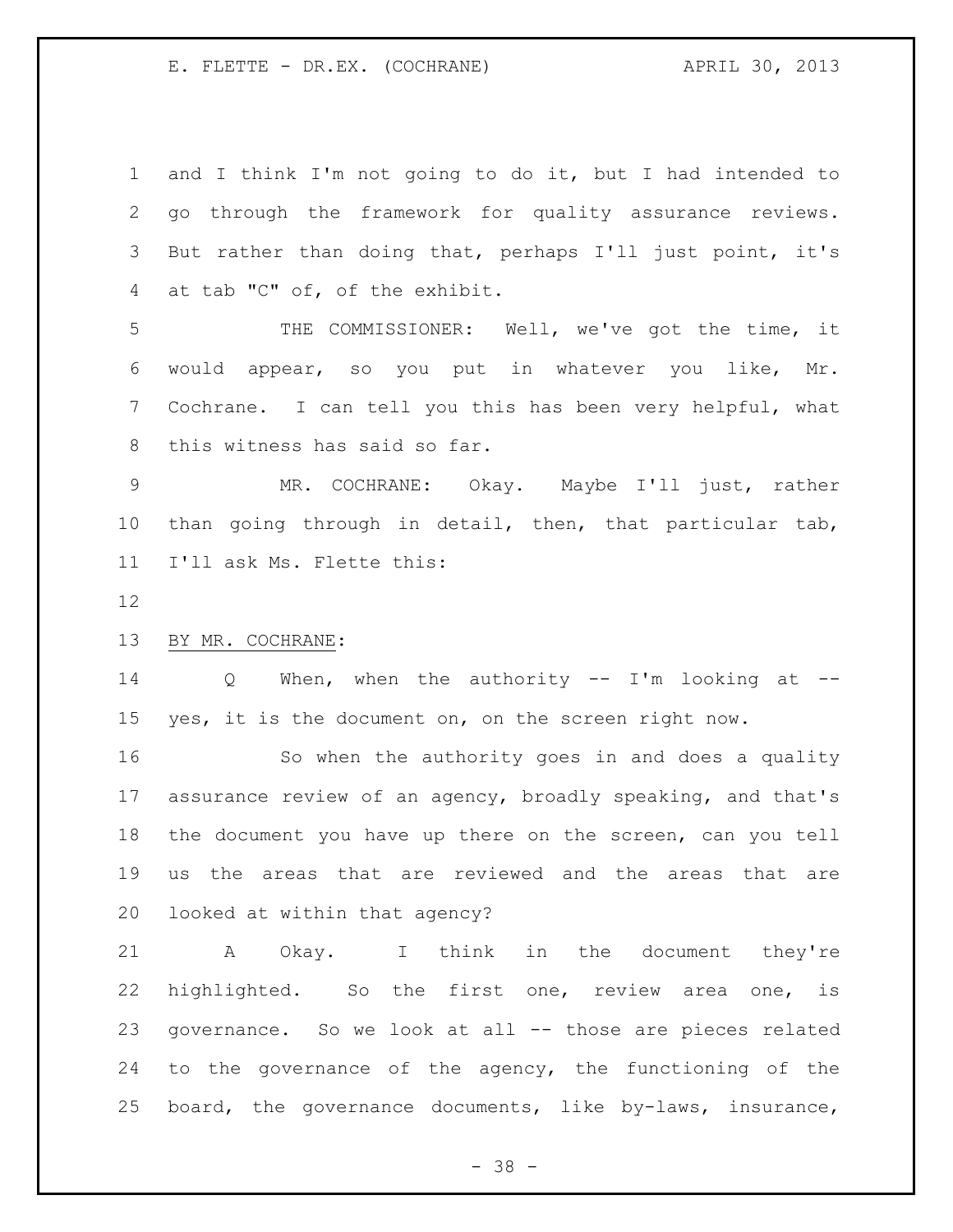et cetera, conflict of interest policy, funding agreements. We identify in the framework, you know, what we're going to look at, how we're going to do it, whether it's interviews or document review, and what we would consider indicators of readiness. Then the second area, you can scroll the document -- what tab -- okay. Sorry.

 The second area is service delivery. So there we look at all the different service programs. That includes services to families, children in care services, anything to do with file recording documentation, use of CFSIS and so on.

12 The third area we look at is ...

Q It's page 7.

 A Is practice standards. So that's where we would look at the standards, the, the foundational standards and we look at how the agency is complying with them. We do that largely through the file review but we also will do contact with families in that area.

 The fourth area we look at is agency administration. So there we look at clerical support, how staff and management are provided with assistance, admin assistance.

 Client confidentiality, that's the area where we would look at caseload and work distribution in an agency. Records management, legal services, how they're provided,

- 39 -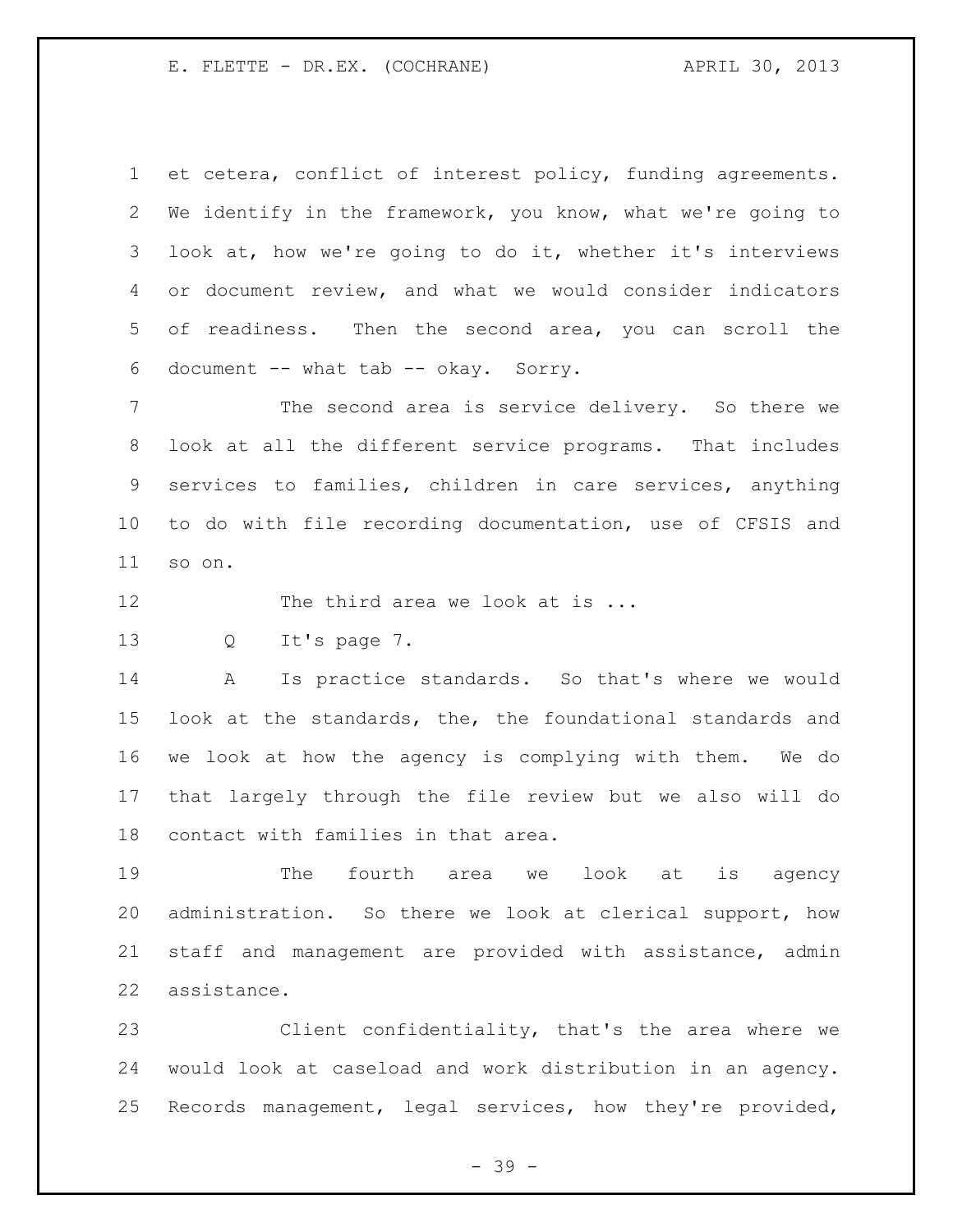and office systems and procedures.

Q Page 11.

 A So the fifth area, then, is human resources. And there we look at the whole area around personnel management and what standards are being applied. We look at the recruitment, hiring discipline and termination. We look at their HR policy, personnel file, payroll records, how staff grievances have been handled, how well staff are informed about them, whether they have conflict of interest guidelines, whether they have harassment, bullying policies and so on.

 Q Page 12. Actually, can you go back to page -- right there.

 A Yeah. So then we look at communication. There we look at how, what processes agencies have in place for conflict resolution, not just internally but also with clients and communities. What kind of community consultation, community education and awareness they do; 19 how they do their annual reporting; if they have an external communication policy and if they have a written or well-known complaint process.

Q And at page 13?

 A There we look at infrastructure. So we look at, those are done largely by site visits and we'll look at the location, the office facility, the furniture, the phone

 $- 40 -$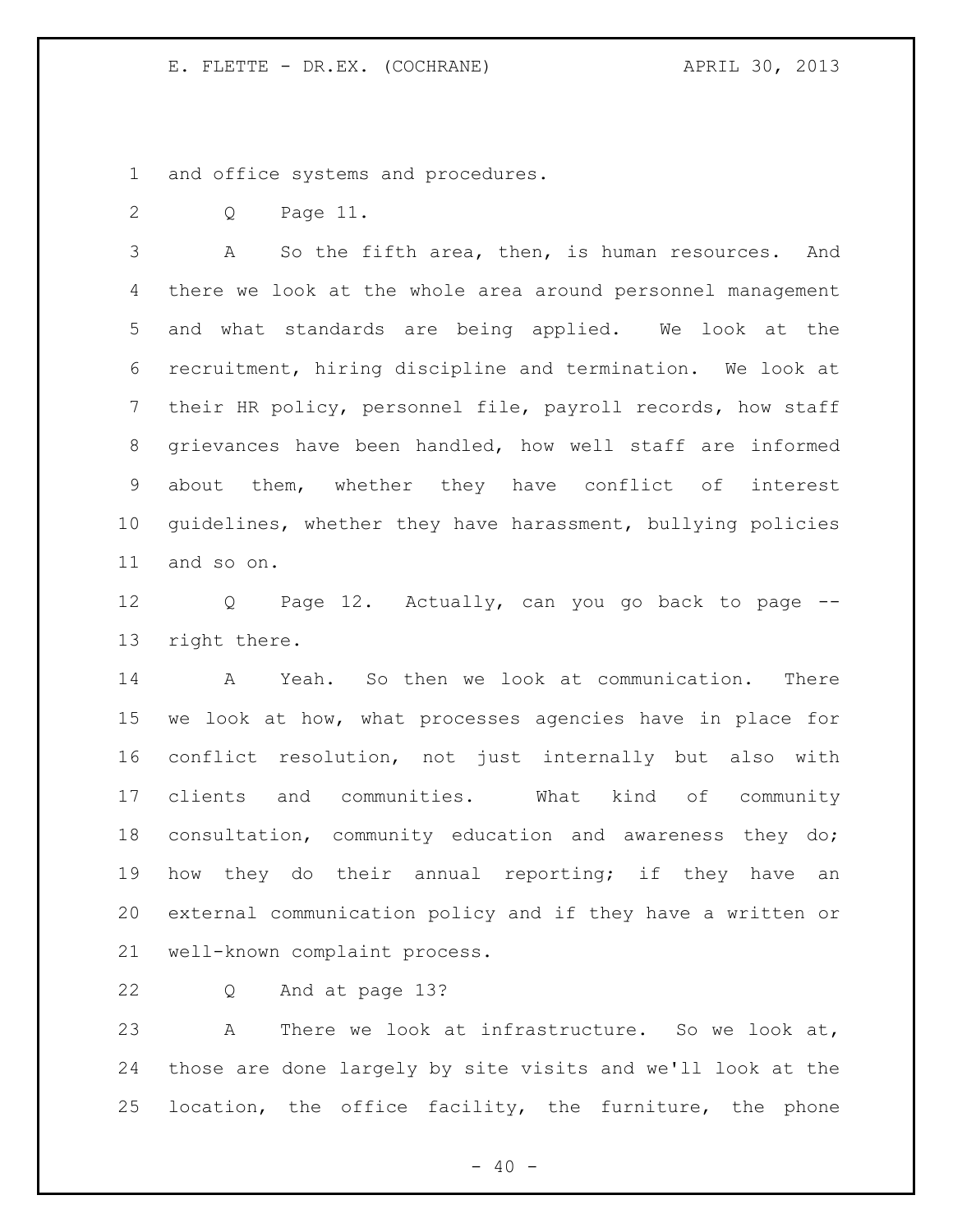system that they're using there.

 MR. COCHRANE: So Mr. Commissioner, that, in very, very broad terms, gives you a picture of the type of quality assurance that the authority does of its agencies. 

BY MR. COCHRANE:

 Q And just maybe to close that, I understand that at the southern authority you have a unit that actually is tasked with quality assurance?

 A Yes, we do. We have a quality assurance that we call the unit vision keepers. They have a manager, a director, and then there's an admin support and another staff person. And in addition, that unit is responsible for the recommendations that come from SIRs, or child special investigations, so they will track and follow up on those.

 And when we actually do a review we will contract people. For example, right now AMC has been doing our finance reviews but we might contact someone to do the HR review, for example, or very -- other areas of the review itself.

 Q And then finally, I understand from the reviews there is a, there's a report that's prepared. Report has a number of recommendations that would come from the authority, and those are made to the agency for

 $- 41 -$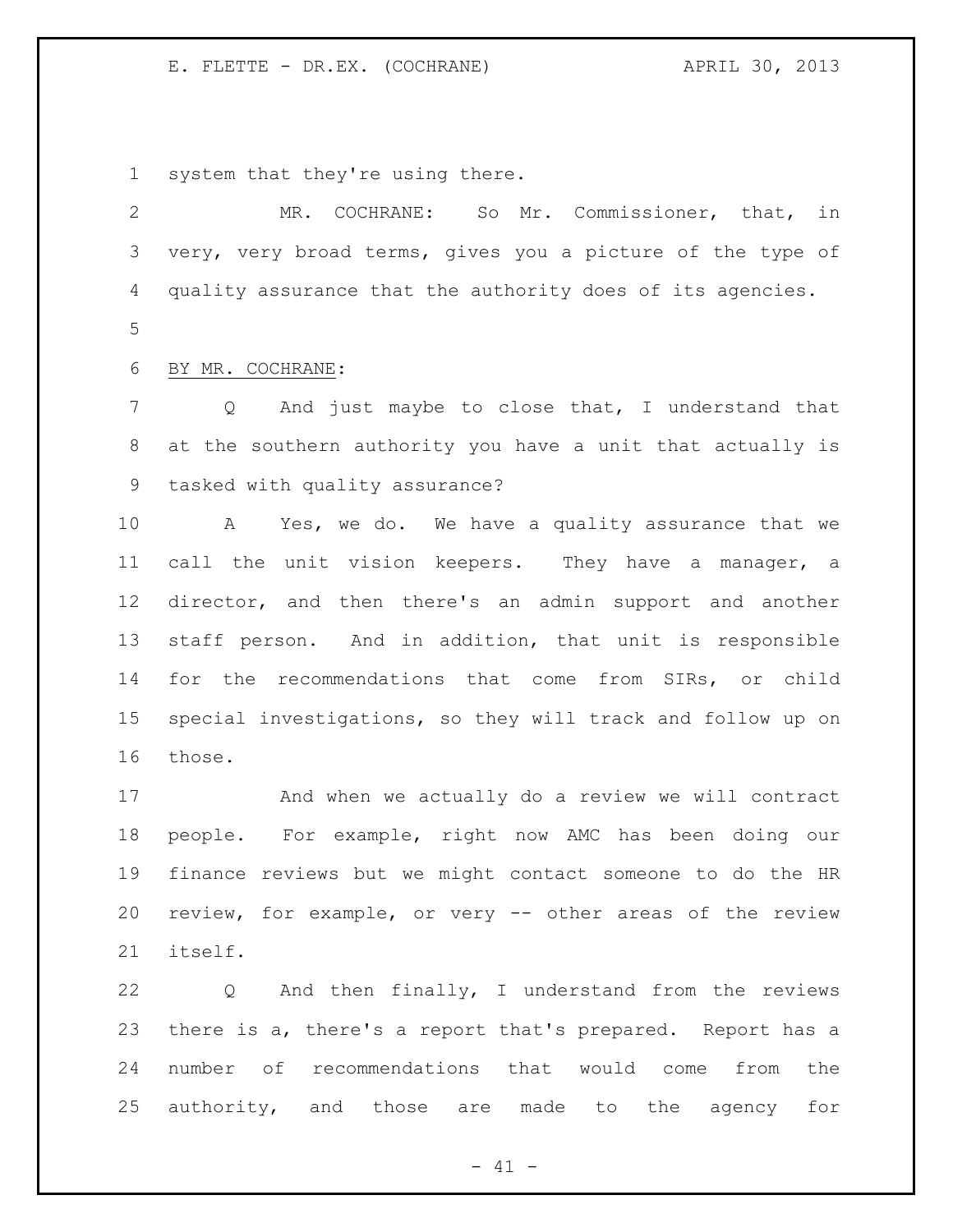improvements and such. How are those reports followed up on and monitored and implemented?

 A Well, we have a document, and I believe there's an exhibit of that in the binder somewhere. When, when -- first of all, when we do the, the recommendations in the draft we will involve the agency and the board, so we want to make sure that the recommendations we're making are realistic, that they're doable and that they have support, as well as give agencies an opportunity, if we've missed something that we could -- that they'd like to see that we can add to the recommendations. Then once the report is released, we will set up a, a tracking document that includes the recommendation, what the agency's plan is to address that, who the leads are, what the timelines are, and then it includes a status update. And we will sit with the agency, through the vision keepers team. They will meet with the agency on a fairly regular basis, probably at least quarterly, sometimes more frequently, depending on what the recommendation is.

 Q And then finally, the last thing I wanted to talk about on quality assurance was when, when you do a, such a review of an agency, you've already mentioned you engage 23 the agency, its executive director and staff. I also understand, though, that you do engage to an extent the chief and council, if there is a chief and council

 $- 42 -$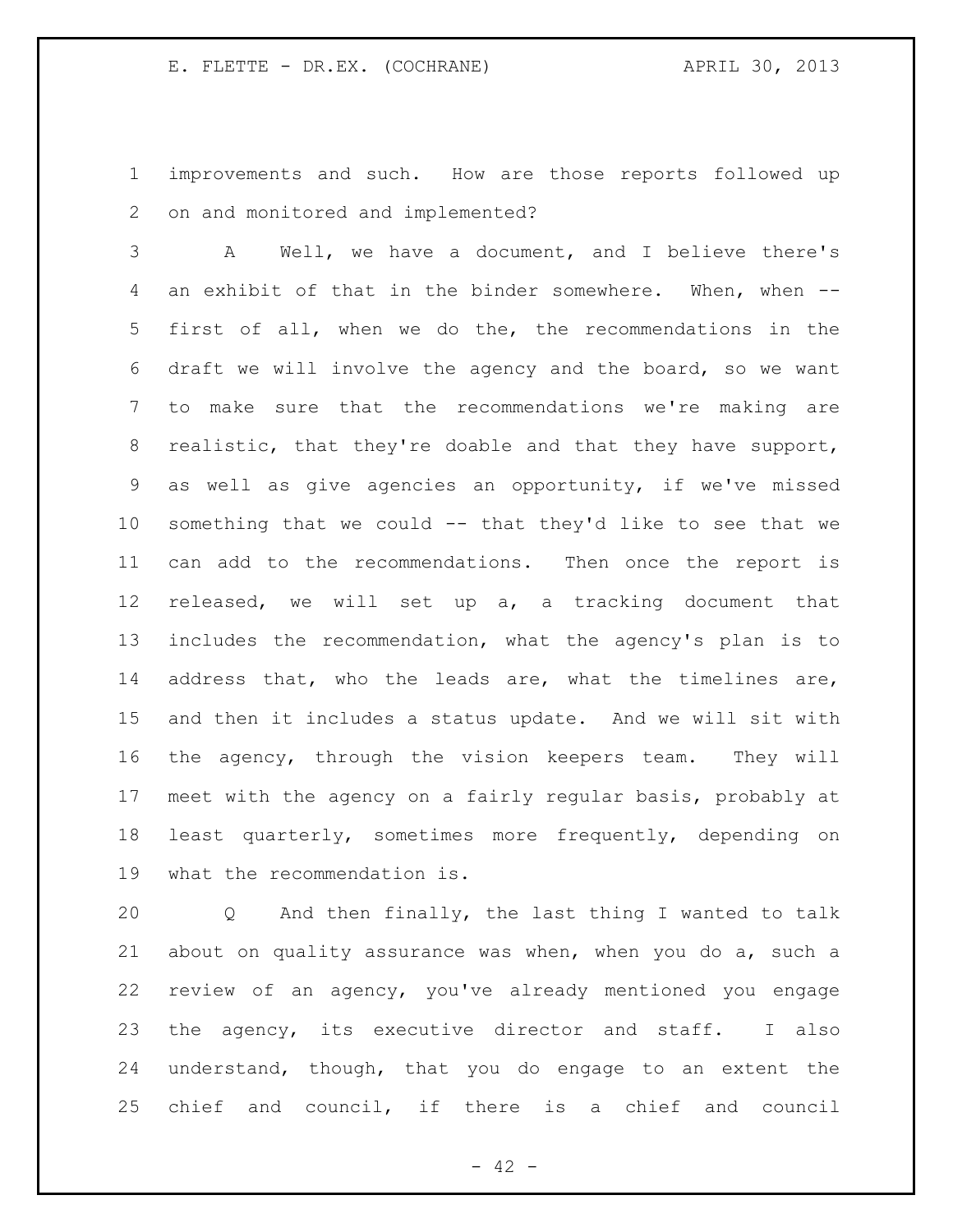connected to that agency; is that, is that correct?

 A Yes. When you -- for example, if you look at the review that was done on Southeast CFS, we had a number of meetings with the chiefs at southeast and when we went through our draft report we gave them a chance to comment. They commented in writing. Where we could agree with them, we made some changes; where we did not, the report actually prints what they actually put in writing to show that there was a difference of opinion. We did the same process on the Sagkeeng review,

 the operational piece of it. That involved the chief and council and the agency board, and we used the same process with the Peguis review as well.

 So we found those quite helpful. It does make it a little bit easier for the agency and helps to mitigate the politics a little bit if sometimes some of those recommendations are tough recommendations.

18 MR. COCHRANE: Um-hum.

 THE COMMISSIONER: Is there always a chief and council associated with each agency?

21 THE WITNESS: The only one that does not is Animikii and ANCR. They have a board but they don't, in Manitoba, have a, a First Nation. Animikii's caseload is primarily First Nations families and kids from Ontario because there's quite a number of them in the city, and

- 43 -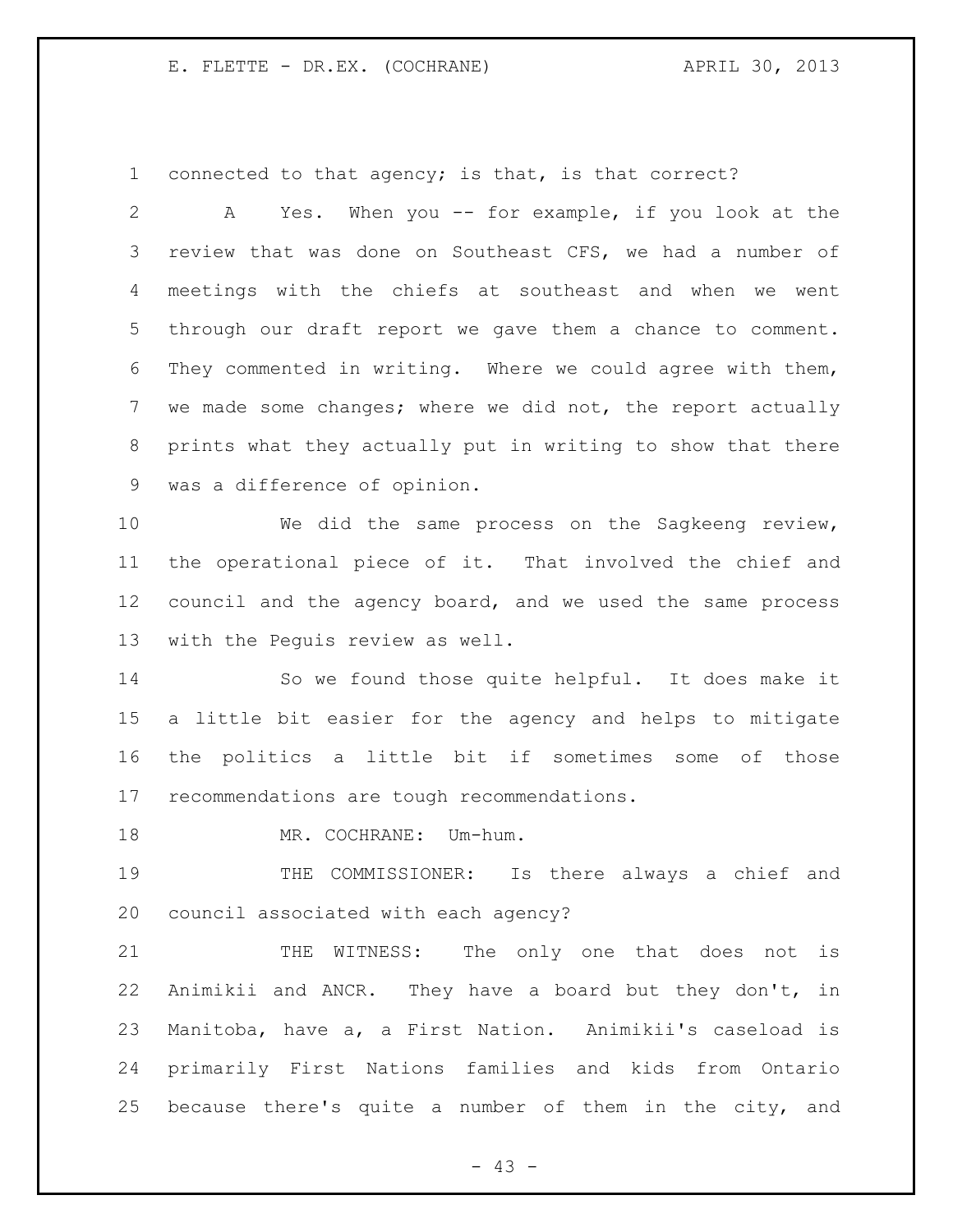they have relationships with the agencies in Ontario but not the same process with chief in council. For all of our other agencies, there is at least one chief and council if it's a single band agency, or there might be more chiefs if it's a multi-community agency. THE COMMISSIONER: Well, then does the chief and council form the board of the agency to -- 9 THE WITNESS: No. 10 THE COMMISSIONER: No. 11 THE WITNESS: The only place where they are, the chiefs are on the board is at west region. 13 THE COMMISSIONER: I see. BY MR. COCHRANE: Q Ms. Flette, I'd like to turn now to the area of funding, okay. And, understand that there is a new funding model that's recently come into place? A Yes. Q And when did that model become effective? A It became effective October of 2010 and that was considered -- we're using a five-year timeframe which is, I guess, more driven by the feds because they have a five- year authority for that funding model. And so at the end of the five years we would -- they would have to go back

 $-44 -$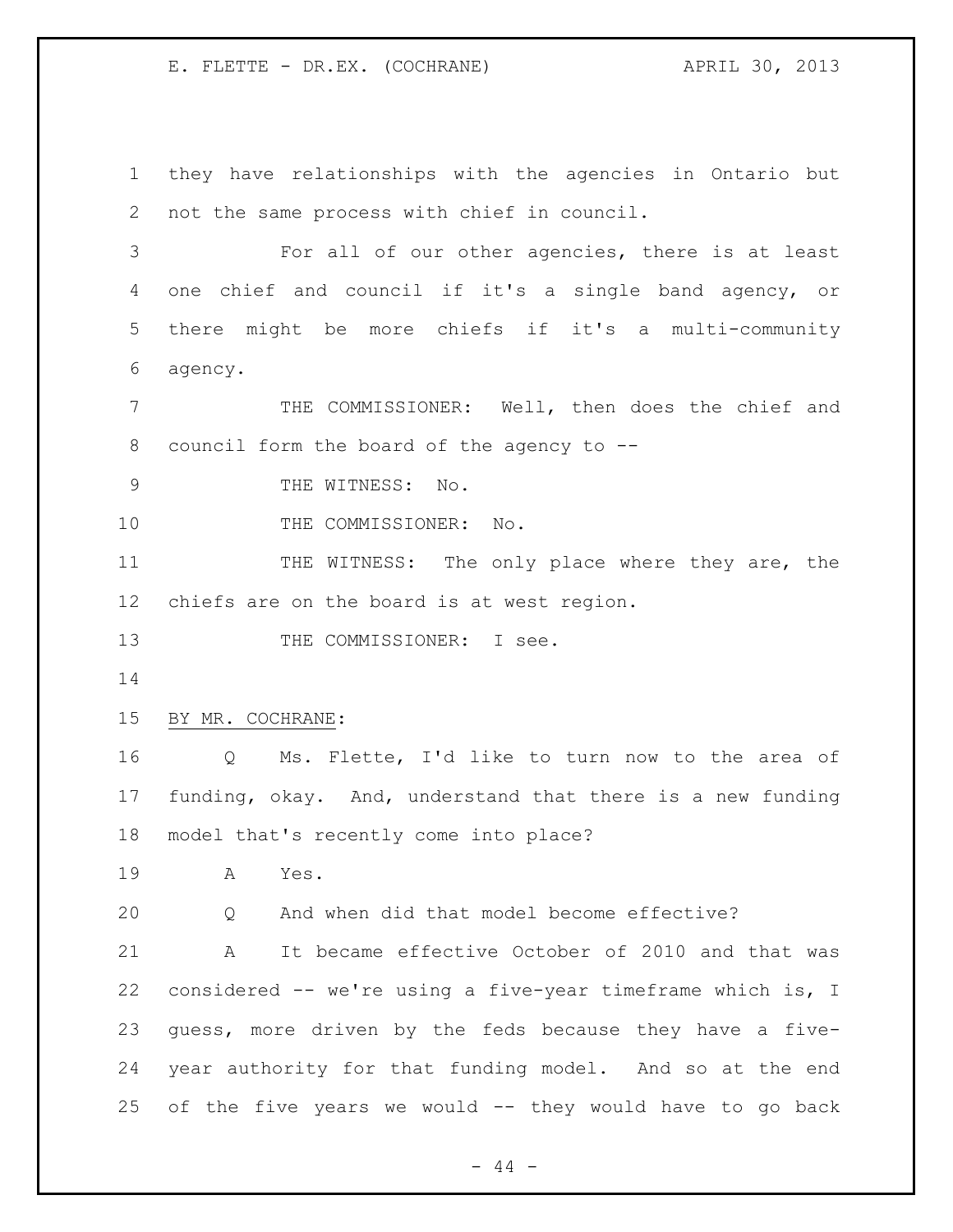for renewed authority, but it also provides us with perhaps a window of making some changes or improvements. Q Okay. A So 10/11, although it was half a year, is considered year one, and we are now in year four. Q Year four. Okay. Before we get into the new model, can you summarize, again in broad terms, if I could call it, the old model? A Very broad terms, because there really wasn't a model. 11 O Yeah. A I guess federally we had what was called directive 20-1. It was a treasury board directive for how INAC at the time or AMC now would fund First Nations CFS and it was restricted or limited to the on reserve. ANC funding still is limited to on reserve; it's based on the kids who live in those communities. That model rule highlighted a number -- or laid out, I guess, a number of areas for how an agency would be funded. So you would get some money for each of the First Nations. You would get, you would get some money when you first signed up as sort of a start-up. It was a hundred and, somewhere around a hundred and fifty thousand, I believe, regardless of how big or small you were. You would get money based on child population, and that was

 $- 45 -$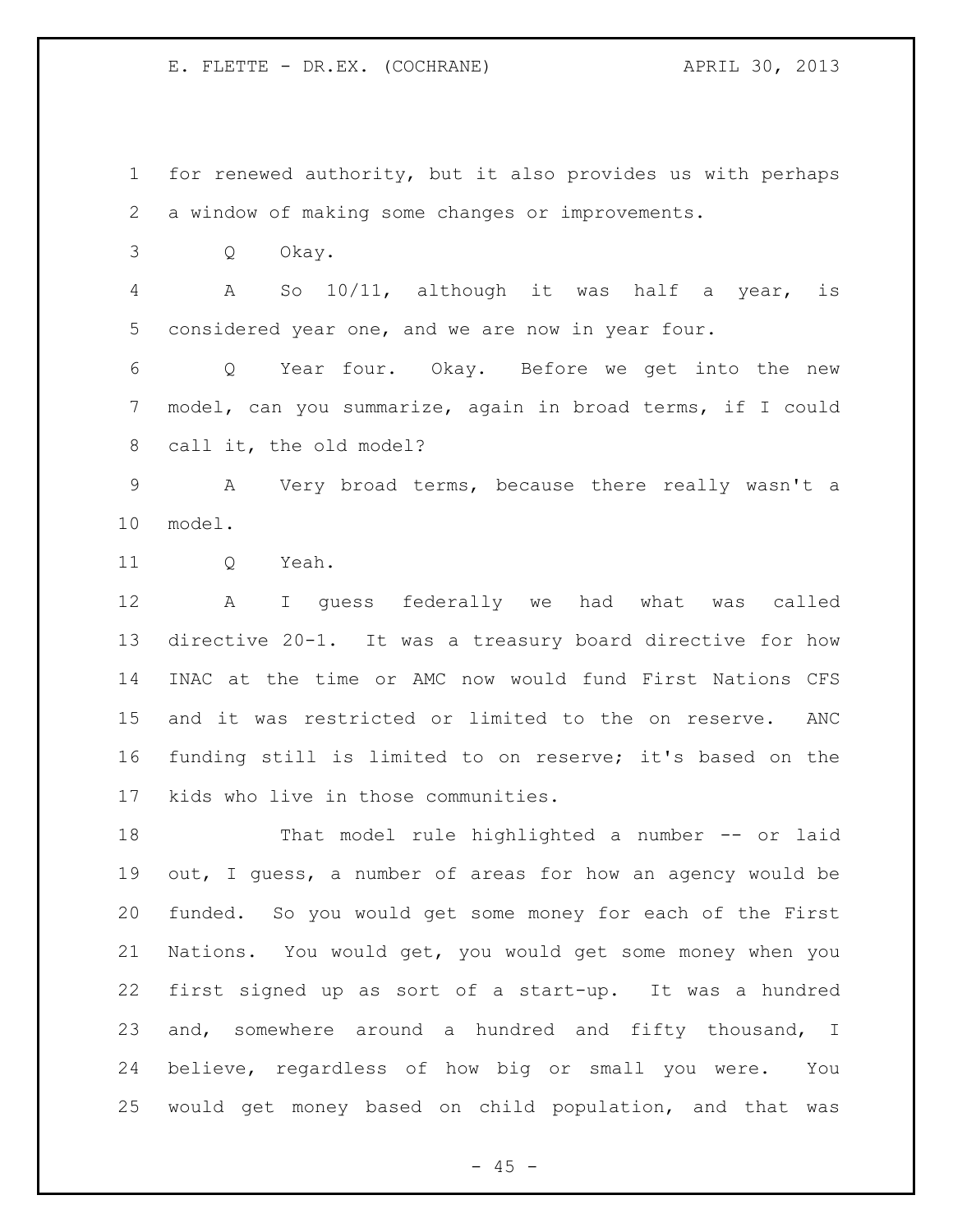actually the main driver of that directive, so heavily weighted on child poverty, if child pov went up where you had lots of kids, it really benefitted you on the funding line.

 The feds did have some requirements. In order for you to become an agency on your own you had to have been laid out in that directive a catchment of at least a thousand children on reserve. That got a little bit relaxed later to 800 but the levels of funding were a little bit less if you had less than a thousand kids. And of course, from a service perspective and economies of scale, sometimes there's some challenges, you know, if you're too small.

 Provincially, the, there really was no funding model. Now, the provincial funding didn't really affect the First Nation agencies all that much until the AJI transfer happened and then we took on the off-reserve cases.

 What we found in doing the transfer work and going region by region, that it was, you know, kind of a dog's breakfast. Like, every region was differently funded, and the rule at the table at each region was, we can only transfer what's there. So in some regions you would get, you know, fairly rich transfer. Like there were regions, especially smaller ones, where the radio of worker

 $- 46 -$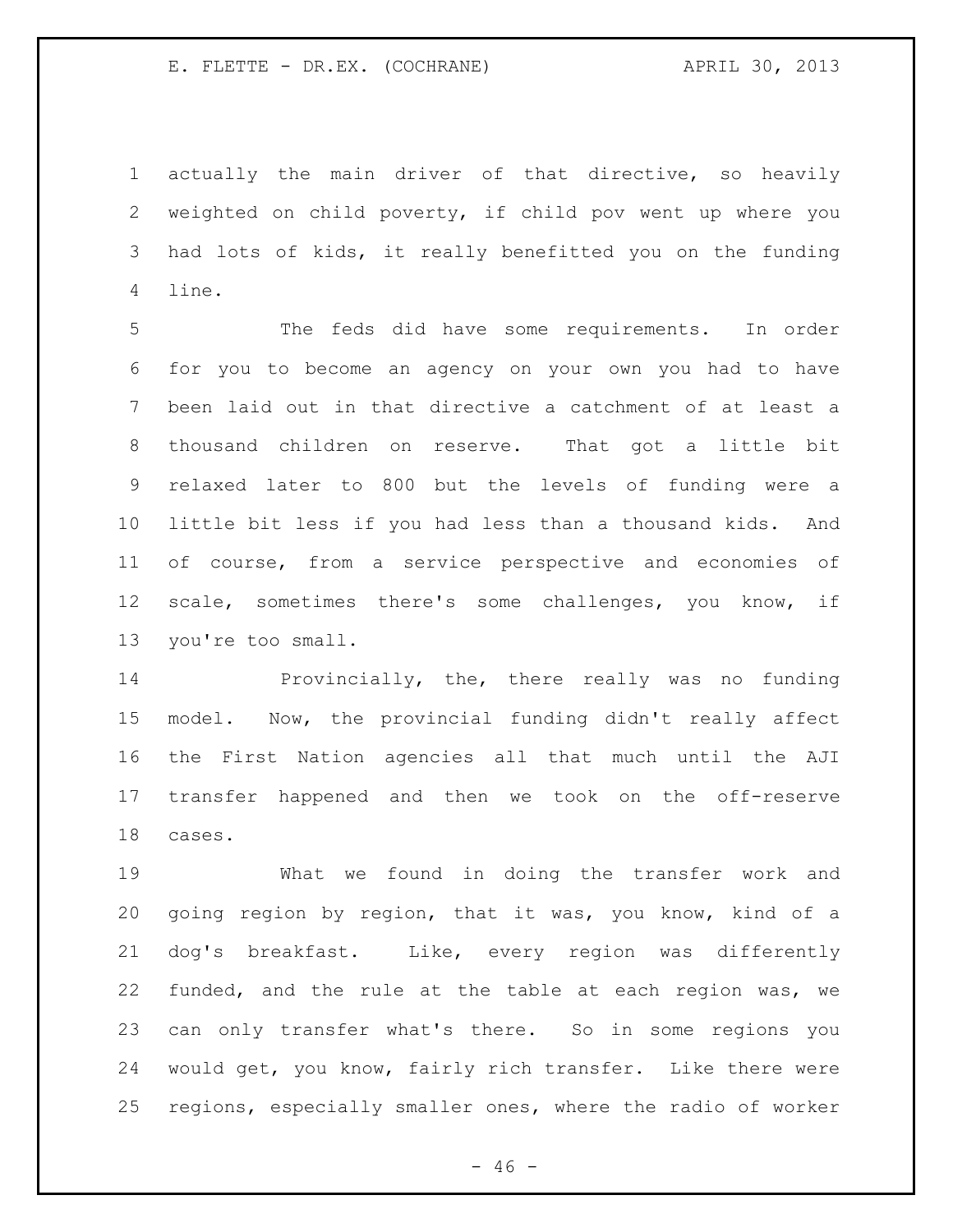to cases was, you know, maybe one to ten, one to eleven, and so it got transferred for every ten or eleven cases. The First Nation agency would actually get a full-time equivalent staff.

 In other areas like Winnipeg CFS, based on the ADP process there, the, the funding was more about somewhere around one to twenty-three, so you needed twenty-three cases to actually have a worker transfer over.

 There was all kinds of different arrangements around how people were paying, like for example, facility costs. In some areas, the agency had built a building and there had been agreements and arrangements made around who would pay for what that weren't consistent across the province. So there was just a whole variety of ways. And what happened, when we did the transfer, we actually tracked, like every area, what went to the agency by area.

 So with the funding model, it does standardize the funding; it makes it more, well we hope anyway, it makes it more fair and equitable across the province. Doesn't matter which region you're in that funding model applies. We're curious, you know, whether, whether that will actually be enforced, that this is what you get under the model and that's it.

 I think one of the things we expressed concern 25 about at the table, and not just the south but everybody,

- 47 -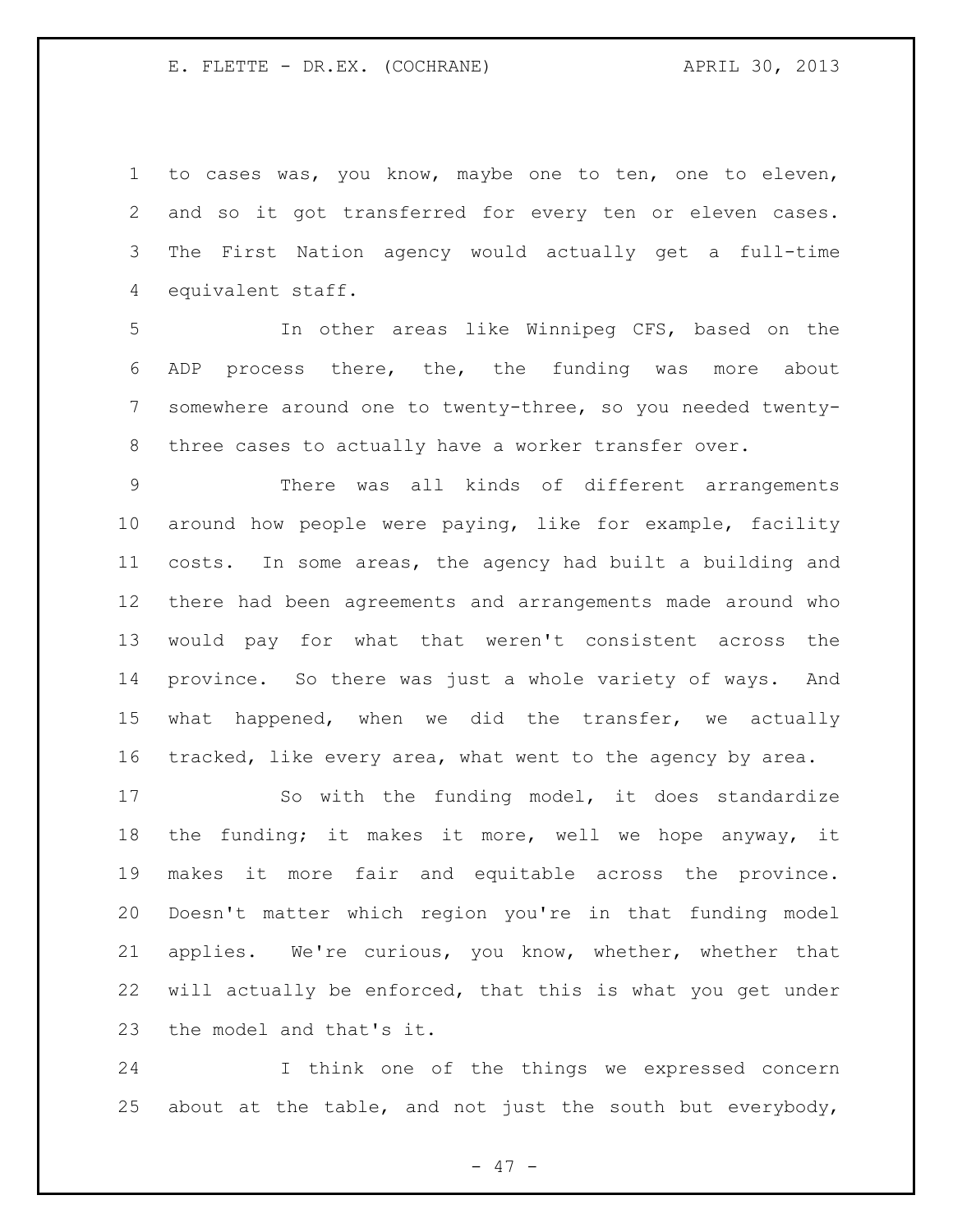you know, was the practice of going and making deals: like someone had a project or was building a building and wanted special arrangements made, and they would go meet with the province or the minister and those kind of arrangements were set up which, you know, we're not really opposed to them, but in our opinion they should be transparent and everybody should know that you can do that and how you do it so it's equally available to everybody. So we're curious, as the model rolls out, how that is going to play out, and I think as we near the five-year mark, and we're now starting to collect some of that information.

 With our agencies in the south, you know, there were requirements around being able to get your new dollars or what was called the enhanced funding. You had to have a five-year business plan, you had to have an agreement and a plan to put all your cases on CFSIS, you had to have a plan, if you owed the province money for the children's special allowance, you had to have a plan to pay that back and you had to be staying current on your payments to them. So there were a number of conditions that got put in. That resulted in the money actually flowing to agencies, you know, often quite late.

 We had one agency that just in the last probably January and February of this year, finally got their provincial money and they still don't have their federal

- 48 -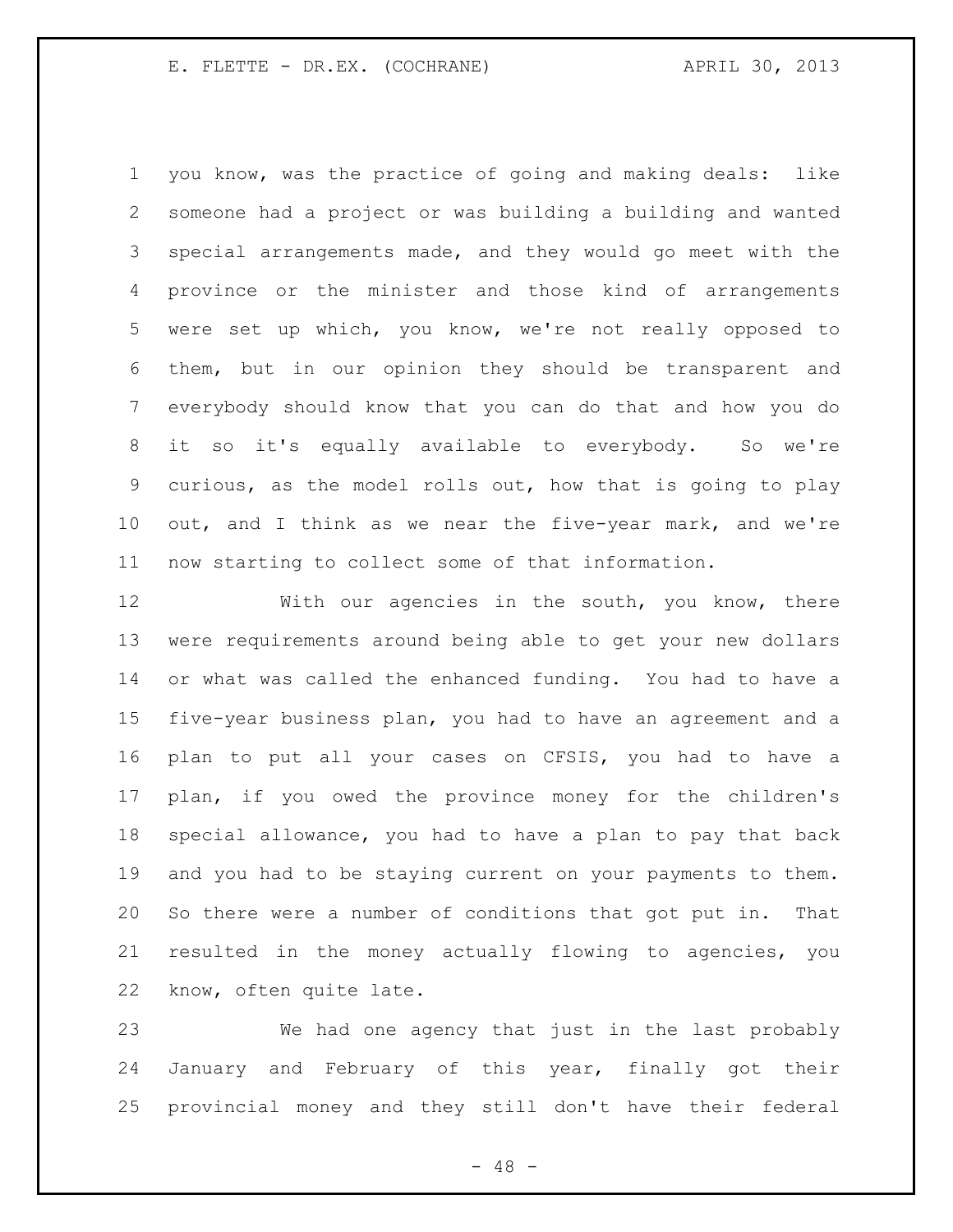money, so there was this delay in money moving, and as a result we haven't been able to quite assess, you know, the model overall the way we would like.

 There are agencies that did get their money in a more or less timely manner and so we did see, you know, some move to hiring, for example, family enhancement workers, development of family enhancement programs that has occurred, but it is still, you know, early on, in our opinion of, of that new model.

 Q Okay. Now, just backing up a bit, I understand there was a, quite a detailed process that led to the implementation of the new model. Can you talk briefly about that process?

14 A We had federally, we had -- concerns had been raised about directive 20-1 for quite a while. I think that that directive came into effect around '91/'92 and then in, in the late '90s there was finally an agreement from the feds and it involved only the feds because it was their funding model, to do a review of that directive, and so there was what we call the national policy review committee or NPR for short. That was established. That included representatives from every region across the country. So I was the Manitoba rep on that committee. We had, I would say, at least three or four years of meetings on a fairly regularly basis. We commissioned -- or through

- 49 -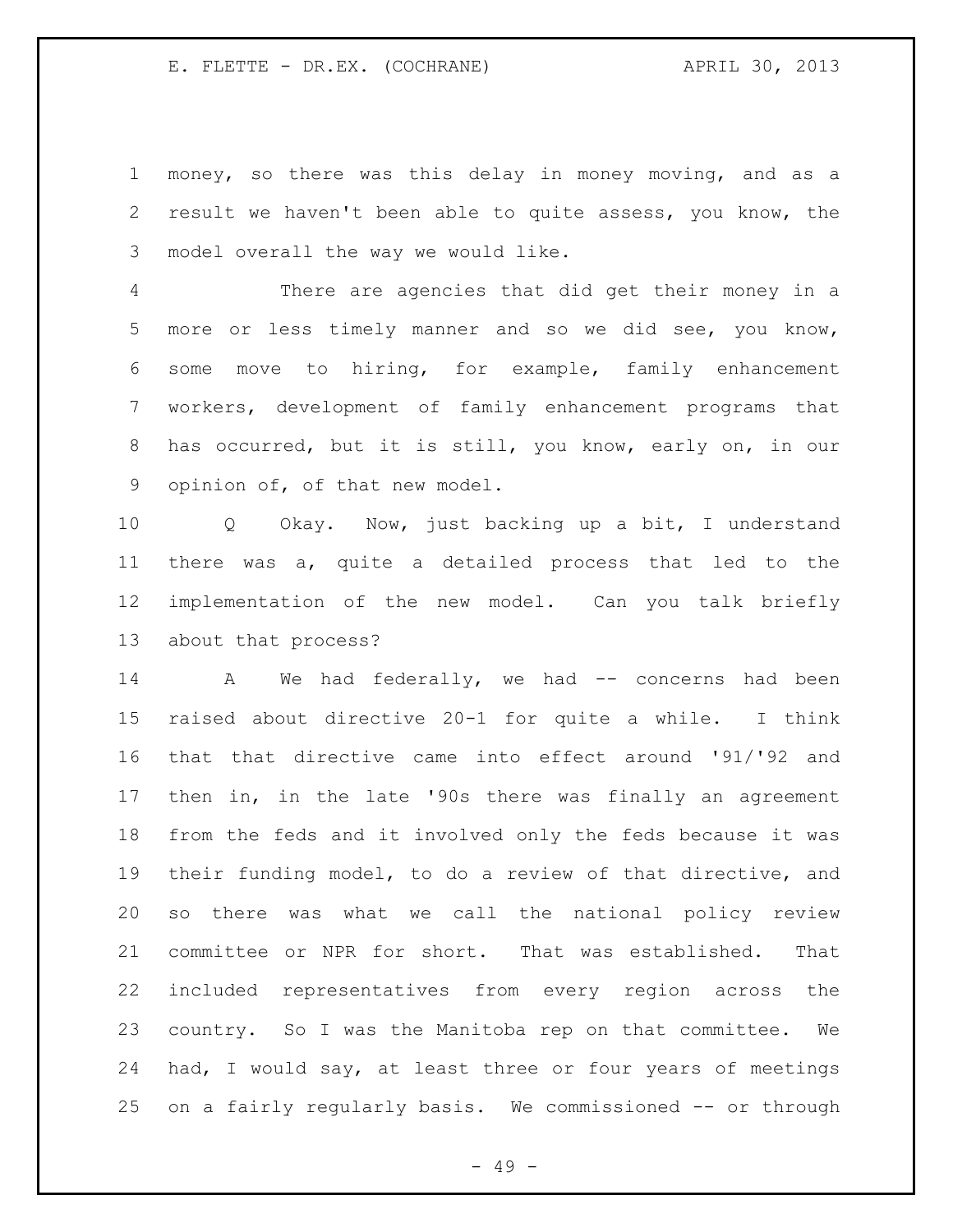that process we commissioned a number of research work to be done, including the Wonday (phonetic) report.

 We, we looked at legislation across the province, the provinces. Each First Nation in Canada is, is required by the feds to work under provincial legislation and they can be quite different so it's very difficult to even compare numbers. Like when we looked, for example, at, you know, how are kids in care funded, well, you have some regions where they don't provide services after the age of 16. You have other regions where they don't count kids in kinship care placements. So it's very difficult to try and get a good comparison about what we're actually looking at when we're looking at some of those costs.

 We did have a group that, you know, bravely tried to go out and do that but came up with the similar challenges. However, there was a report produced in, I think it was released in the year 2000. I don't know if it has a fancy name but it's the NPR report, and had about 22 or 23 recommendations in it.

 We had not seen any changes to the, the directive 20-1 since it started in '92/'93 so really we were, by the year 2000/2001 still all funded on those old dollar values. So then there was -- and I'm just trying to think

 of the timeframes now, there wasn't a lot of action on the recommendations until probably around '04/'05, and I'm not

 $-50 -$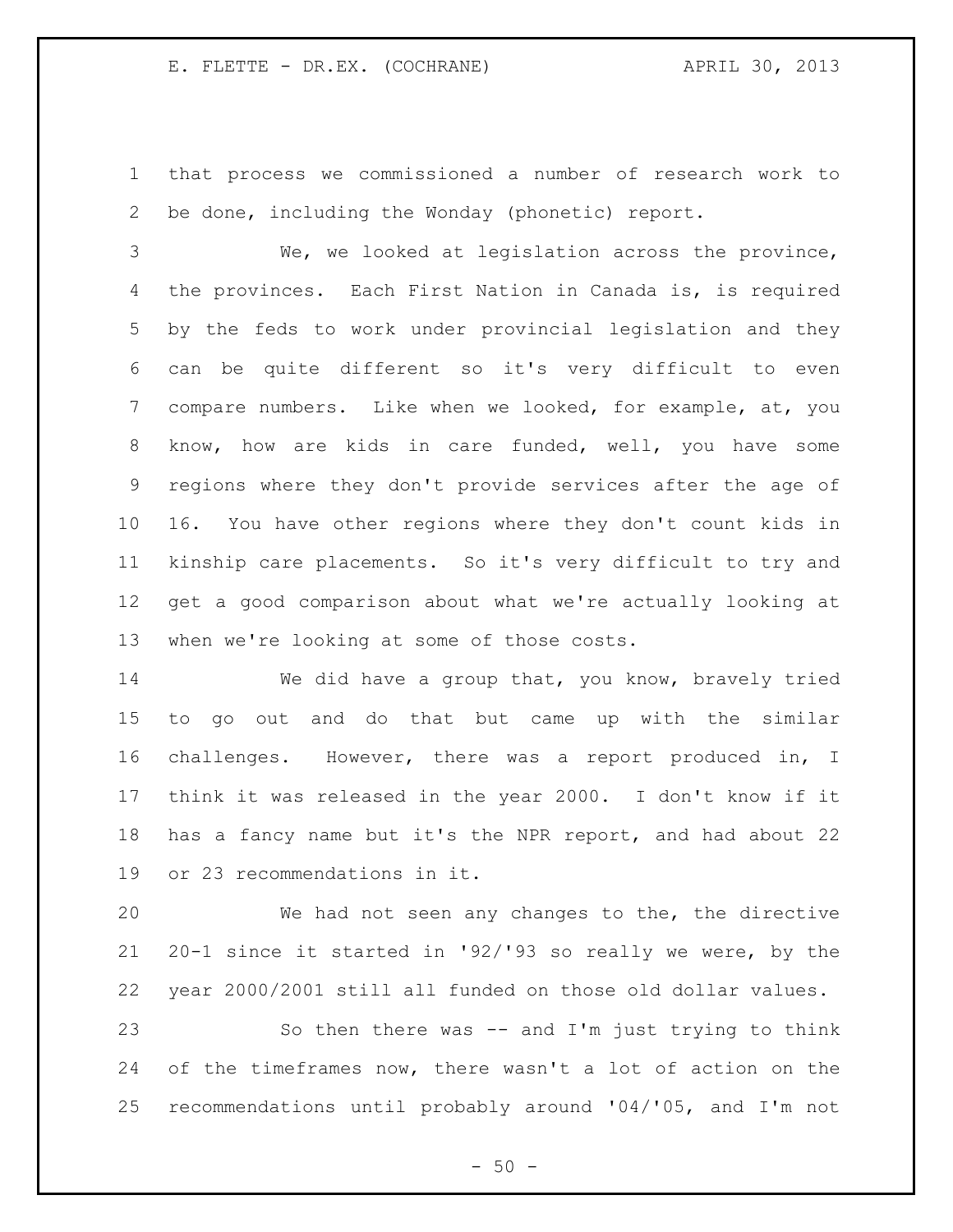sure if I have those quite right. Independent of what was going on in the province, the feds did agree and it was this current government that decided to use a different approach. Up until then we had been told it had to be a national funding model and then all of a sudden that changed where they were prepared to entertain a region-by- region model. And so they started -- Alberta was the first region that went into a new arrangement with their federal funding and they call it the enhanced prevention focused approach, EPFA.

 In Manitoba -- so, so we began some work through what I mentioned earlier, this regional advisory committee. We formed a working group at that table, although at that time it was focused on the federal dollars on the directive and how to change that, that piece.

16 6 At the provincial level, as part of the AJI report and, and our, the initiative for child welfare, one of the projects was a new funding model or a new funding approach and so it gave us an opportunity to combine those two pieces. So we formed a joint working group with people from the province, people from the feds, the two authorities and agency reps to really try and work out a funding model for Manitoba. And because we now were not having to be concerned necessarily about the national picture, although we knew that the feds were looking for

 $- 51 -$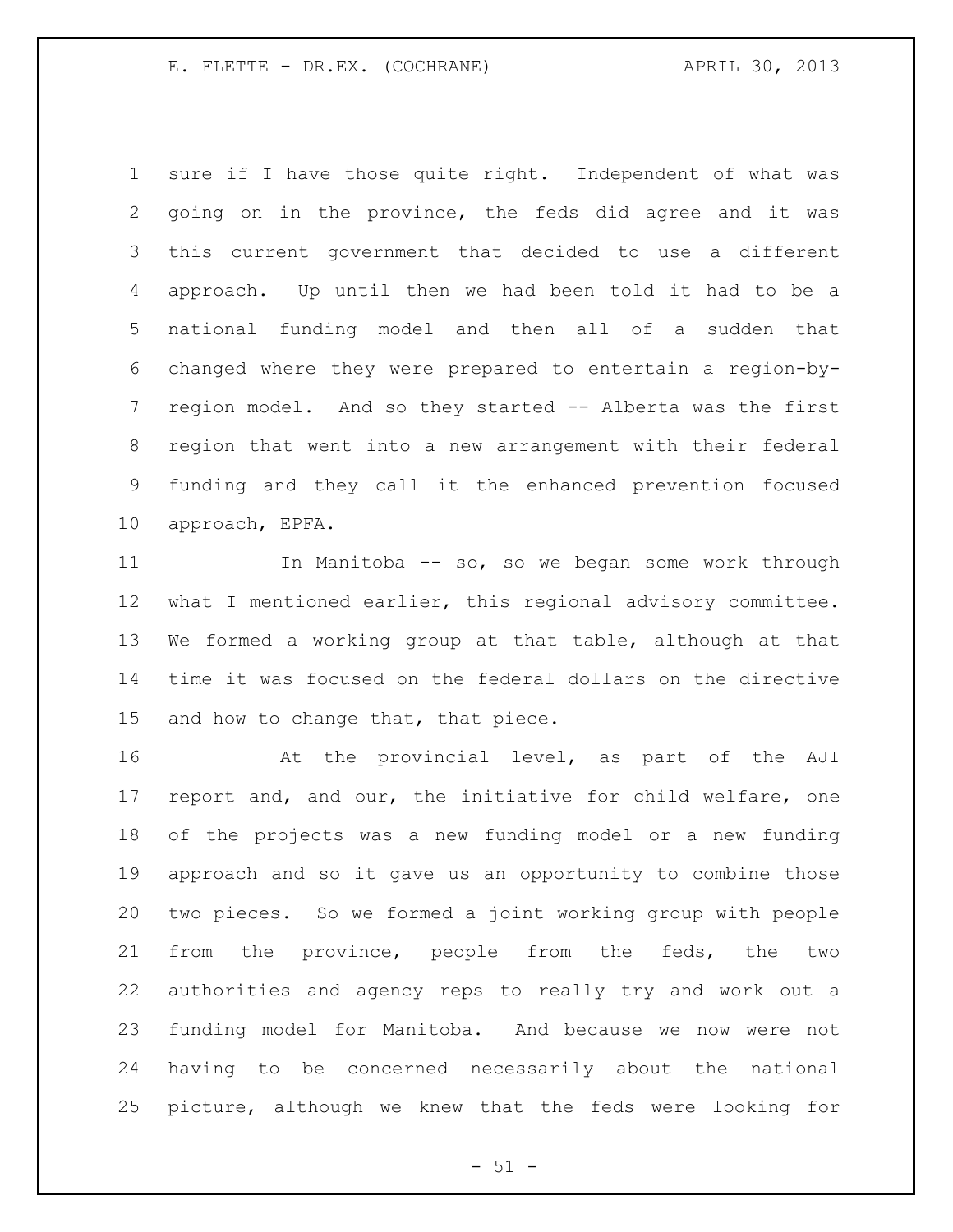certain common elements, I guess, in how we funded, but we were able then to, to have a working group that looked at a model, that costed it out, and that came back with recommendations for what should go into a new funding model.

 That went -- those recommendations were then provided to the province and the feds because they had to go to their respective treasury boards. We're not privy to the documents that went there. We do know that there were things that had been recommended that are not funded. There are some things that are funded in one model and not the other. We're hoping we can address them now with the five-year window but, you know, we're also aware of the fiscal restraints of both governments at this point in time.

 When that, when that model was then approved or okayed by the treasury boards, the federal government in 18 particular wanted a resolution from leadership, so -- and I believe that was consistent in each province. So we got a resolution from AMC that indicated their support for the model. That would have been -- I think that was signed in July of 2011 -- or sorry, 2010, and then in October of 2010 the model came into effect.

 Q Terms of -- if I could get the clerk to go to tab "E".

 $-52 -$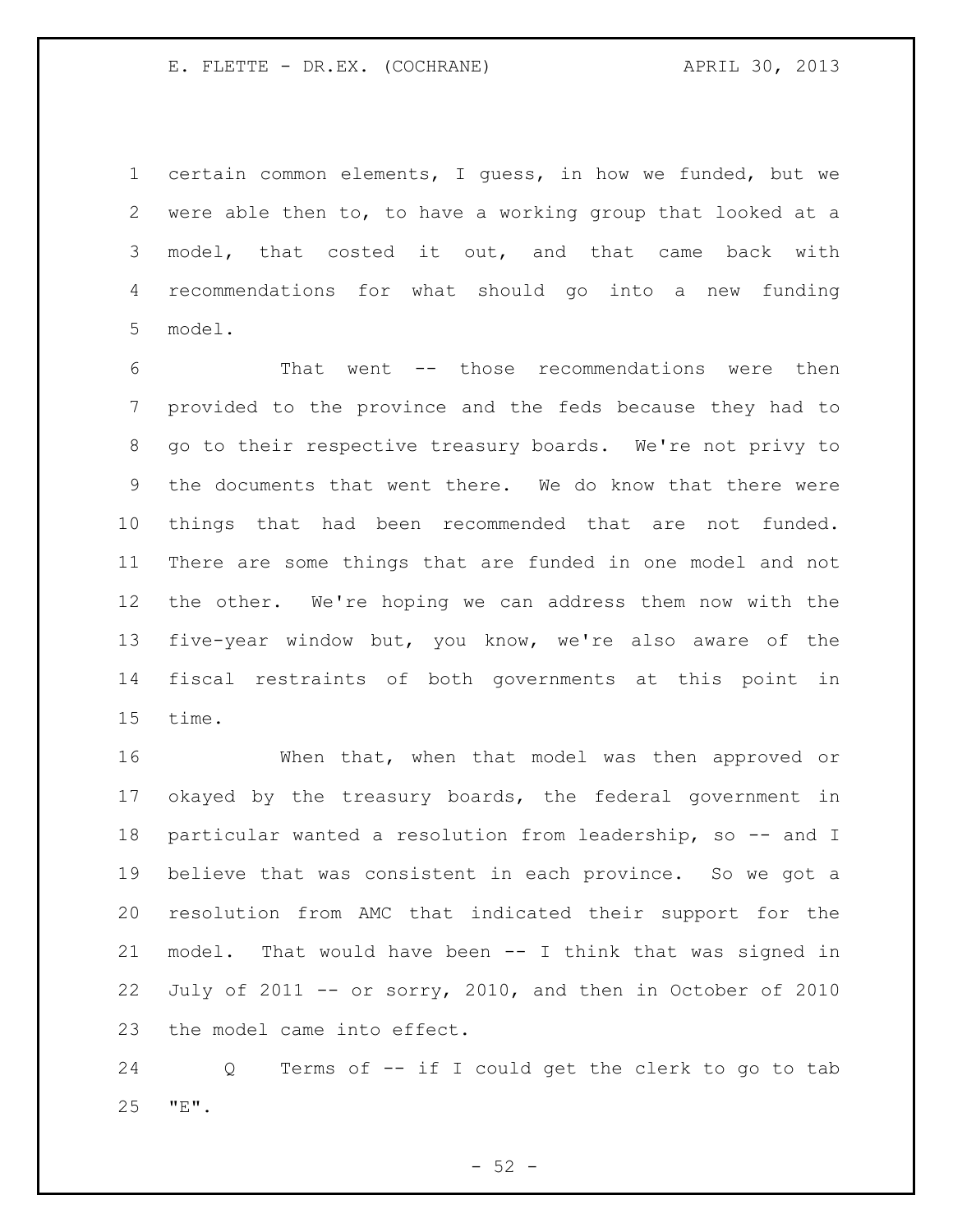1 THE COMMISSIONER: "D"? MR. COCHRANE: "E". THE COMMISSIONER: Yeah. BY MR. COCHRANE: Q You recognize this document, Ms. Flette? A Yes. 8 Q Who, who authored this document? A I did. Q You did? Okay. And can you -- this, as I understand, describes the new funding model. So if the Commissioner wanted to see it in paper, this tab here, this document here is the outline, and it's at tab "E". 14 THE COMMISSIONER: Tab "B"? MR. COCHRANE: "E". 16 THE WITNESS: "E". 17 MR. COCHRANE: "E". 18 THE COMMISSIONER: "D". I've got -- MR. COCHRANE: "E" as in -- THE COMMISSIONER: Yeah, Don. MR. COCHRANE: "E" as in elephant. THE COMMISSIONER: I've got it. MR. COCHRANE: "E". THE COMMISSIONER: I've got it.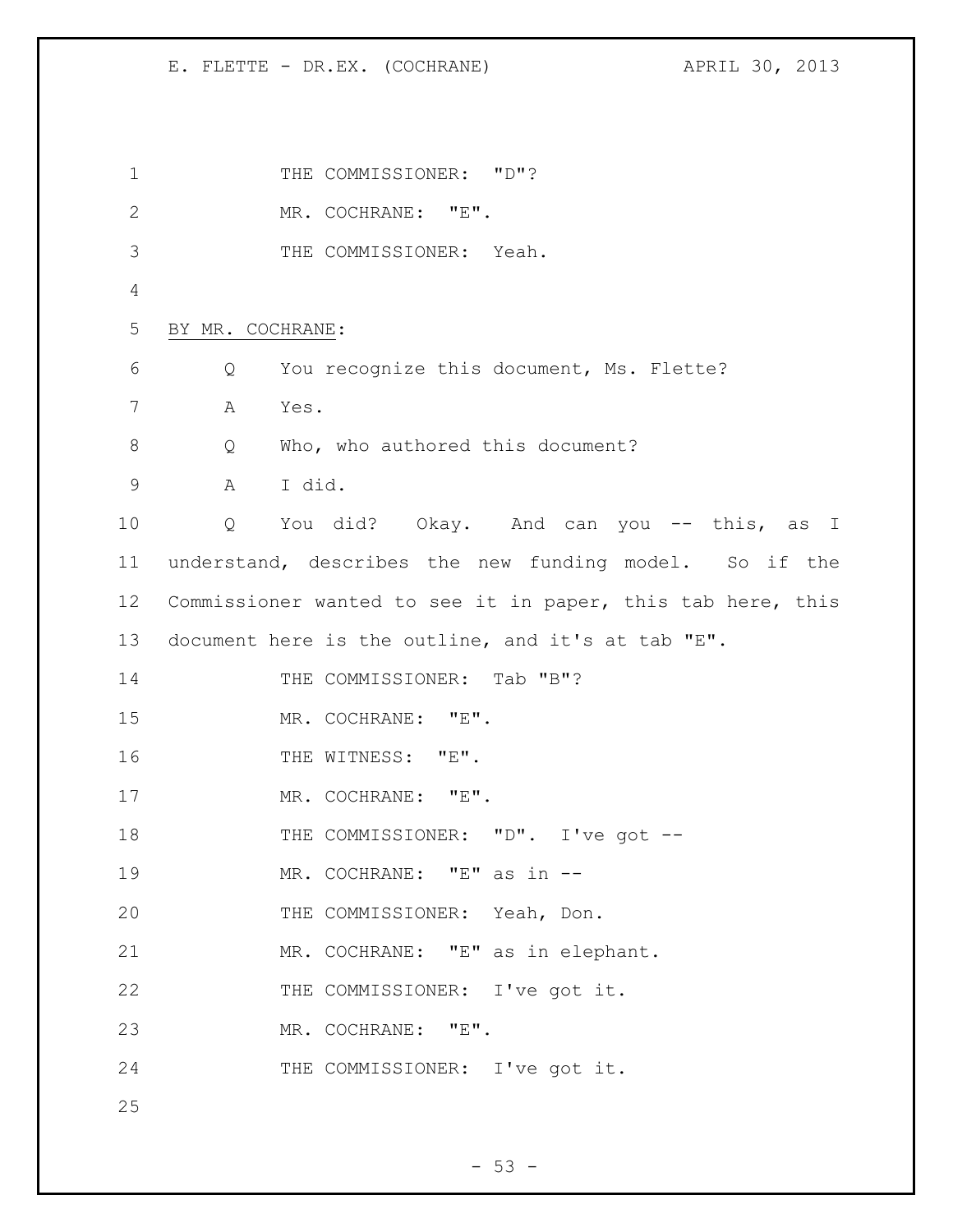# BY MR. COCHRANE:

 Q So Ms. Flette, there's a lot of information in, in this, at this particular tab so I don't intend to go through it in detail, but it does provide a very good description of the new funding model. And you've already hit on a number of the, the key points. And the second bullet, talks about three lines to agency funding. Can you, can you talk a little bit about that. I'm referring to core service delivery and maintenance of children in care.

 A Yeah. Well, with the new model there are -- previously agency funding was basically in two categories broadly called operations and the other one called maintenance. So with the new funding model, it has created now a category called core funding, another one called service delivery, and under that is both protection. And protection includes children in care as well as families receiving protective services where the children may still be at home but might be at risk, and, and also the family enhancement or prevention services in cases. And then the third area is the maintenance of children in care, so that is kids who have been removed from their homes and are in out-of-home care and are being funded that way.

Q Okay.

 $-54 -$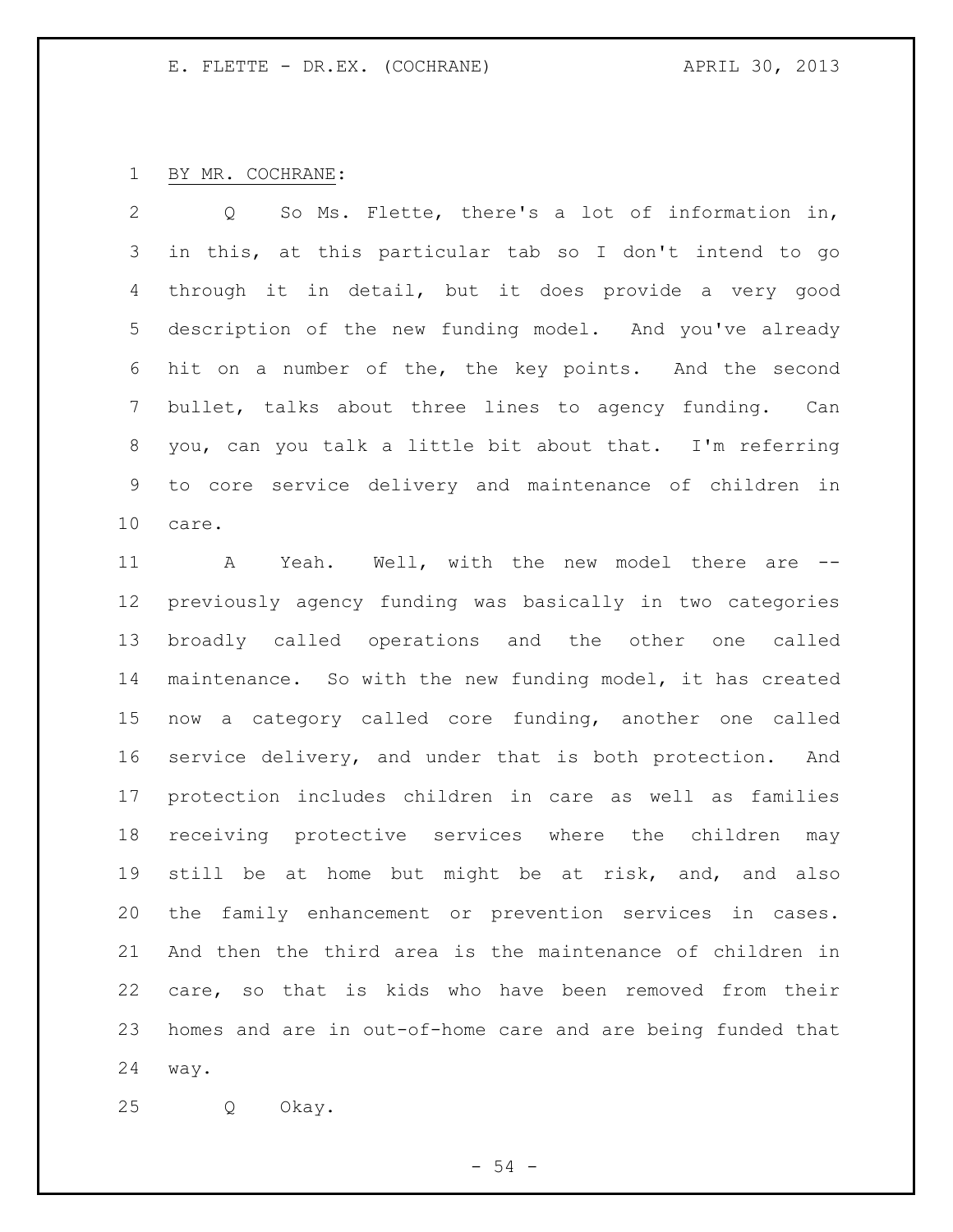A So the agency funding is now in those three lines. Both the feds and the province fund in those three lines.

 Q Okay. And in terms of the federal model, I'm looking at the third page of that tab. There's a few bullets there that describe the funding model.

A Um-hum.

8 Q Sorry, the federal model.

A Yes.

 Q Right there. Can you talk, talk about that, please.

 A Okay. And maybe just before I get into that, there are, like the core line is an important piece as well with that because the core is actually an agreement between the feds and the province so they share the costs of the core. There are five key positions in an agency's core funding. That would include the ED, the CFO, the quality assurance manager, the HR manager and the child abuse coordinator. Those dollars -- and then there are some admin supports in there. In the core line there is an agreement to fund those 60/40, so the province pays 60 percent and the feds pay 40 percent.

 The 60/40 split was based on overall in the province where, where the cases were funded. So when we looked at all the cases, 60 percent were provincial, 40

 $- 55 -$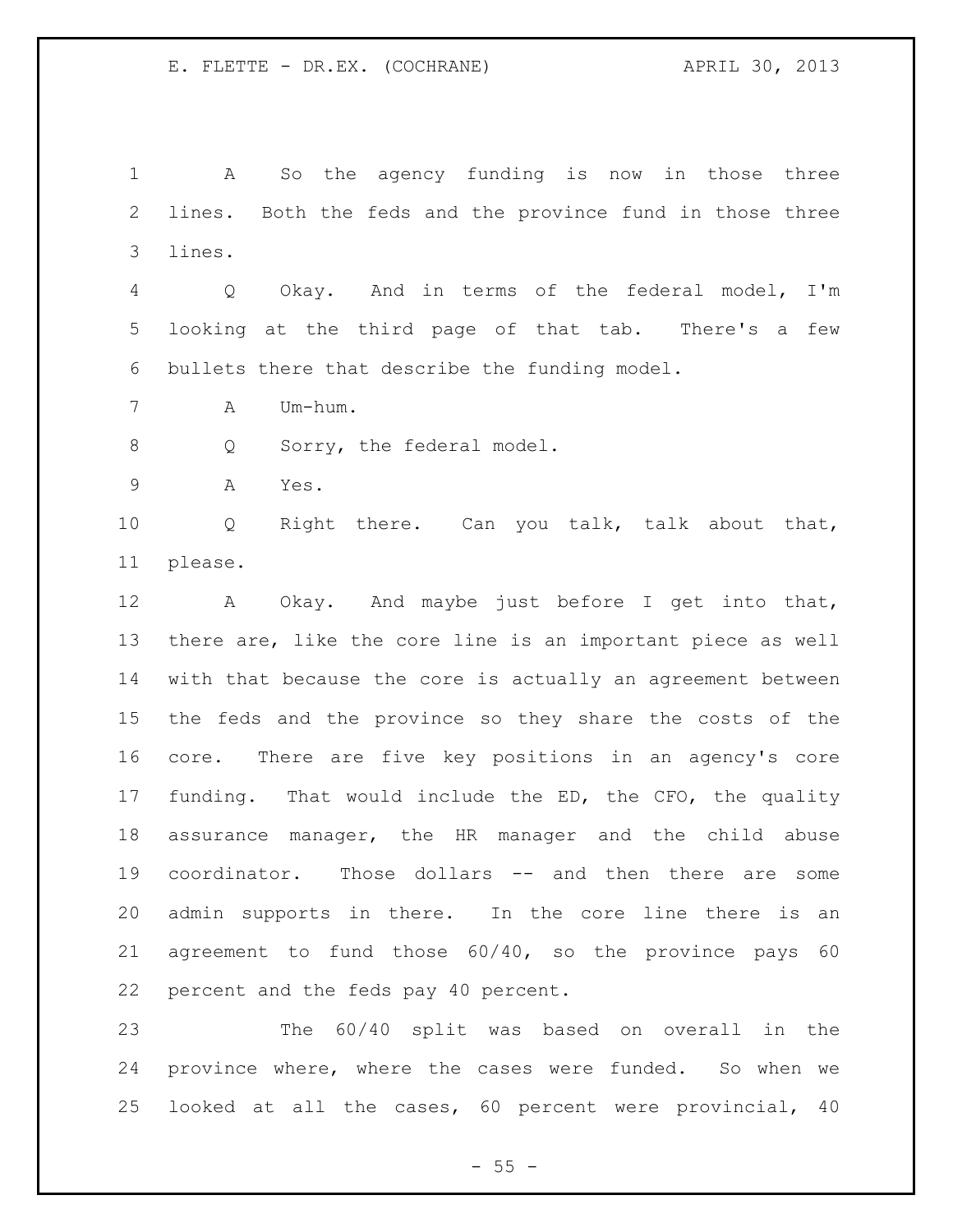percent were federal. You'll see differences among agencies. Some agencies are closer to 50/50 or may have slightly ore federal cases but on average in the province it's a 60/40, or was at the time, a 60/40 split.

 I believe our split in the south last year was, it would be in our annual report, but I believe it was around 32 percent federal and 68 percent provincial. So it kind of changes each year but --

Q Okay.

 A So both models use that. And then the federal model, one of the -- there are some differences here. The federal model uses an assumption model to determine their number of cases, so what they'll do is look at your child population on reserve and then they assume that seven percent of the children, of the child population is in care of the agency. So regardless of what your actual numbers are, they make an assumption and then that becomes the case count that they use to fund your positions.

Q Okay.

 A So although both models fund those positions, one worker for 25 cases, in the federal model it's not an actual case count, it's done on the assumption that seven percent.

 We have, in the south right now, three agencies that are above the seven percent. One in particular that

 $- 56 -$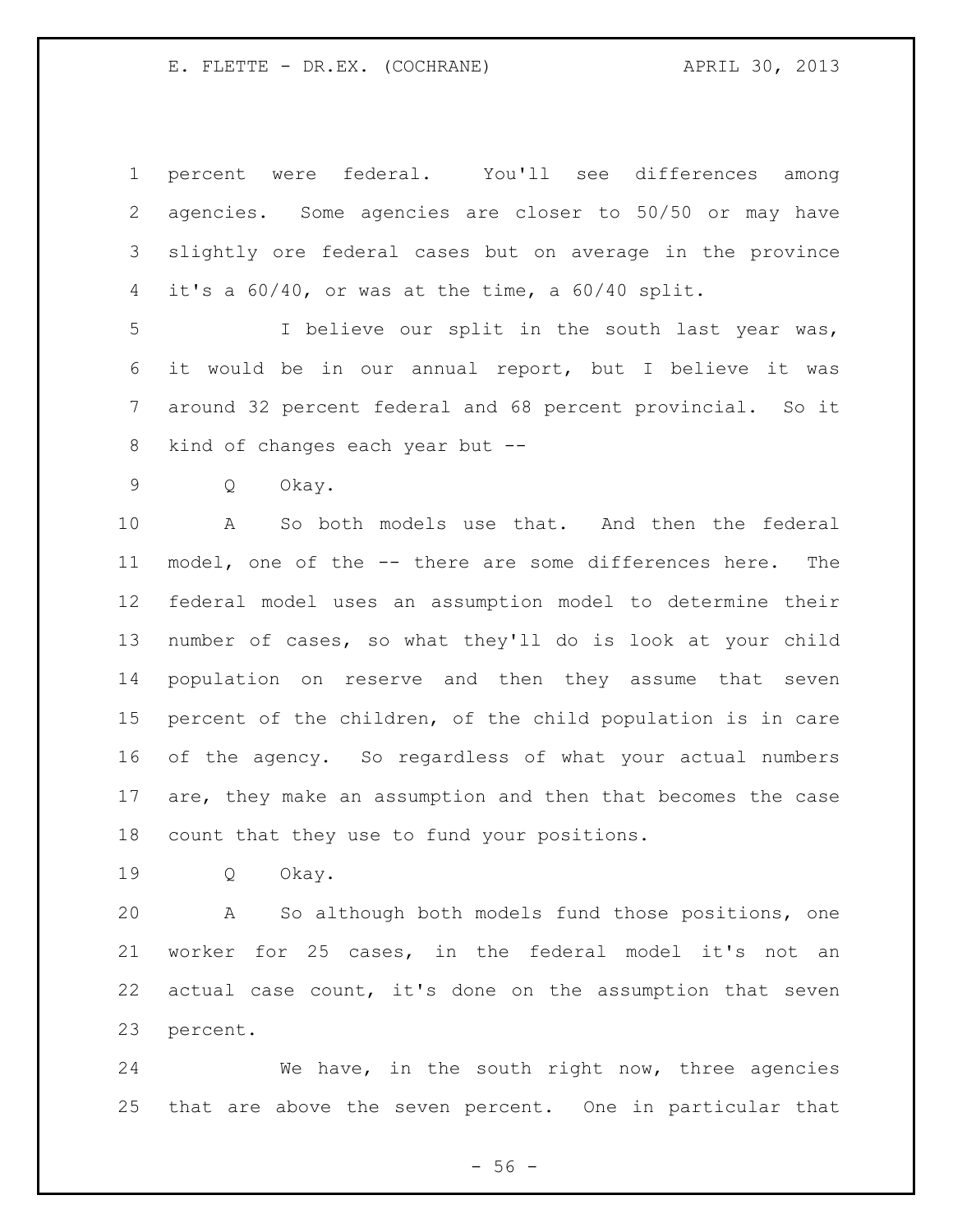is at 14 percent. And so what the, this model does for them is half their cases are unfunded. THE COMMISSIONER: What is the seven percent?

 THE WITNESS: They, they'll take your child population on reserve and they'll take seven percent of that and say that's your children in care count.

 THE COMMISSIONER: Under, under the federal formula?

9 THE WITNESS: Yes. Yes.

BY MR. COCHRANE:

12 Q So Ms. Flette, then, if -- in that case where you have -- it seems to me that the model, percentage, seven 14 percent model -- obviously there's some shortfall; this one particular agency you're talking about, there's half of their children are not -- they're not funded for that particular --

A Yes.

 Q -- for those children. What happens in that case?

 A Good question. I think that's one of the things that we, we're trying to address in our discussions right now for, you know, after year five.

24 Agencies who are, you know, who, who will, let's say, have five percent in care, their numbers, but they're

 $-57 -$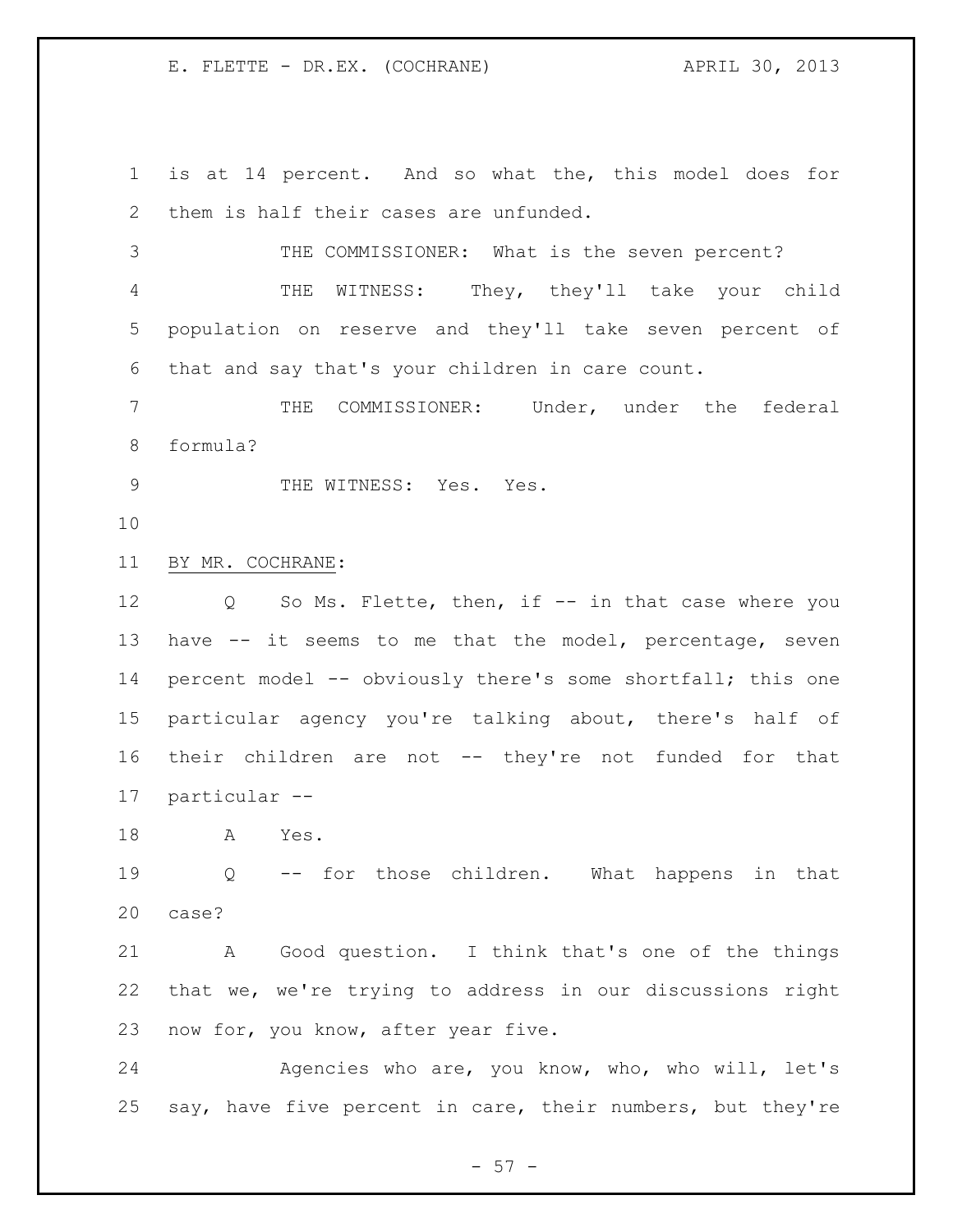getting funded at seven percent, you know, you could argue they're over-funded but there is no way to adjust the funding amongst agencies. It's seven percent and then the feds sign a funding agreement with you based on that. So if you have actually only five percent of your kids who live on reserve in care you can benefit because you'll have extra money for other services, whereas an agency that has 14 percent of its kids in care, that's under-funded, has no way of getting some of that money back.

Q Right.

 A Now, we have, in the first three years of the model, the feds have been willing to do what we've called an anomaly adjustment for that agency, and that has really helped. But it is, it's an annual adjustment and you do not know whether you're going to get it at year end. It all depends on if the region has money in the region at year end. So you can operate all year hoping or assuming you'll get it and then you may not get it.

Q Right.

 A The agency that we're, we're speaking about is Southeast Child and Family, and they were not notified till mid-March of this year that they were actually getting that anomaly adjustment for '12/'13. You know, had there been a problem and the region ran out of money and they didn't get it, they'd have really been in a difficult

 $- 58 -$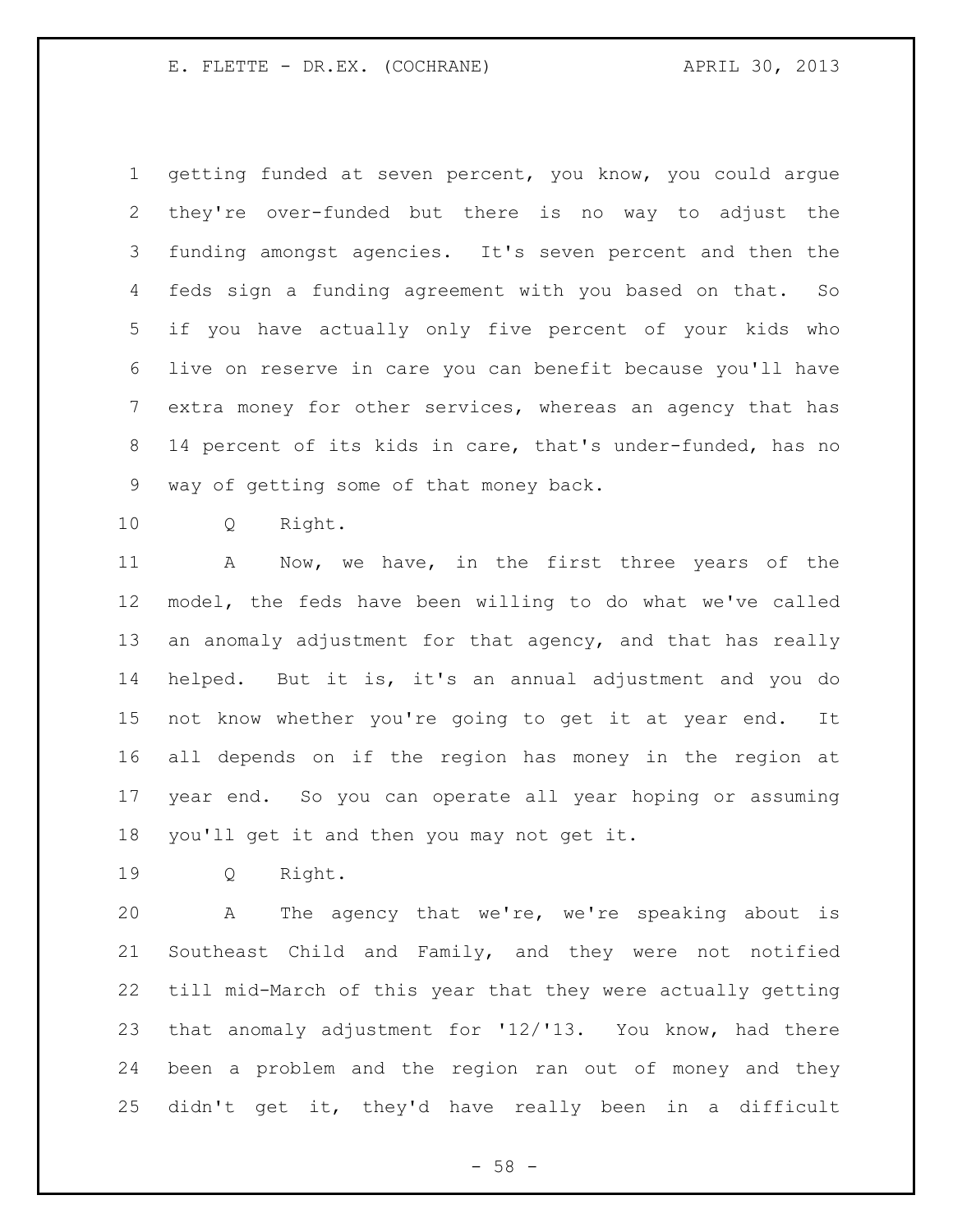position. So it isn't -- it is a short-term solution and it does show the willingness of the feds to try and accommodate that.

Q Um-hum.

 A But it's not really a good way to move forward. We should have a better way of looking at that. We've been talking about some options around, you know, a baseline of funding or -- it, it -- there are challenges because the funding agreements are directly between the agency and AMC for an ability of the region to move that around, which creates some issues.

 The same if true with family cases. They use an -- the feds use an assumption model so they will take your child population, so again, it's driven by that. That's the biggest factor for the federal formula. They assume that there are three children per family. So then that will determine how many families you have on reserve, and then they'll take 20 percent of that number. So if you have a hundred families living on reserve, they'll take 20 percent and say, that's your -- that's the number of families that need service and that becomes your family case count. So again, a similar -- and it presents similar challenges. For example, southeast actually has 40 percent of their families seeking service. They're getting funded for 20.

- 59 -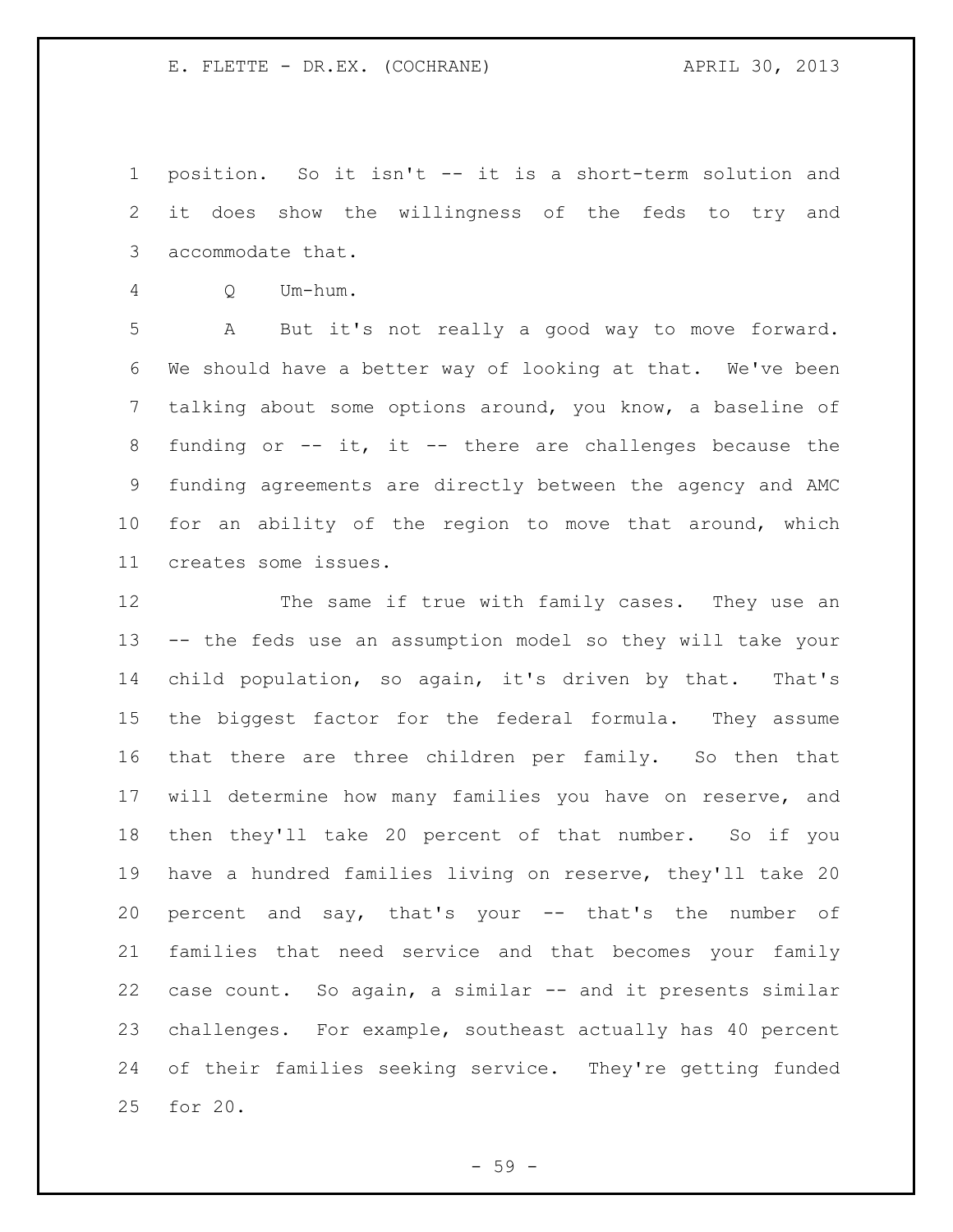So what that means to the agency as well is that any money that they might be getting under the enhanced provision for family enhancement workers or prevention programs, they have to use that money for protection services because these children are in care and these families are at risk and they have to serve them, so they -- it limits their ability which, you know, very unfortunate, because one could argue that that's an agency that could really benefit from preventive services and they're restricted because of that assumption model. THE COMMISSIONER: Mr. Cochrane, at a time you think convenient we'll take our mid-morning break, but you, you can indicate when that time is.

 MR. COCHRANE: Mr. Commissioner, I think now would be the time.

 THE COMMISSIONER: All right. We'll take a 15- minute break now.

(BRIEF RECESS)

21 THE COMMISSIONER: All right, Mr. Cochrane.

 MR. COCHRANE: Thank you, Mr. Commissioner. Prior to the break we were just talking about the federal model, federal component of new funding agreement, and Ms. Flette was talking about the two streams, family cases and,

 $- 60 -$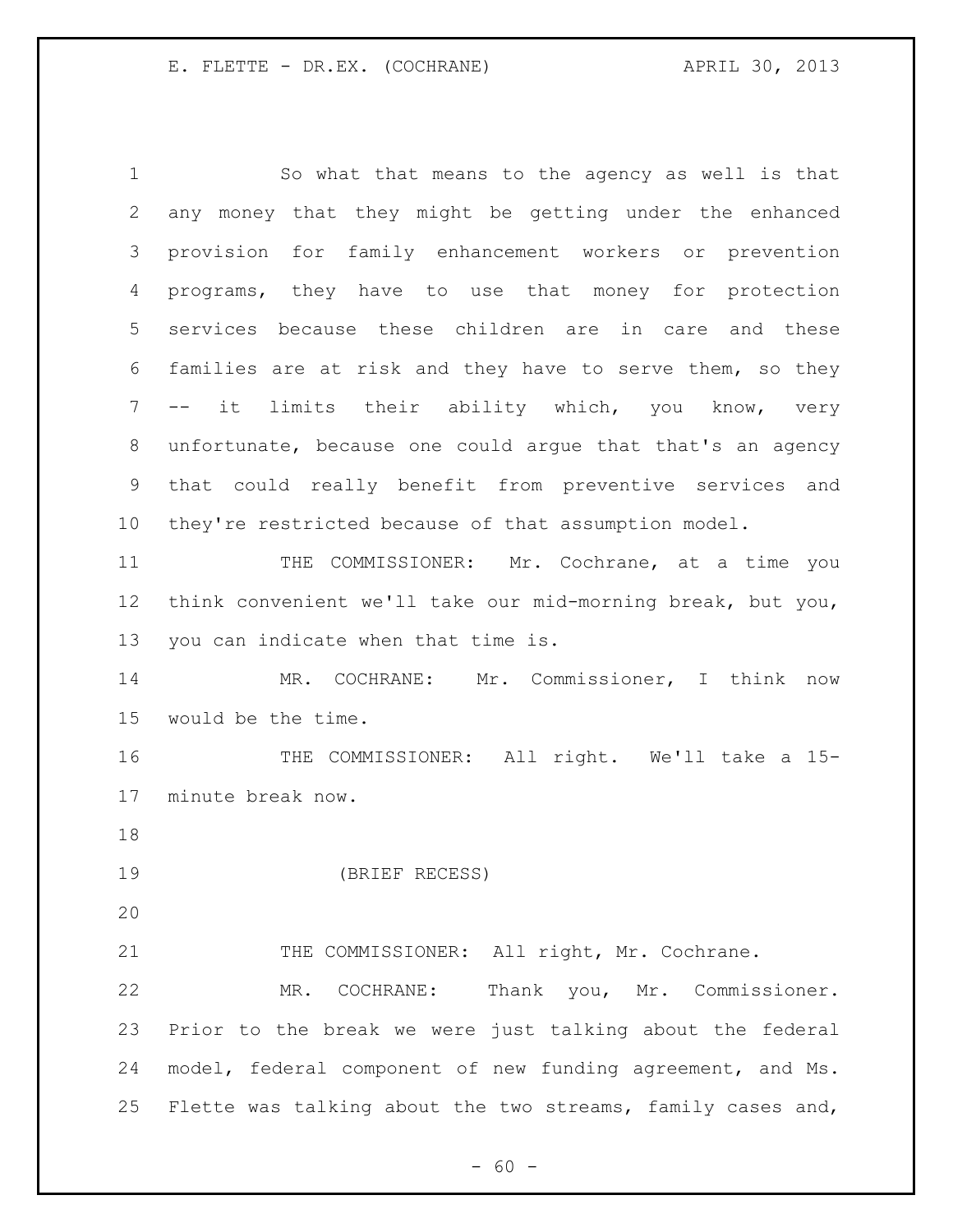- of course, the protection cases and the assumptions, seven percent assumption and the 20 percent assumption.
- 

# BY MR. COCHRANE:

 Q Ms. Flette, before we move on to the provincial stream of that, provincial part of that, can you offer some insight into, into how those numbers, those assumptions, like the seven percent, how was that determined by, by the federal government, on what basis?

 A The seven percent was actually based on kids in care. When, when we first came to the table, they were actually promoting a six percent, but when we looked at the numbers in Manitoba they agreed to adjust Manitoba's to seven percent. I don't know, I don't think they've used seven percent in the other provinces. I believe, I believe in Alberta and Saskatchewan they're using six percent but it was actually based on kids in care.

 With the families and the 20 percent, no idea. And when we asked them how they arrived at the 20 percent, they can't answer. They say they don't know, that just, that's what they pulled out.

 Q Just a random number they pulled out from somewhere?

A To the best of our knowledge.

Q Okay.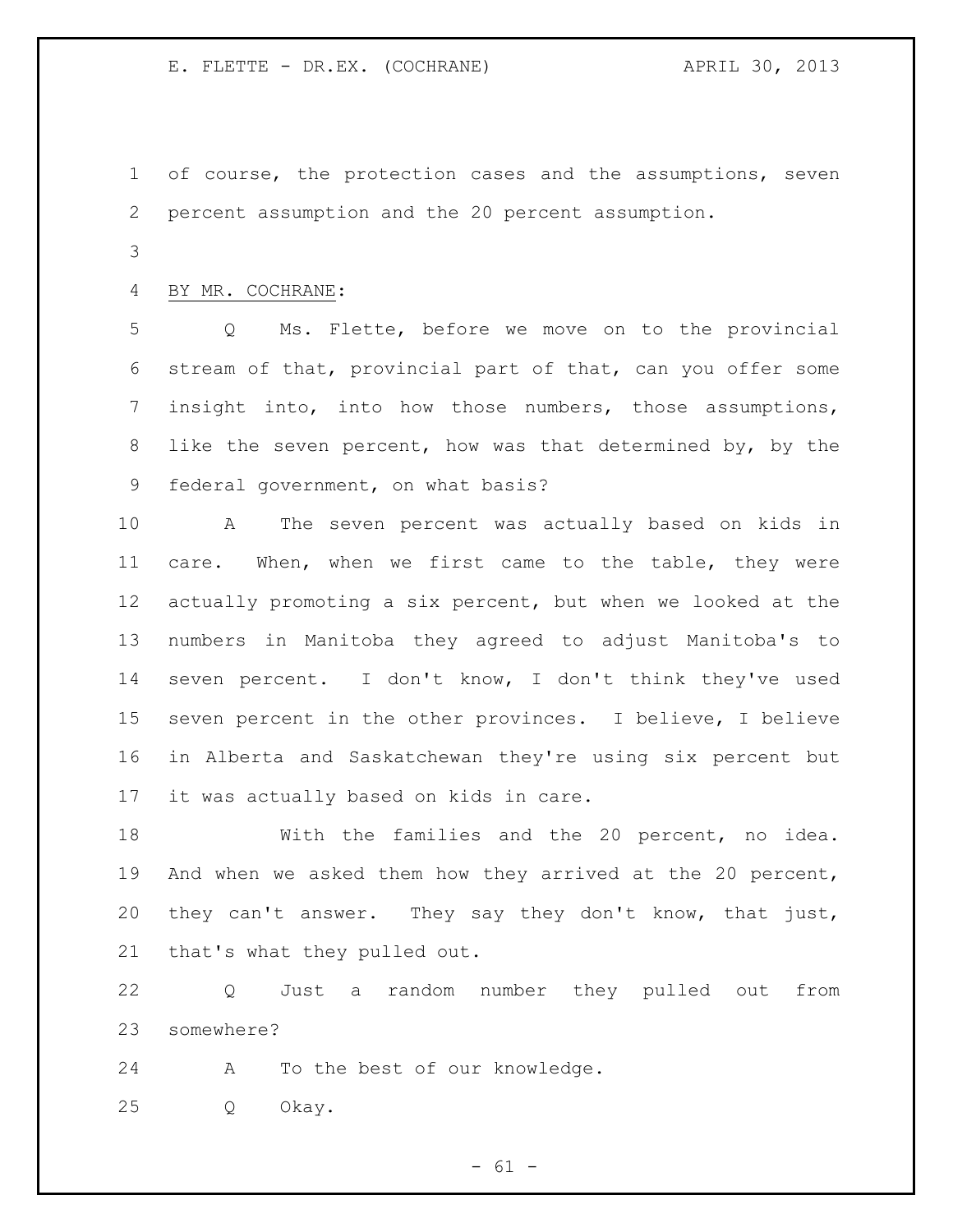1 THE COMMISSIONER: I would suspect that they would be able to say that there's some basis for it, they just didn't tell you what it was. They must have a reason for it, I'm going to give them credit for that. But, you just don't know what it is? THE WITNESS: No. And they, they say they don't know; but yes, it might be that they do know but haven't said anything. THE COMMISSIONER: Well, I, I can't believe a responsible government that's making payments would not know the reason it was doing what it's doing. MR. FUNKE: Mr. Commissioner. Funke, for the monitor. 14 THE COMMISSIONER: Yes. MR. FUNKE: I apologize for rising, but in response to your comment about assumptions that you're suggesting ought to be made for the benefit of the federal government, this is exactly the evidence I was attempting to adduce yesterday through Dr. Blackstock. As a result, I would caution the Commission against making any such assumptions where you have not allowed us to call that evidence. And if that is an area that the Commission would like examined, I'm certainly prepared to have Dr. Blackstock return. 25 THE COMMISSIONER: Carry on, Mr. Cochrane.

 $- 62 -$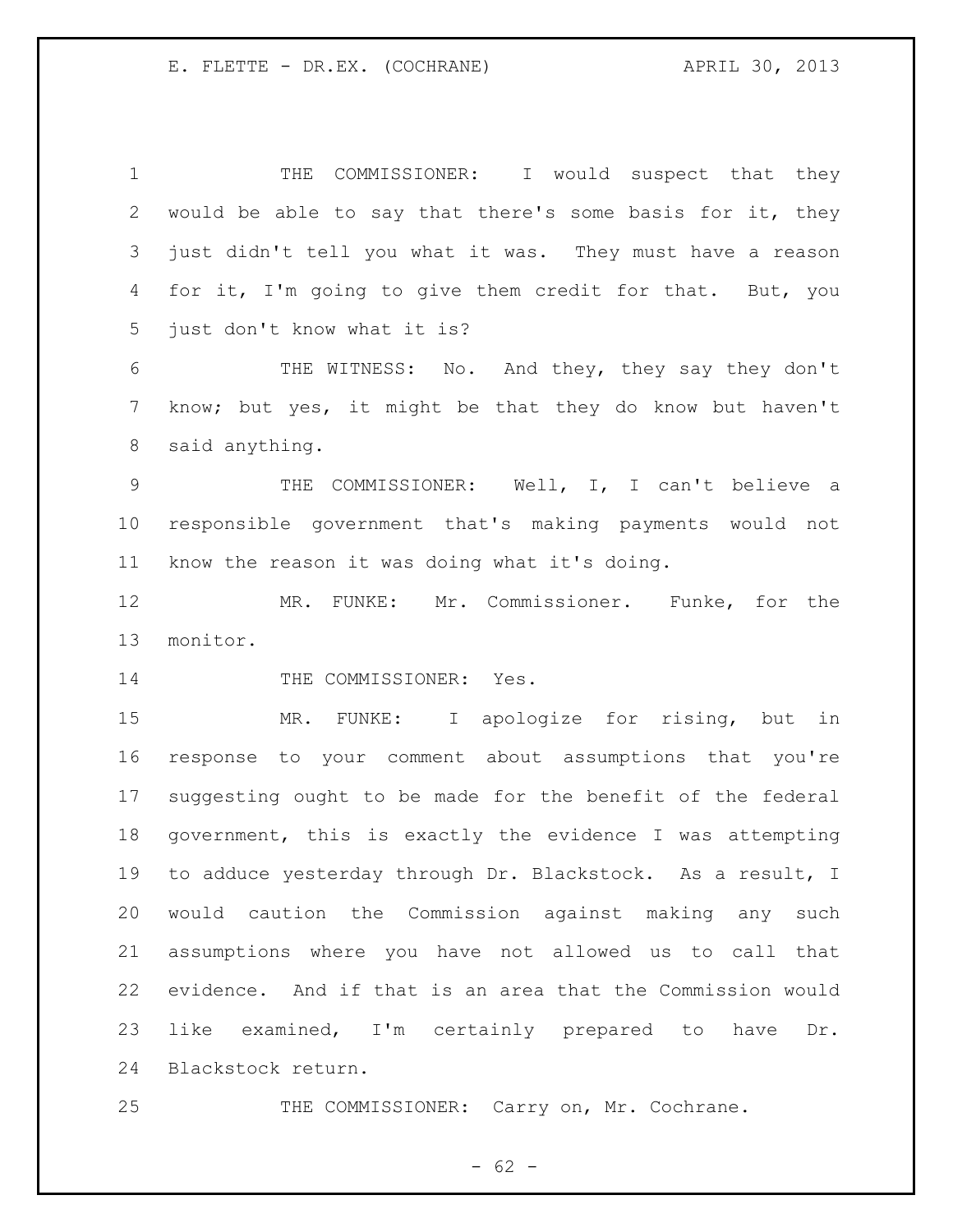1 MR. COCHRANE: Thank you. BY MR. COCHRANE: Q Turning now, then, to the provincial model, provincial part of the new funding model. And Mr. Commissioner, this is on, it's up on the screen there right now and there's a few bullets there to talk about the provincial model, so I'll ask Ms. Flette to tell us about how the provincial funds are provided. 10 THE COMMISSIONER: Now, is this at a tab -- oh, it's on the same page. 12 MR. COCHRANE: It's, it's on the same page, yes. 13 THE COMMISSIONER: Yeah. 14 THE WITNESS: The provincial model is, is based on actual case counts and there is an agreement that they will adjust the funding based on the case counts on an annual basis. And we have established criteria now that we are using to determine what cases can count for funding. For example, a case has to show activity. There has to be a file recording on a case, a family file that's 90 days or less old, and if there isn't, the case would not get funded. So it, it is a way to establish it. It's also going to have the effect of agencies making sure there's documentation and file recordings on those files. We've also got an agreement from the, from the

- 63 -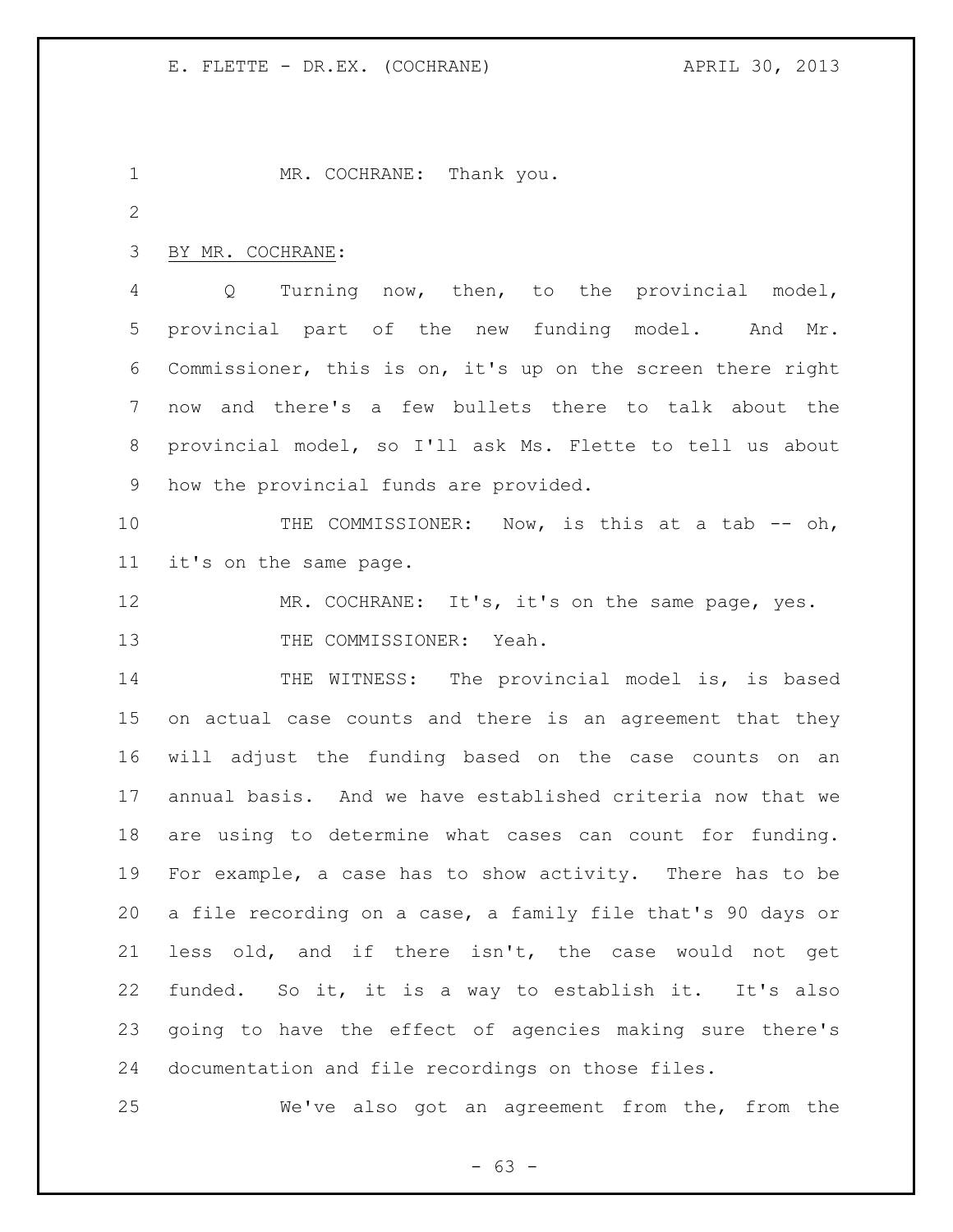provincial government that at least for right now they will not decrease the funding below the year one, so if cases go down and, in particular, of the case numbers that they put in for family enhancement cases, because at the time the model came in there weren't any family enhancement cases, they were still called protection cases, so as agencies are ramping up their, their family enhancement programs we expect to see those case numbers growing, but most agencies are still below the number that was put in, the year one funding, and the province has agreed and continues to pay it using those numbers as a baseline right now.

 In those models they are using a similar, you know, one, one worker for every 25 protection cases, one supervisor for every six workers and so on, so the whole staffing component is really all driven off your case counts.

 In the federal model, they fund foster care workers, so for every 30 children in care you get a worker that will do foster home type of work, like recruitment, training, licensing, et cetera. That is -- that has not been included in the provincial model. It was put forward by the working groups, didn't get in this time. And I know the province continues to seek to see if we can get that funded.

We have seen, in the last three years, that the

- 64 -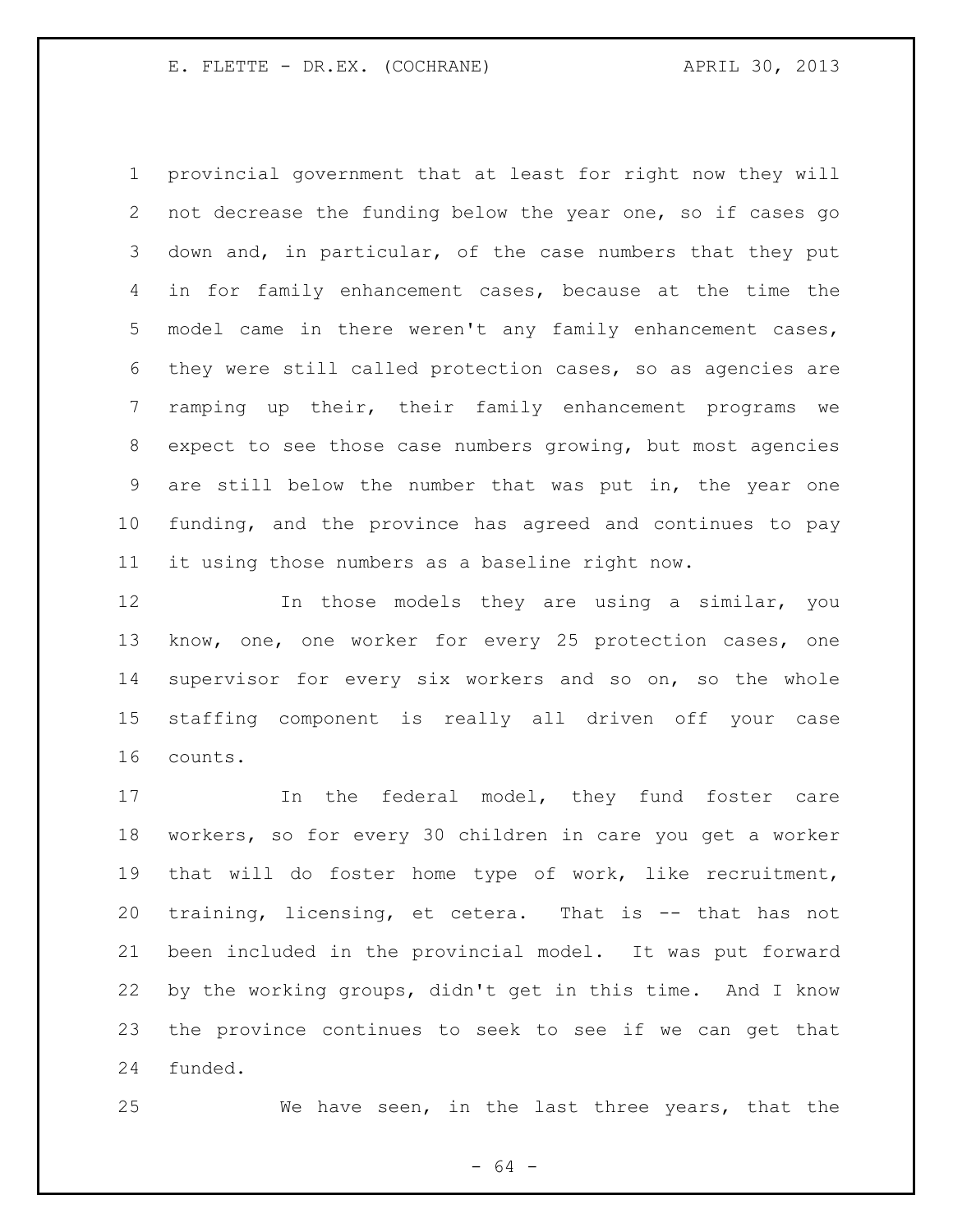province has adjusted the model. They've adjusted it also on the salary line, like for the first two years when we went into the model, the collective agreement in place with MGU didn't haven't increases and then, when the increase went in last year, I think it was 2.75, they adjusted for that. So those adjustments are being made to the best of our knowledge on that, that model. So it is more actual case count driven than the federal model. The federal model, it doesn't give agencies the advantage of over- funding except for the baseline information that might be there for an agency.

## BY MR. COCHRANE:

 Q Right. In terms of funding levels, what has the impact of the new funding model been on agencies that are mandated by the southern authority?

 MR. COCHRANE: And, and Mr. Commissioner, just for ease of reference -- and I don't know what page this is, bear with me one second. Still on tab "E" and it's page 5 of that tab. Oh it's 38913. You'll notice there's two graphs there, Mr. Commissioner, graph 18 and graph 19. 22 THE COMMISSIONER: Yes.

 MR. COCHRANE: That is the area where Ms. Flette will now be testifying.

 $- 65 -$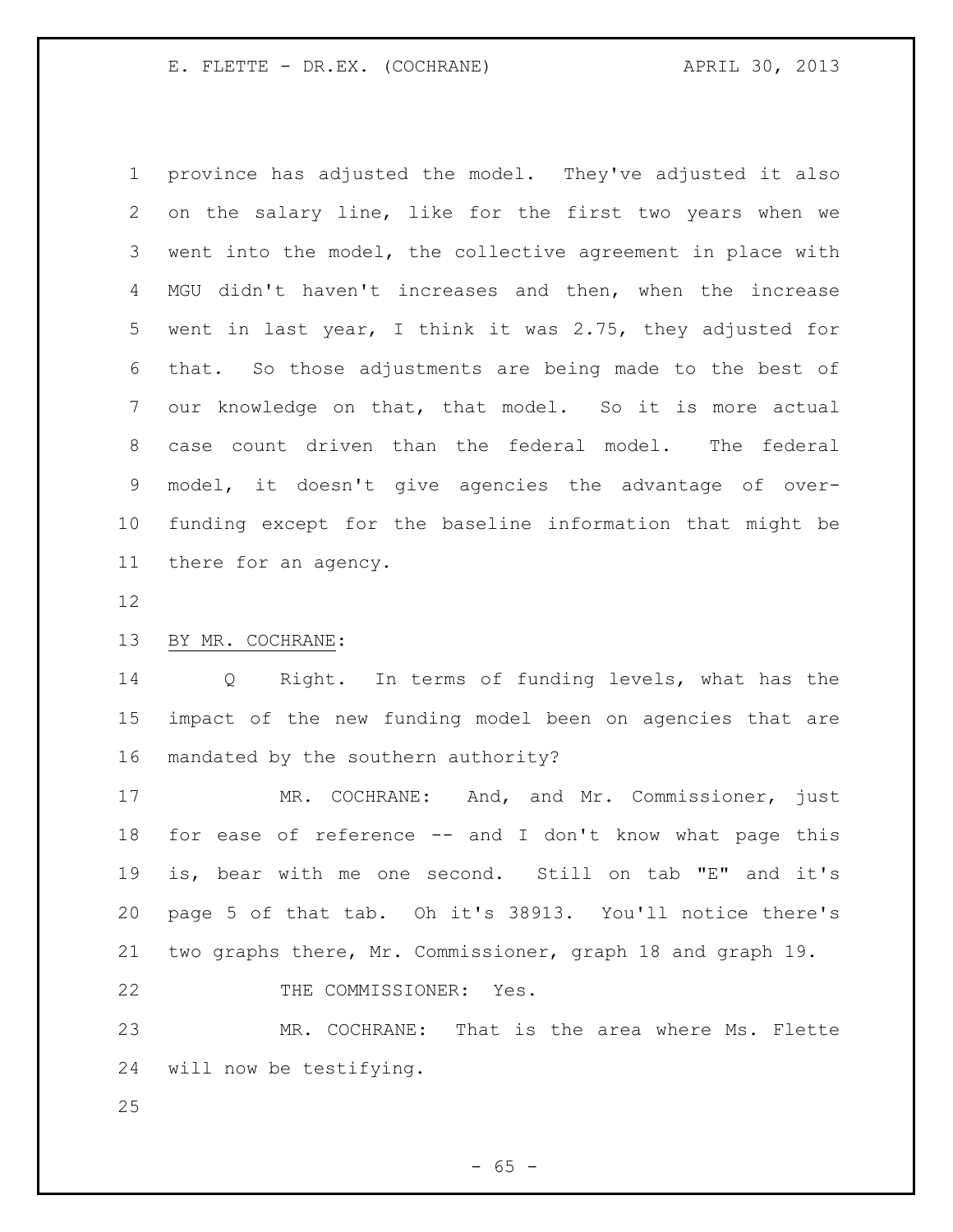BY MR. COCHRANE:

2 Q So do you see those, Ms. Flette? A Yes. Q Those graphs? A Um-hum. Q You, with respect to graph 18, which is up on the monitor right now, can you -- these are the numbers that resulted in new funding model? A Yes. Q Okay. And can I ask you, then, just to, to lead us through that chart? A Um-hum. So graph 18 looks at collectively for 13 the southern authority, and these are only southern authority numbers in both of these graphs, so what we've done here, the first column is federal. It's a bit hard to read, I think, on, on the screen here, but it's the federal funding. The middle column is the provincial one and then the third column is the total. So what we've done is shown what -- collectively what comes to the southern authority agencies under the funding model and we've shown it for the feds, so it's thirty million eight hundred and seventy-six thousand six

 is twenty-nine million. So it's a total of sixty million dollars in money that's coming as a result of the funding

six four, and then we've shown it for the provincial, which

- 66 -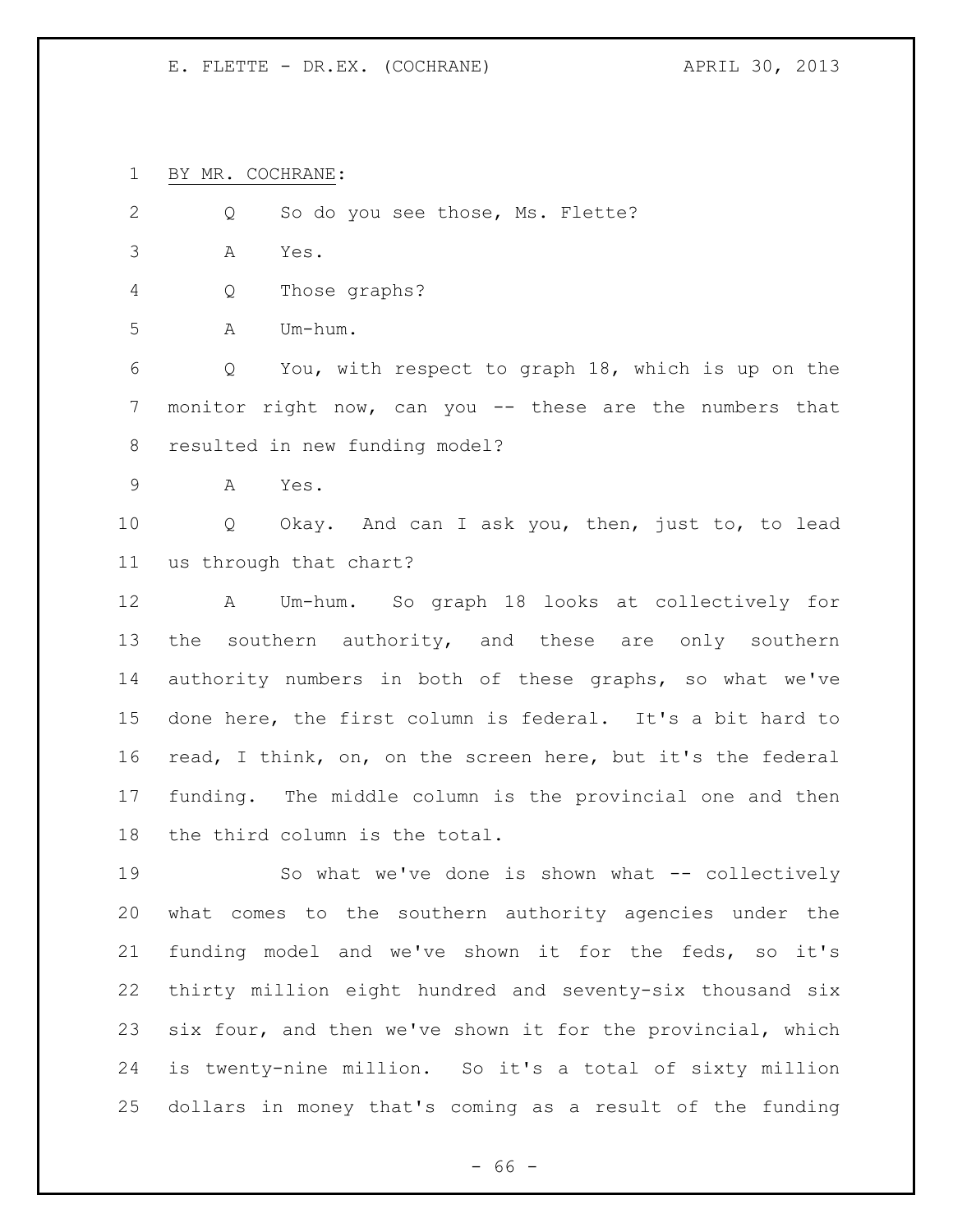model. Then we're showing -- THE COMMISSIONER: That's an annual amount, is it? THE WITNESS: Yes. Yes, it is. Then we're showing what agencies were getting before the funding model came into place so federally they were getting seventeen point seven million, provincially they were getting twenty-two point four million, so a total of forty million. So the increase is the difference between those two. So federally there's an increase of thirty million dollars or 74 percent. Provincially there's an increase of six point seven million or 30 percent. And overall, it's a 49 percent increase although that, that number is not really that meaningful, I guess, because you do have the federal/provincial split, but if you want to look at it overall average.

 So for the south, the increase between the federal and provincial models is nineteen point eight million dollars.

21 Then, now again, when we're talking average increase, the other thing to remember is that there are, the increases between agencies can be quite different so these are just taking total numbers, so that's why we've -- in graph 19 we've actually used those same four lines but

- 67 -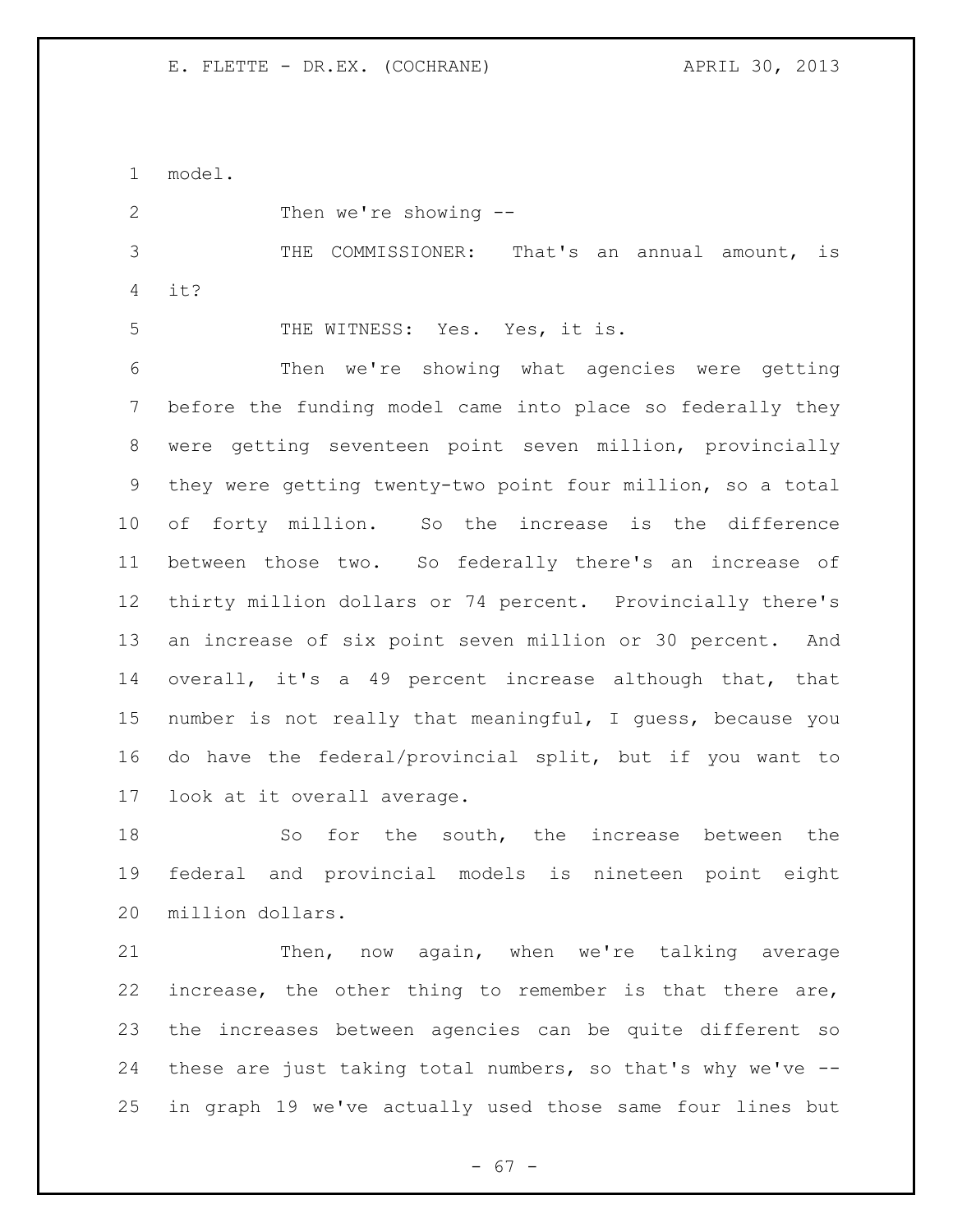did it agency by agency, so you can see what each agency is getting under the model. And you'll notice also that ANCR is not in there. ANCR is the joint intake agency and it is not, at this point, on a funding model so it's not been included here.

 So you can see what each agency is now getting under the model, what they were getting in the pre-model funding, what their increase is and then what the average increase per agency is.

 So for example, you can look at ICFS, which is, which is realizing a hundred and twelve percent increase in funding and then west region, which is seeing a 21 percent increase. So you can see quite a spread between agencies in terms of what the model gives them and compared to what they were getting before.

 Overall, I would say it has mostly benefitted our smaller agencies and particularly where those agencies got 18 a lot of, or a good number of cases off the transfer table in the city because it wouldn't have really recognized all their executive core needs and things, which the model now does.

BY MR. COCHRANE:

 Q I understand that as -- that there are, there are conditions, if I could use that word, of the new funding

 $- 68 -$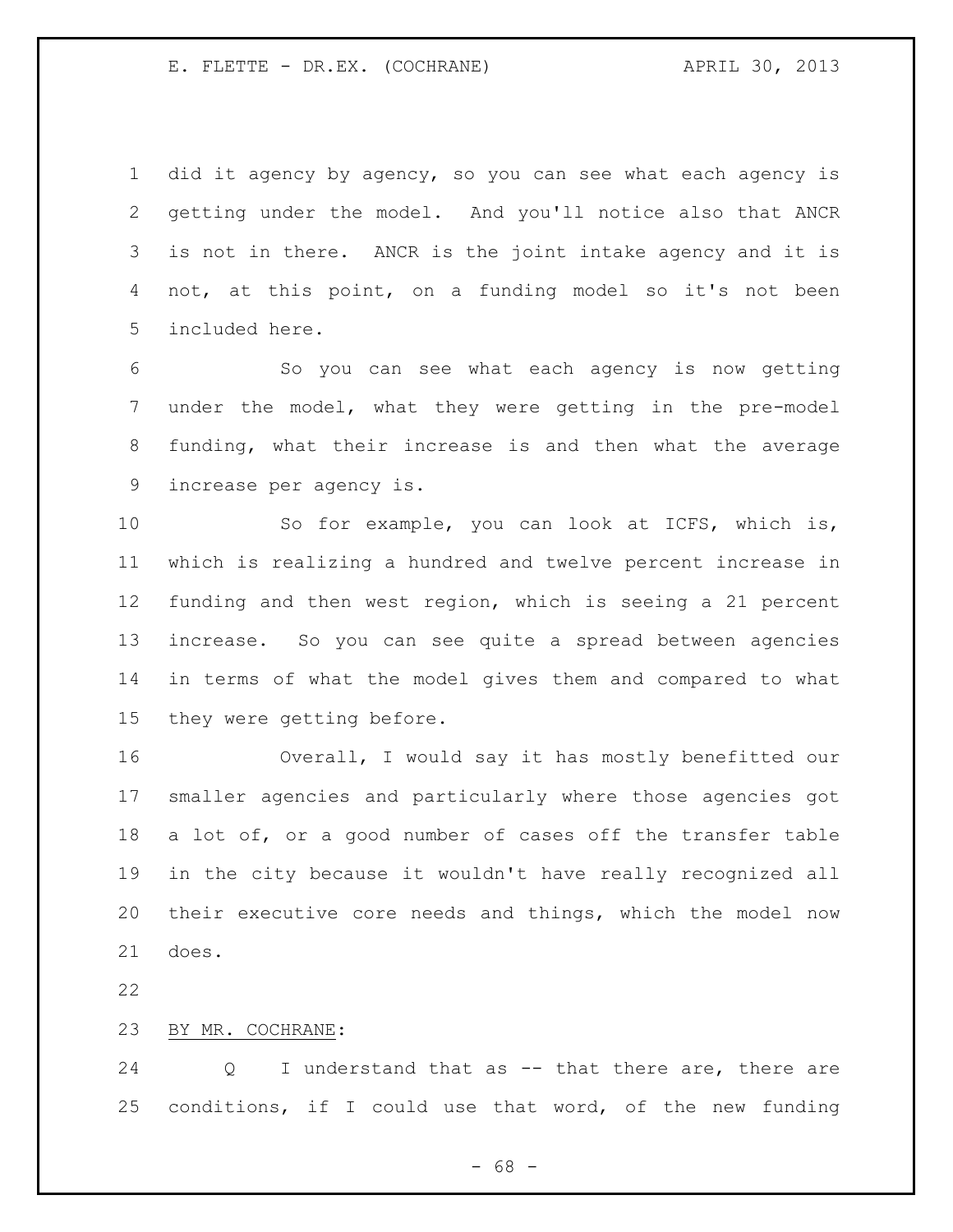model, things that the agency must do to receive the funding and the increases that you've talked about. And 3 I'm wondering if, very briefly, if you can talk about that for the benefit of the Commissioner.

 A Okay. Well, one of the big requirements that both the feds and the province and the southern authority have is the completion of a five-year business plan or what we're now calling strategic service plan. Each agency has to prepare one. They have to be approved. And then money can be released. I have -- in the binder there are templates, the southern authority prepared templates for its agencies to use so that we are collecting similar information and are now able to, you know, compare data within an agency --

Q Yeah.

16 A -- and amongst agencies as well.

 MR. COCHRANE: And Mr. Commissioner, I won't go in through it in detail, but the, the, the tabs that you case refer to, if you want to later, is tabs "F" to "J" which talk about the, the templates.

### BY MR. COCHRANE:

Q Sorry, Ms. Flette.

 A That's good. So the, the template collects data in, in five main areas, you know, through their

- 69 -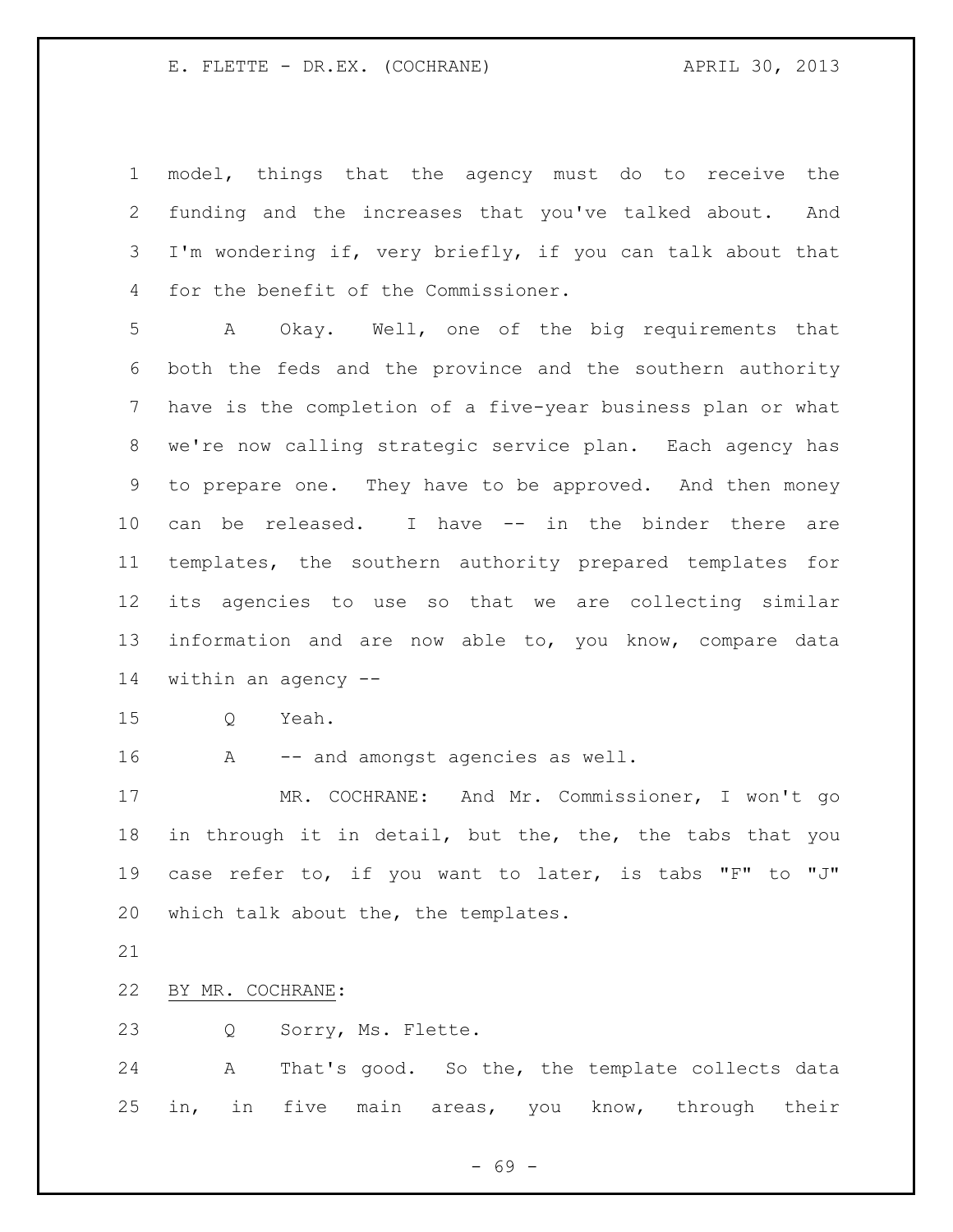spreadsheets, I guess. One is case data. In the year one we actually had agencies go back five years so we had a five-year view, and now every year they add onto that. We collect detailed human resource data including all their positions, inventories, salaries paid, et cetera. We collect information on their inventory, and that can be anything from cars to their own foster homes, group homes, things like that, that they have, buildings, facilities and so on. We collect data on their community profiles and we collect data on the finances. So those are the five spreadsheets.

**And then in addition, they complete a narrative**  which outlines their goals, their objectives. We are getting them to identify outcomes and outcome measures as well as target dates for achieving those measures in that narrative as well.

 Q Okay. And have all agencies mandated by the southern authority created and completed business plans?

A Yes.

Q Five-year business plans?

 A Yes. They -- the first year was really challenging. For most agencies it was probably the first time they did an exercise and, and, you know, it is -- it was the most difficult piece because they had to go back five years to get information. Now they can just add the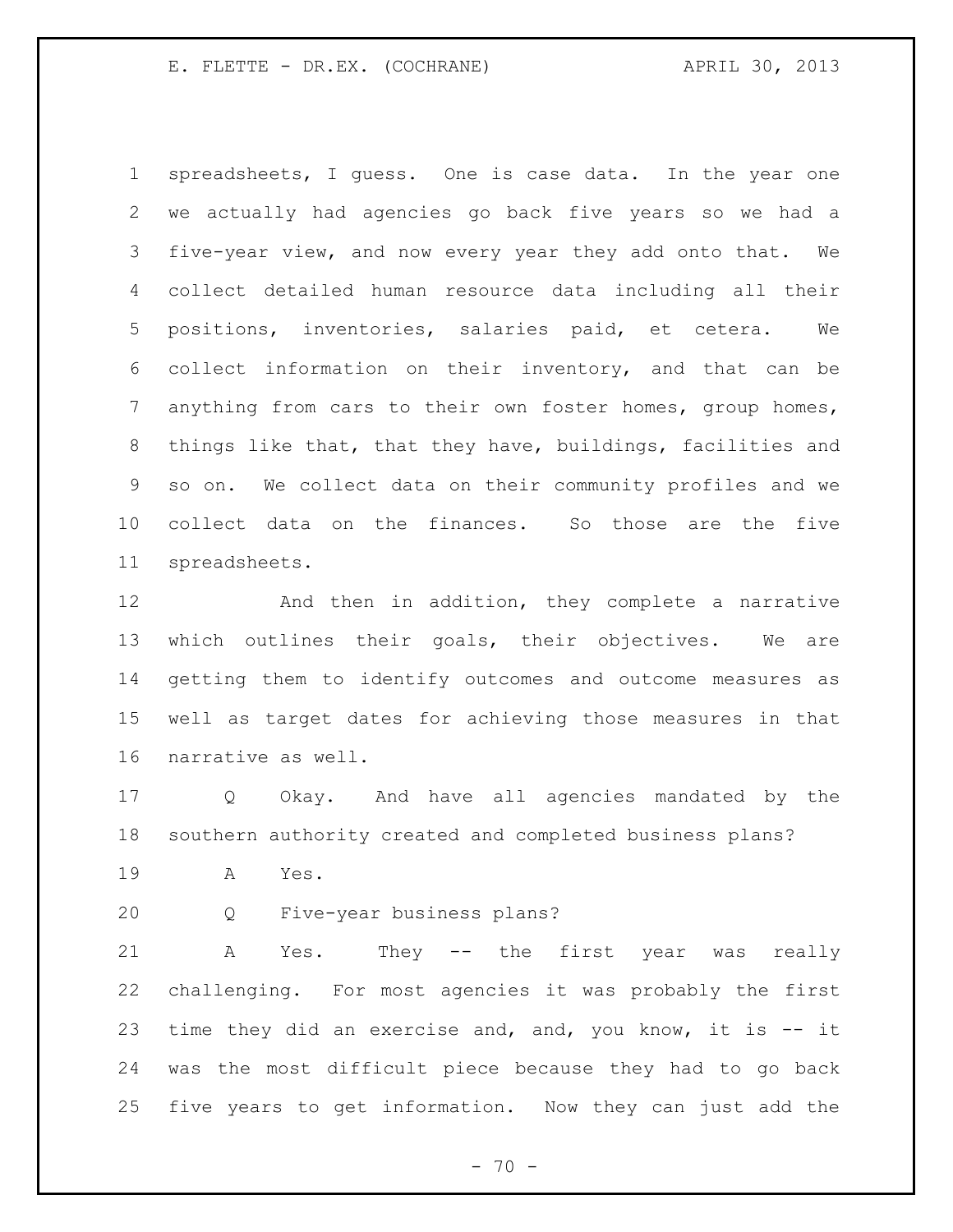current year in so it's a little bit easier. We spent many, many hours with them. But the second year went better and they're now doing their third set, which is due in May.

Q Right.

 A So that seems to be going a lot smoother as well. And we also find that agencies are using the data as well as where we've asked for it and they haven't, in the past, collected, they've now started collecting it, which is also quite helpful.

 Q Okay. And so business plans are updated annually, then?

A Yes, they --

Q Okay.

15 A -- need to be revised annually.

 Q Annually. And in your view has the use of business plans improved the delivery of child welfare services by the southern agencies?

 A I would say yes, and I believe agencies, despite the complaining and the moaning and groaning, would agree with that. I, I think it's always really important when, when plan -- when agencies plan, they know how to plan. Plus I think the exercise of now defining what your outcomes are and really looking at did we achieve that and how do we measure that, and agencies are starting to do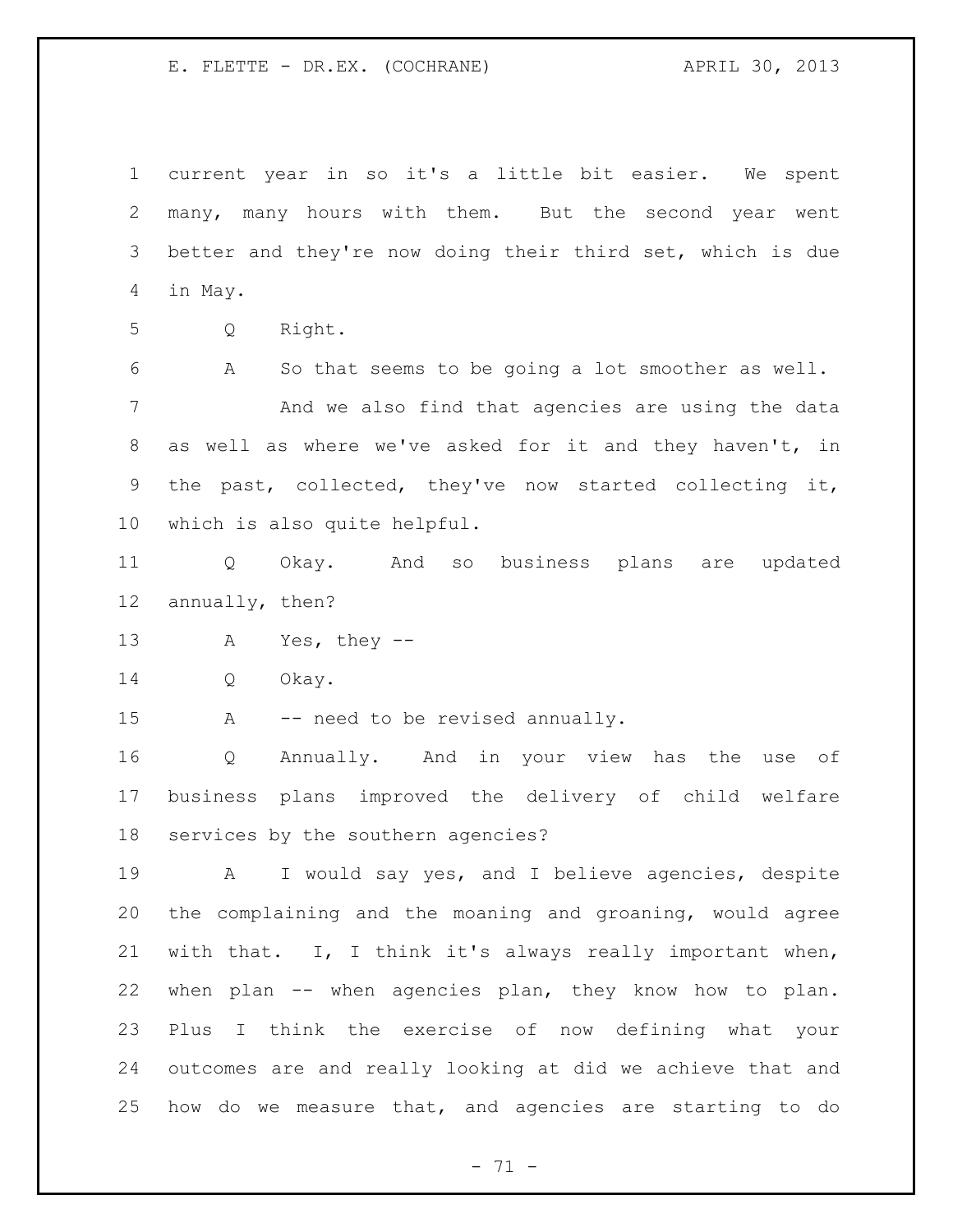that by looking at their numbers, I think that's really important for, you know, your planning, determining what programs, looking at, you know, the programs you're already doing, are they effective or not or should we be changing them.

 As well, by having to do revisions, it does force them to go back and do progress reports so they can see for themselves what's been done and what's not been done. So it is moving them to kind of evidence-based practice, which I believe is good.

 Q It's good. Okay. The second prerequisite or condition, I guess I'm calling them, is, is the use of CFSIS as a condition of the new funding model, and I'm wondering if that is, that's something you could talk about as well for the Commissioner.

 A That was a requirement from the province, and the feds followed suit and sent letters out saying that they are also expecting that. In the south, our review committee, which included reps from the authority and the province and AMC would look for that in the plan and make sure there was a plan that saw the agency moving to that. And we, we also monitor that on an ongoing basis to look at the improvements and when we do QA's on cases on CFSIS are they improving and so on.

We haven't had a problem with our agencies really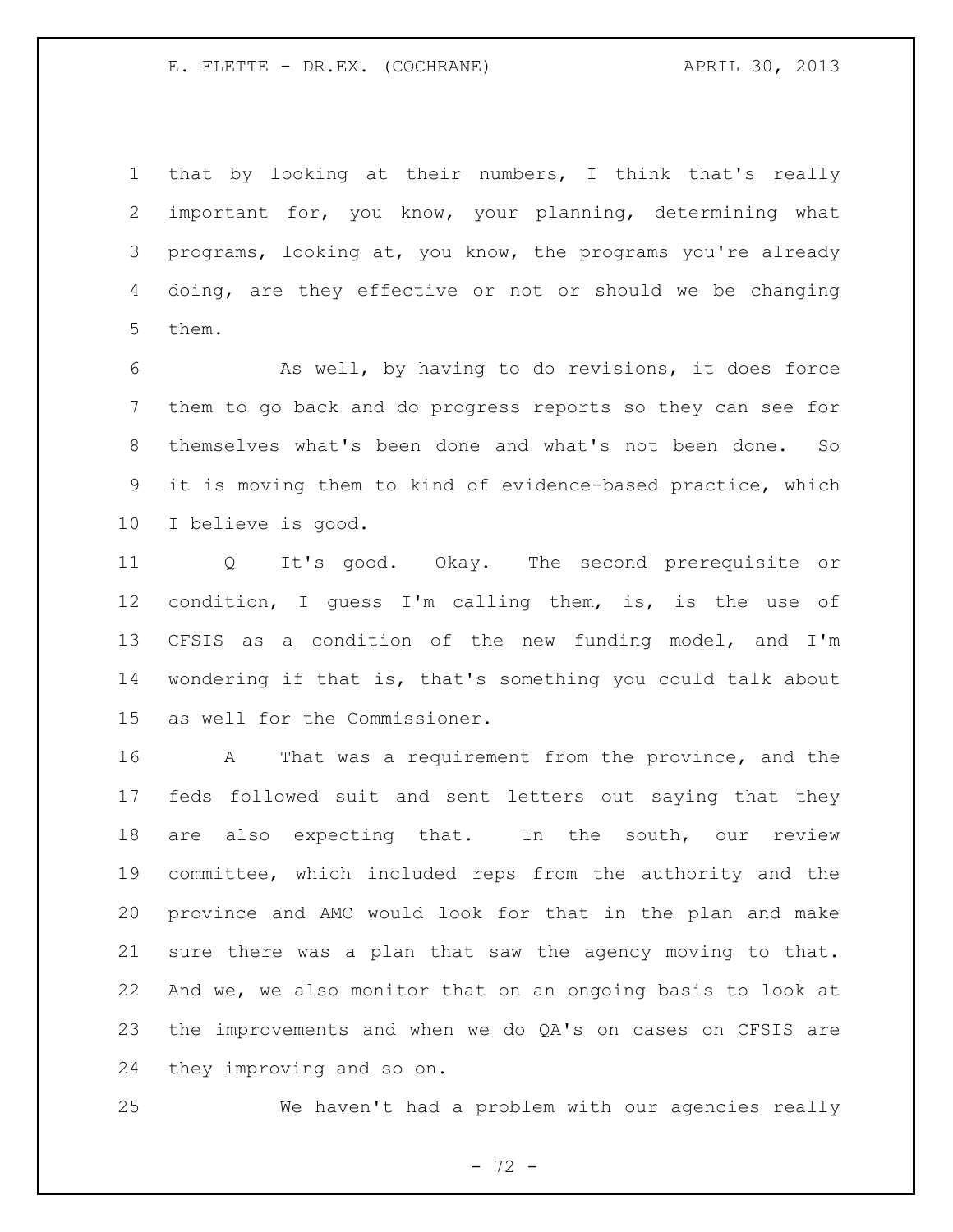doing it. A few were a bit reluctant. We, we started in probably, at the end of, at the end of '10/'11 we got some money from the federal government to assist with our connectivity project, which is an ambitious project that looks at making every site that we have, giving the agency capacity for high speed by creating a V, what's called a VLAN. It also then gives the agency the ability to use internet phones. At the same time it gives them -- we move to virtualizing their servers, which kind of puts all their data in one place rather than multiple servers all over the place. It will, it gives them the ability to teleconference, as well. We started with the VLAN because that was the piece that had to be there for all those other things to work.

 We have 60 sites in the south between our 10 agencies. ANCR is not part of this initiative because they are, they are on the government server, but between our other nine agencies there's 60 sites that we have to do. And right now believe about 48 or 49 are done so that leaves us with about 11, 11 or 12 to complete. So we're thinking this year, now with some of those ones that are left, the challenge there is more around hydro towers and where we can hang the radios, like their technical problems, but all of the agencies do have now capacity, at least in those sites where we've been able to put the VLAN

- 73 -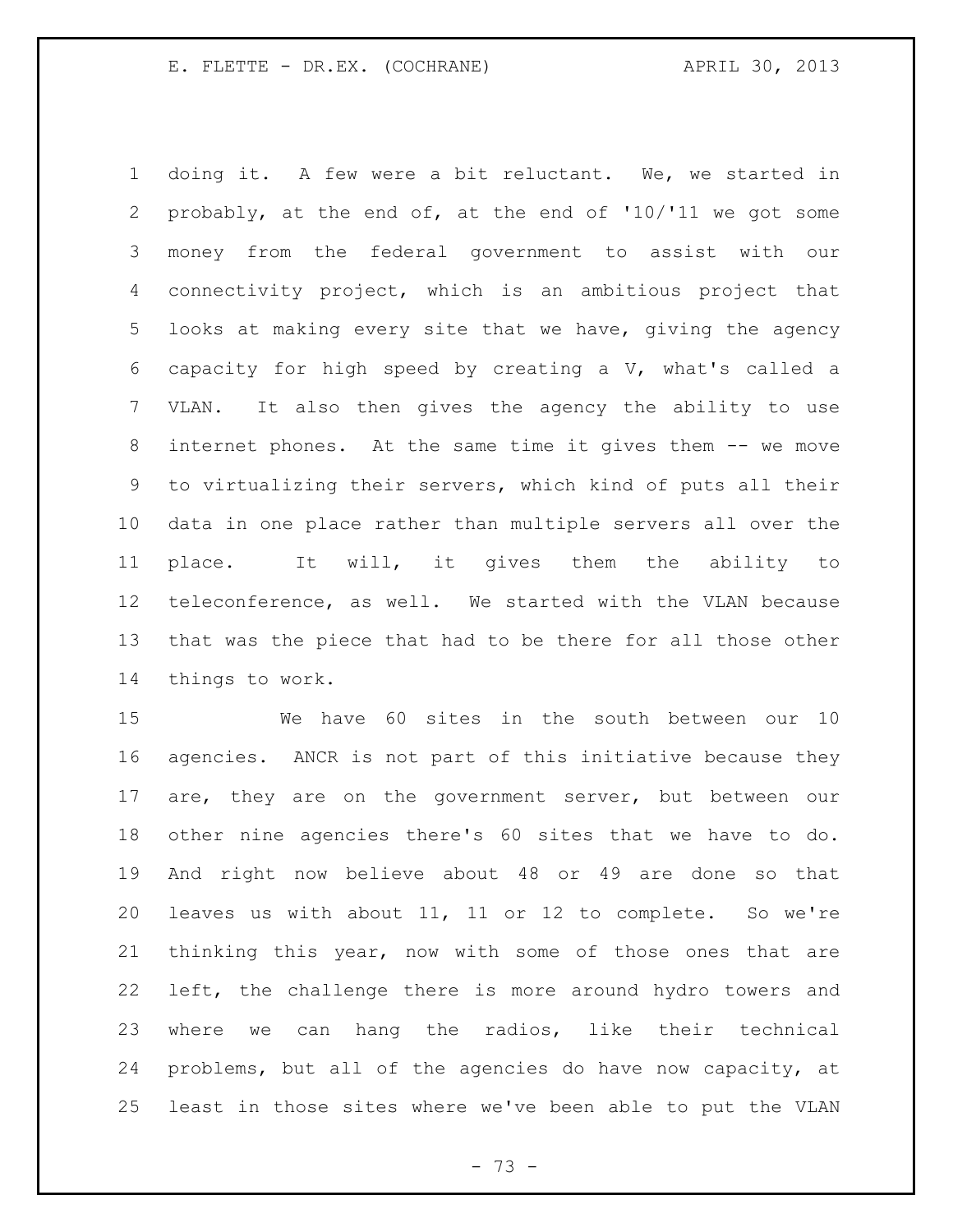in.

| $\overline{2}$ | They have moved to internet phones and we have              |
|----------------|-------------------------------------------------------------|
| 3              | virtualized four agencies, I believe, and two are almost    |
| 4              | done. One is started and two still have to be started.      |
| 5              | Okay.<br>Q                                                  |
| 6              | THE COMMISSIONER: Where are those 60<br>sites               |
| 7              | located?                                                    |
| 8              | WITNESS: They're throughout southern<br>THE                 |
| 9              | Manitoba. They would be on all the 36 First Nations, the    |
| 10             | southern ones, as well as where those agencies have off-    |
| 11             | reserve offices, and for us that's primarily in Brandon, in |
| 12             | Portage, Ashern, Winnipeg, so amongst the nine they all     |
| 13             | have multiple sites there.                                  |
| 14             |                                                             |
| 15             | BY MR. COCHRANE:                                            |
| 16             | The Commission heard evidence early on from ICFS<br>Q       |
| 17             | of what connectivity issues, problems that they have in     |
| 18             | Fisher River. Is there -- can you talk specifically about   |
| 19             | ICFS and, and where that agency is at with respect to       |
|                | 20 mandatory use of CFSIS?                                  |
| 21             | A Getting there. Their Winnipeg -- they have two            |
|                | 22 -- well, they have four sites because they cover three   |
| 23             | First Nations and then they have a Winnipeg site. Their     |
| 24             | Winnipeg site's done. Dakota Tipi is done. At Fisher        |
| 25             | River, that was not, not put on hold but delayed because    |
|                |                                                             |

- 74 -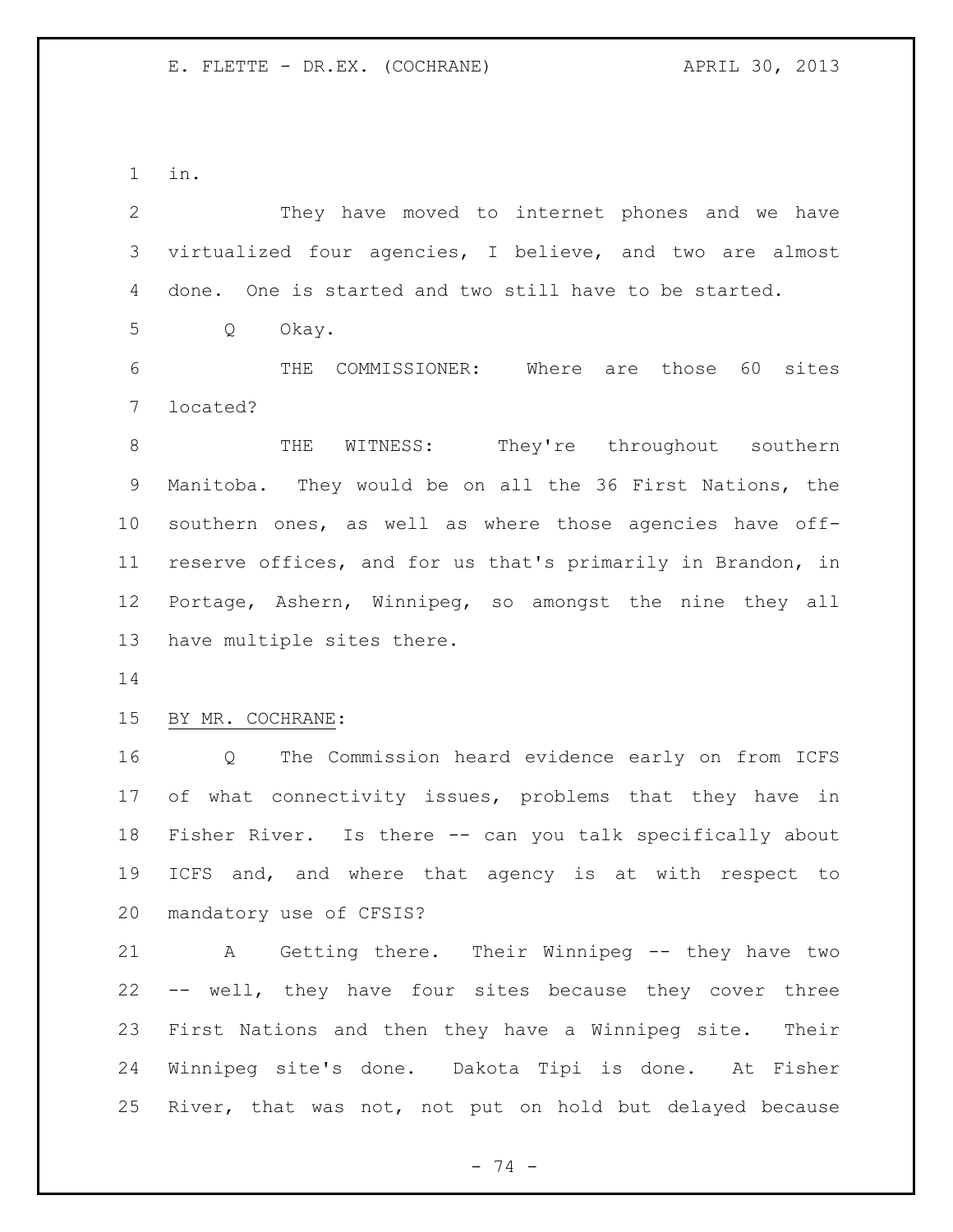the agency was doing renovations to their site. So we were waiting for those to be done. I believe, if it's not done they're in the process of completing it there.

 We have seen that agency, you know, really improve. We've seen increased numbers on CFSIS so we believe they're using it. They've been, you know, very good in coming to all the training that's done and participating in that, so it should, when this is all said and done, really improve their ability to use CFSIS there. But that, that has been an issue for them there without high speed.

Q Right.

13 A What happens on CFSIS, if you don't have high speed, you use a dial-up, and it knocks you out all the time. So you can be halfway through entering all your data and then you get knocked off and you have to start all over again; so it's very, not good use of time and very frustrating, difficult to use.

19 0 Okay. One last question on the issue, mandatory use of CFSIS. Will, will the mandatory use of CFSIS improve child welfare practice in Manitoba?

 A Well, in my opinion, without a doubt. I think CFSIS, it's, you know, I won't go out and say it's the best tool, it's not. It's not the most user-friendly tool, but it is right now the only tool we do have. It does, to some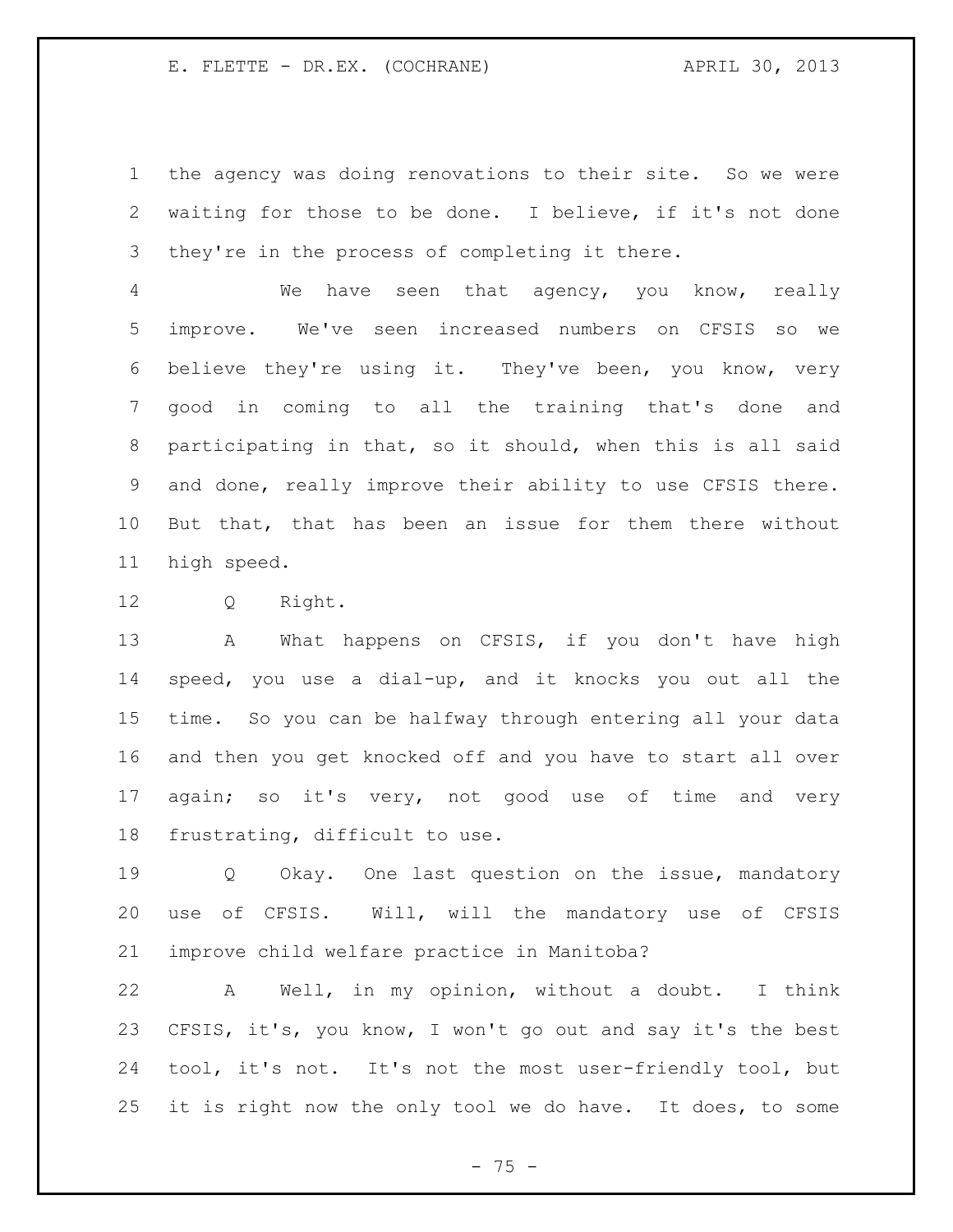extent, track children. It does provide a place for agencies to enter their information to have easy access to it. It is a way that, let's say, intake agencies, if they get a case after hours, can easily go in and see what's been done, see what the risk is. It assists agencies in doing risk assessments because they can look at what's happened in that family in the past. So an agency is not, you know, operating in the dark when it comes to families and kids.

 And with the, you know, turnover in workers and families move, it becomes really important that there is a single source of information that's easily accessible for agencies and staff. So I think as not only we improve agencies' use of them but, you know, really looking forward to a much improved information system in the province, I, I think that's a critical piece and I would really like to see the province move on that. I think that that would be really good for service delivery and case management.

19 Q The third condition, I quess, or prerequisite that I've been using is, is the creation of mandatory positions in agencies. You've already talked about a quality assurance coordinator in each agency, but I understand there are other positions that must be created at an agency as a condition of the funding.

A That, that is the, that's applicable in the core

 $- 76 -$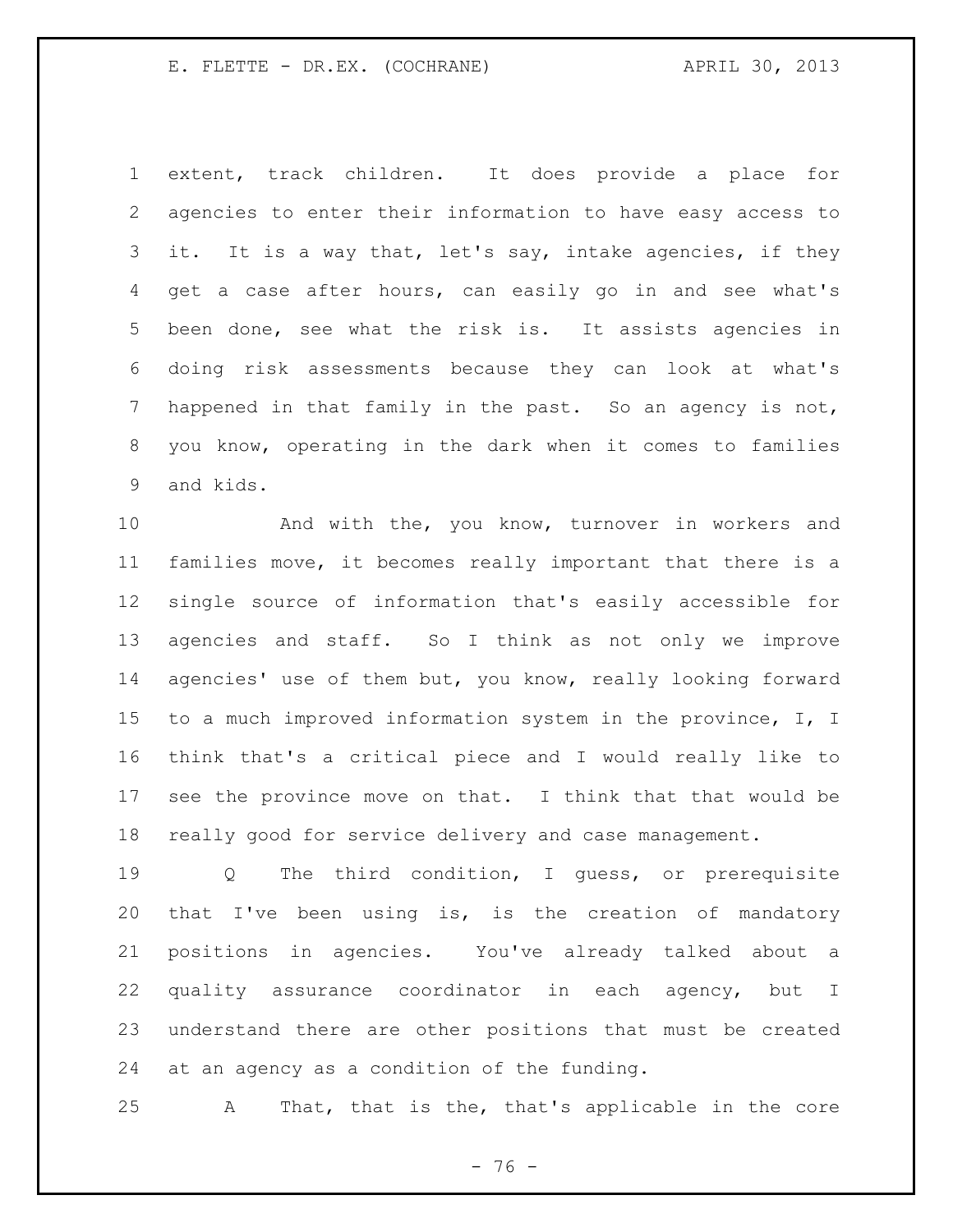funding area and there are five key positions there that an agency must have. One of them is the executive director which, you know, people had. The other one is your chief financial officer, whatever you're calling that position, and people had those. And then the other three that are probably more recent, the abuse coordinator. Now, some agencies already had that but some did not. So that is another mandatory one. The HR manager and the quality assurance manager. And the requirement of that core funding is that those positions must be seen in the core. They must be there. There must be people carrying out those functions. You don't have the ability in the core with, particularly with those positions, to really move the money around a lot. You do have much more flexibility in the service delivery area but as an agency you have to pay attention to workload issues. So if you're taking what should be a case-carrying worker and moving them, you know, somewhere else, like those cases still need to be served and you could run into workload issues. So, but between managing that, you do have a little bit more flexibility in what you call the positions and where, where you move them.

 It's also the issue, like on the provincial side where the foster care services and workers did not get funded the same way they did in the federal model and yet, like, foster care and licensing and recruiting and training

- 77 -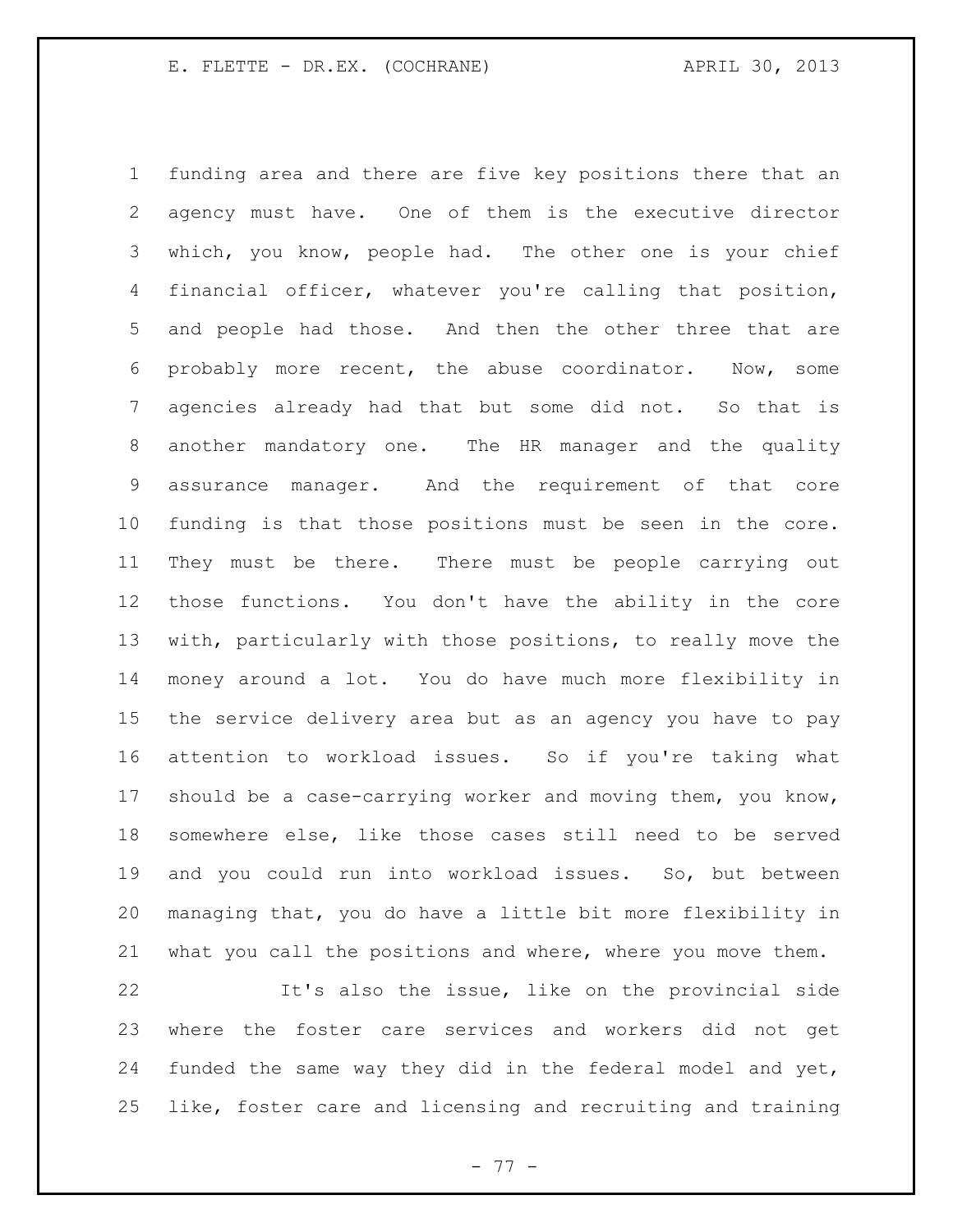foster parents and supporting them is, is a big function of an agency and it's really important for children's 3 wellbeing and permanency and safety to have that done well, and yet that is unfunded for agencies. So, and agencies don't have a choice about, oh well, I'm just not going to do it. They have to do it. So what it means is you're pulling off social workers who would be in that case-carrying count.

Q Um-hum.

10 A And if I have, if I have a hundred cases and that would give me four workers, but if I have to pull one of them off to do foster care, then I have 25 cases that I'm now already distributing so it knocks those workload pieces out. So that's, that's one thing, too. I know the province is working to try and address that. That would be really an important piece to look at and I think really improve foster care and foster home licensing.

 Q Ms. Flette, you've given a lot of information about the new funding model and I'm interested, then, to hear your overall assessment of the funding model. Has it, has it, has it been a good thing to occur here in Manitoba for child welfare? So what, what's your overall assessment of the new funding model?

 A Well, it's certainly a big improvement from what we had, and you can see just by looking at the, those

- 78 -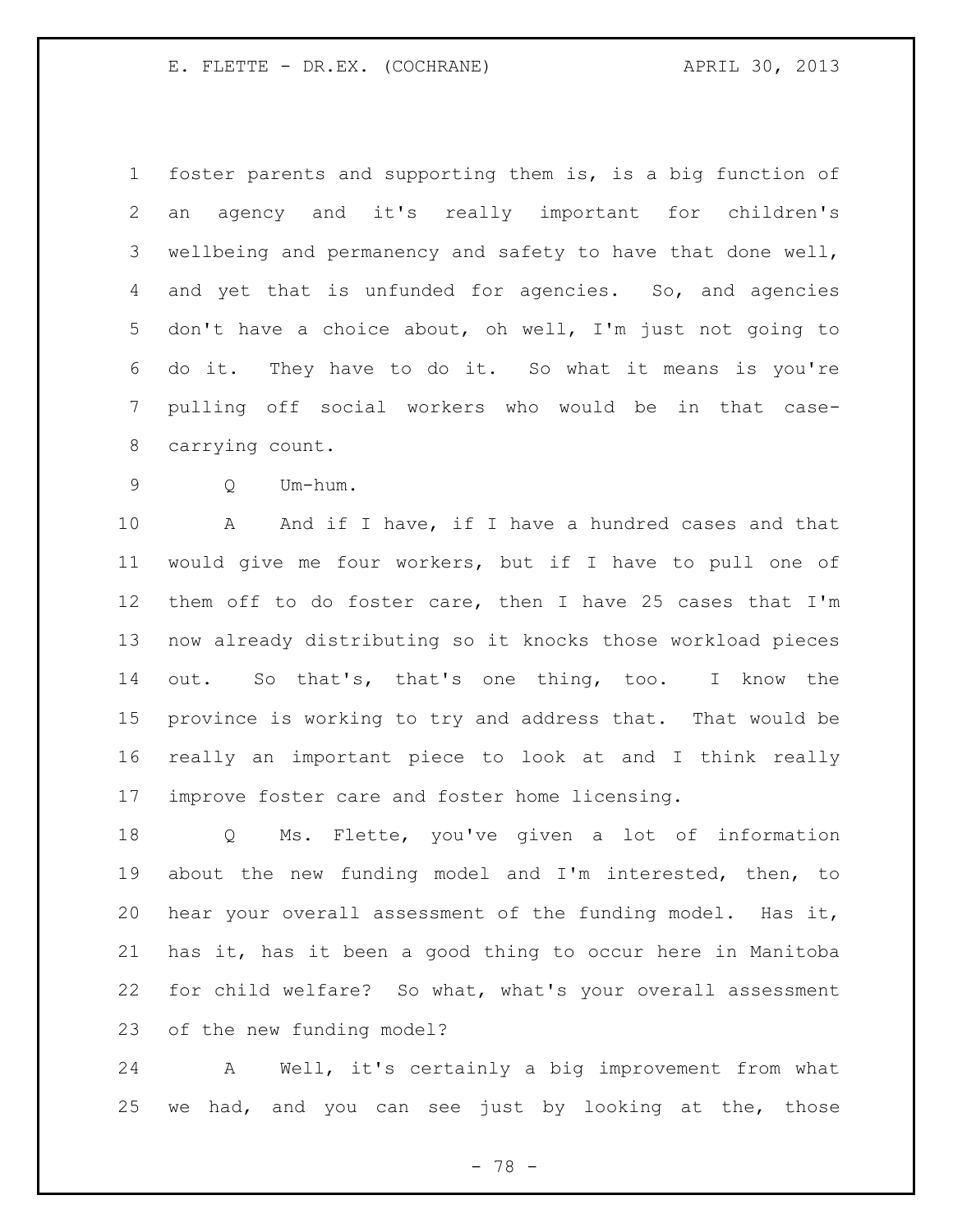graphs we looked at, 18 and 19, the increases that it has brought in. Like every agency has seen an increase. There are, there are -- it funds for the first time recognizes family enhancement and prevention, and I would say that many agencies, and particularly the First Nation agencies on reserve, have been doing prevention for quite some time but it's never been funded or recognized and there's never been workers specifically for family enhancement workers. So I think that's a very significant piece. It provides agencies with, you know, money to purchase or partner up, which is a very important piece as well as -- 12 THE COMMISSIONER: Money to what?

13 THE WITNESS: To partner up.

14 THE COMMISSIONER: Oh, partner up.

15 THE WITNESS: So you know, if I'm looking for, you know, parenting courses or wanting to send a family to, you know, maybe therapy, although that's maybe more treatment, but I could negotiate with someone like Ma Mawi or somebody and say, you know, can you -- I want to purchase "X" number of spots in a parenting program, so that because they do that and they do it well, so the agency can purchase that rather than trying to create all those things. So we hope down the road that we are going to see an increase in partnerships.

I think that some of the improvements that we're

- 79 -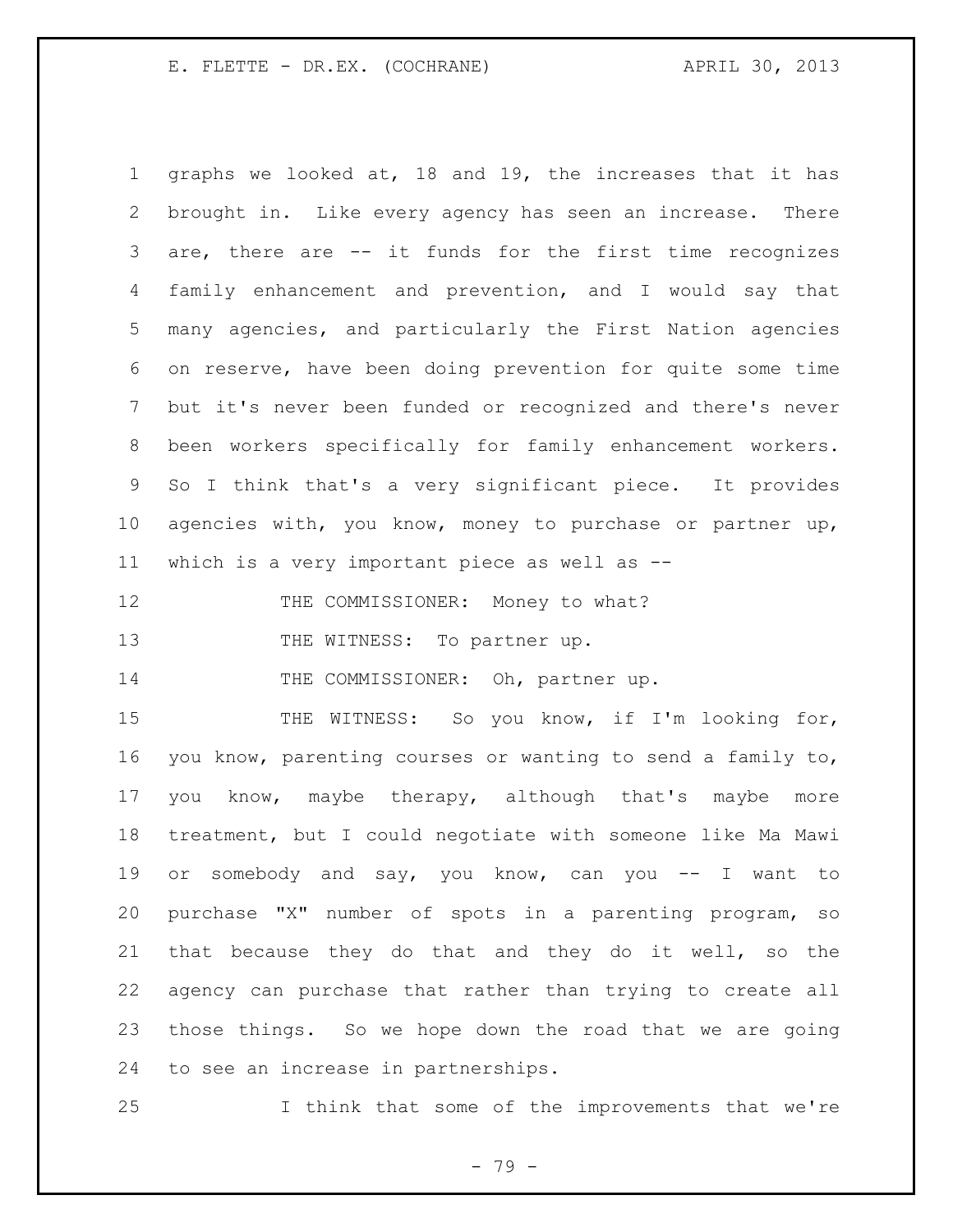looking at is on the current model we want to revisit, on the federal side, the assumption model. We want them to revisit the core. We believe there's core positions that should be in there.

 The model also in the core funding really kind of assumes that it's urban based, so for example, it gives you one reception position, but almost all of our agencies have, you know, four, five, six sites. And you have an office there and you need a reception, it doesn't recognize that. So we want some of those pieces built into that core funding.

 The other thing that, that is not in the model on 13 the provincial side is, of course, the foster care workers. We also want both governments to look at the issue of the lack of capital money. There is nothing, and I know capital is a whole other thing when it comes to government funding, but particularly on reserve and, and in the rural communities, it's a major challenge. If you have no money to build or buy or -- an office, you know, it's not like there's a stock of buildings that you can go and negotiate a lease on. So it, it becomes a real challenge for not only setting up office spaces but also if you're running any kind of therapeutic group homes or foster homes, et cetera, as to how you manage to do that. So we want them to take a look at that as a real service issue and how we

 $- 80 -$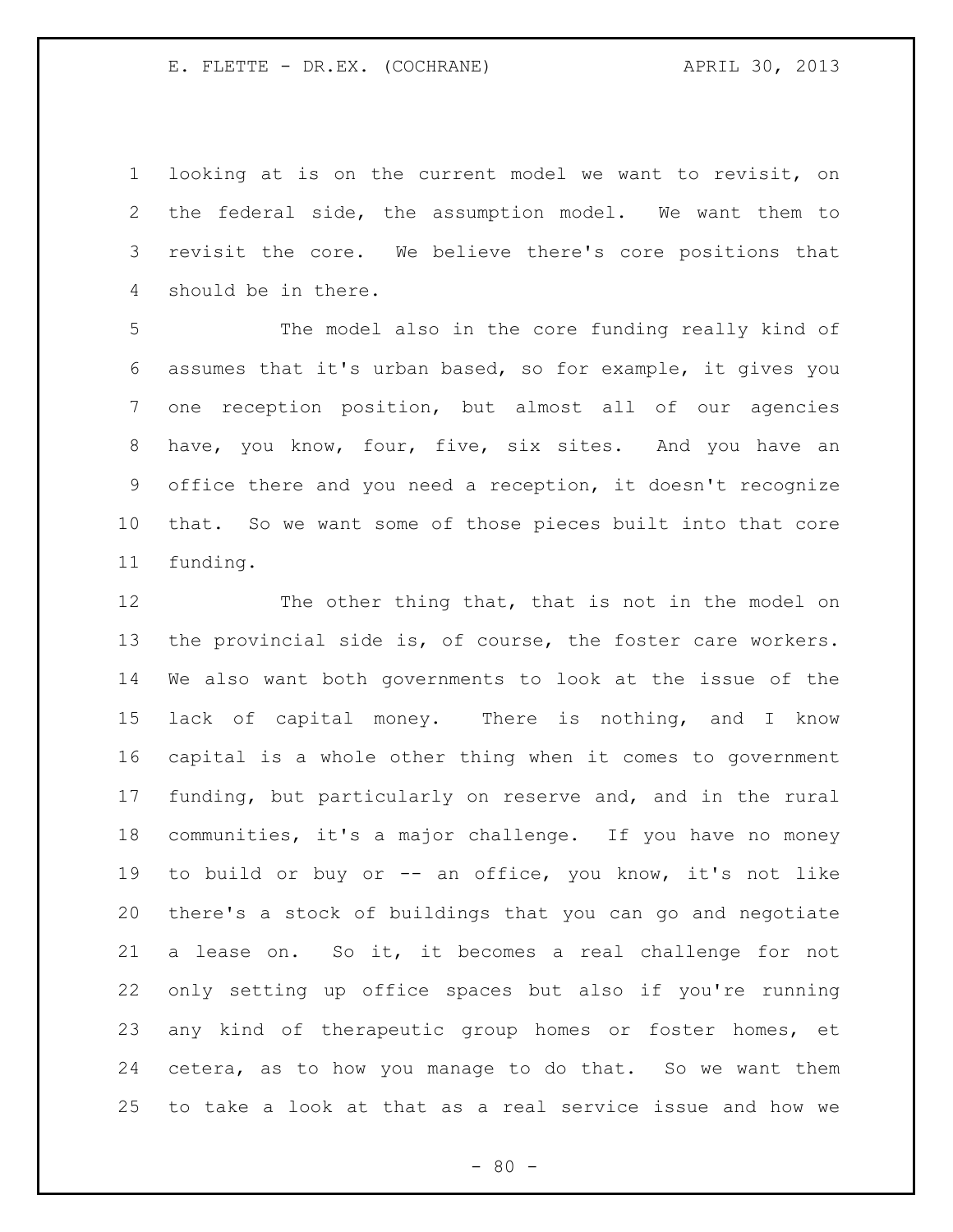can look at resourcing those pieces. BY MR. COCHRANE: Q Moving then from the funding model. So I have some questions for you with respect to differential response, and the Commission has heard evidence of that. MR. COCHRANE: And Mr. Commissioner, just for ease of reference, tab, tab "A", which is the annual report. 10 THE COMMISSIONER: Yes. MR. COCHRANE: Page 20 of that report, there is a, one or two paragraphs there dealing with differential response. 14 THE COMMISSIONER: Yes, I have it. MR. COCHRANE: It is on the screen there as well, Ms. Flette. 17 THE WITNESS: Um-hum. BY MR. COCHRANE: Q So just very quickly, can you describe differential response? A Well, our definition of differential response, and I know the word is used slightly differently in other, you know, in some places, but we see differential response as service model, and so it's a new way of doing child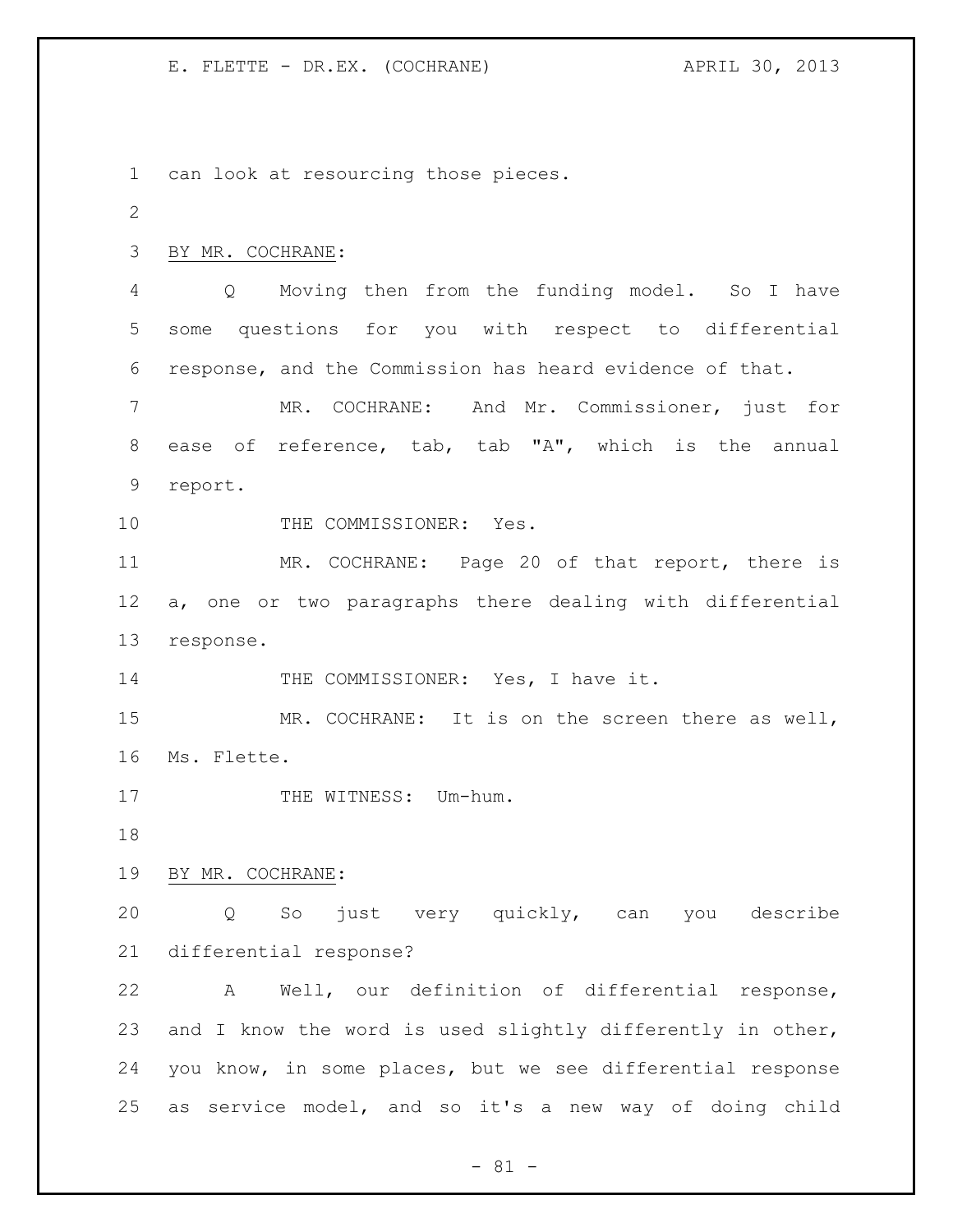welfare work that allows an agency to respond to families differently. And within, within that you would have your protection stream of service and now your family enhancement or prevention stream. So at the outset, how you do intake becomes important because it's at intake where decisions are made based on risk assessment and what we're calling a structured decision-making tool that is now being implemented. That tool includes an immediate safety assessment, it includes a risk assessment, which is a predictor of future harm, and it includes a strict based strength and needs assessment of the family and a strength and needs assessment of the children, and it includes a case plan. Those all have to be there as part of the tool and then a decision is made whether that family is served through a protective stream or a family enhancement stream.

 There's criteria in place now around what cannot be family enhancement. So if a matter is before the courts, the children have been apprehended, if children are already in care, if there's an active abuse investigation, those cases must go to the protection stream but the agency can use a family enhancement approach in working with the family. So we would see the DR being the service model, and under that, changes in both how protection and family enhancement work is done.

Q And this is a very broad question, I realize it,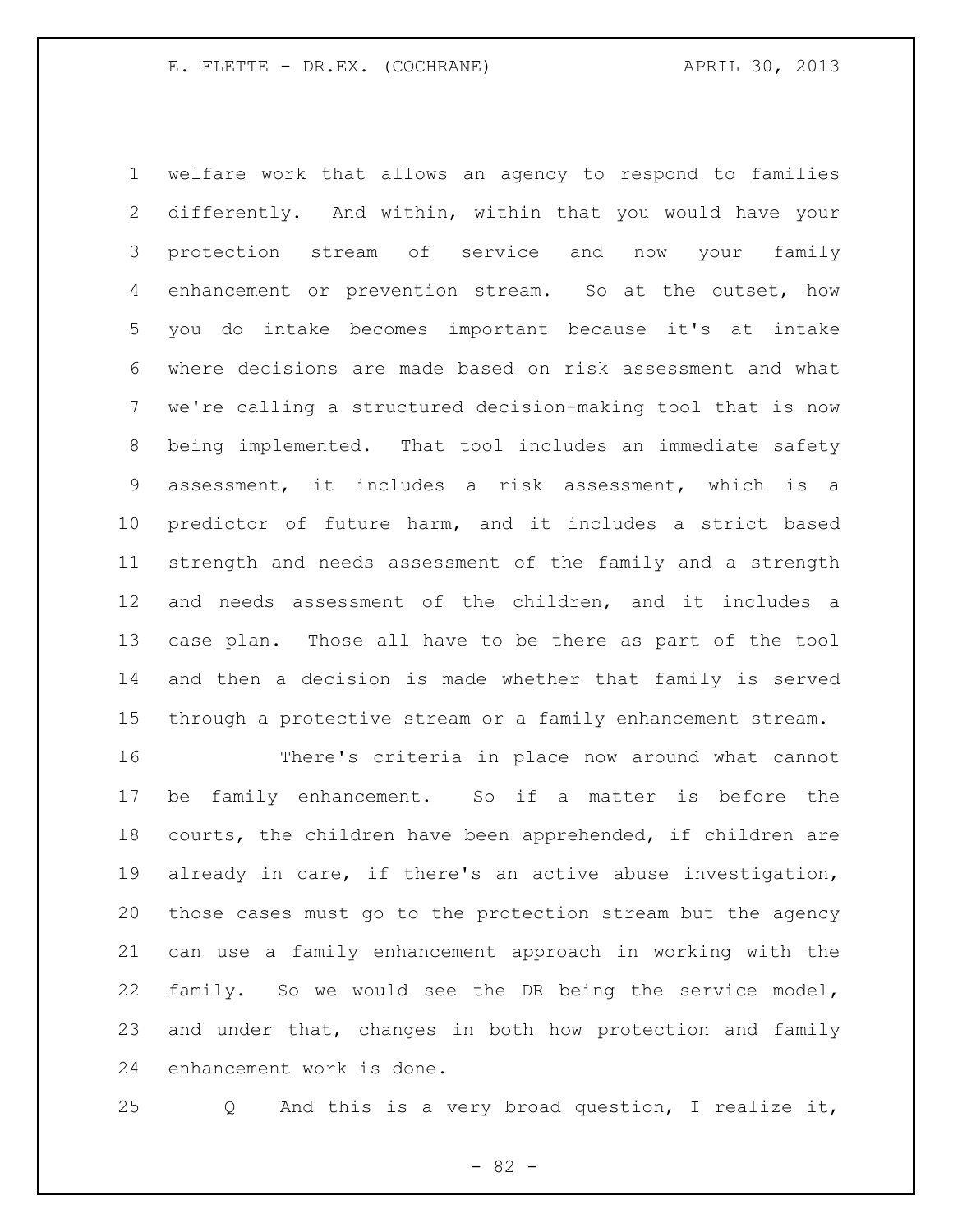but has differential response been implemented now with southern authorities?

 A Well, we're close to where we would say we have 4 full roll-out. The last probably three, four years, three years maybe since the money started flowing, and the money was for transition -- well, I guess it's more than that now, maybe five years -- was really for transition work to prepare agencies for agencies to get ready to do this. Agencies -- we gave them money to hire DR coordinators. We created a working group, we developed work plans, we identified the areas of work that needed to be done at each agency in order to carry our services under a DR model.

 We did a number of pilot projects. I believe we did five of them. Those were also evaluated and those were, you know, projects that looked specifically at different elements of an FE approach, and I believe they're in where we looked at the description of the funding model, just back of there, there's a listing of those projects in the binder.

Q Um-hum.

 A So those gave us some lessons around, you know, things that we thought could be good and things that maybe, you know, we would have to refine a little bit more.

 We've done a lot of training on the structured decision-making tool. We do use the tool that is put out

- 83 -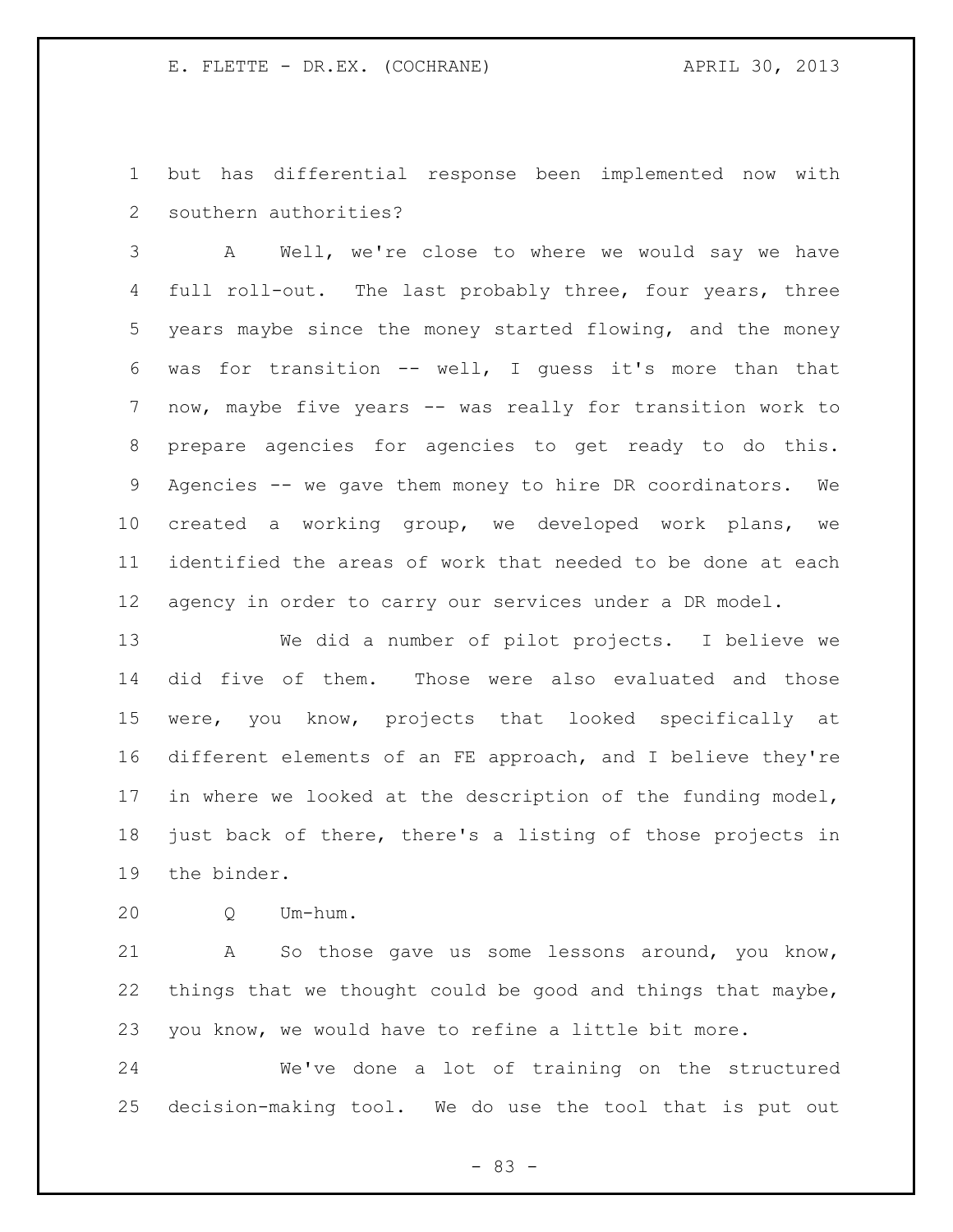by the research, children's research centre. For the safety assessment, we are using the safety assessment that is currently in the intake module but we are working with the research centre on adapting their safety assessment because it's more thorough and we believe better.

 All that we have -- we have trained, oh, I can't even -- I would say probably in the area of 500 or so staff. We've had numerous training sessions on, on the SDM or structured decision-making. That has included training the front line workers how to use it. We've, we've done training of trainers so that each agency has now capacity to train new staff. We've done training specifically for supervisors so they know how to supervise a case and do a case reading. And we've also done training for managers that, that shows them how to pull reports that they might need and so on.

 CFSIS has put in the ability for these tools to sit on CFSIS, so we've taught workers how to attach them to CFSIS so they're readily available.

 We created a website that's a staff-only kind of website but it's got numerous resource materials, our policies, guidelines, et cetera, around a DR implementation.

 We are in the process of looking at the case management standards and creating southern authority

- 84 -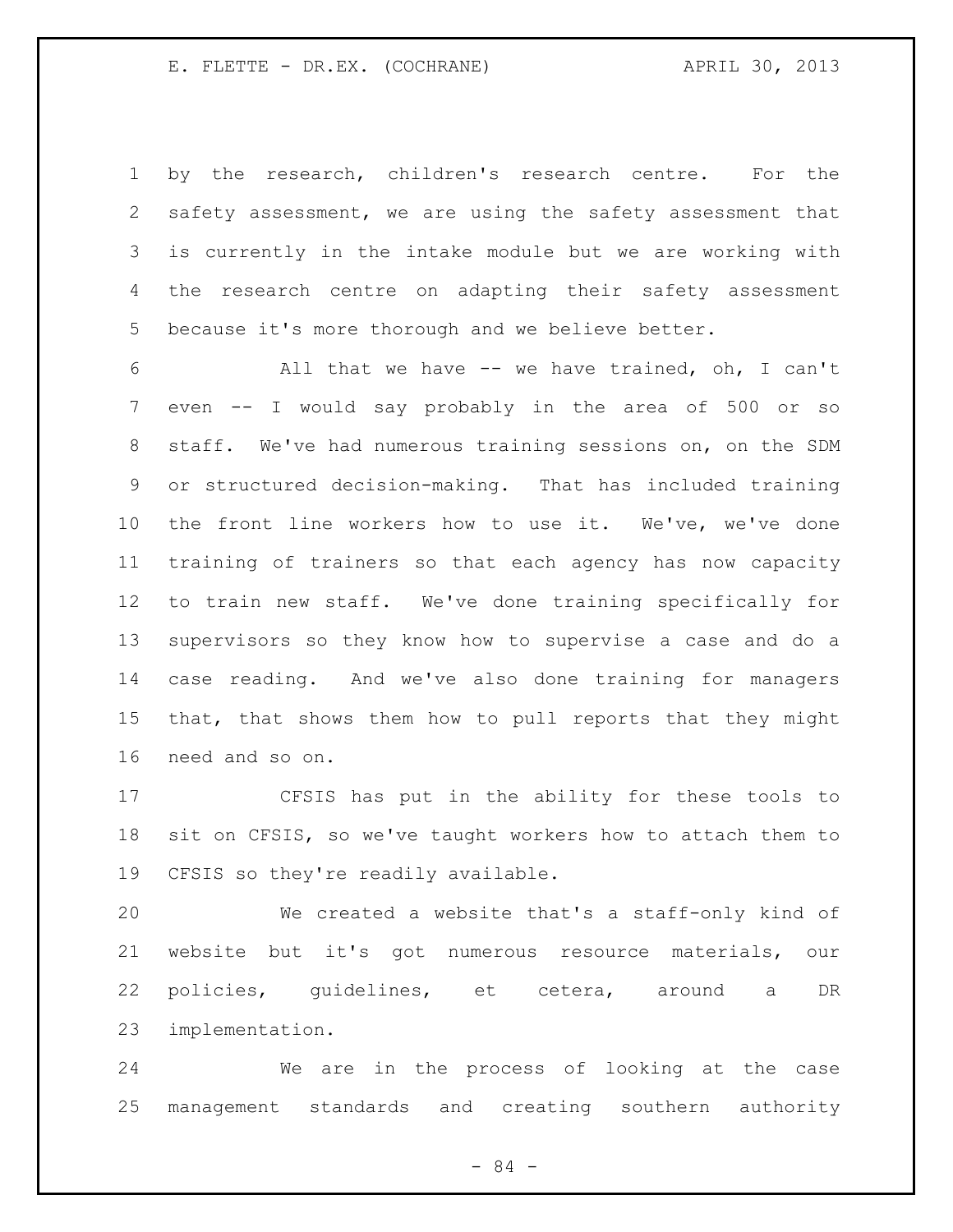specific standards that would enhance the provincial standards.

 We spent quite a bit of time and on a community- by-community basis there were efforts made by the agencies around community education and awareness and we produced posters and pamphlets and things like that, that could be easily distributed there.

 We have worked with agencies to identify potential partners, and in some agencies we've seen some good progress and actually sitting down and entering into partnership, formal partnership agreements on certain program areas.

 And, we completed a DR video that we use in the communities called the Changing Face of CFS. That also gives people in the communities an idea of what DR is and what kind of services they could expect or demand from their agency as part of the roll-out.

 Coupled with all this is the training on CFSIS, and we have trained hundreds of staff, I would say both in our office -- we now have a training centre attached to our office in the city and we have a computer lab in there so that's really enhanced our ability to do this kind of training.

 We've had really good response from staff. And once they take the training they, you know, the response

 $- 85 -$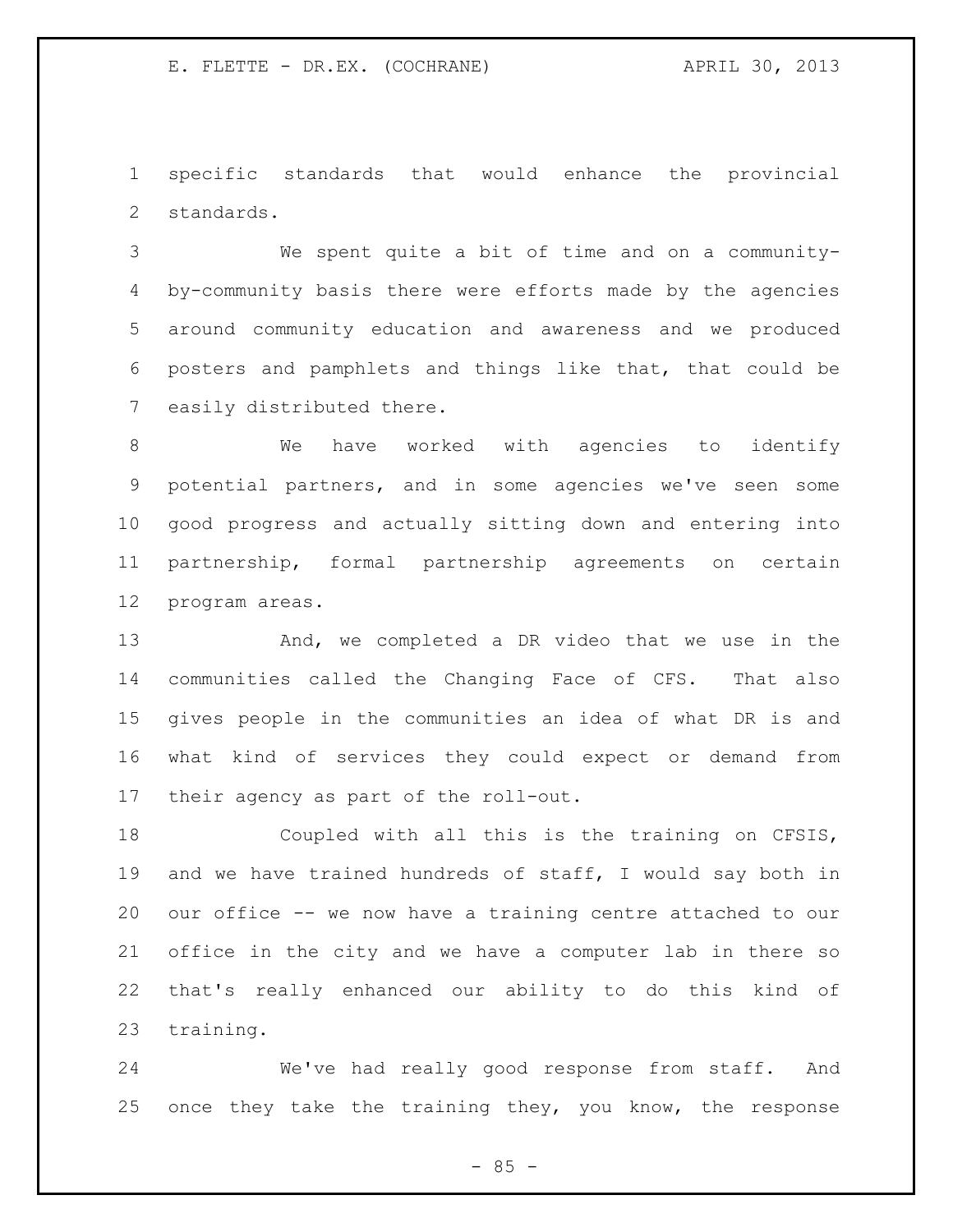we're hearing is very positive. We've not seen resistance from the agencies about using it.

 Q Terms of -- I just want to make sure I'm clear on the timing of, of differential response's implementation.

 When, when -- for southern -- sorry, for the agencies that are mandated by the southern authority, when did the implementation of DR start?

 A In stages. I think July 1st was, think it was July was the date that we gave everybody where they had to be applying all the tools from the structured decision- making tools to all new intakes as well as to all of their FE cases, and so we would expect now that every new case coming in through intake, whether it's at the community level or through ANCR, that they're applying those tools.

 We do -- our QA unit does go into CFSIS on a very regular basis and pull out that information. We have a template that's developed that breaks down the elements of the tool so we can tell how many safety assessments were done or not done, how many new cases there were, how many future harm assessments were done, how many strength and needs, which cases have a case plan, which don't. And we provide that information again to agency at our monthly meetings and so they see what each agency has or hasn't done. So that's been a really good tool. And we've seen those numbers like really improve.

 $-86 -$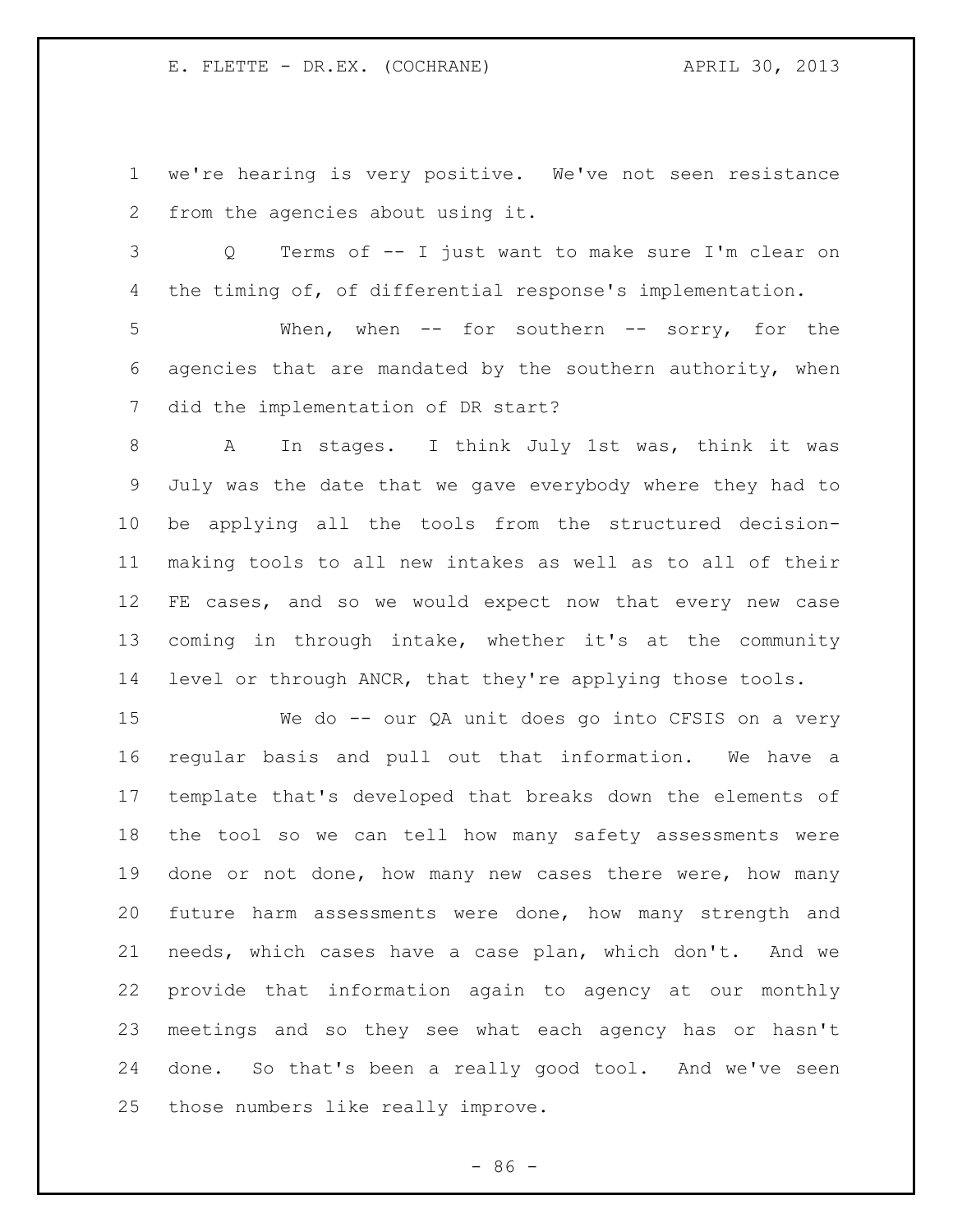We do the criteria funding. We look at cases, whether they have a case plan and some of the elements that we require there, and we're almost at a hundred percent compliance on, on almost all the categories. The one that there's still a bit of challenge is that 90-day file recording, but we've seen big improvements on that over the last few months as well.

 Q One, one last question under the area of differential response. In your view, how will differential response improve the delivery of child welfare services in Manitoba?

 A Well, I believe it's very important that we have different ways of responding to families, because not all families who come to child welfare need to be treated in the same way, and I think that in the past, when we have only had kind of that protective, which is an investigative approach to use, that oftentimes you are providing, giving families either an abuse or a neglect investigation when you can work with them a little bit differently based on a strength and needs. It is, of course, tied to the risk assessment. If you have a high risk situation you wouldn't do that the same way, but it does allow you to have differing responses, which is what the differential response is. It gives you kind of the okay to do it but also now the funding to do it, and I think that can only be

- 87 -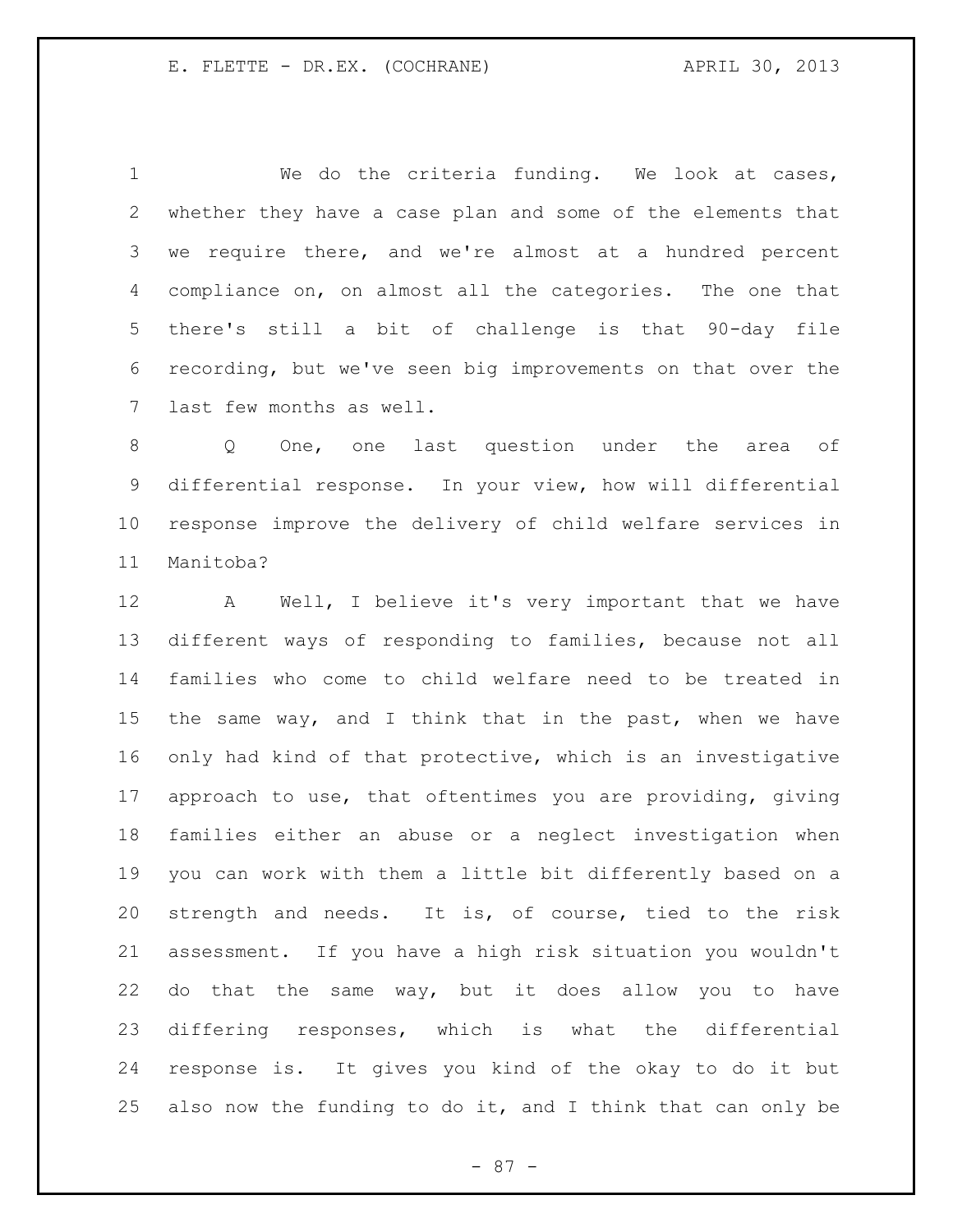good for families.

 Being put through a child investigation, whether it's protection or abuse, is pretty traumatic for a family 4 and, you know, when you -- not saying that cases of abuse would be dealt with differently but we have cases like, you know, that often end up being inappropriate discipline that have been given the child abuse investigation when really that's a pretty invasive kind of response to a situation where you could work with a family that's cooperative and willing to work around different ways of discipline and different ways of parenting. So I think the ability to have that, it's, it's one more tool, it's one more approach, and I think that's always good for child welfare. 14 MR. COCHRANE: Okay. Mr. Commissioner, that was a very high level review of differential response. Ms.

 Stoker from ANCR will be drilling down into that a bit more when she testifies so that's as far as I intended to go with Ms. Flette.

## BY MR. COCHRANE:

 Q Just one quick question: I understand that the, talking about the ANCR service model review, that was a 23 joint review, I understand, by the southern authority and the province?

A Yes. There was an agreement. When, when we did

- 88 -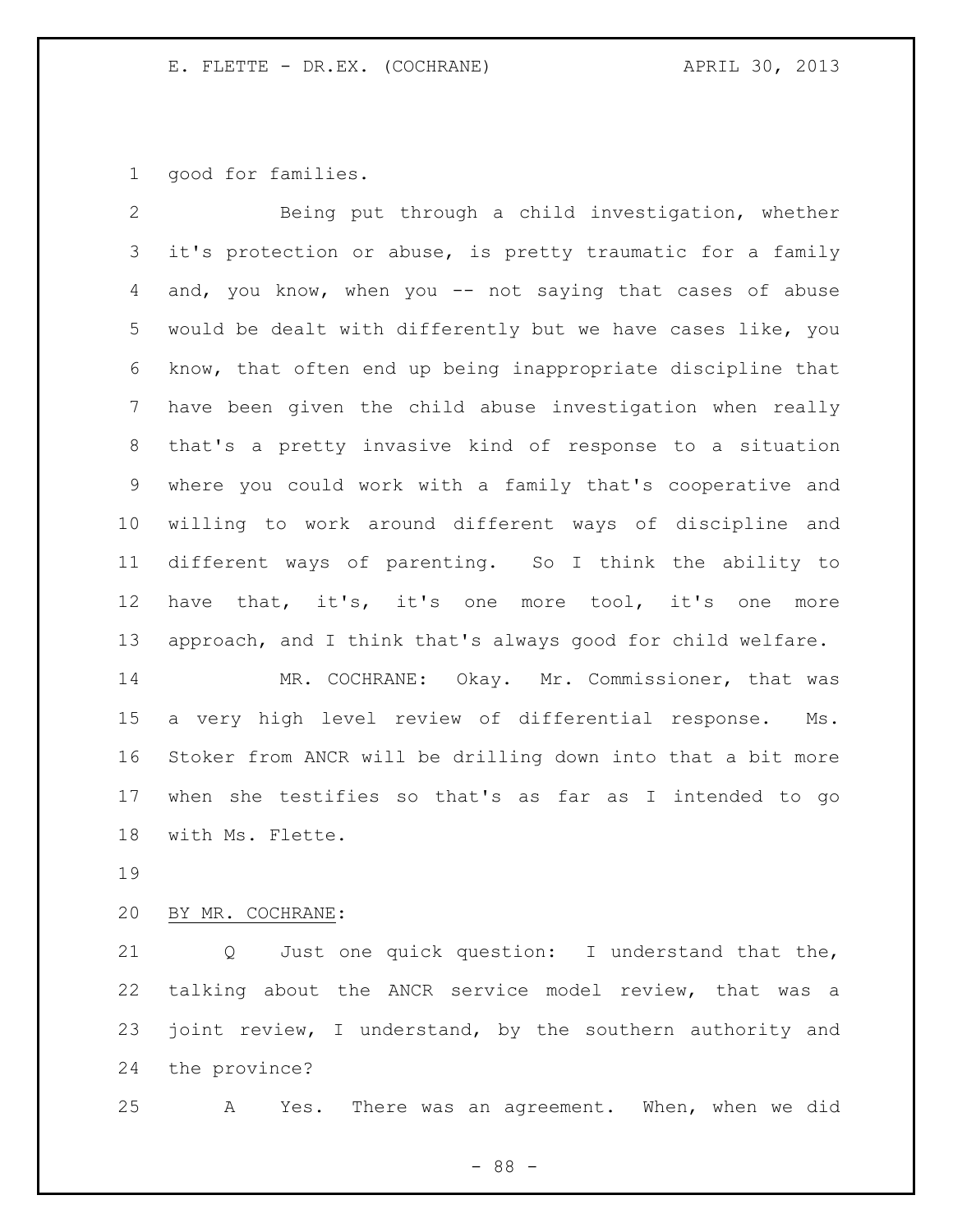-- ANCR was mandated in '07 -- trying to think back now. 2 One of the conditions that we put on the mandate -- and the mandate review was done by the, by the southern authority as the mandating authority, was that within two years there should be a review of the service model. One of the things we found, because ANCR was really transitioning from the former JIRU or the joint intake, which was under Winnipeg. And one of the things we found when we were doing the review, that much of the process and the service models that were being used and the terms and how things were done were still really based on the Winnipeg model, and we wanted ANCR to change that because they were now responding to four authorities and to some twenty some agencies and not just one agency with one A.D. and, you know, a set of supervisors. So really, they had to change the focus of how they did their work and we wanted them to be able to respond appropriately to each authority even though that might mean some differences in that response. So we had said in two years we want to review the service model and see what changes we've made and see if there's recommendations for more changes. So that's really what our review was about, and it really focused on the service pieces.

 Now, we also, at the time, were having quite a number of issues at ANCR because it was quite challenging

- 89 -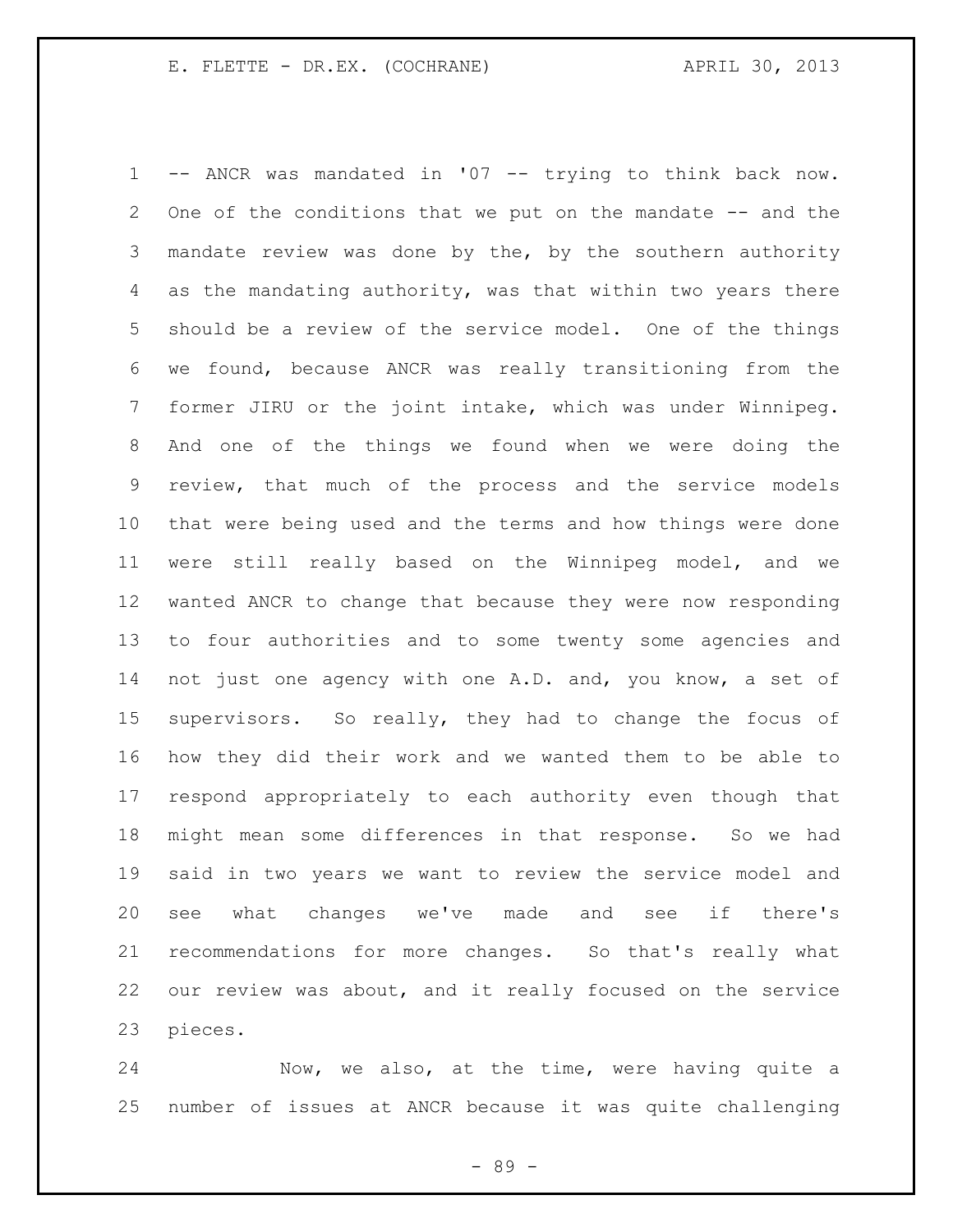moving from a large intake agency run under Winnipeg. We had to deal with a lot of issues around seconded workers. When, when ANCR started, with very few exceptions, almost everybody was seconded from Winnipeg to work there so there was issues of, not commitment but, you know, getting their own workforce, developing those pieces. There were some labour relations issues. We had initially an ED that caused some problems.

Q Um-hum.

 A So we, we also, at the same time, did a kind of an HR review. We did a big staff survey, we did an HR review. We had legacy both come in to do that and offer some recommendations so we could also, at the same time, really try and get a hold of those, those pieces. And I think Ms. Stoker can speak more to that because there were some, lots of activities undertaken specifically around that whole staff engagement, labour relations, that didn't take long to settle down, and I think in the last number of years they've had a very good relationship with the union and many of those issues are just like gone. So, but they were kind of done hand in hand with the service review, that the, the model review that we did.

 MR. COCHRANE: Okay. Mr. Commissioner, Ms. Stoker will again get into that in a lot more detail.

 $-90 -$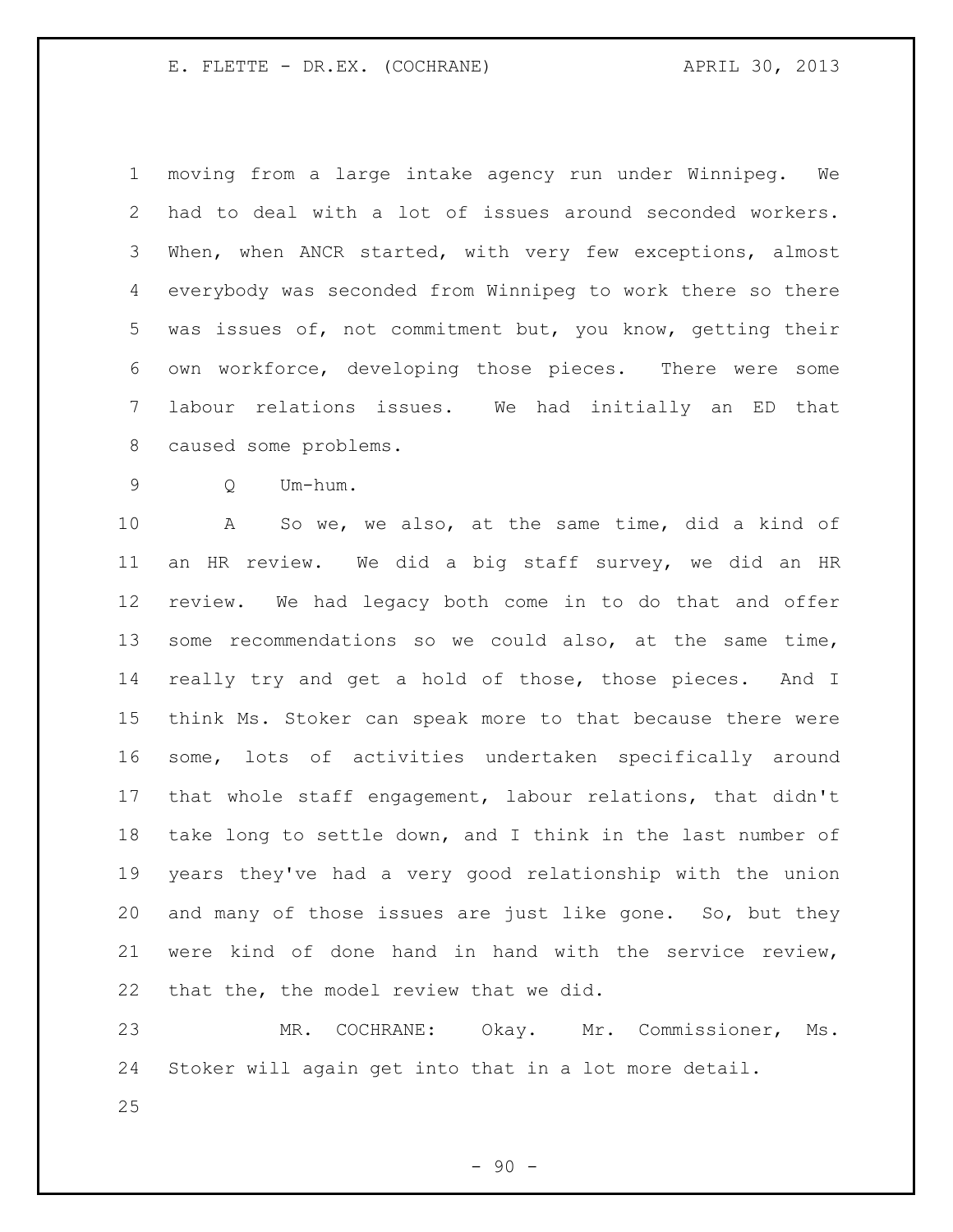BY MR. COCHRANE:

| $\overline{2}$ | Going back to when you first began your testimony<br>Q      |
|----------------|-------------------------------------------------------------|
| 3              | this morning you talked about being at West Region CFS, and |
| 4              | I think you were there for about 20 years as the executive  |
| 5              | And I understand that there was a, a pilot<br>director.     |
| 6              | project on block funding that was initiated during that     |
| 7              | time?                                                       |
| 8              | Um-hum.<br>A                                                |
| 9              | And can you, can you talk a little bit about that<br>Q      |
| 10             | pilot project?                                              |
| 11             | Yeah.<br>A                                                  |
| 12             | THE COMMISSIONER: When was it?                              |
| 13             | THE WITNESS: We started that, the, we started               |
| 14             | the pilot itself, the block funding, in '92/'93. And prior  |
| 15             | to that, for about two years before that we had been        |
| 16             | collecting our data and information to kind of assess       |
| 17             | whether a block funding would make -- would be a good       |
| 18             | project to do. We had discussions with the feds. And all    |
| 19             | of our maintenance money at the time was, was coming from   |
| 20             | the feds so -- I shouldn't say "all", there was<br>some     |
| 21             | provincial, but the block funding was with federal money.   |
| 22             | What, what that envisioned -- and one of the                |
| 23             | reasons we wanted to do that is because in our opinion at   |
| 24             | the time, probably more so than restrictions by standards   |
| 25             | or even legislation which, which we found was, you know,    |

- 91 -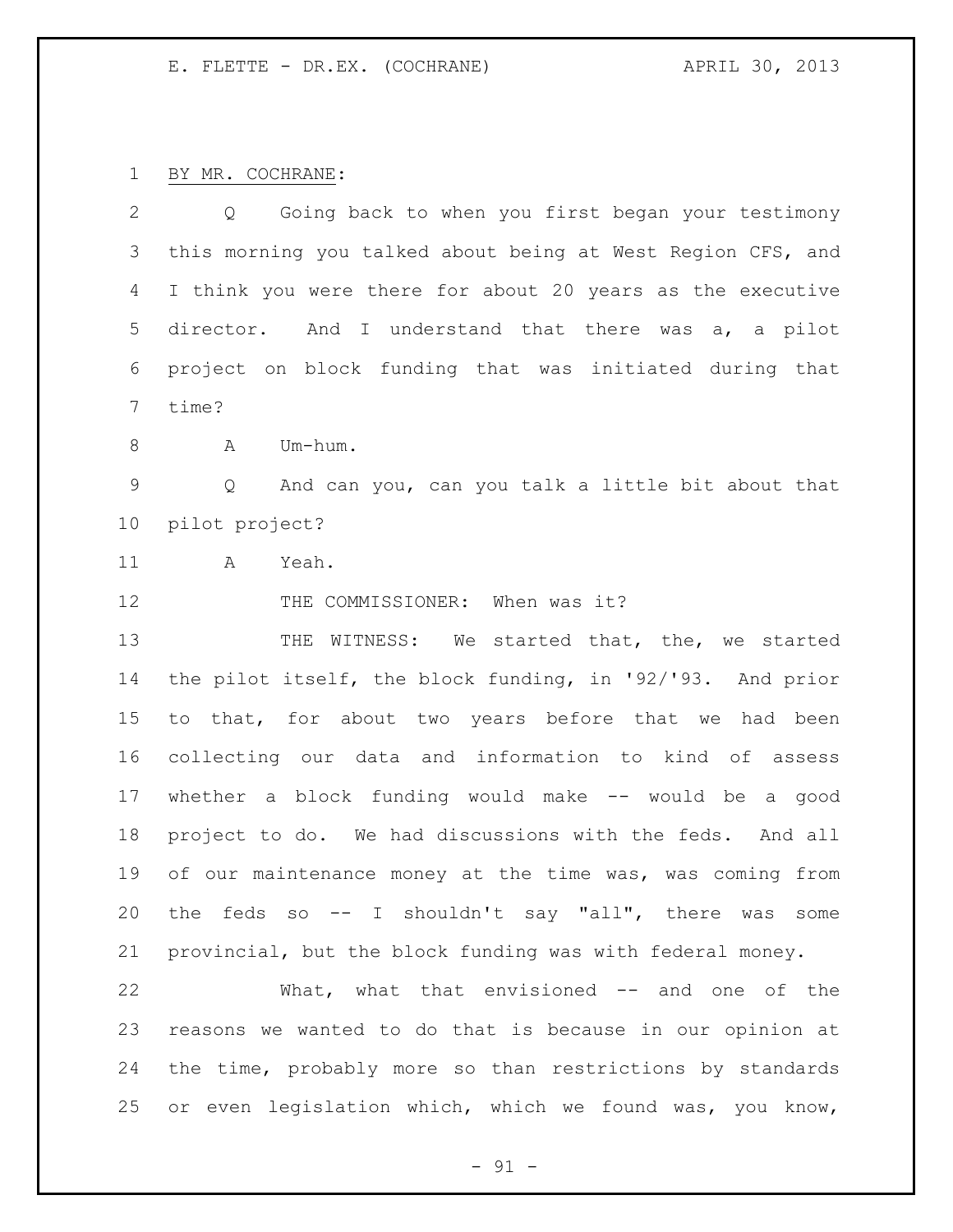was really quite accommodating or flexible, it has, of course, issues in the fact that it's provincial legislation and some of those pieces that were problematic, but generally, I would say our biggest constraint around offering community-based culturally relevant appropriate services were the funding rules. And we looked at maintenance, for example, which is, which is pretty regulated, you know, it's intended money for kids in care and only for kids in care and only in out-of-home care. You cannot pay parents out of that money and, you know, there's all kinds of rules around it. And then we looked at some of the, you know, the dollars we were spending and some of the things that just did not make sense.

 For example, we could have a single mom who was, you know, raising four kids, very stressed out, whose kids would come into care because she just couldn't cope with it anymore. But we, we were very limited in what we could give that single mom in terms of respite or daycare or support services in the home. However, once we removed those kids we could give the foster parents all of that at big cost. We could send the kids to camp, we could send them to hockey, we could pay for their daycare, we could put a support worker in the home, we could pay the foster parent a fee for service. And we'd look (inaudible) that, you know, sometimes this is pretty crazy. Like, if we had

- 92 -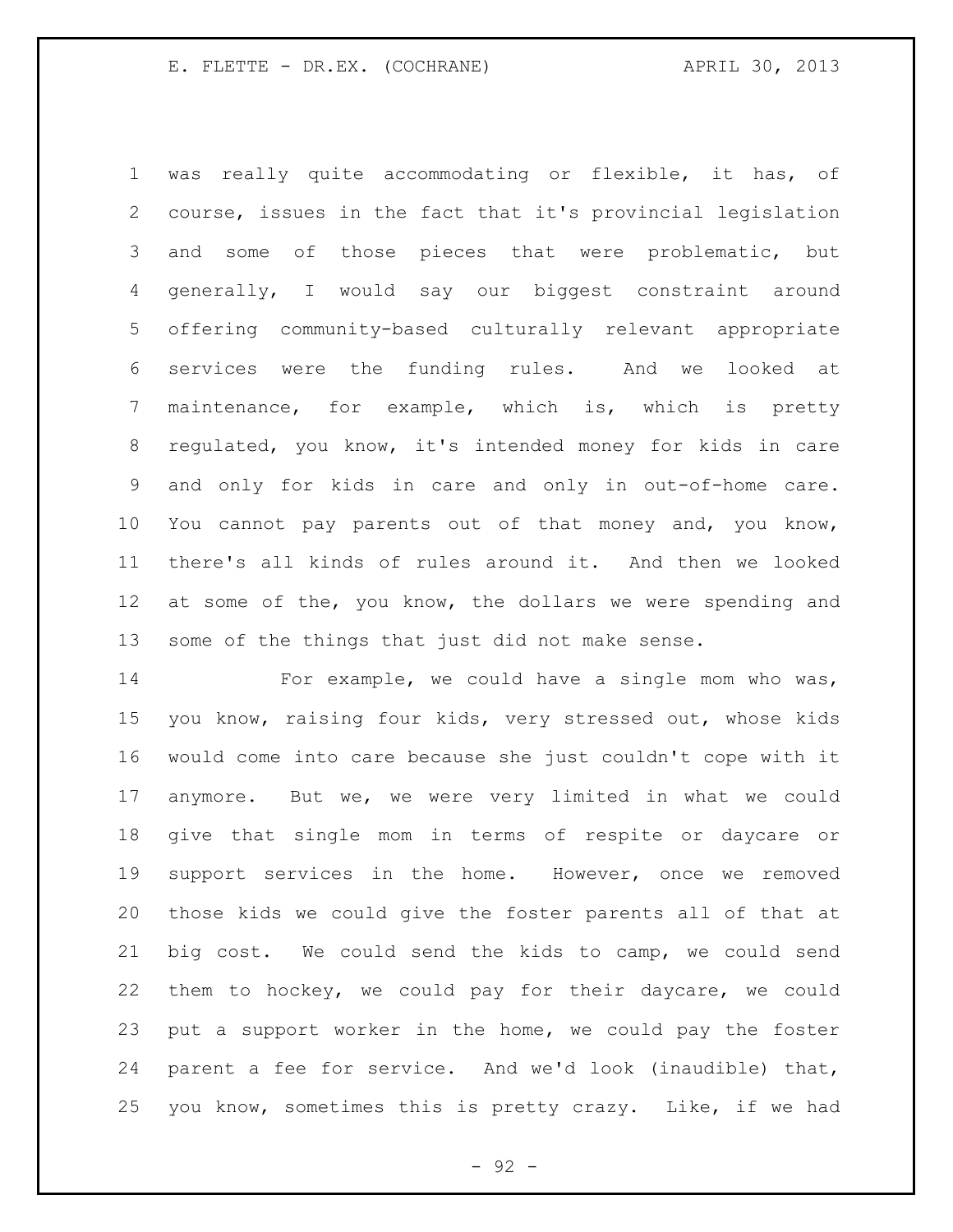just a piece of that money to give to the mom, she could have done it. Like, now we've got these kids in care, because there were risk factors but our way of addressing them just seemed to be not making sense. So that was kind of our argument with trying to get into different rules around maintenance.

7 And we did have the feds agree to the pilot. It ended up being like a 10-year pilot, and it was called a pilot because they had no authority to do it as a normal way of funding. They were able to get authority to run it as a pilot. And basically, what it did was give us our, our maintenance money in one lump sum. We agreed to cap our maintenance dollars because maintenance, if you spend more than you get, they will reconcile it. So we agreed that we would, we felt we could live within the amount and we would work hard to do that, so that was kind of the trade-off for the feds, I guess, because they wanted some predictability of how much they were having to spend. And then the deal for us putting a cap on it was that anything that we were actually able to save we would actually be able to keep and redirect and reinvest into preventive programs.

 And in the first year -- and when we looked at where our maintenance money was going, our, our two big expenditures were, one was group homes, and they were for

- 93 -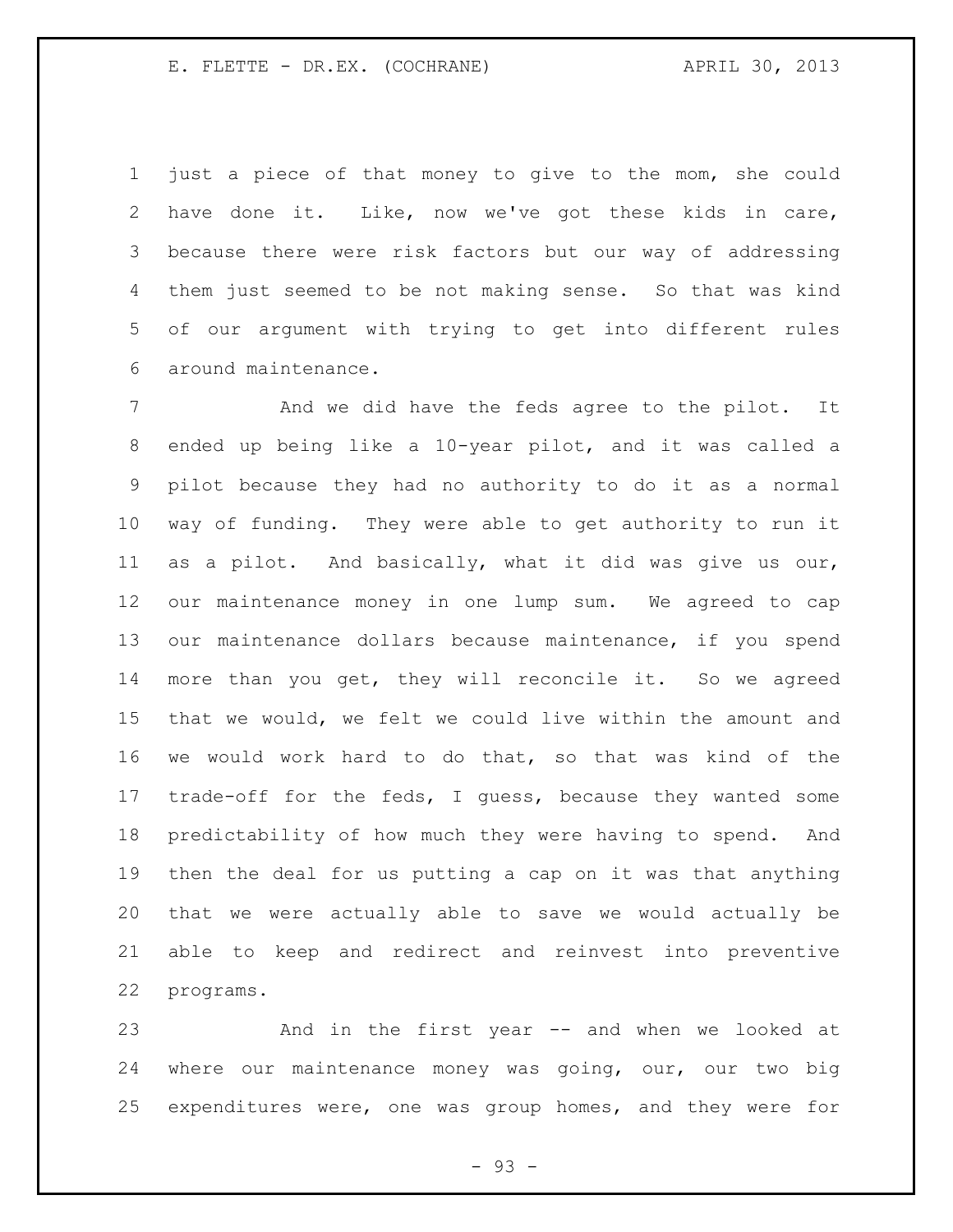therapeutic reasons, I guess. There were no group homes in the communities, so when the kids went they were mostly in the city even though their parents were on reserve. And the other big area was in treatment services. And so again, if you had a kid who, a kid who needed to see a therapist, we were, for the most part, having to send those folks and the kids to Winnipeg. And even if we were able to get medical services at the time or Health Canada to pay for the actual cost of the treatment session, there was a big cost of child welfare because we had to send the kid the day before, we had to pay the hotel room, we had to send support workers along with the kids to stay overnight and so paying the mileage, the meals, all those other costs 14 that were added on, and we found, you know, that was another big expense item for us. So we said in the first -- as we start this, that's what we're going to try. We're going to try and develop a group of therapeutic foster homes so we can pull those kids out of group homes and have those resources, hopefully aboriginal foster parents, at the very least closer to the communities and closer to where the kids live. And secondly, we were going to try and develop an in-house treatment support team that could provide some of those services.

 So in the first, probably the first two years, because it does take a while, I guess, to ramp up your

- 94 -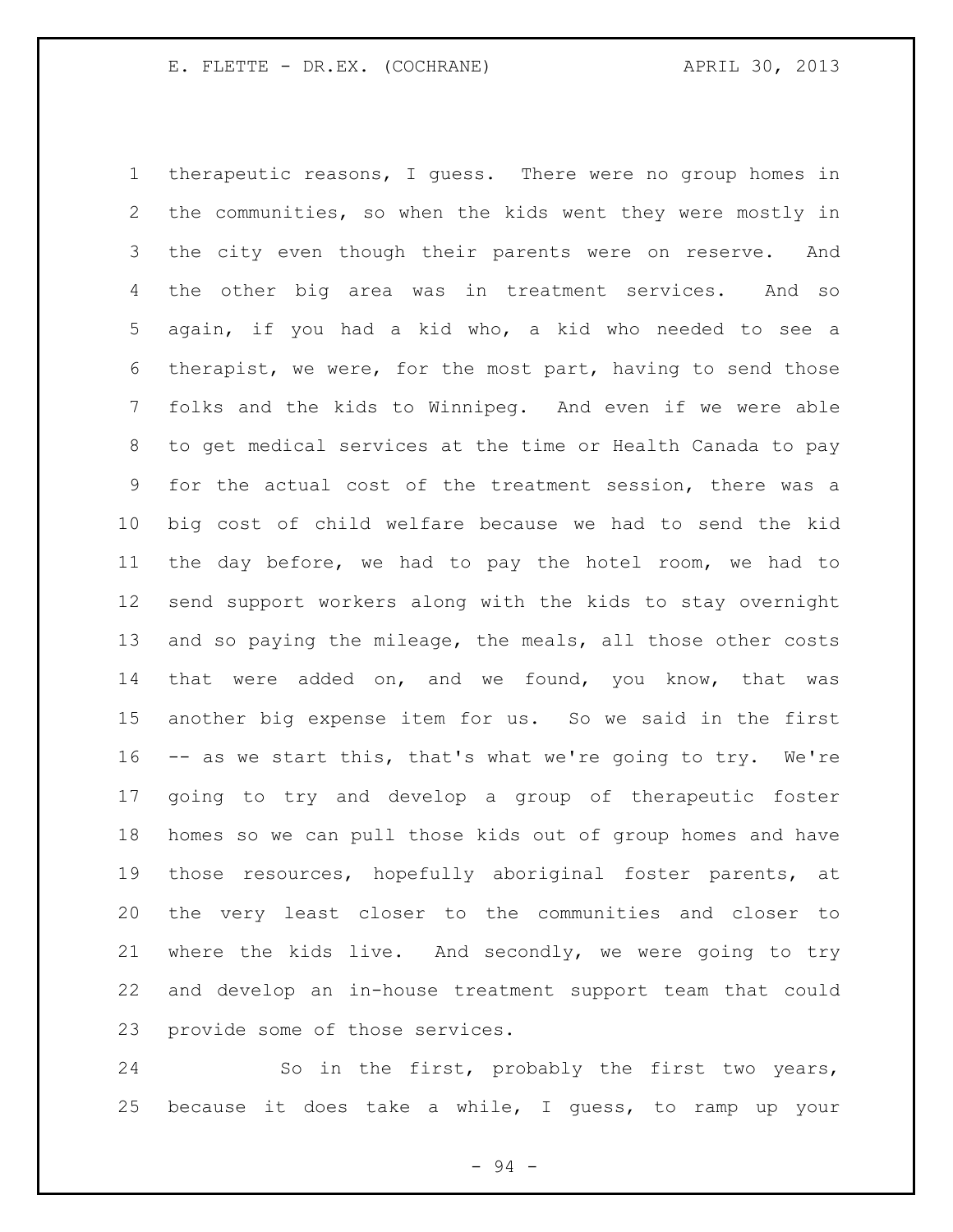program, but once we had a set of foster homes, for example, we were able to reduce our group homes to almost zero placements. And in, in the first two years, I think, there -- we had a saving of about \$800,000 just in that line alone that we could now reinvest.

 There was -- we worked with the communities. Each of the community had a local family services committee, so we worked with them a lot and said we wanted them to design their preventive programs. We identified core programs that we said every community has to have, and then within that you can also add on programs, so for example, parenting programs. Now, they could choose from a number of different curriculum for parenting but they had to offer a parenting program. But within that they could kind of target their areas of need. They had to develop a plan and a budget and then we funded the committee. So they became responsible for managing those monies. And we ran some prevention programs centrally, as well.

 So the treatment team, for example, was managed at a regional level not at a community level, but we had those treatment workers in each community. So it got the community much more engaged. I mean, our thinking behind that was, you know, if we're always removing kids and child welfare is done by the so-called experts or we mystify it, like we have to get the community to not just accept

 $- 95 -$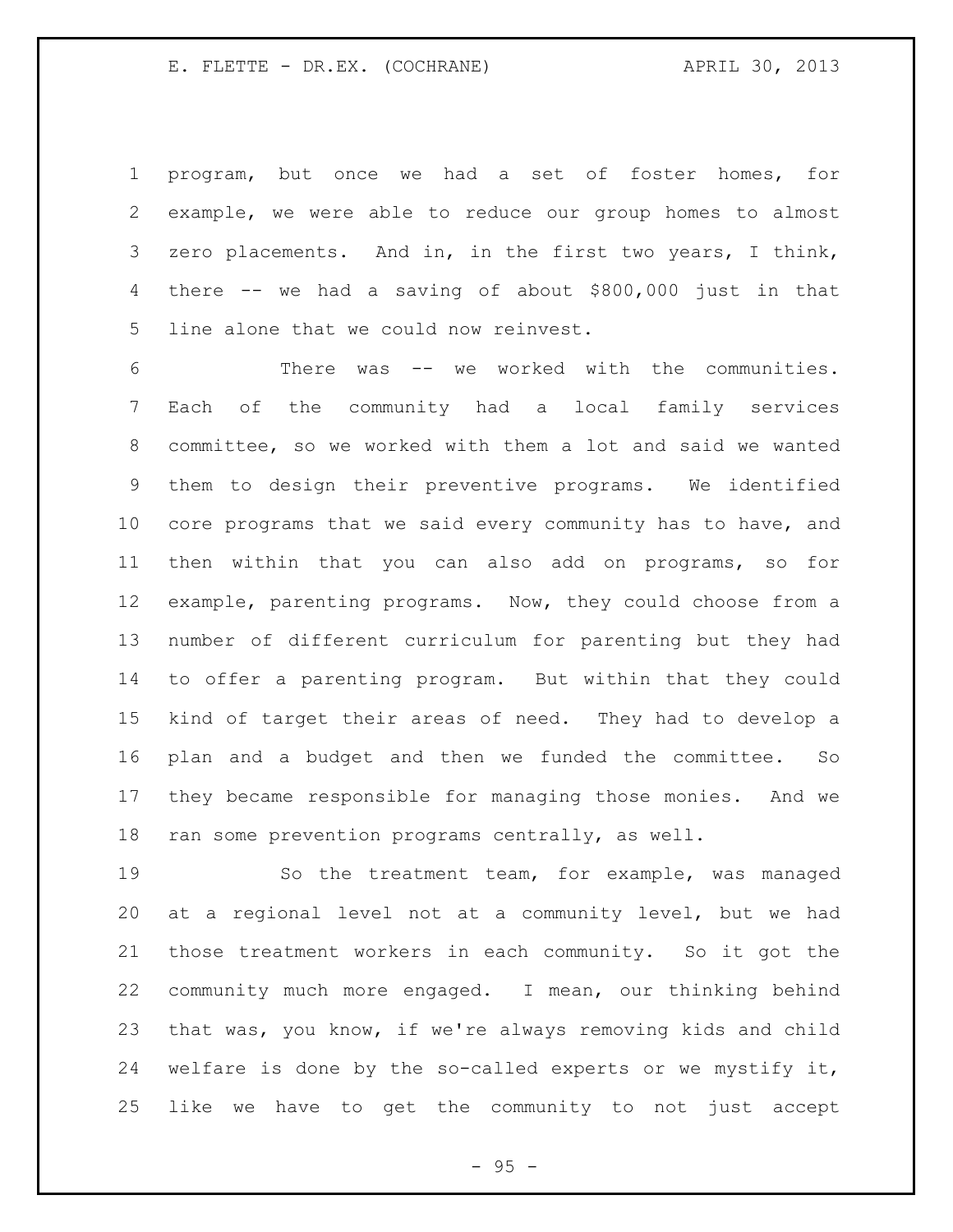responsibility but feel responsible and feel like they can change the lives and the outcomes for their kids and so really, engaging them was a really key piece for us.

 We did an evaluation of the block funding because we were interested in carrying it on, so I think we did that in '95 or '96. We had Brad McKenzie from the, he's Professor Dr. McKenzie, he came in and did that, the first one. We did another one down the road. But what we found, for example, when we started the block funding we had 10 percent of our child population in the communities in care, and within year three we were down to between five and six percent of the child pop being in care, which is a significant drop, and that's in spite of increasing population in the communities.

 We also had a whole array of preventive programs going in each community. Some communities, you know, had a lot more capacity and were able to just pick up and really go with it, others struggled a little bit more. But we had preventive programs in each of the communities. It gave the workers that were doing protection work, you know, when they were doing their case plan, some actual real resources in their community. Because we now had money we could leverage a partnership, so in quite a few communities we sat down with, for example, the school and the health people and we agreed on a program and we all put money on

 $-96 -$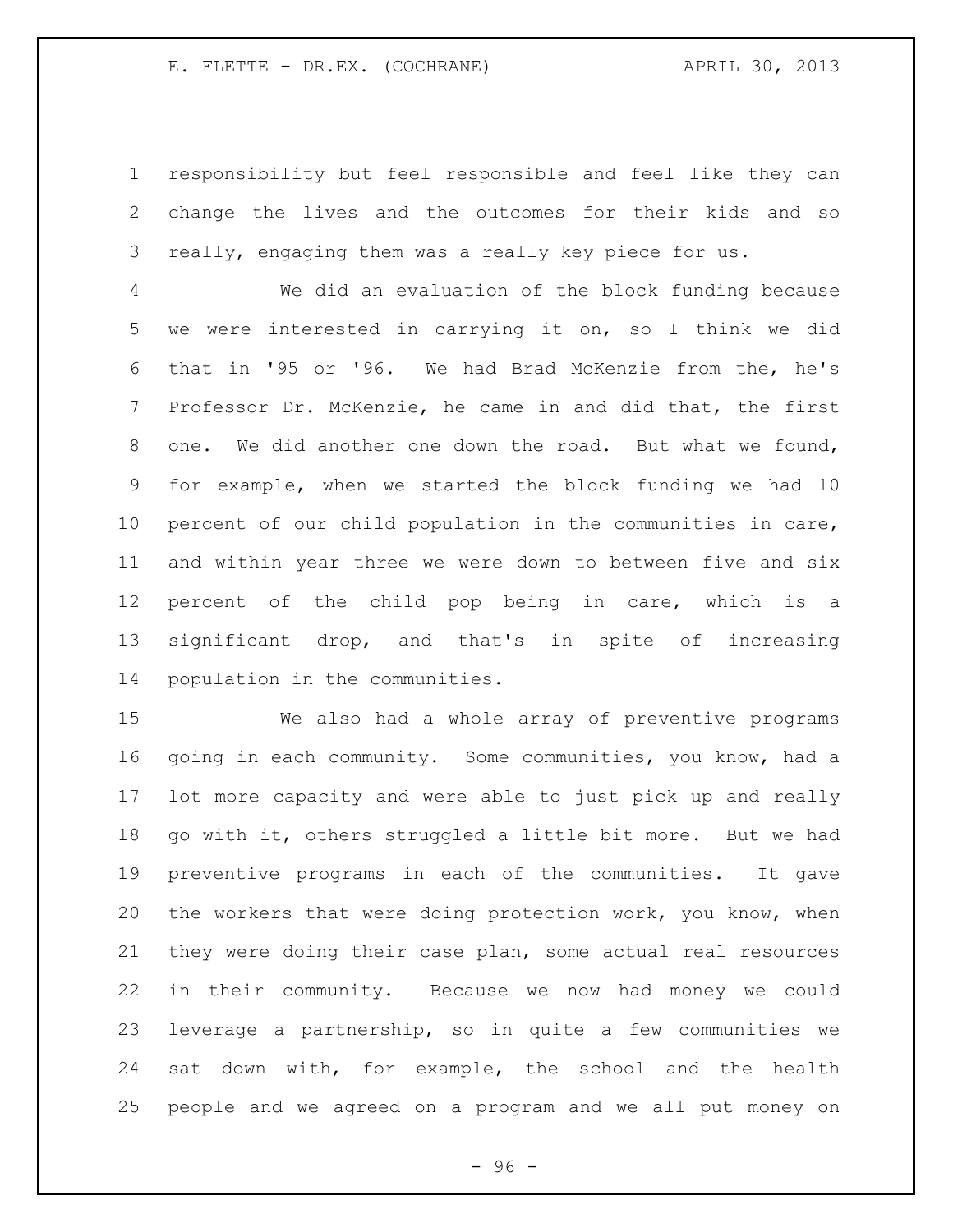the table to pay for that program so it really facilitated the building of partnerships and working relationships in the communities as well.

BY MR. COCHRANE:

 Q I understand that the, the pilot project, if we could call it that, received an award, received some recognition?

 A Yeah. We got, for those of you who are in my age range and you remember Peter Drucker, he had a foundation and he gave awards for different things, and one year, it was maybe in '95 or '96, west region won the award for innovation for its pilot project.

 MR. COCHRANE: Mr. Commissioner, given the, the time, I've got one more area I want to talk about with Ms. Flette and that just deals with the -- she just touched on it, and that is the statistics of aboriginal children in child welfare. That's the last area I want to cover with Ms. Flette. But given the time, I'm thinking it may be best to break for lunch, come back, finish off on that area and then move on through to cross-examination.

 THE COMMISSIONER: So what will you be, another half hour kind of thing?

MR. COCHRANE: Yeah, abut a half hour.

THE COMMISSIONER: Well, that should leave

- 97 -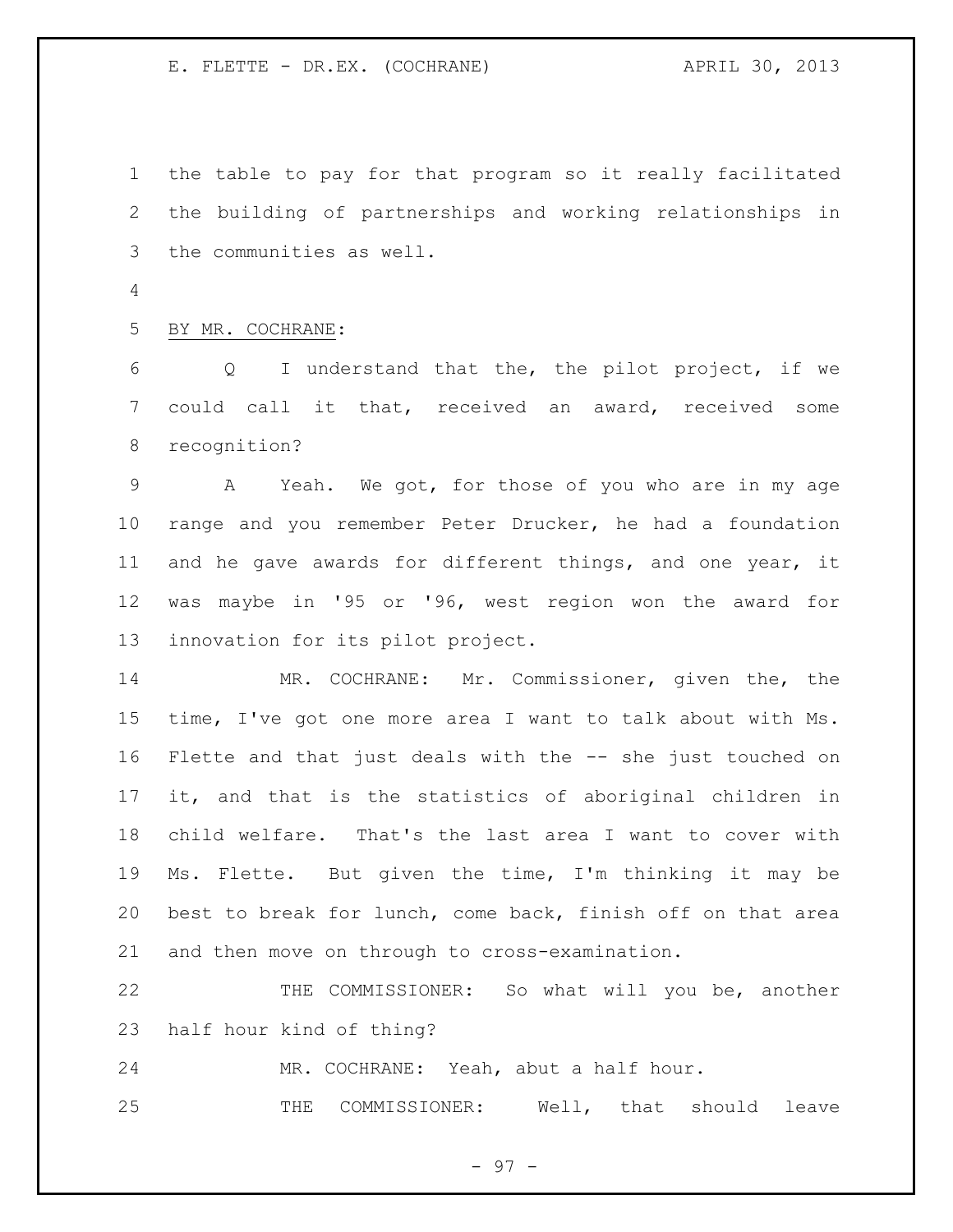reasonable amount of time for cross-examination for the rest of the day if that's needed. If not, we'll start your other witness? MR. COCHRANE: Yes. THE COMMISSIONER: Fair enough. All right. We'll adjourn now till two o'clock. 7 MR. COCHRANE: Thank you. (LUNCHEON RECESS) 11 THE COMMISSIONER: All right, Mr. Cochrane. 12 MR. COCHRANE: Thank you. 13 THE COMMISSIONER: Oh, Ms. Walsh? MS. WALSH: You've still got some questions? MR. COCHRANE: Oh. 16 THE COMMISSIONER: Oh, yes. MR. COCHRANE: Yeah. MS. WALSH: I'm sorry. That's what I completely forgot. THE COMMISSIONER: I think we agreed -- 21 MS. WALSH: We're not done. 22 THE COMMISSIONER: I think we agreed he had half an hour yet. MS. WALSH: We did. I apologize. MR. COCHRANE: That's no, no problem.

- 98 -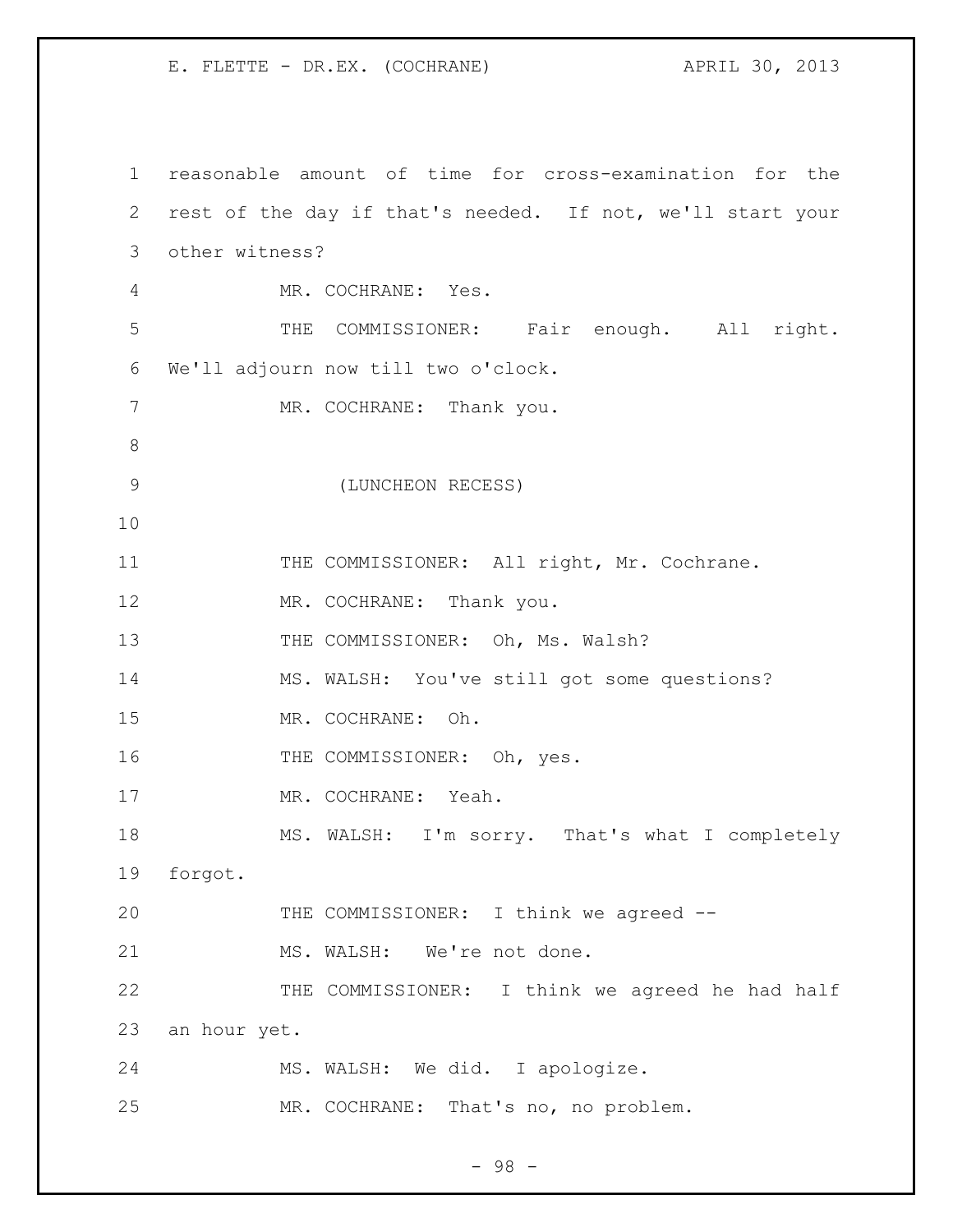Mr. Commissioner, there's a few, just before I go, move on with questioning, a few preliminary matters I just want to make absolutely certain of. In your, in your binder is there a summary of the, of Ms. Flette's evidence? THE COMMISSIONER: Would that be in the very front? MR. COCHRANE: It should be right in the very front. THE COMMISSIONER: There's an index of the tabs and her CV. MR. COCHRANE: The title would be Southern Authority Evidence, Witness Summary, Elsie Flette. 13 THE COMMISSIONER: (Inaudible) this all CV. 14 MR. COCHRANE: Should be 14 pages. THE COMMISSIONER: There's 14 pages. That's the CV, isn't it? 17 MR. COCHRANE: Okay. So that, that would be, 18 then, the summary, which --19 THE COMMISSIONER: Oh, that's the summary? MR. COCHRANE: Yes. 21 THE COMMISSIONER: Oh, yeah. It is the summary. I'm sorry. I saw work history -- MR. COCHRANE: Okay. 24 THE COMMISSIONER: -- and I thought that was all the CV. No, I have it, yes.

- 99 -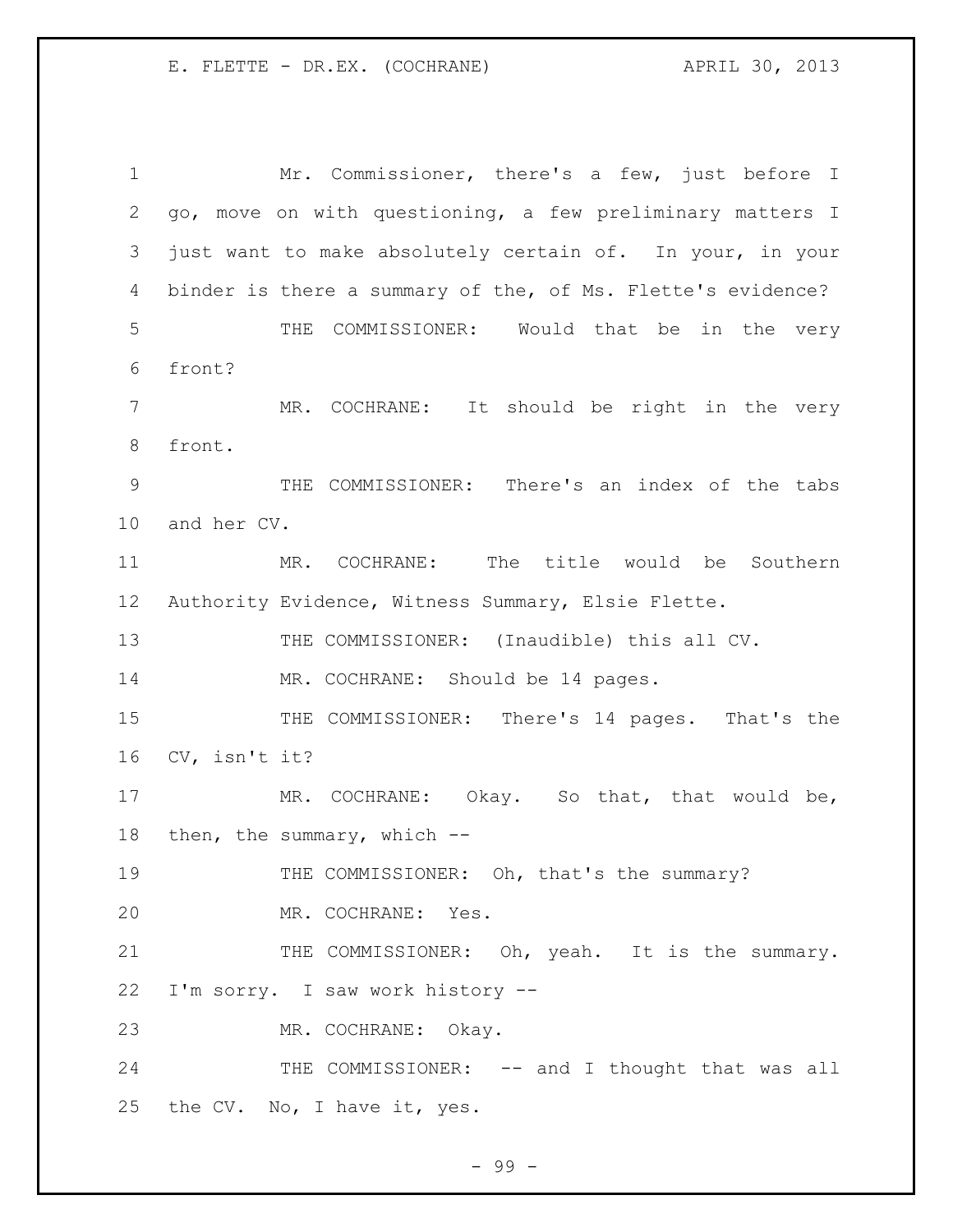1 MR. COCHRANE: Okay. So it is, it is part of that exhibit. What I was proposing, and I'll leave it to you, but this is a fairly detailed summary of, of -- or it is a detailed summary of Ms. Flette's evidence. 5 THE COMMISSIONER: Of what she said to -- okay. MR. COCHRANE: Yeah. I've skipped through some of it, so I didn't get into the detail. THE COMMISSIONER: Well, I'm glad you told me that because I'll, I'll read it. MR. COCHRANE: Yes. And I'm wondering, then, should, should, should we mark this as a separate exhibit, the summary, or are you satisfied with it being just under the tab in that, in that exhibit? 14 THE COMMISSIONER: What do you suggest, Commission counsel? MS. WALSH: I don't know if it's on the stick or in any way otherwise entered into evidence so maybe we should mark it as an exhibit. 19 THE COMMISSIONER: In that it's not under a tab, maybe we should. 21 MS. WALSH: Yeah. MR. COCHRANE: Yeah. MS. WALSH: Yeah. And that way we could keep track of it. 25 THE COMMISSIONER: Yes. All right. That will be

 $- 100 -$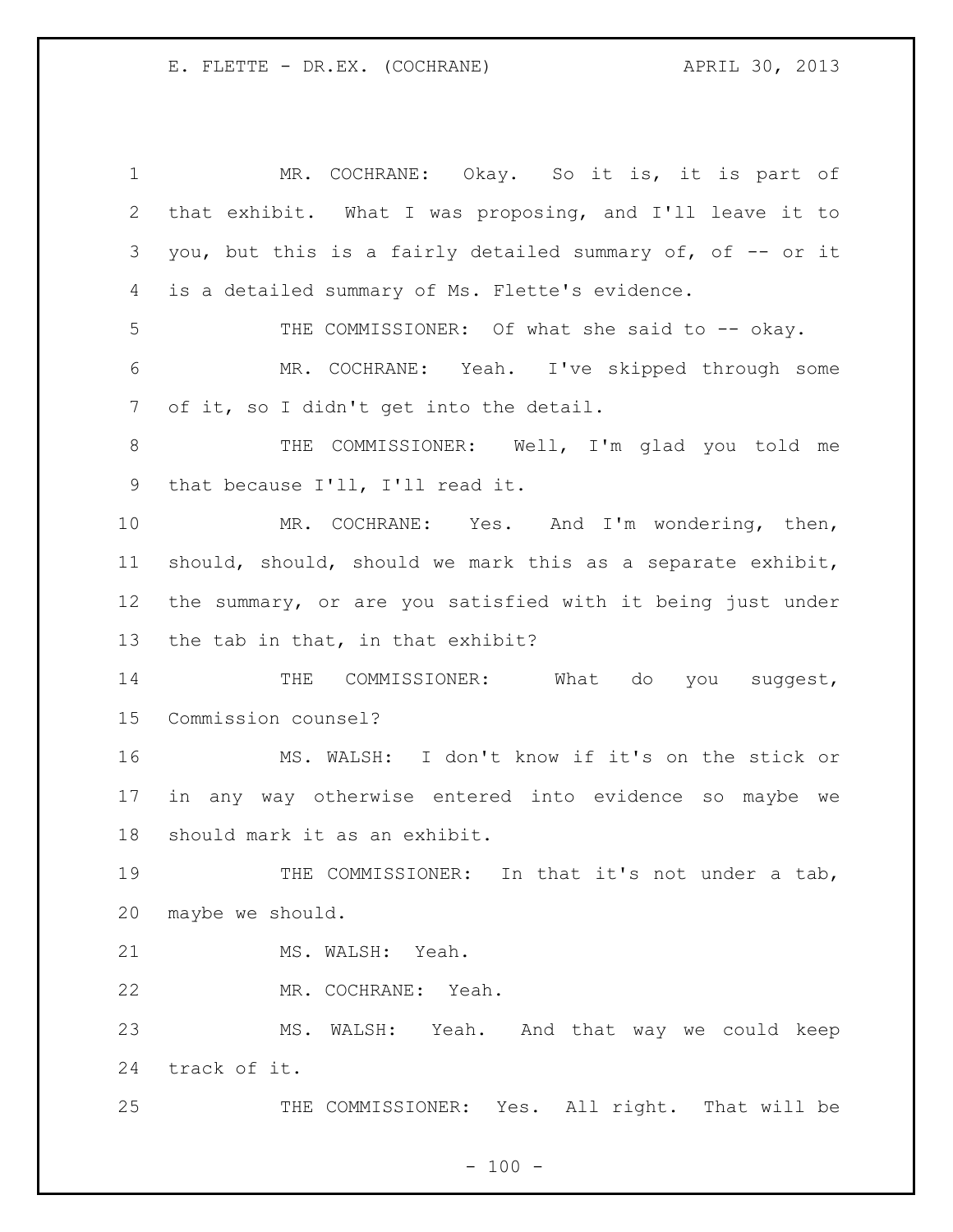Exhibit 49, I think, the Southern Authority Evidence, Witness Summary of Elsie Flette. MR. COCHRANE: Did you want this? THE CLERK: I'll mark the -- actually (inaudible) mark that. MR. COCHRANE: Sure. 7 THE CLERK: Exhibit 49. **EXHIBIT 49: SOUTHERN AUTHORITY EVIDENCE, WITNESS SUMMARY OF ELSIE FLETTE** 13 THE COMMISSIONER: Yeah. Well, I'm glad you drew that to my attention. It will make it much easier for me to, to discern everything she said today by reading that. 16 MR. COCHRANE: Yeah, and I've -- for the most -- it is set out there in good detail. THE CLERK: (Inaudible) mark, I'll mark (inaudible). THE COMMISSIONER: It's right there. 21 THE CLERK: Yeah. (Inaudible) mark it. THE COMMISSIONER: Probably take it out of the book. 24 THE CLERK: You know, even if I just, I'll just (inaudible).

 $- 101 -$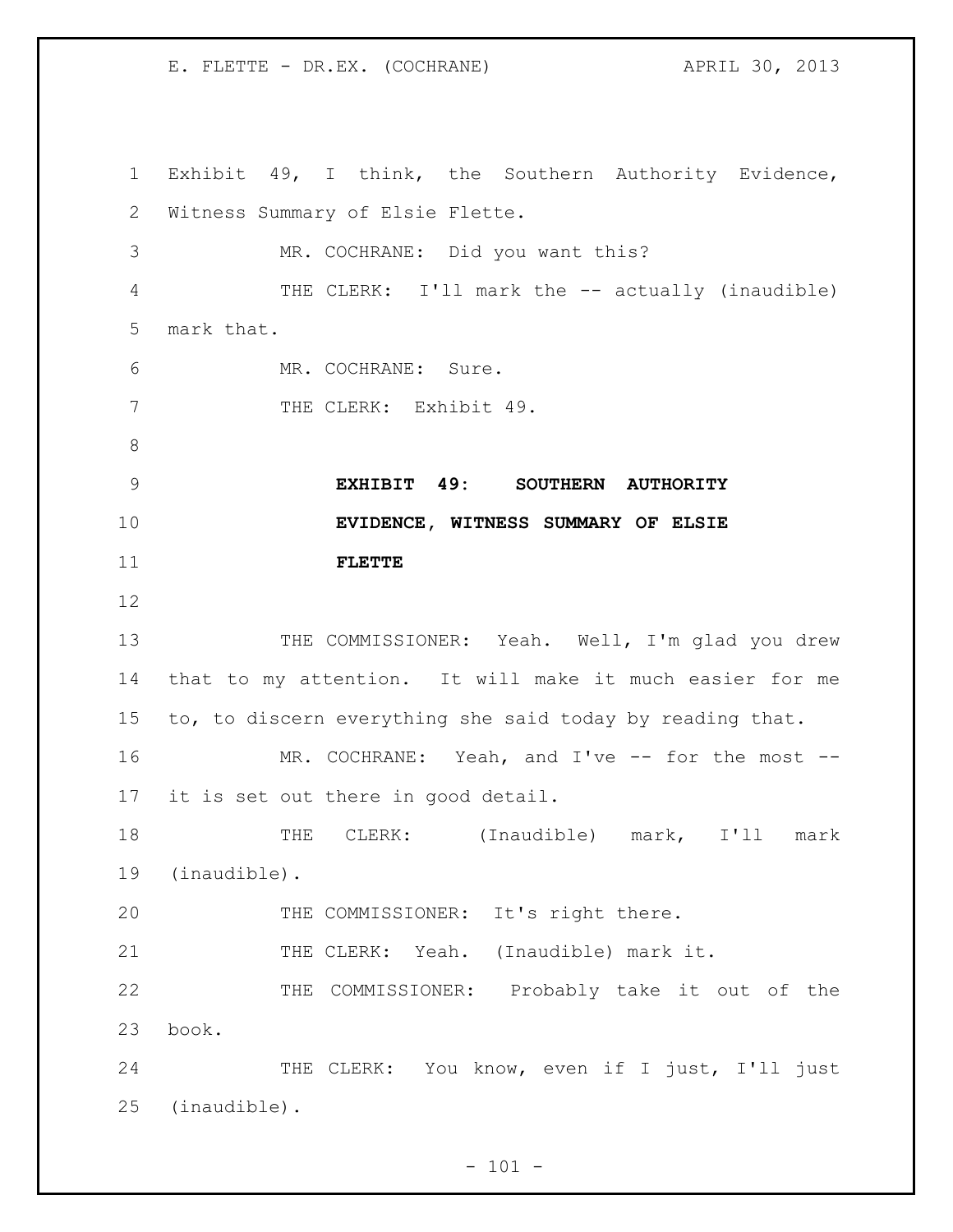THE COMMISSIONER: You can put it up here for now, yeah. Eventually it should come out as a separate exhibit. 4 THE CLERK: Thank you. I'll just ... THE COMMISSIONER: You can go across the top. That's okay. 7 THE CLERK: (Inaudible) no? 8 THE COMMISSIONER: That's -- yeah. 9 THE CLERK: Okay. There. 10 THE COMMISSIONER: Fine. Fine. MR. COCHRANE: And the other preliminary matter, Mr. Commissioner, is I neglected to -- when Ms. Flette was testifying about the West Region CFS pilot project of block funding -- 15 THE COMMISSIONER: Yes.

16 MR. COCHRANE: -- she mentioned that there was a, a review done of that project or that pilot project. And I actually have a copy of the evaluation which was completed. I only have one copy and I haven't given my friends copies of the report but I can certainly undertake to provide them copies. And I was thinking that this may be -- I know you've got a ton of material to read, but if you're interested in looking at this pilot project further, this would provide you with some very good background and findings of, of that particular project.

 $- 102 -$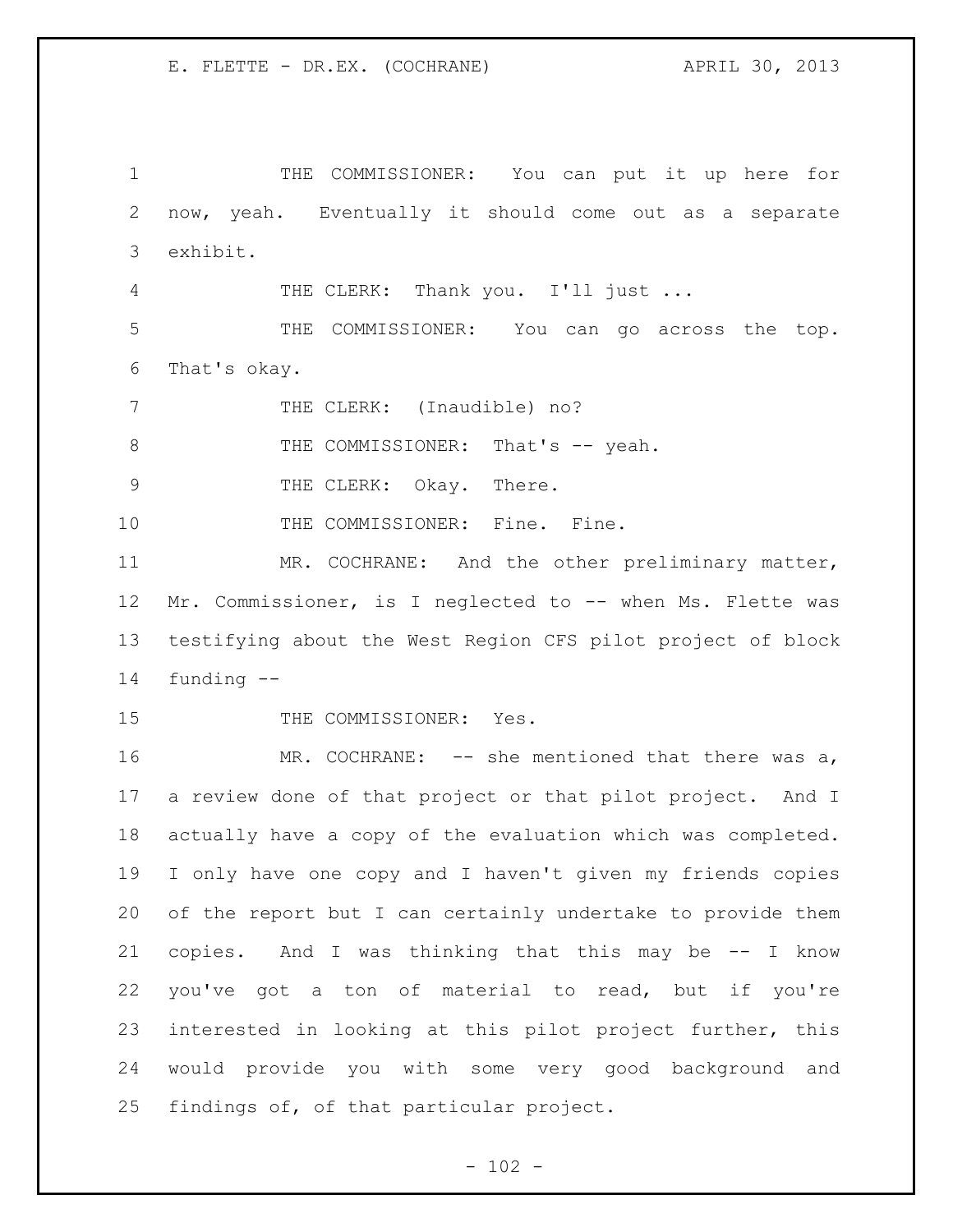1 THE COMMISSIONER: I'll take the advice of Commission counsel about that.

 MS. WALSH: I know that, that we are calling Brad McKenzie, who Ms. Flette referred to, who's done an analysis of the block funding project. I'm not sure if this very document is being put in through him but I don't have a problem with the document. We -- it hasn't been provided, disclosed in advance. I don't know that anybody would have a problem with it, though. It is going to be -- the west region project is going to be the subject of further evidence in phase three when Mr. McKenzie, Professor McKenzie, comes to testify.

13 THE COMMISSIONER: Well, maybe we should have it, then. Why don't you circulate a copy to all your colleagues after today.

16 MR. COCHRANE: Sure. I will.

17 MS. WALSH: And us.

18 MR. COCHRANE: And, and just for the record, it is the report dated July 1994 completed by Brad McKenzie.

 THE COMMISSIONER: Oh, by him. Well, I would assume he'll get to it, then. Wouldn't you think?

 MS. WALSH: I'm, I'm not sure that that's one of the many documents that we've reviewed with him --

24 THE COMMISSIONER: I see.

25 MS. WALSH: -- in fact, yeah.

 $- 103 -$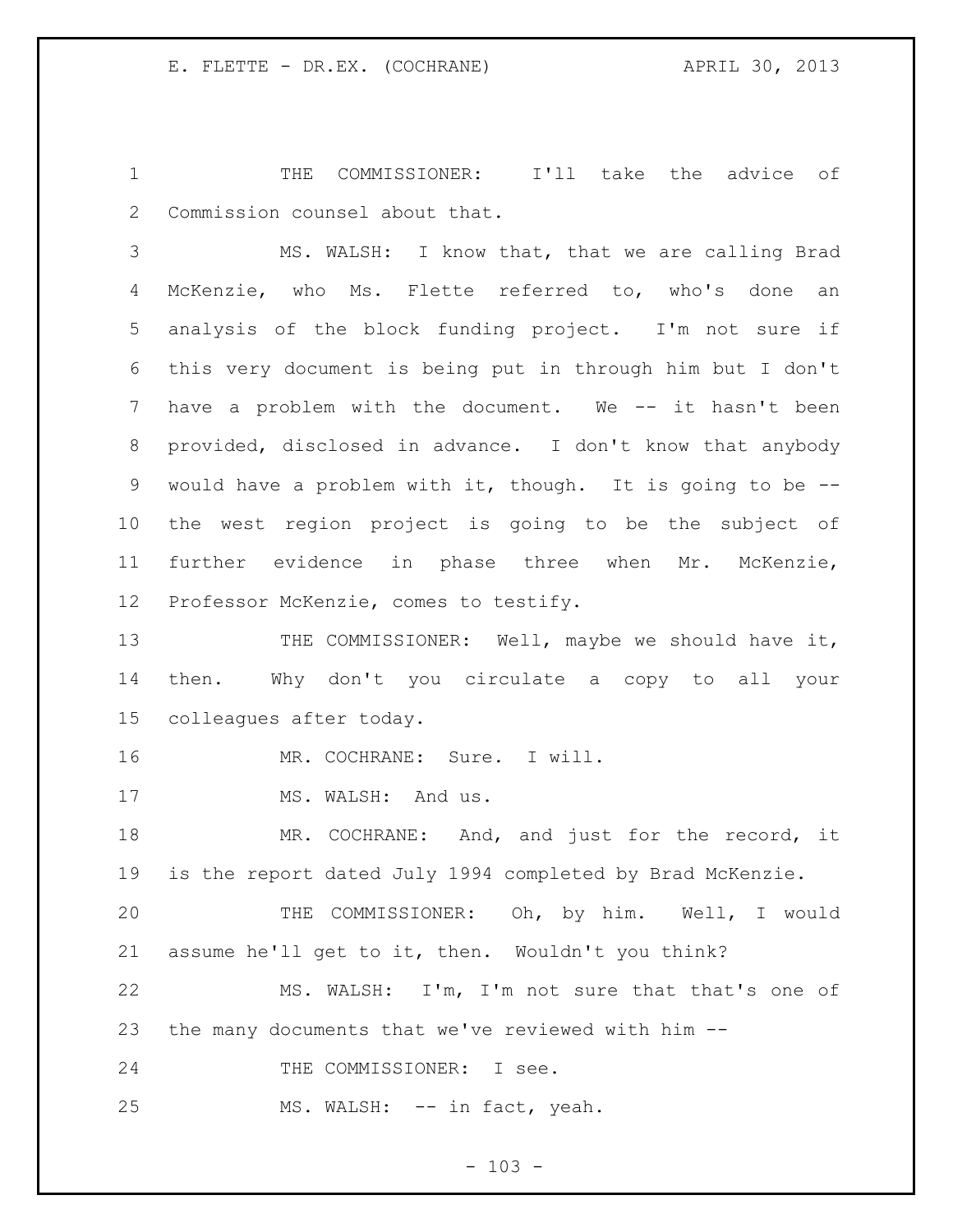THE COMMISSIONER: Well, then, if it's going to be circulated does it need to be marked as an exhibit? MS. WALSH: I don't think it does at this point. I mean if -- well, if it's being entered into -- if Mr. Cochrane wants you to be looking at it, then yes it should be. 7 THE COMMISSIONER: I guess so. MS. WALSH: If he wants it now. It doesn't hurt. And then if we want to refer Professor McKenzie to it, then we'll know what exhibit number it is. 11 THE COMMISSIONER: And McKenzie is the author of it, is he? 13 MR. COCHRANE: Yes. 14 THE COMMISSIONER: Yeah, all right. We'll mark that -- MS. WALSH: So, might as well. 17 THE COMMISSIONER: -- as Exhibit 50. MR. COCHRANE: And I will get copies -- 19 THE COMMISSIONER: All right. MR. COCHRANE: -- Mr. Commissioner. 21 THE COMMISSIONER: Exhibit 50. **EXHIBIT 50: REPORT ENTITLED EVALUATION OF BLOCK FUNDING PILOT PROJECT, BY DR. BRAD MCKENZIE**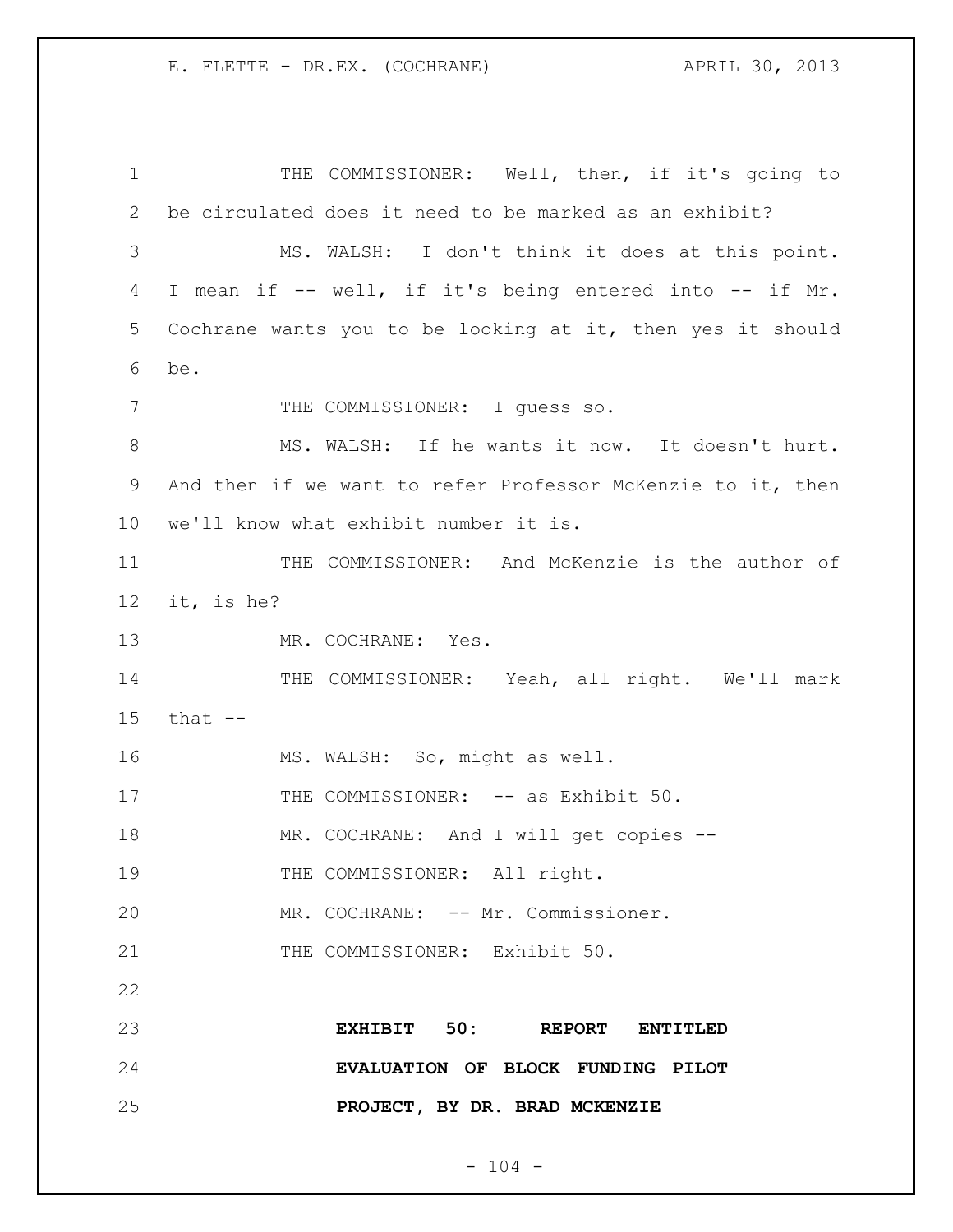1 MR. COCHRANE: Okay. Thank you, Mr. Commissioner.

THE COMMISSIONER: Yes.

 MR. COCHRANE: Moving on, then, on the issue of over-representation of First Nation children, aboriginal children, that's the next area I wanted to get in with, into with Ms. Flette. I understand this, there has been some evidence on this. So I wanted to get information before you certainly from the southern authority's perspective.

11 I guess to start, Mr. Commissioner --

12 THE COMMISSIONER: Yeah.

13 MR. COCHRANE: -- I'm going to start at tab "A". 14 THE COMMISSIONER: Yes.

15 MR. COCHRANE: And begin on page 47. Top of 47. Okay. And I just -- for the record, this tab again is from the 2011/2012 annual report of the southern authority.

18 THE COMMISSIONER: I have it.

MR. COCHRANE: Okay.

## BY MR. COCHRANE:

 Q And Ms. Flette, you see that on the screen there? A Yes, I do.

 Q Yes. Okay. Now, your annual report states that as of March 31st, 2012 there were 9,730 children/youth in

 $- 105 -$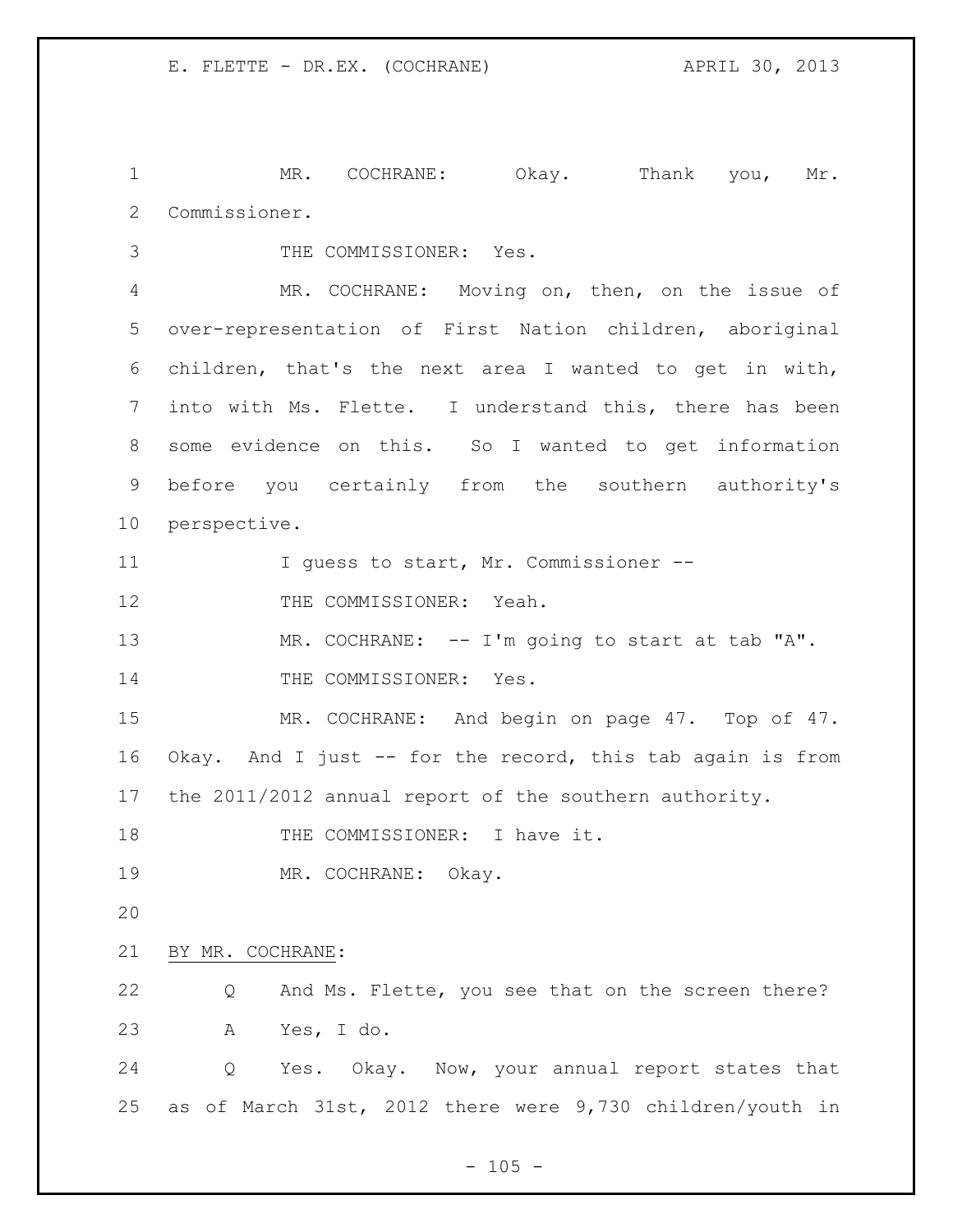care in Manitoba.

A Yes.

 Q And I would like you to, if you can run through this chart and explain the findings or the statistics from the southern perspective to the Commissioner, please.

 A All right. The 9,730 represents all of the children in care in Manitoba. And in the way the province counts the figures, in March 31st of '12 that also included all of the youth that were under an extension of care. So they're 18 plus, technically not youth in care but they're still counted under the youth in care numbers. I believe the province, this year, is separating those out so that will be a good, a better way to track the data, but they do include those.

 So when we look at the south, we had 4,322 kids and children and youth under an extension in care on March 31st, '12, and that represents 44 percent of all the kids in care in the province. I've also, for comparison, given you the numbers for the other authorities there and we've provided like a four-year review so for '09, '10, '11, '12, so you can see where there's been an increase or a decrease in, in those numbers.

 THE COMMISSIONER: Did you say that was 40 percent?

25 THE WITNESS: We have 44 percent, yes.

 $- 106 -$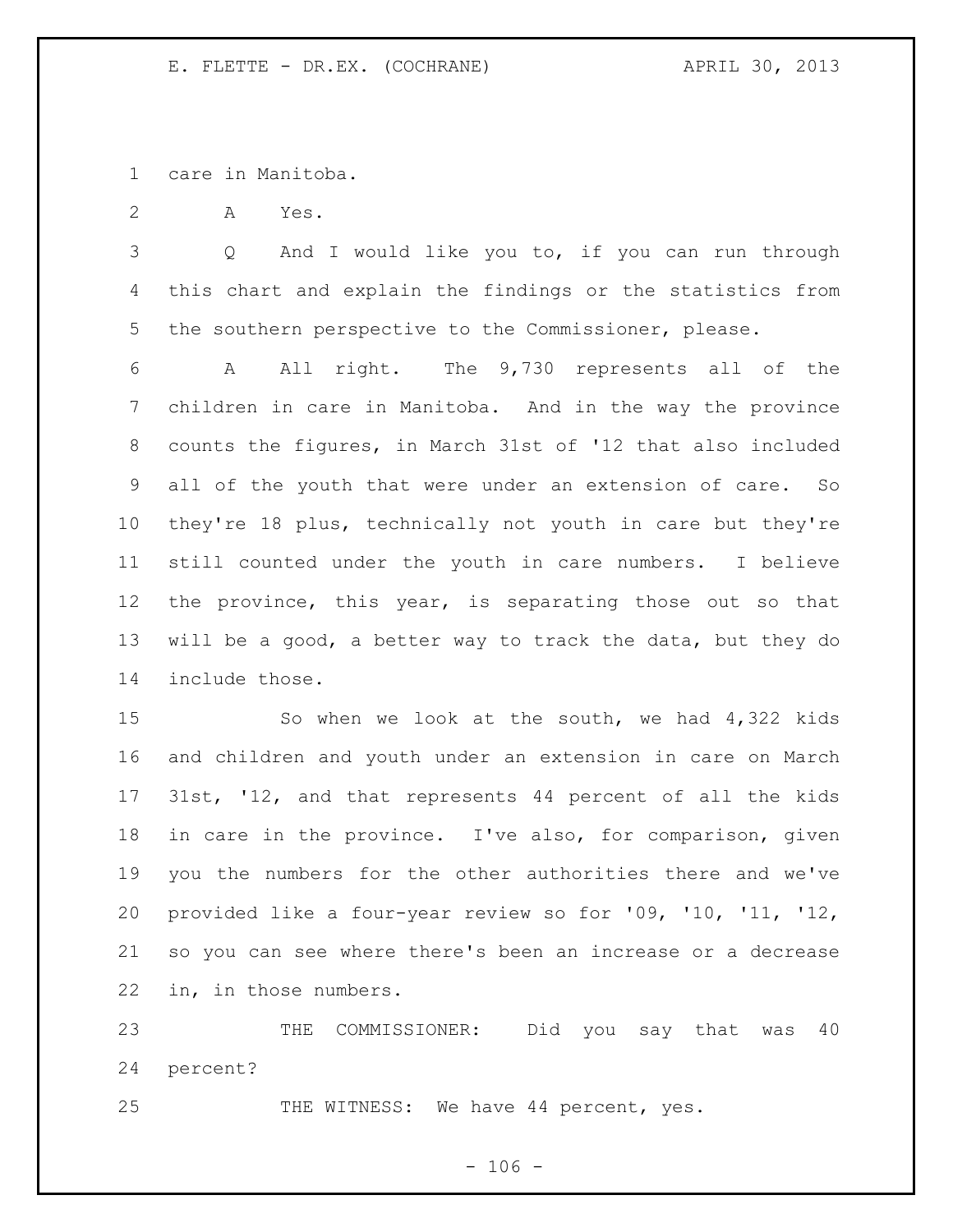1 THE COMMISSIONER: Forty-four? THE WITNESS: Yes. And we've pretty consistently, since the Winnipeg transfer table's been between 44 or 45 percent of all the kids in care have been with the southern agencies. Last year we saw an increase of 2.95 percent overall for children in care for the south and below that we are comparing previous years. And these numbers are now specific to the south and they include both federal and provincially funded kids, so that's in the table just underneath the one we were just looking at. BY MR. COCHRANE: Q Ms. Flette, before you get into that -- A Um-hum. Q -- table, I just want to then be -- yeah, the table that's on the screen now, so as of March 31, 2012 there were, for the south, 4,322 -- A Yes. Q -- children? And then for the north, which, which, Mr. Commissioner, does have standing, northern authority, that's the second column, there were 2,664 children in care. As you could see there, it's broken down there by each of the four authorities. Okay. Now, sorry, Ms. Flette, you were on the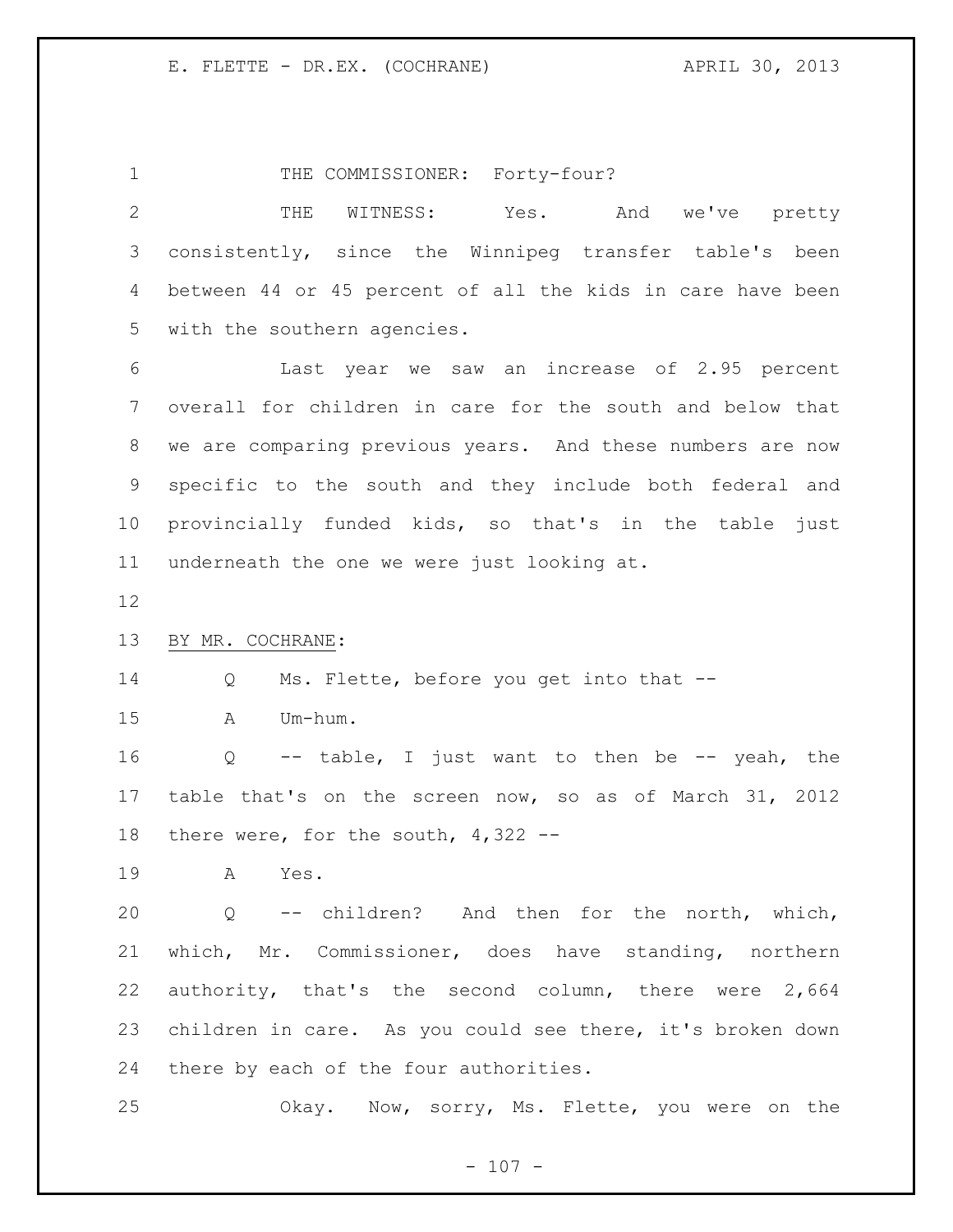chart below?

 A Yeah. So in the chart below we're just showing the numbers going back to '08 year by year, and that is just for the southern agencies and our numbers there. And so again, it shows you what the growth has been and from March of '11 to March of '12 there was an increase of 2.9 percent overall.

Q Okay.

 A And these numbers include federal and provincially-funded cases.

 Q And if we were to go on to the next chart on the next page, Madame Clerk, page, page 48, this chart gives you that breakdown of the federal and provincial kids; is that correct?

 A Yes. So as I said earlier, 32 percent, last year, of our kids in care on March 31st were federally funded and the year before that it was 31 percent. So it's always, it's typically been around the 31 to 34, 35 percent. It can vary from year to year. The way we track or count the kids in care, it's a point-in-time number so it is always the number on March 31st, and that number, you know, can change or vary as well during the course of the year.

 When, when we separate the kids in care, and we usually do an exercise that looks at, you know, overall

 $- 108 -$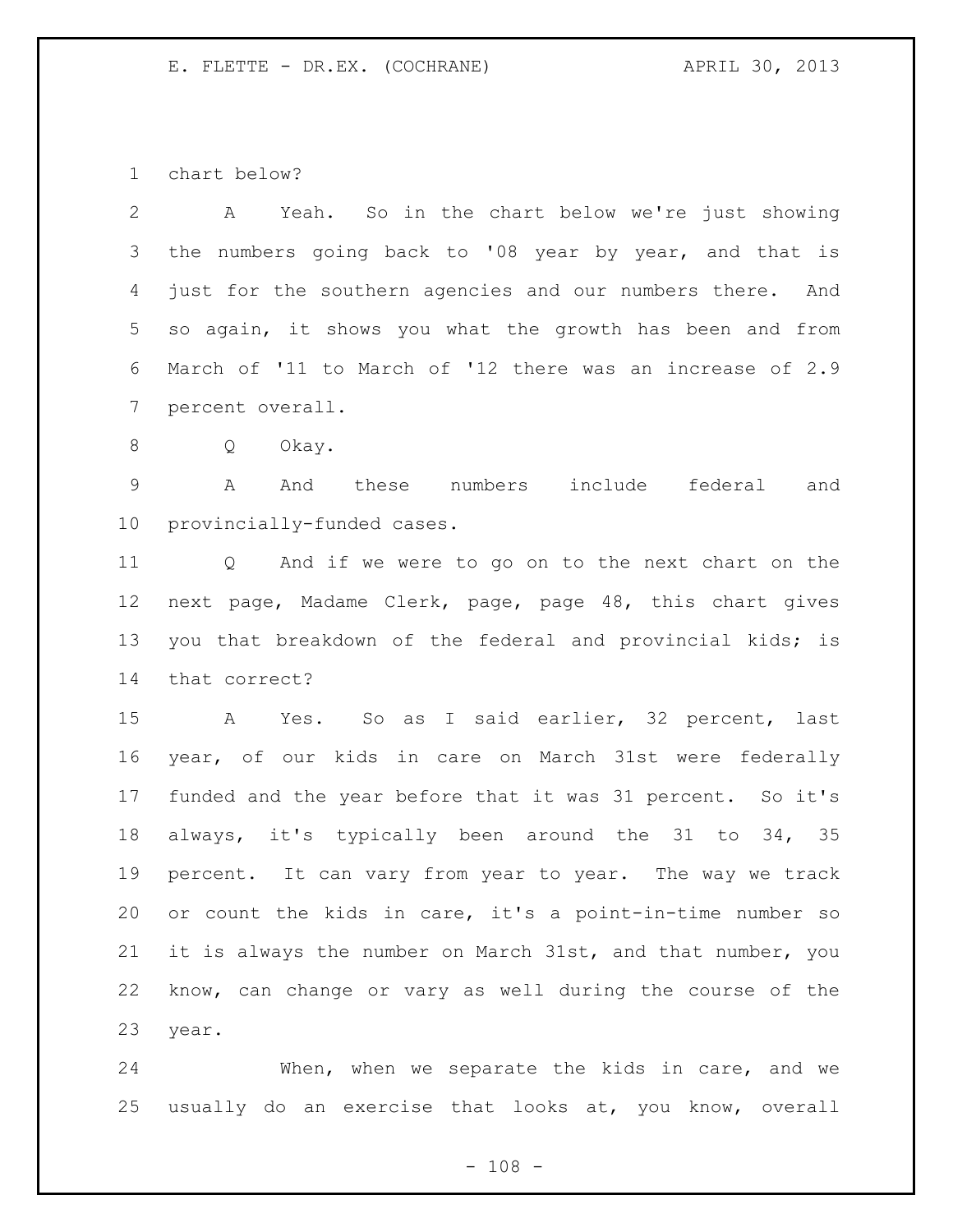| $\mathbf 1$  | growth but also then looking only at the federal kids and   |
|--------------|-------------------------------------------------------------|
| $\mathbf{2}$ | only at the provincially funded children, so if we separate |
| 3            | them out that way we saw a five percent increase in         |
| 4            | federally funded youth and that compared to a two percent   |
| 5            | increase in provincially funded youth. Now, I just want to  |
| 6            | emphasize again that that also includes the extensions of   |
| 7            | care that, that are done. And on March 31st, I think we     |
| 8            | had about a hundred and -- out of that number, about a      |
| 9            | hundred and -- let me just find it here.                    |
| 10           | It's a hundred and nine. That's on page --<br>Q             |
| 11           | Yeah.<br>A                                                  |
| 12           | $-- 52.$<br>Q                                               |
| 13           | So a hundred and nine would have been kids that<br>Α        |
| 14           | were under an extension.                                    |
| 15           | Q<br>Okay.                                                  |
| 16           | And those are numbers that, you know, we're happy<br>A      |
| 17           | to see grow because they are showing evidence about better  |
| 18           | aging out programs and transition planning for kids, but    |
| 19           | they do show in the total numbers.                          |
| 20           | And, sorry, just so I'm clear, then, the number<br>Q        |
| 21           | you like to see growing is the extension of care numbers?   |
| 22           | Α<br>Yes.                                                   |
| 23           | Yes.<br>Q                                                   |
| 24           | Yeah.<br>Α                                                  |
| 25           | Okay.<br>Q                                                  |
|              |                                                             |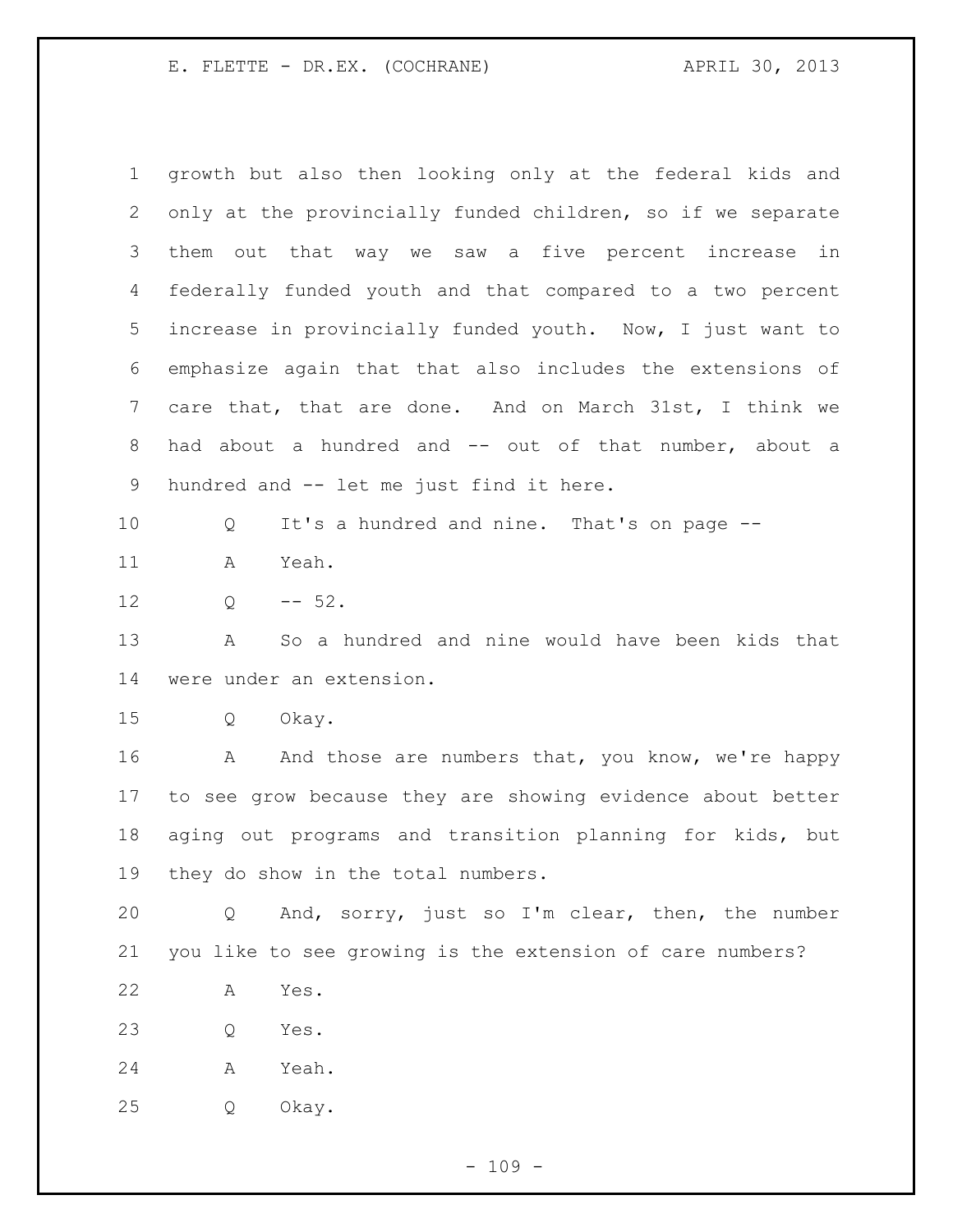1 A And you can see, then, if you're -- you know, when we look at the Indian Affairs or AMC numbers and we look at the south's picture, federally funded kids make up about seven percent of our on-reserve child population. So globally, the assumption is correct but because we have agencies under and over, it creates a problem for the agency.

 Q Right. The chart on the top of page 49, Madame Clerk.

 This chart here, Ms. Flette, talks about, it's titled Aboriginal Status of Children, Youth in Care. What is that chart telling us?

13 A Well, one of the things with -- you know, we're set up so -- and our assumptions in how we set it up are that families are going to choose their culturally appropriate authority and so we're interested to see is that, in fact, the case and are we, in fact, providing service to First Nations kids, and so we do track the status of the kids. And you can see here, and this is a pretty typical picture every year, 82 percent of the kids that we had in care had status and another 17 percent were First Nation but non-status, so that makes up like 99 percent of the kids that we work with. So we are -- although there are some, because families can choose, we are predominantly working with our First Nations kids.

 $- 110 -$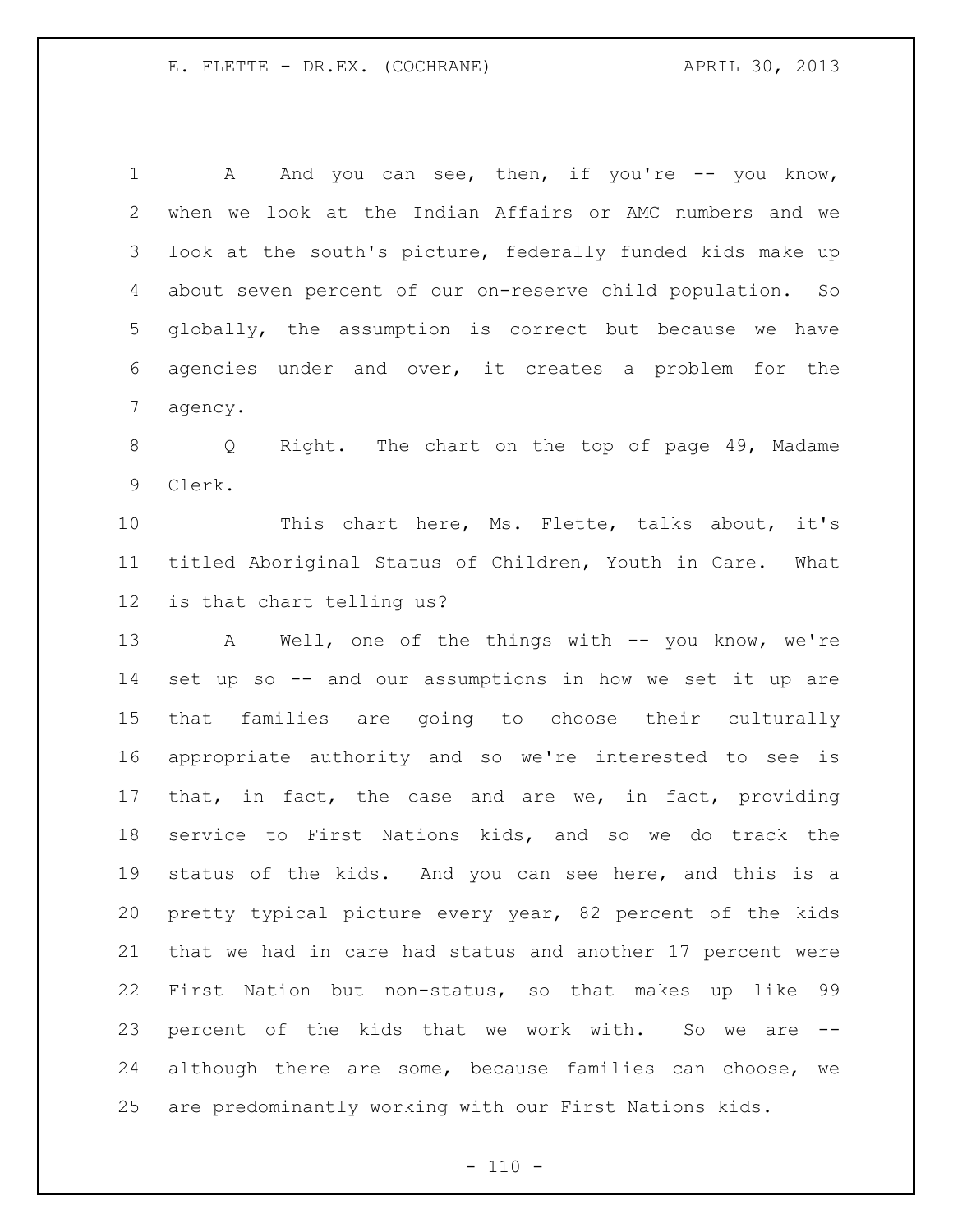Q And just for clarity, when you use the term "status", what are you referring to in that chart? A Well, they would have like status or treaty. Q Okay. And Madame Clerk, on page 51. Ms. Flette you talked about extension of care and the chart that -- can you go up, please. Right there. That chart on the screen, extensions of care, what is that chart telling us? A Well, it tells us by agency how many extensions we did in the year. And so just above that chart there's a number there that says, we approved extensions for 352 youth during '11/'12, of youth that reached the age of majority. Now, at any given point in time you wouldn't have 352 youth under an extension because some of them would reach the age of 21, some would decide not to go further with their extension. There could be reasons why they end. And we would -- at the end of this year, like we had the hundred and nine. Typically we would, I think we'd typically be in between maybe a hundred, hundred and twenty, hundred and twenty-five on March 31st.

 Q Okay. And again, just so everyone's clear, when we refer to extensions of care, what are we referring to? A Well, under the legislation an agency can extend the care of a youth. We can extend them up until the time that the youth reaches the age of 21 and it's intended to

- 111 -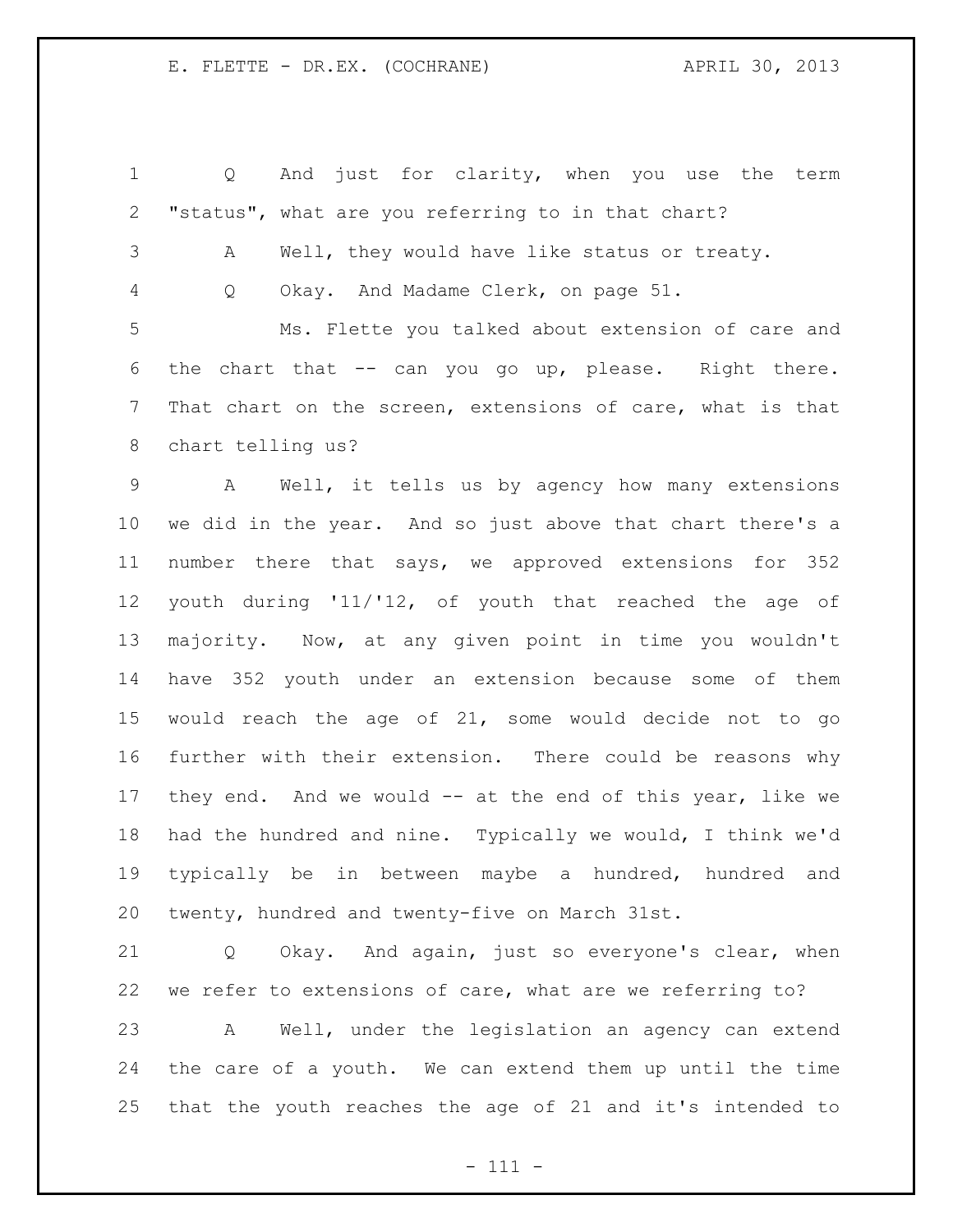support and assist youth as they're aging out. There's an agreement signed. The youth has to be willing to cooperate; there's no point in doing it if they don't want to participate. They're not in care. The agency is not their guardian, but the agency is, through those agreements, able to provide resources, financial and otherwise, for those, for those youth. It would also include youth that are waiting to get into the adult services piece. Those youth qualified by virtue of some developmental challenges and so on but it would also include youth who reach 18, are doing really well, are in school and we really want to support them and make sure they have a good start.

 Q Okay. And Madame Clerk, if I can go back to page 47, please. Right there. No. There.

 So this is the chart again you referred to earlier. It gives a breakdown of the 9,730 children/youth in care in Manitoba.

A Um-hum.

 Q And I notice that each year from '09, at least on this chart, from '09 to 2012, the numbers are increasing, for the most part, every year. So I wanted to talk to you about that. You, of course, have been involved in child welfare for 35 years, and wanted to ask you, why is there an over-representation of First Nation aboriginal youth in

- 112 -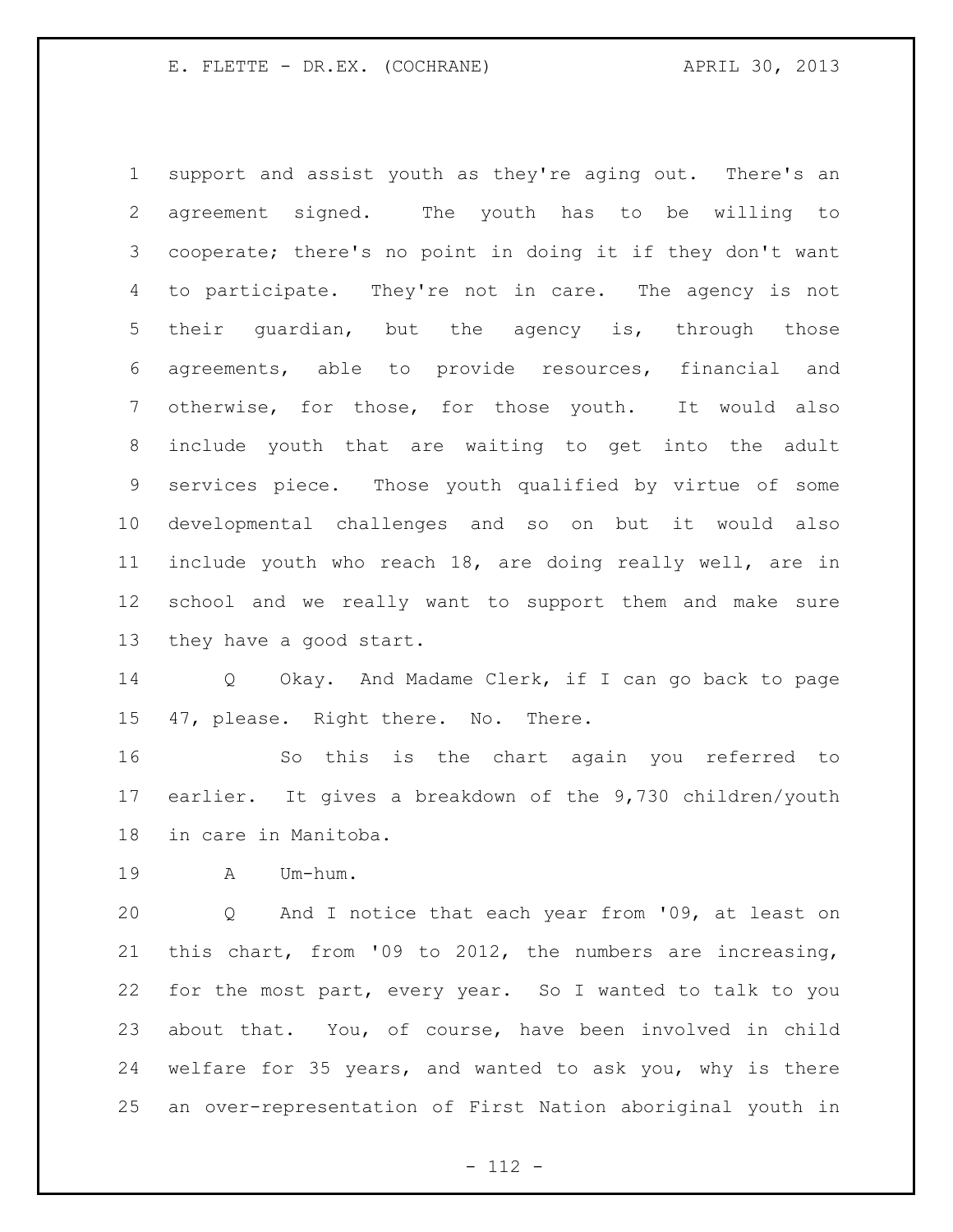child welfare?

 A Well, I think I've seen that all the years I've been in child welfare. First, most of those aboriginal youth were served by non-aboriginal agencies. In the early '80s when the First Nations agencies came on, on-stream, they were serving the kids on reserve. Non, non-aboriginal agencies were still providing service to other children living off the reserve. I think in the early years of my practice we saw, I don't know at the year end what those numbers would be but we did see considerable numbers of kids being adopted out or placed for adoption placements. That has pretty much stopped in Manitoba for a number of years now.

14 I think when you look at, you know, particularly the First Nations, First Nations families and communities have really been under an assault for a long time with colonization, residential school, et cetera, and we know from the research that there are many generational effects of those kinds of experiences. Add to that or as a result of that or in addition to that, aboriginal First Nations families are over-represented in the poverty sector. Many of them are poor. So you have the issues that go with poverty associated with that, which can lead to maltreatment, neglect, abuse of children.

I think that also the child welfare system has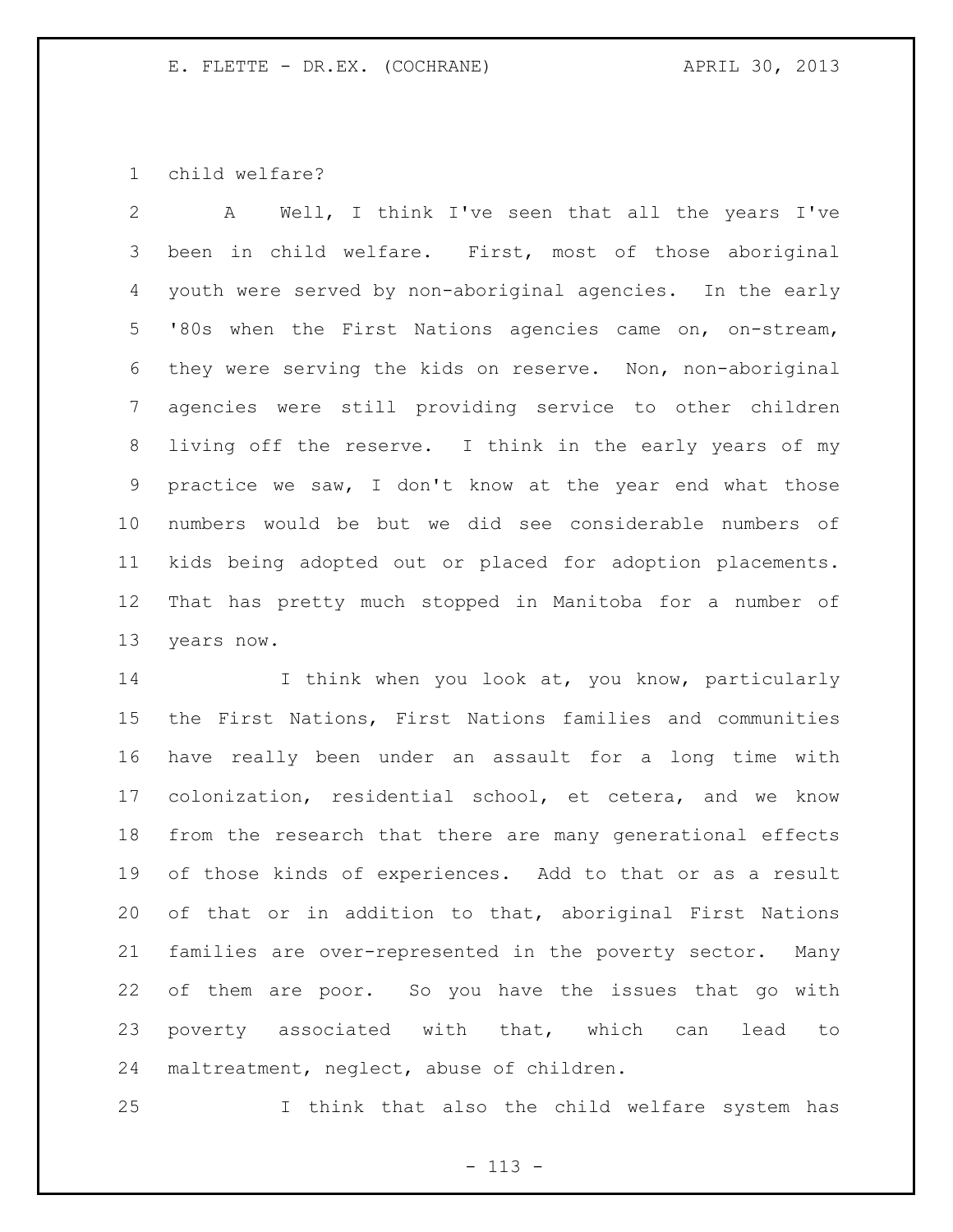not been the best at knowing how to respond and address that, and in many ways we see, you know, some of those problems becoming more complex with the gang involvement of our young people, the drug involvement, the addiction issues.

 Without having good resources and good means of responding to that, it becomes a, maybe not a simple solution but it becomes a solution, because you're concerned and you're trying to ensure that the kids are safe, to remove the kids and place them into care and then try and work with the kids and the families.

 We also know that we're not that successful in reuniting families once the kids have been in care. It's a very traumatic experience for the children, for the parents, and especially, you know, the longer they're in care the less likely it is that they're going to go back.

 Now, I think we've seen some what hopefully will give us some better outcomes down the road with the more emphasis by the First Nations agency to place the children with either extended family or kin or at least in their communities or in their cultural groups. There's a lot more, I believe, attention being paid by the First Nations 23 agencies, when they design programs, that they're culturally appropriate, that they fit.

I think there's more recognition by the First

 $- 114 -$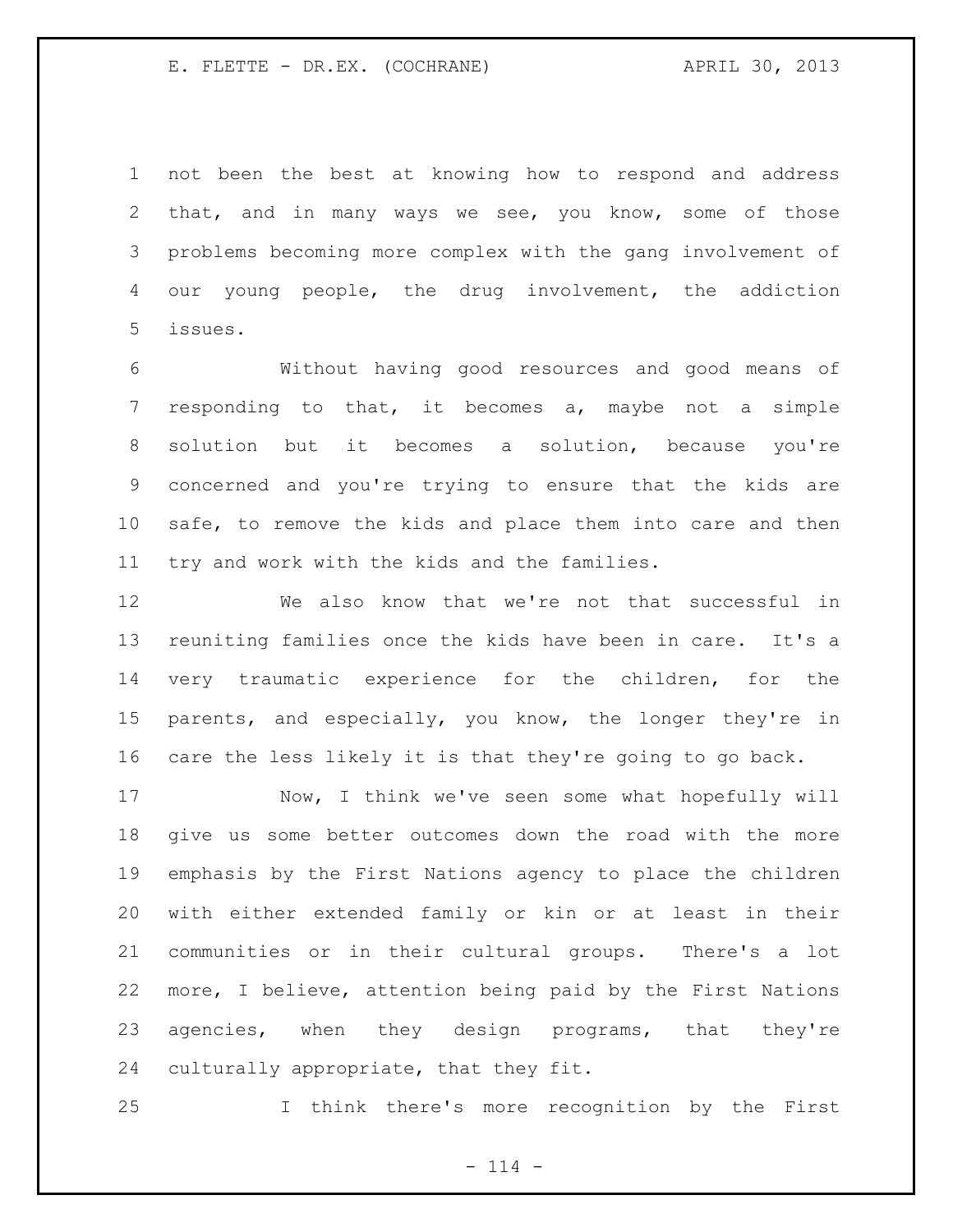Nations agency that in addition to the safety issues, it is -- the whole, the whole issue for these children to know who they are, the identity issues, to feel confident in who 4 they are, to understand where they come from are, are really important elements for good outcomes for kids that I believe the First Nations agencies are more and more trying to direct their attention and their programming to. So we haven't really seen a reduction in the numbers. Unfortunately we're still at, you know, 85 percent. It's been that high for quite some time.

11 I think, too, that, you know, there really needs to be attention paid to move away from the idea that child welfare can keep kids safe. It, it has to be a community, it has to be a partnership. If we can work with families when the kids are small, before issues are, become too complex or too severe, if there's good supports for families such as, you know, early childhood education, good, good daycare, those resources that make a difference for families, for moms, for single moms, that would support families, and those are right now outside, really of the child welfare field. Like you -- we don't have a lot of money to pay for those.

 There are other systems. Education is a big system. Most kids go to school so better partnerships between education and child welfare. That's not a good

 $- 115 -$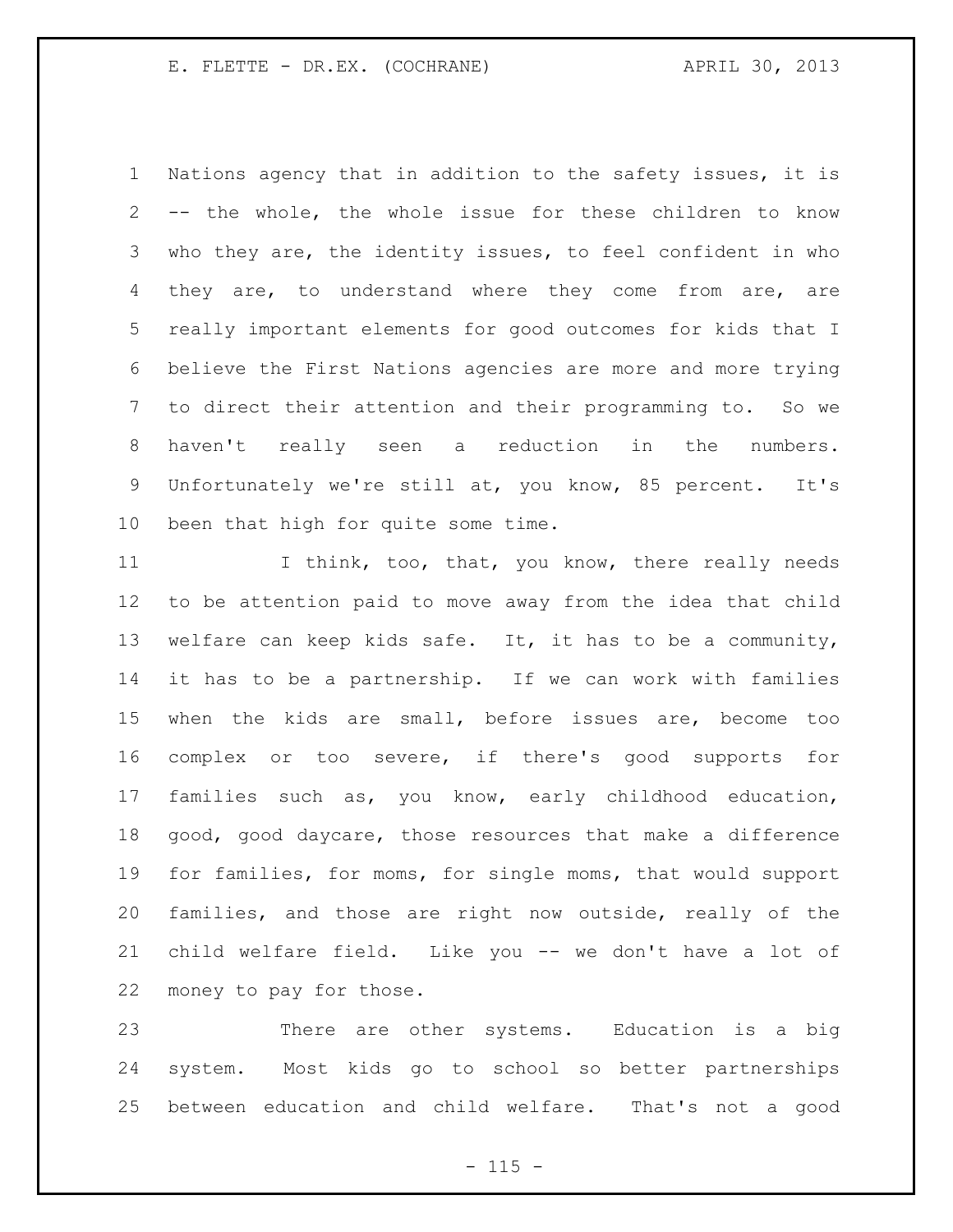partnership right now. I mean, there are examples of some good work being done but I would say that's an area that we really should be looking at and paying more attention to.

 THE COMMISSIONER: And that's what area? THE WITNESS: Education and child welfare.

## BY MR. COCHRANE:

 Q I don't see it in the, in the charts here, but is there any -- what are the main reasons why children come into care? You've, you've mentioned gangs, you mentioned poverty. Do we find reoccurring themes about, about, you know, the more, the more common issues that lead to children coming into care?

 A In, as part of the business plan process for our agencies, we asked, in the first business plan, for agencies to go back five years and look at their numbers and look at their data and tell us what they thought were the top four reasons in that year or those years why children were coming into care. Consistently among all our agencies they have identified domestic violence which seems to have crept from, like, the third reason to near the top reason of why children are being removed, housing, addictions and poverty. Now there's other reasons such as gang involvement. Many of the reasons, of course, are

 $- 116 -$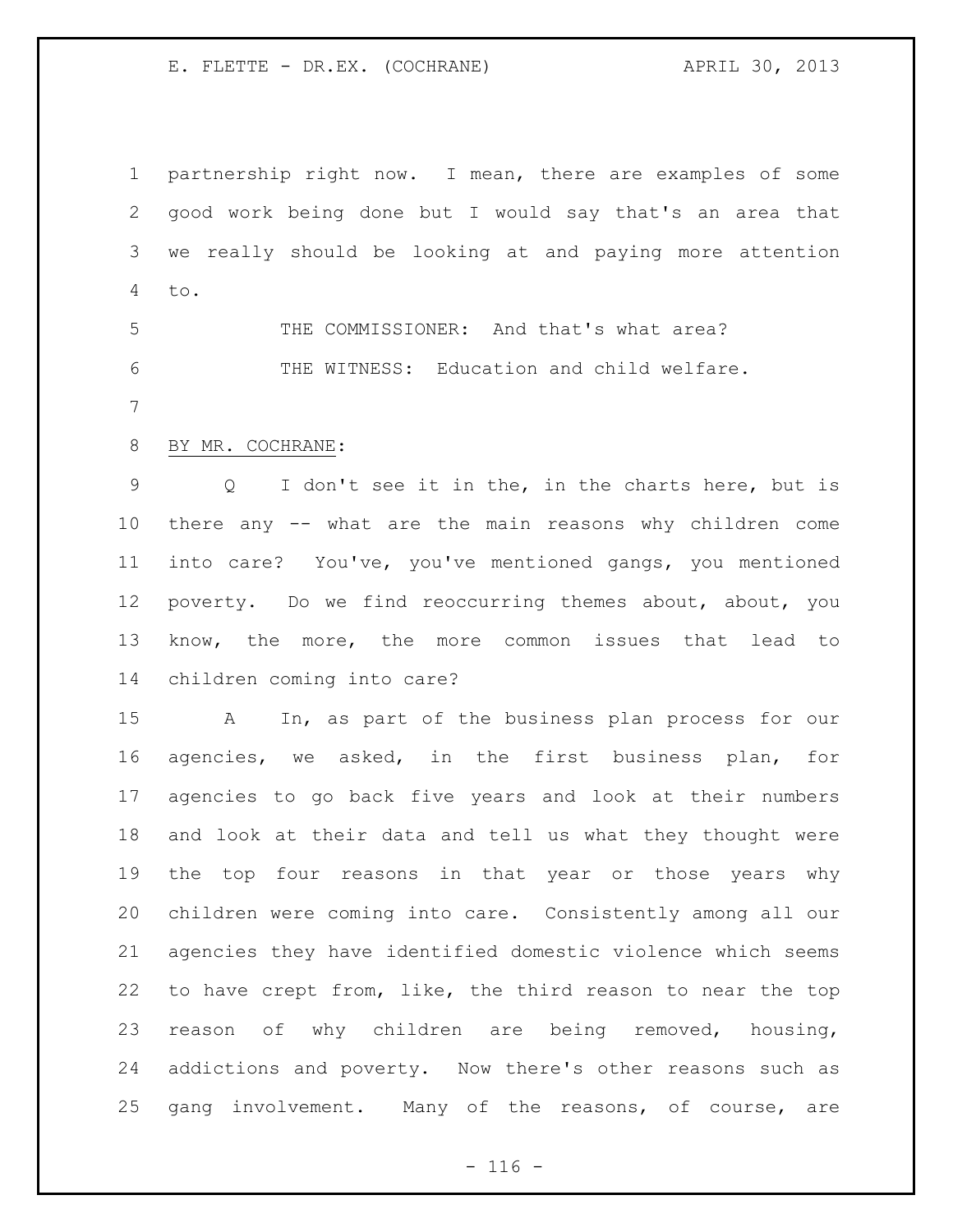intertwined. You know, if you're, if you're poor and, you know, you're suffering from addictions, there's, there's certainly a connection between those things. There's a connection between poverty and housing and so on, so it's not like they're -- you can isolate them all.

Q Um-hum.

 A But if we look at our agencies, that would be what they're telling us is driving the kids coming into care. And the reasons or the issues in the family are such that, at least at the time, they cannot just resolve or mitigate the risk to the kids by putting in extra supports in the home.

 Q You mentioned top four, based on southern agencies: domestic violence, poverty, housing and addictions, I believe.

A Um-hum.

 Q I'm interested in that housing, in the housing reason. What -- can you explain that a bit more?

 A Well, both on and off reserve, in the communities housing is not readily available for every family, so it's not uncommon to have two or three family units in a house, which in itself causes stressors. And when there's -- well, even using AMC's numbers of three per family, and we see many families with more children than that living in a house, the stress is on a family and the stress on those

 $- 117 -$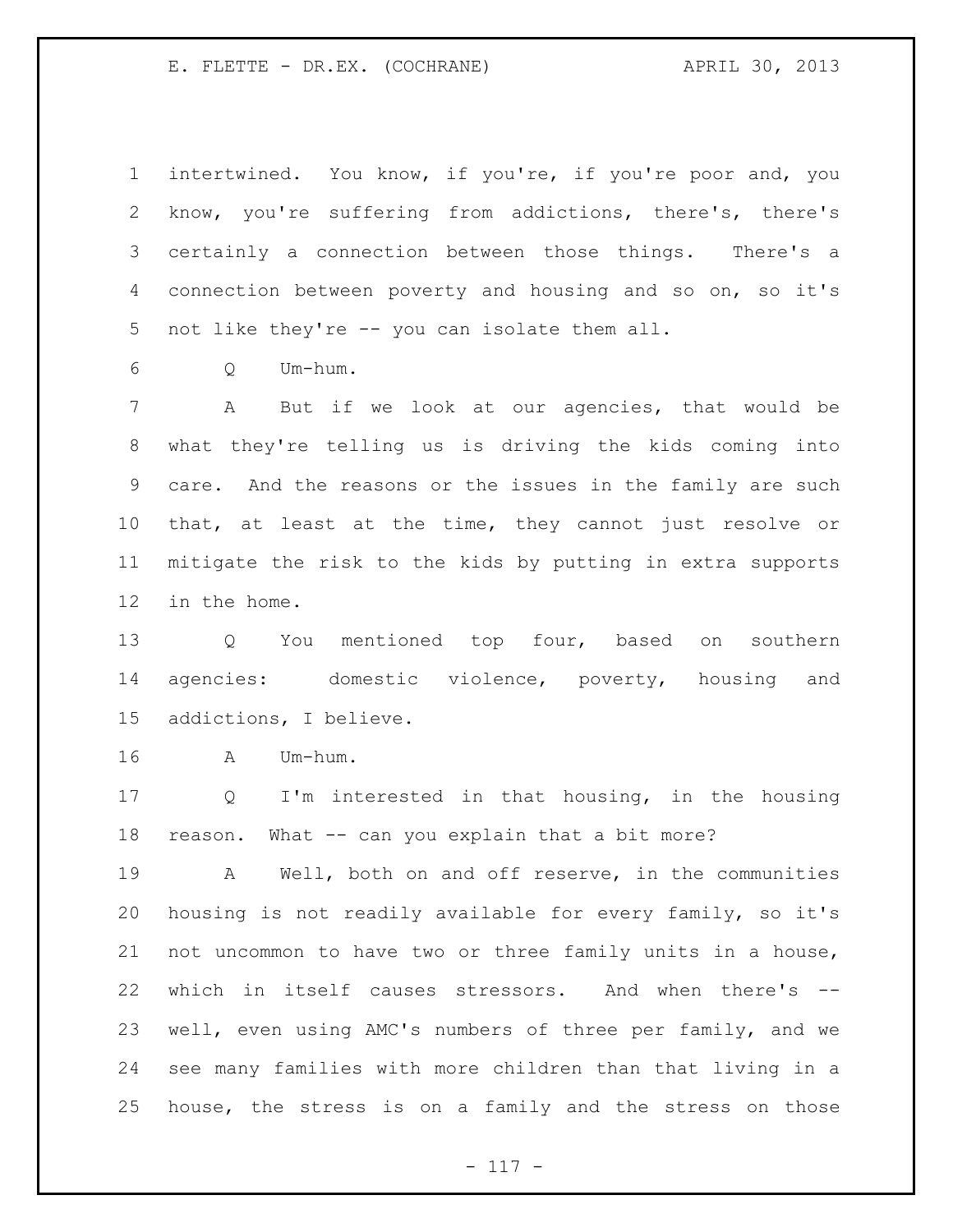families being able to care well for their children I think is, becomes a factor. We have -- we remove kids sometimes because of housing, because a family has no place to live, so, you know, no one likes to do that and you try to work with the family to see what they can find for a house or a home to live in, which again, on reserve, is not that easy. You know, you can be on a waiting list. In our community profiles, some of the waiting lists in some of the communities are four, five years long till you get your own house as a family unit, so there's some real challenges there.

 If you're a family who wants to take in relatives that might have to be removed from their mom and dad but you're willing to care for them but you have no space in your house so those kids end up coming into care and/or being placed with perhaps strangers or perhaps outside of the community.

18 And we also know, and I think there's quite a bit 19 of research on there -- out there on this, but, you know, the different a good environment makes to you and to your mental health and your wellbeing to kids being able to study and do homework and, you know, it's hard to come home from school when there's 12 kids in the house and there's no space and trying to sit down and find a quiet place to do homework. And those types of issues that are -- really

- 118 -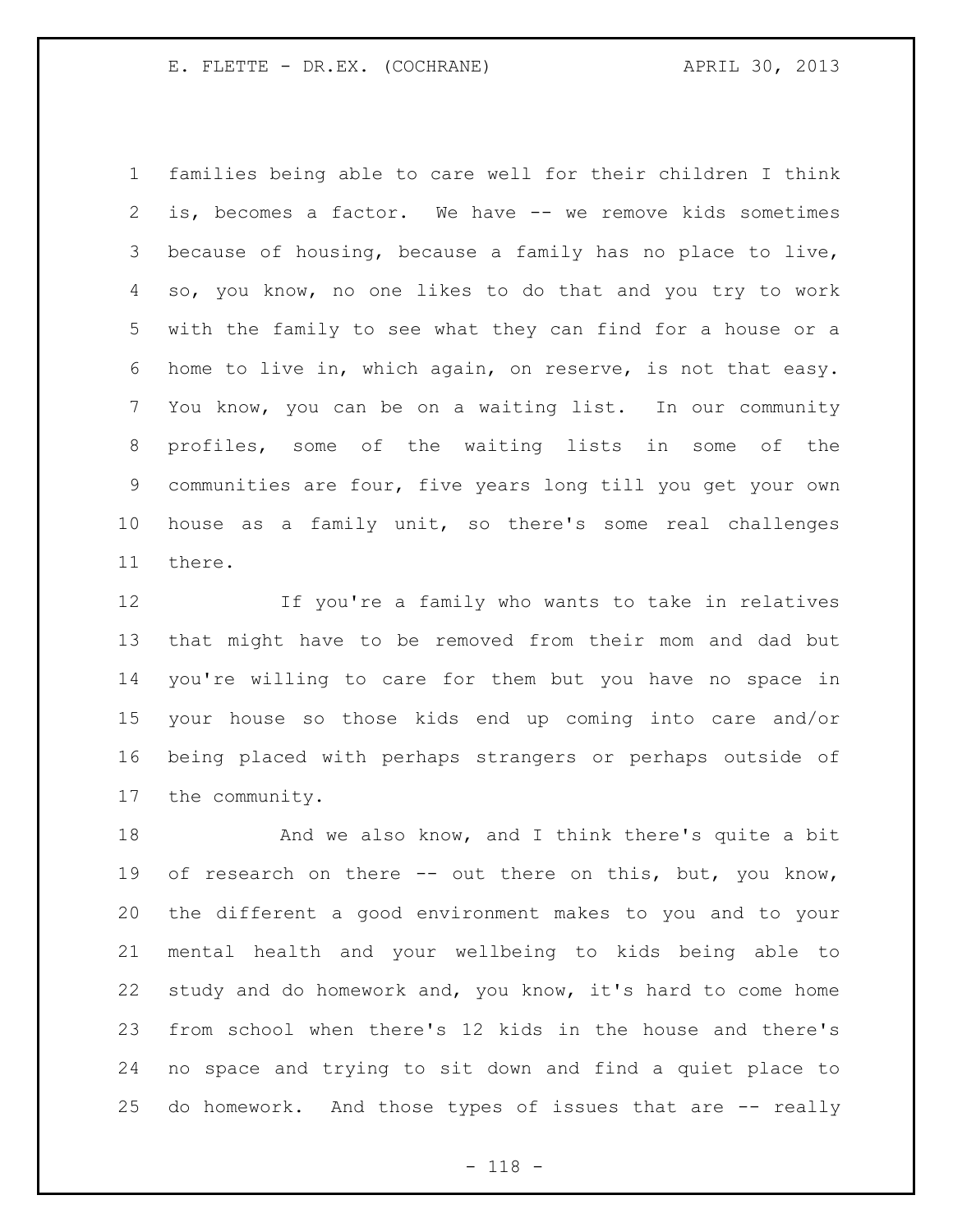impact on families, so we don't have good, we don't have good solutions right now in child welfare about what to do with that.

 We certainly, once we remove the children now, we don't call it housing when we pay foster parents a maintenance fee and special rates and that, but you know, we certainly do support them if they have to get an additional bedroom or get more space, so there is a housing cost that we pay. When we place kids in group homes, we're paying the mortgage of somebody's group home. So it's not like the dollars that we're paying are, don't include housing. That would be an extra burden. It would, in my opinion, in the long run be much more cost-effect for those families, where we can do it, to support them and get them good housing and help them maintain their family and their kids than putting those kids in care and sometimes for a very long time.

 Q Um-hum. The other, one of the other big reasons you mentioned was addictions. This one I understand from, from our discussions and mine with, my discussions with other people, that this is one we've seen come to the forefront more recently. And are you able to talk about the problem of addictions and, and, and to what extent you're seeing it in the child welfare system and its impacts?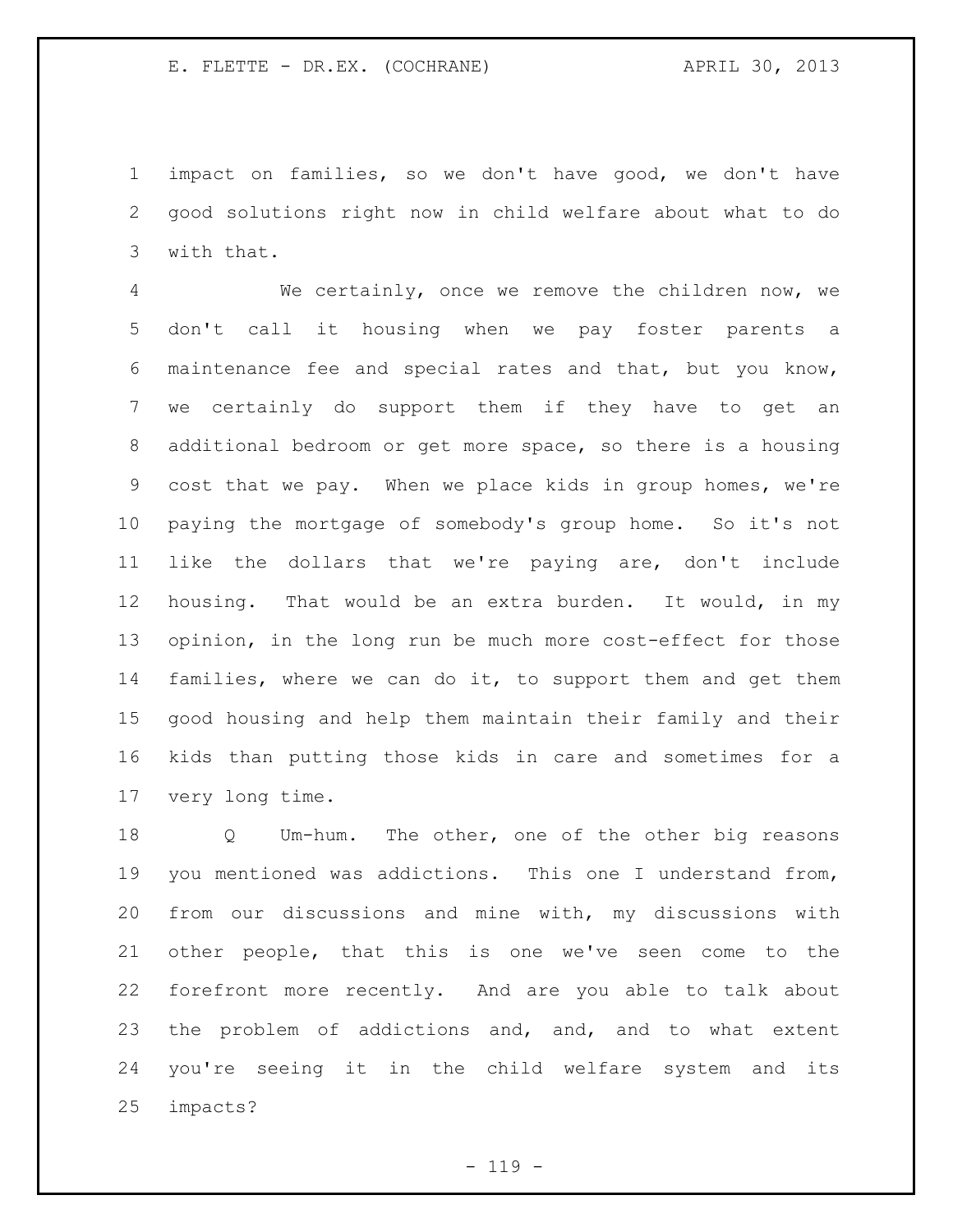1 A Well, I've seen a shift over the last, I'd say, perhaps 10 years where not that alcohol isn't anymore the choice for people, but I think we've seen a shift to where those addictions are, are less alcohol and more prescription drugs, more meth, more some of the really out- there drugs that really cause people to act in very bizarre 7 ways. They're difficult to deal with. You can't -- it's difficult to mitigate the risk if a parent is really engaged in those behaviours.

 When you have parents who are willing to go in for treatment, whether it's alcohol or, you know, drugs, there, there is a shortage of resources so there's very often waiting spaces, waiting times. And it can be sometimes a year, two years before someone's in a treatment centre. Or even if it's six months and the immediate willingness or cooperativeness to go for treatment is gone 17 so then you're kind of starting over, and in the meantime, 18 if someone's still using you have -- you know, you end up putting those children in care in the meantime. So certainly taking a look at what are those support services, now I'm not advocating that child welfare run addiction services but there isn't a really good network out there for child welfare.

 I think the other thing is we see some, you know, differences -- our family in child welfare, for the most

 $- 120 -$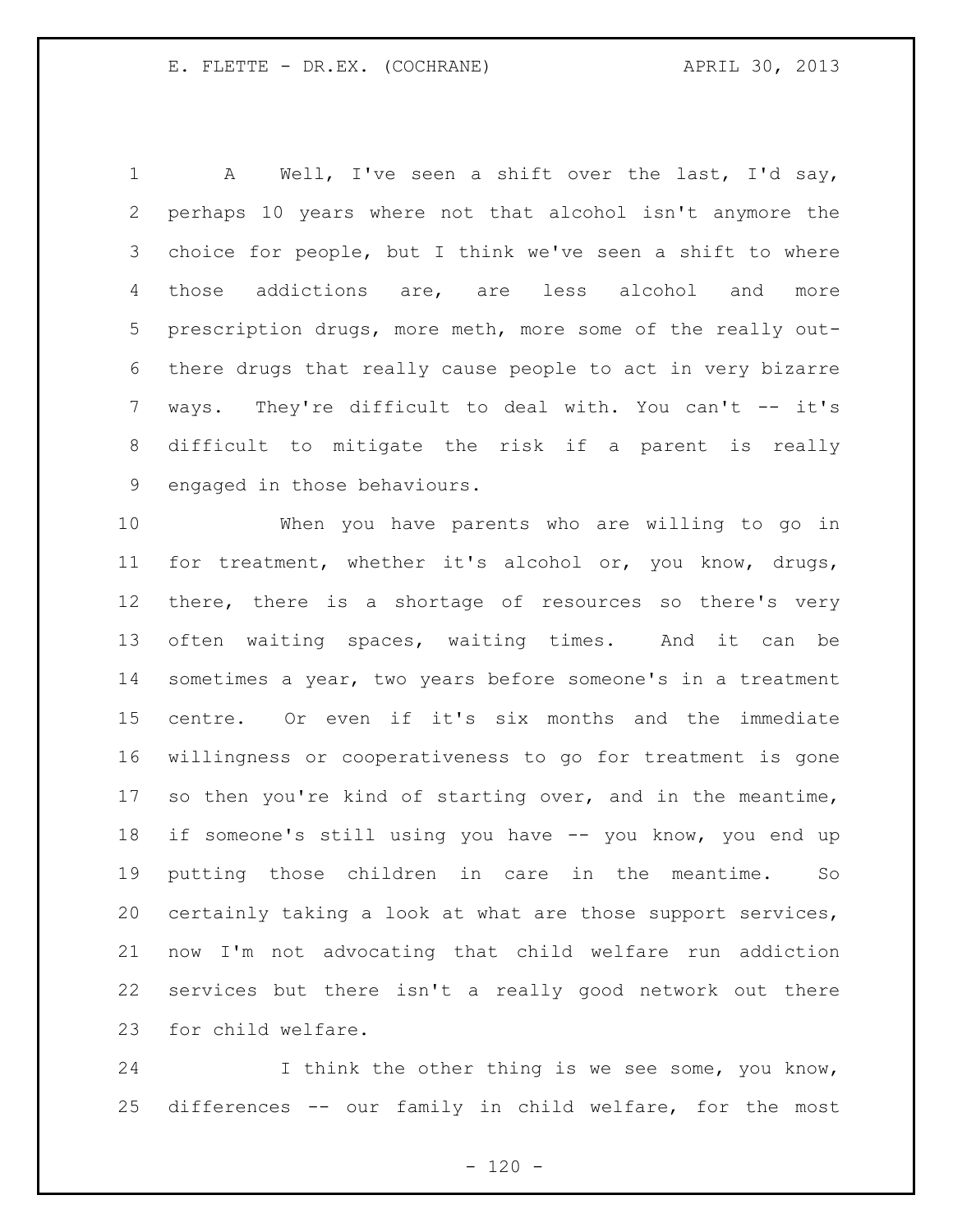part it's not a voluntary service. Like people are not happy when you show up at their door and they're not necessarily wanting to work with you. And many programs require that the person has to really want to be there before they'll admit them. And, and we're saying, well, you know, could we not look at a slightly different approach with our families that would facilitate getting them in and getting them treatment? I think also we're not that good yet at -- better but not that good yet at really knowing how to treat addictions in youth and how to treat addictions in, in women.

 THE COMMISSIONER: Do you know what that different approach would be?

14 THE WITNESS: Well, I think for women we really need to turn our thoughts to the idea of their children: can we do treatment centres, treatment programs where they have an ability to bring their children, where they have more ability to interact with their kids. For youth, I think it's, it's, if we're using the traditional -- and I don't mean traditional in a cultural sense but, you know, 12-step programs or things like that, I don't think they resonate with youth that well and it's difficult for youth sometimes to see them through. We see kids trying two, three times. Now, they don't always have children but they are causing stresses on their family and they become young

- 121 -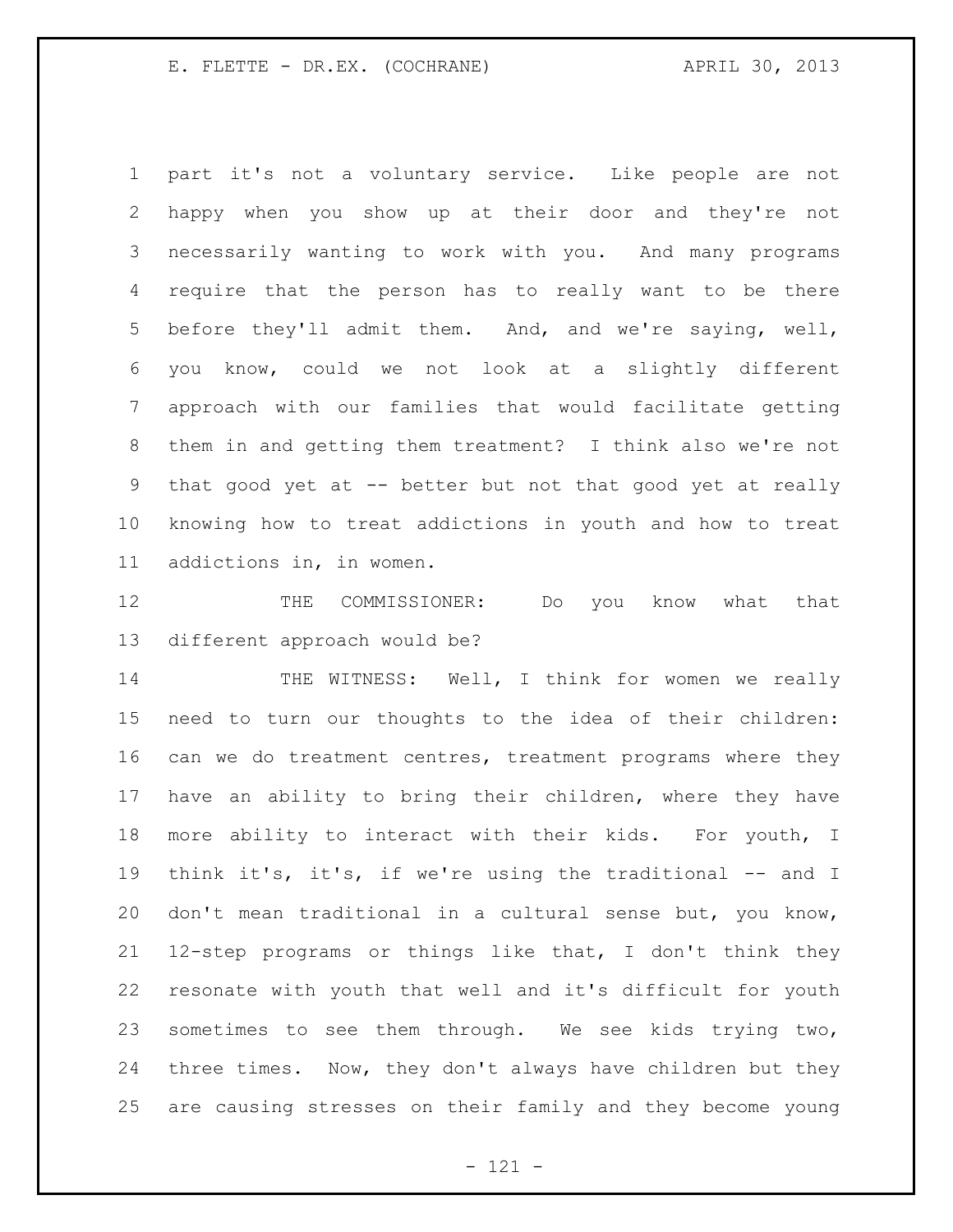parents at an early age if they're drinking and using as well.

## BY MR. COCHRANE:

 Q In terms of domestic violence, which is also one of the big reasons children come into care, can you tell the Commissioner what, what you're seeing with respect to domestic violence?

 A Well, I think, I think we're certainly more aware and there's been more research done in the last number of years about the effects of domestic violence on children. I think for many years and maybe to some extent we still do, we tend to think, well, they're not beating up on the kids. It sometimes will, will get to that point where they are, but the impact of them, of children seeing that kind of violence between their parents is very detrimental to a child, the risk that it puts the child in as well. And often what we're -- what we see in child welfare is domestic violence is very often tied in with addictions and alcohol and drug use.

 Q You've mentioned four pretty serious social issues, domestic violence, poverty, housing, addictions, that you're dealing with and for the most part are contributing to the, the almost 10,000 children/youth in care in Manitoba. And you made a comment earlier that I

 $- 122 -$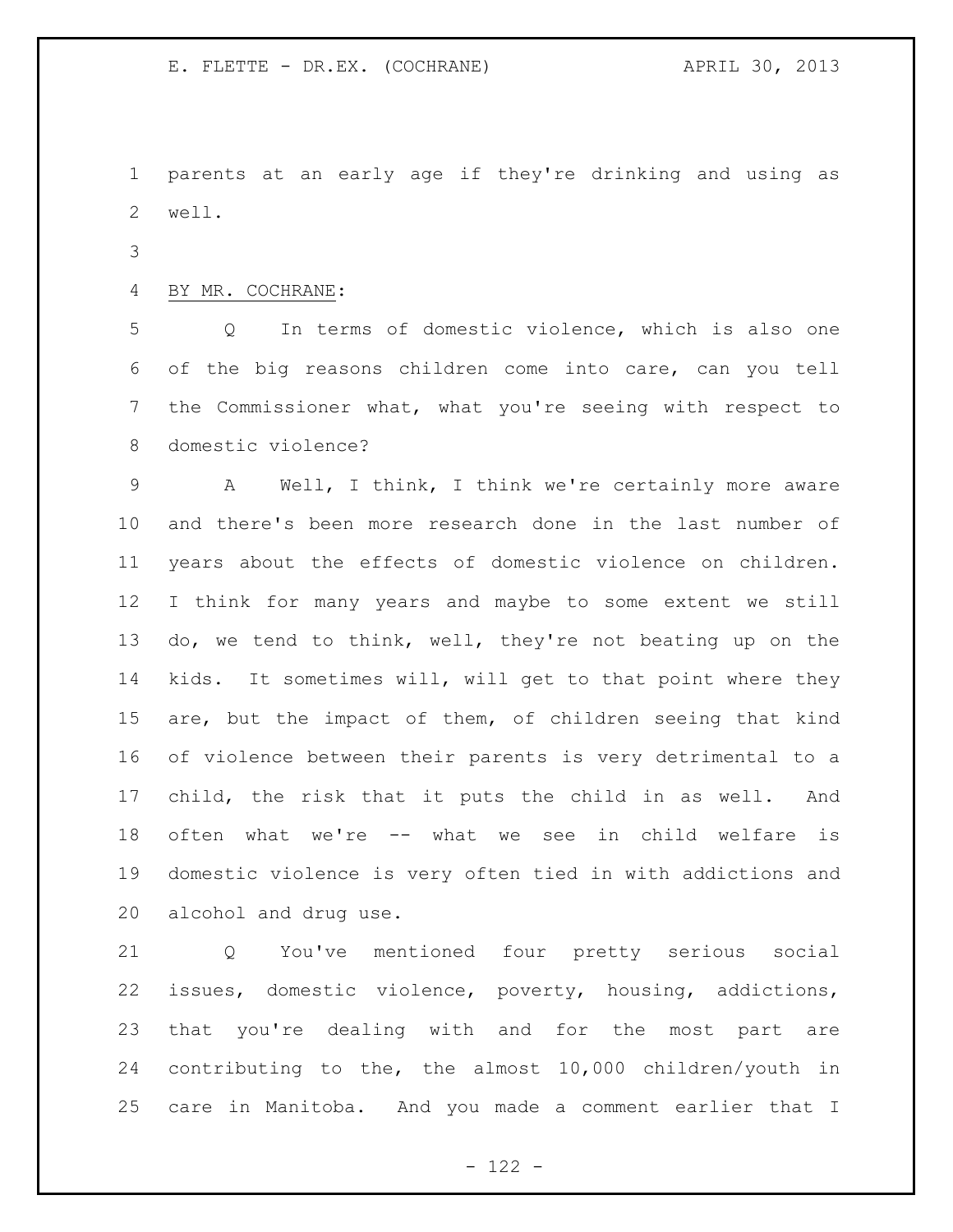just want to come back to, and that is that child welfare cannot -- I believe your words, child welfare cannot do it alone. And I'd like you to talk a little bit more, if you can, please, about that comment.

 A Well, I'm, I'm personally a firm believer that a community has to come around its children and, and particularly even more so when we have vulnerable children and vulnerable families. And to somehow be able to, to sit back and think, well, that's child welfare's job, they should protect the kids, they should know when a kid is going to be hurt, they should be there and ready, and not also look at all our other systems that we have in our society that could play a role and that should play a role and that we should be working much better with. I think child welfare, in the years I've been in it, is not, has not been that good in building partnerships, probably for a number of reasons. We deal with a, primarily perhaps, with a clientele that is, say, difficult but has, has their own unique needs. Many of the families we work with -- and it is perhaps a trait of poverty -- are isolated. They don't know readily how to reach out for resources. And if you say to a mom, well, you know, go register your kids for swimming, they often don't know where to start. So the types of support they need are quite different. To then expect child welfare to be the ones that end up doing all

- 123 -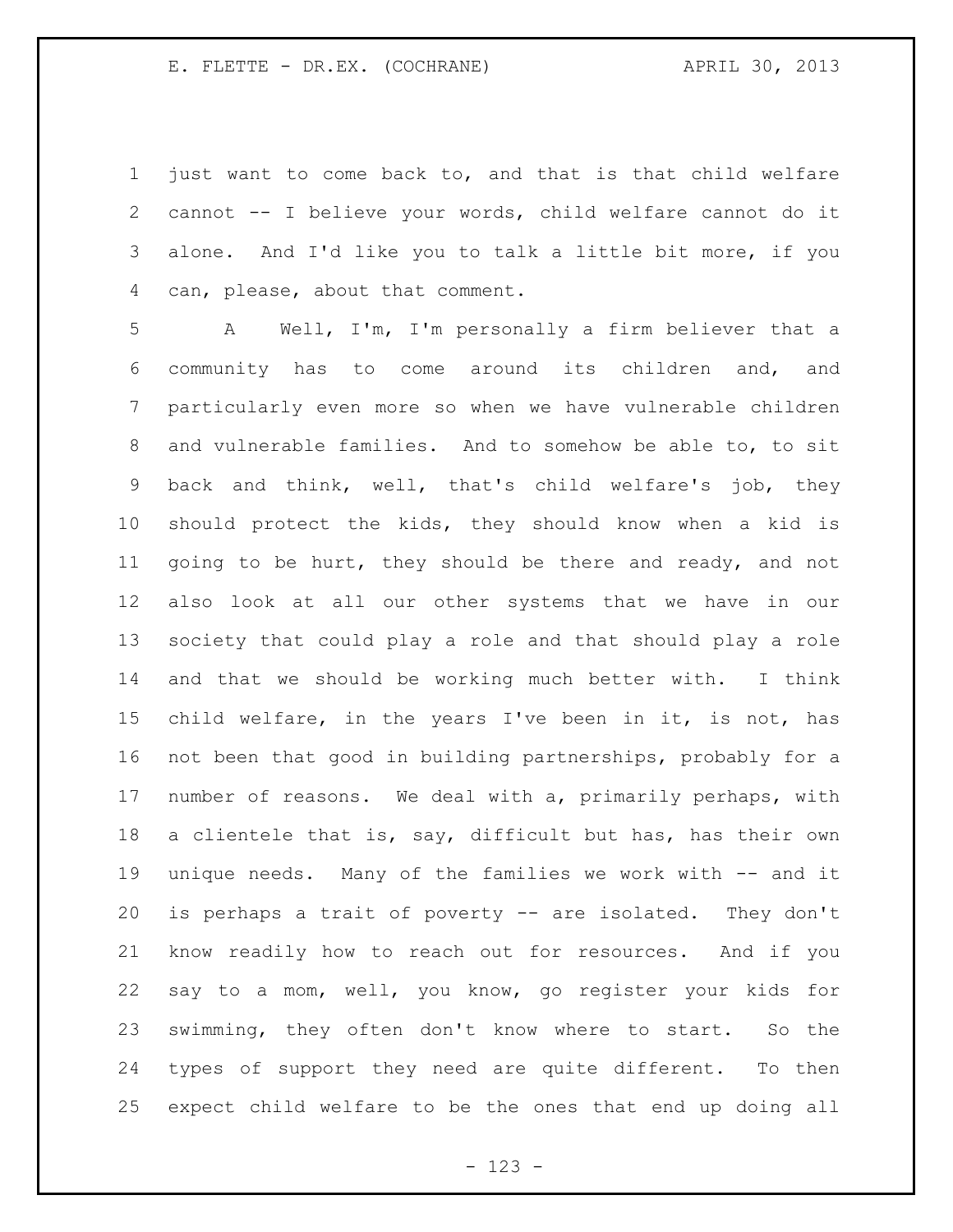of that when there are other resources that should be engaged, we pay public money for some of those other resources. We should be coming together much better around these children and particularly these vulnerable kids that are at risk in finding ways to protect them and to support their families.

7 1 I think we still have a, a punitive view, you know, where we, we will all agree about kids need this and kids need that, but when kids are at home and they need supports, those supports have to be given to their parents, you know. You have to give, if you going to assist with housing, that rent money has to go to the parents or be paid on their behalf. And we still are pretty punitive about that and, you know, if you're poor it's somehow your own fault and you should do this and you should do that and you should look after your kids, and if you can't, don't have them. I mean, you hear those things repeated and I think there is a belief like that out there, and we have to change that thinking. And if we're going to support kids, we have to support families. They don't grow up in isolation. They're part of families, they're part of communities.

 MR. COCHRANE: Mr. Commissioner, I have just a few more points to cover then I'm finished.

 $- 124 -$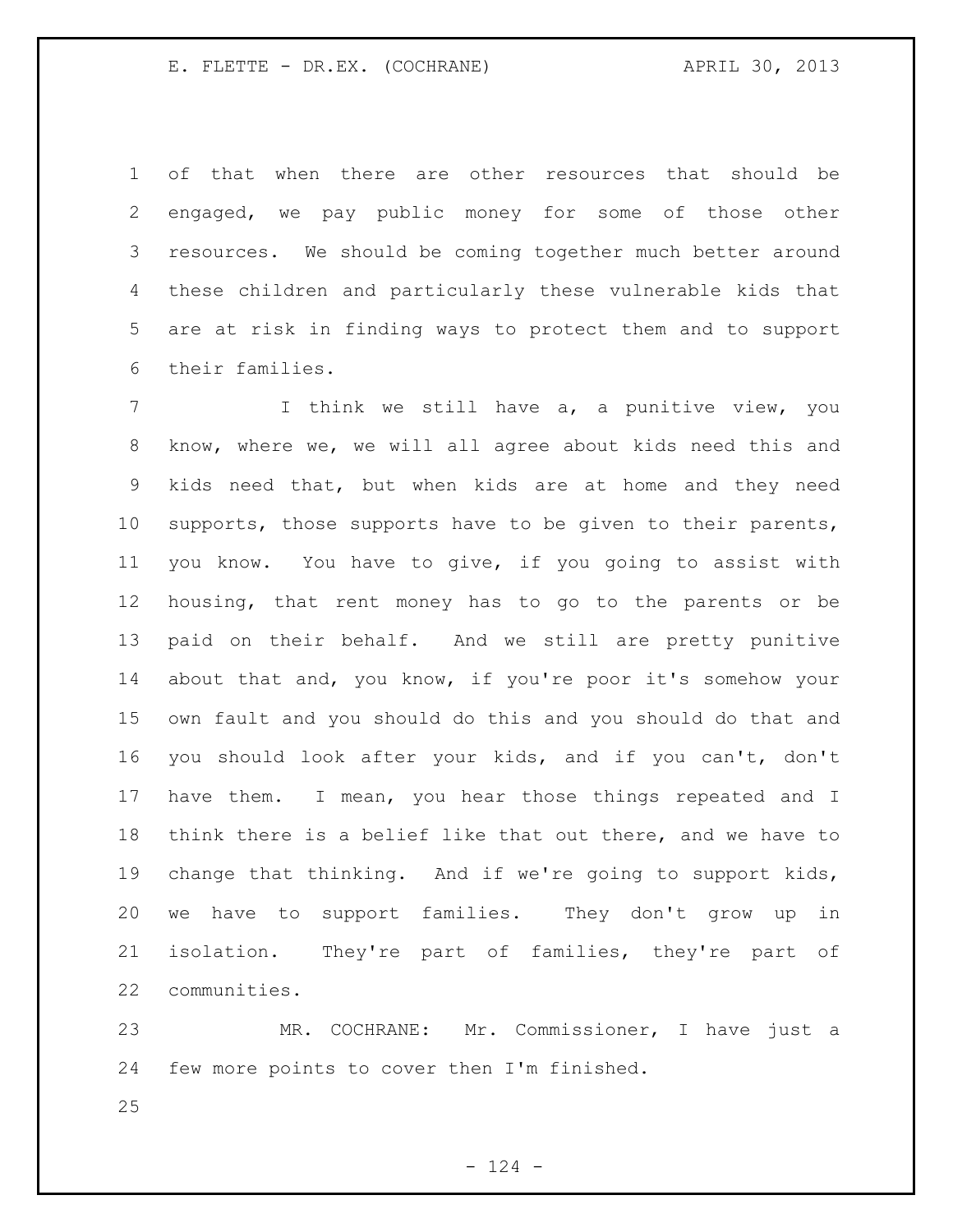BY MR. COCHRANE:

 Q Ms. Flette, you're aware that the, the death of Phoenix Sinclair has resulted in a number of reviews that have taken place.

A Yeah.

 Q And you know, about, about 295 recommendations or so were, came out of those various reviews. I have a question for you regarding those. I'm not going to get into detail of those, Mr. Commissioner, but as, as the CEO of the southern authority, are you satisfied that, that those recommendations are being implemented or that they're on their way towards being implemented?

13 A We've had a role at the standing committee table, and the standing committee is composed of the four CEOs of the four authorities as well as the director of Child and Family Services, and we were given a role when the changes for children initiative was first announced, and that was the initiative responding to those reviews. Government put new money on the table and we were tasked with monitoring the implementation of those recommendations and facilitating them.

 There were quite a number of recommendations that really didn't have much to do with the facts of Phoenix's case per se but there were, we identified quite a number that were, you know, quite related to what we saw happening

 $- 125 -$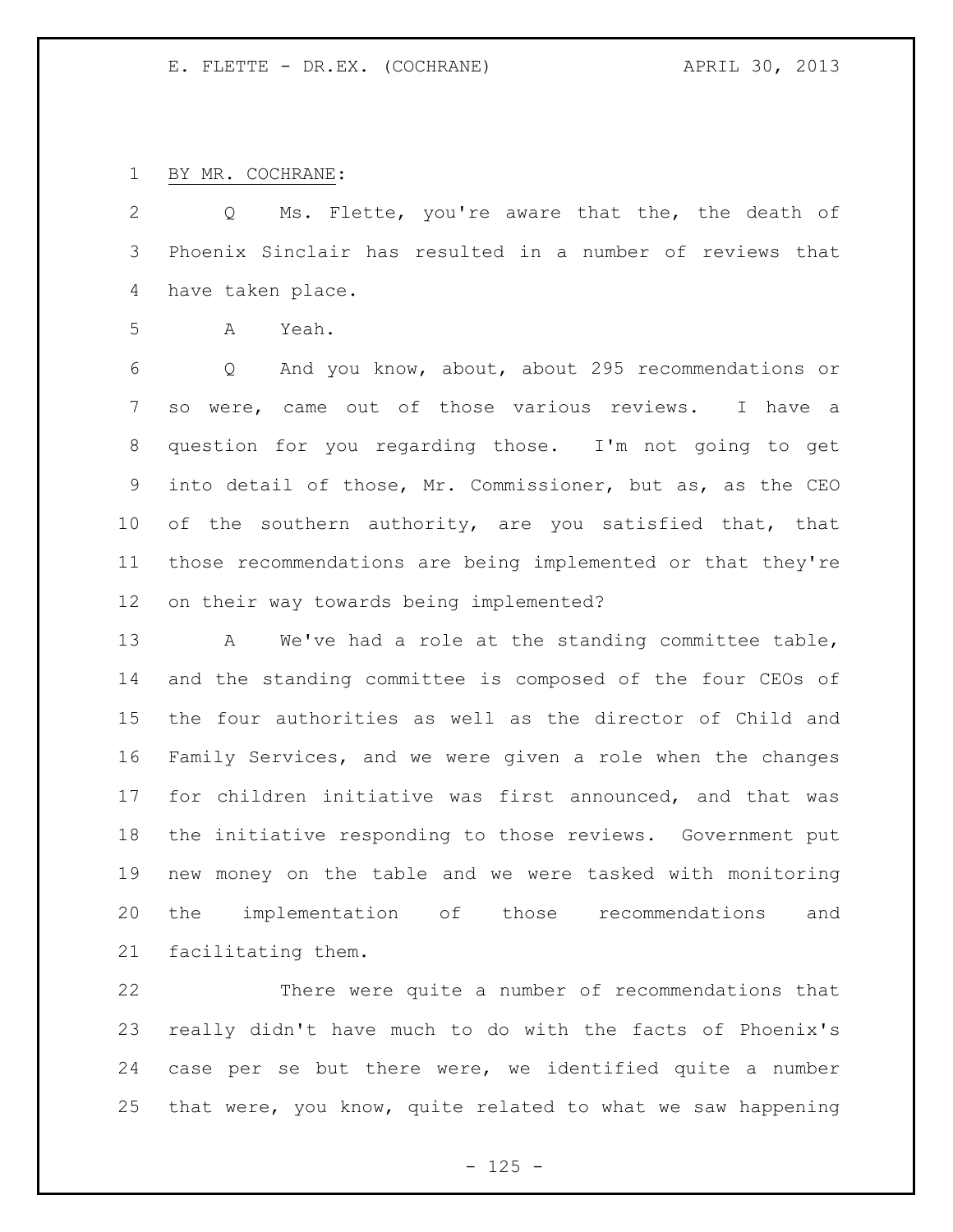with the Sinclair case.

 I know that we have put in a lot of effort. Many of those recommendations are complete. Many more are in progress. There is a few, but I think that number is small, of how many are still pending. That means they haven't started yet. So yes, it's not always going perhaps as quick as we'd like. Some of the issues are also very, very complex, you know. When you have recommendations around intersectoral efforts and partnership then we have an intersectoral committee that brings together many players and it, I mean, it's quite challenging to find a way to work together that will not only meet everybody's objective, and even if we're all sharing the same objective we have different funding rules and funding requirements and finding some way to get around that and improve things for kids. But I think there is effort and good effort being made and I think there's been some good progress.

 Q You've talked earlier, Ms. Flette, about changes that have been made to the system so I wanted to ask you this, I guess more, more in a broad sense, but how has the, how has the child welfare system changed given the, the big lessons we've learned from the facts of Phoenix Sinclair and what happened to her and her family?

 A There, there's probably some key things to, to look at. One is there's, there's now certainly much

 $- 126 -$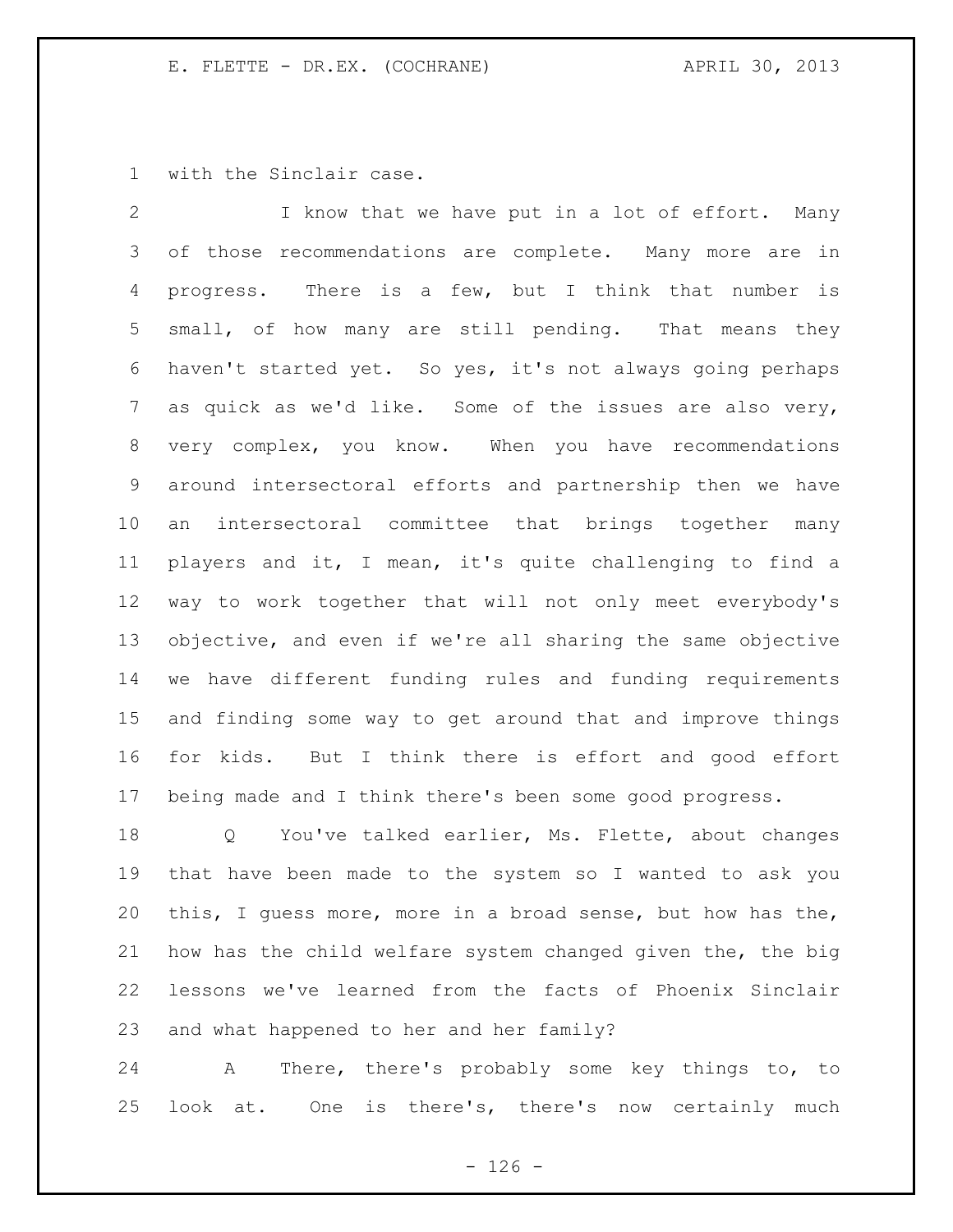attention paid to the face-to-face contacts, and although there was an expectation and perhaps good practice would, would teach you to see, see kids, but with the additional emphasis and the time paid to actually monitor that and the ability to track those in CFSIS, I think that's a big improvement. It's improved things and I think it's also really verified, you know, the importance of what we learnt in Phoenix's case, that these children need to be seen, they need to be seen in a timely manner.

 I think also with the move to the differential response model, but as part of that the introduction of structured decision-making tools, where it's no longer just 13 I think this or my gut says this or, you know, I'm not sure but I think I'll do this. Instead we have a set of tools that ask the question: Is the child safe right now? What's the risk that this child will be harmed in the future? What's the strength and needs of the family? What's the strength and needs of the child? And then designing a case plan that incorporates those, and those 20 are templates and documents that agent -- that workers must follow through.

 They also have to be re-assessed every 90 days 23 and you have to see the family when you're doing them, so there are now things built into the case management process that can be monitored, that can be tracked on CFSIS. We

- 127 -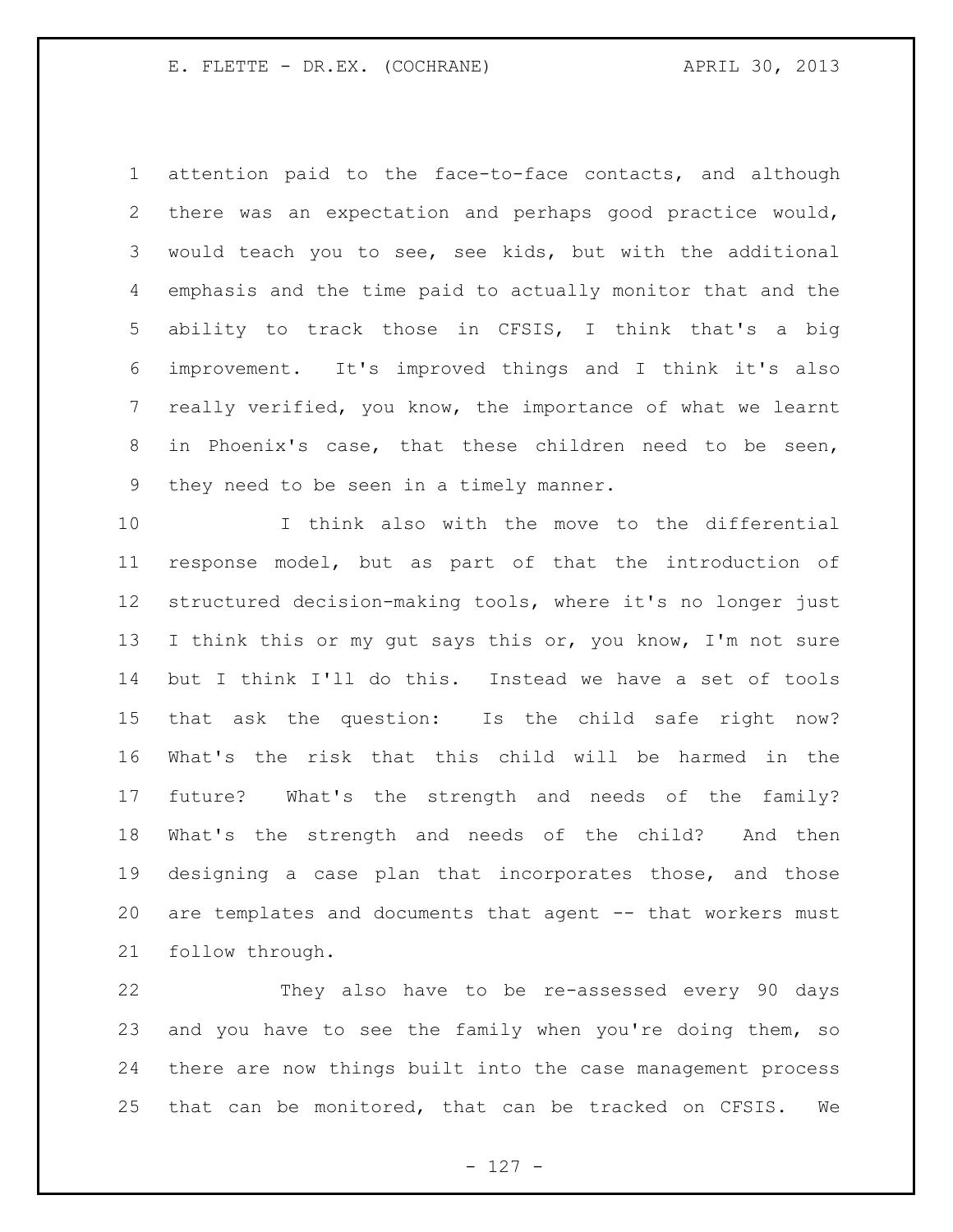run QA reports that give us those numbers that make it much more likely that those are going to happen.

 We have a funding model that counts cases where we are saying to agencies, your cases have to have these criteria, if they don't meet those criteria, you will not be funded. So if an agency is not doing their case documentation, for example, on a family file, that file may not get funded.

 And it doesn't, it doesn't take much, like on the provincial model, with you need 25 cases for one worker. So, you know, if your agency has 1500 cases and you miss 25, you might not think that's a lot but that's a whole worker, and at some point that's going to be a supervisor and a middle manager. So there are some financial implications to the system now that I think have put a heightened awareness not just on the social workers but on the CFOs and on the EDs that you need to pay attention to these things.

 Q Okay. And just, just so I'm clear on this, the formal assessments that you're talking about, now that's for every child that comes or is referred to child welfare?

 A Well, it would start with every family or every intake. If the intake --

Q Every intake.

A -- is a single child, yes, but if it's a family

- 128 -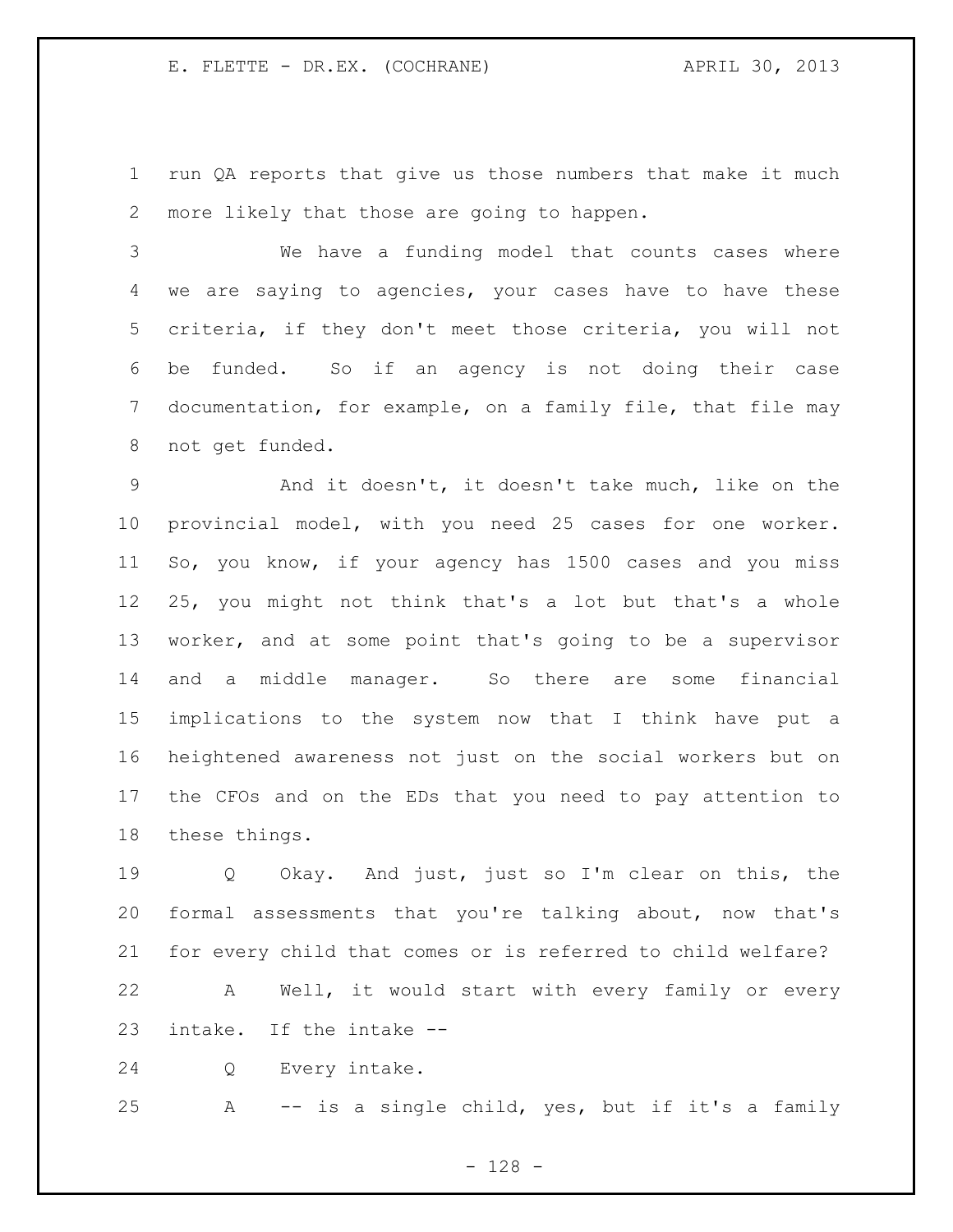it would be refer to them --

Q So --

 A -- and those tools typically are done on the family.

 Q I see. Okay. So that's a big change, then, obviously --

A Um-hum.

8 Q -- from back --

A Yeah.

 Q -- in 2005. Ms. Flette, my last question to you is on recommendations. Given your, your position that you currently hold and your, your 35 years of, of service in child welfare, what recommendations, if any, would you make to the Commissioner to further improve the system of child welfare in Manitoba?

 A Well, I'm not going to say these in any order of priority, so one, one that I think is really important is we know that child welfare is a system that is, uses case management as, as the way it works with families and children and we know that, you know, contact with those families and those kids and building a relationship with those families is really important for good case work. So then it makes it important who works in child welfare, like who are the workers, who are the supervisors and how well trained are they. And I think that if we could do better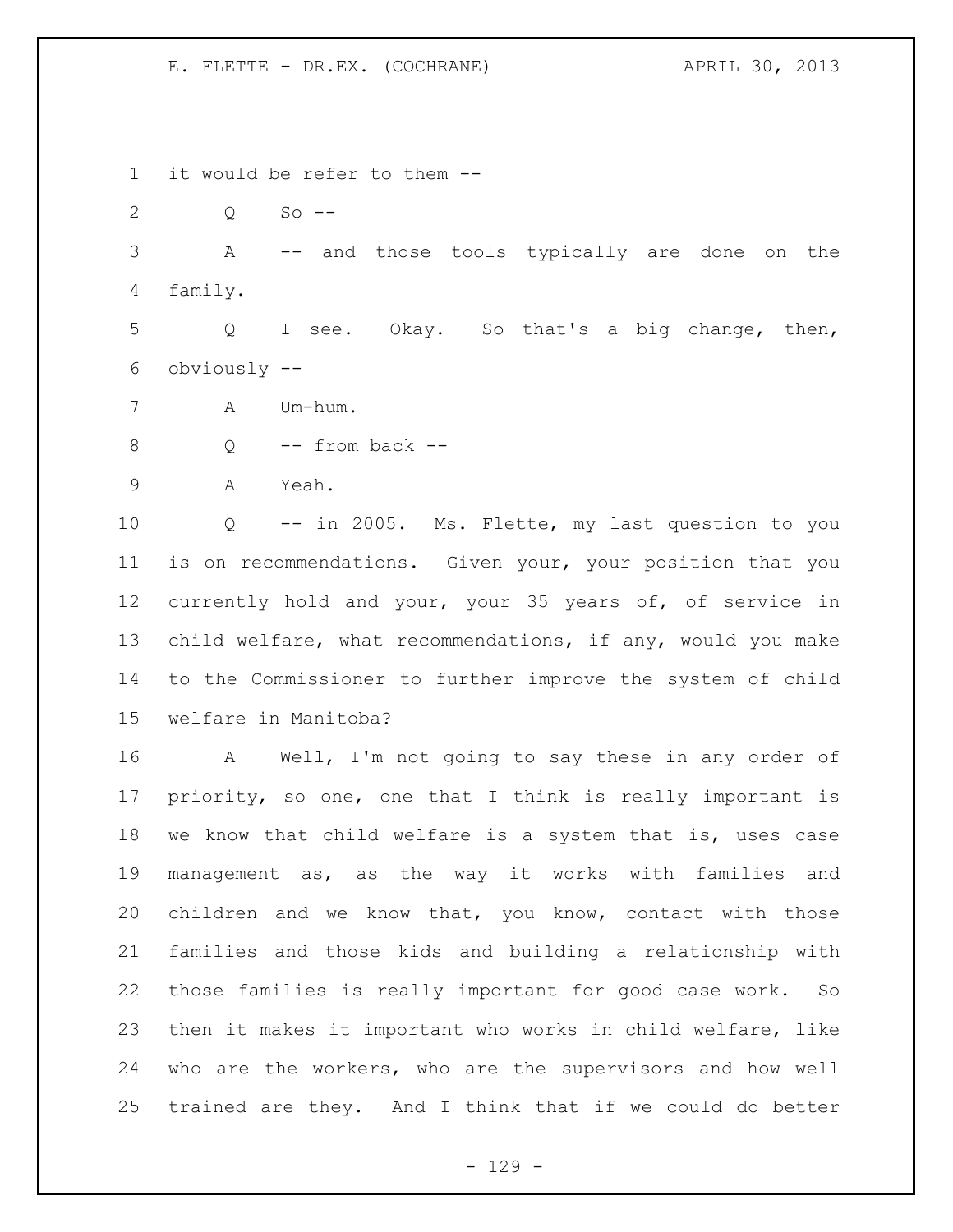at the formal training that social workers get, and I'm not necessarily saying they all have to have a BSW, but if we look at whatever formal training -- and I believe most agencies do try to hire to the BSW.

 I, I think that the child welfare system that is there to do a certain task is spending a lot of time and a lot of effort on training its workforce and in my opinion we should be able to rely on that workforce being trained when they come out of, when they come out of the faculty of social worker. They should be able to step into a CFS work and know the basics, in my opinion. They should know how to do a safety and a risk assessment, they should know the fundamentals of working with CFSIS or whatever the information system is that we're using. Instead, we're having to do considerable training. And I'm not talking about on-the-job training or orientation that you would do with a new employee as a matter of HR practice, but the fact that we spend so much time, and if you look at our training calendars, and not just the south but all of the authorities, training staff in, in things that I believe that we could work better with the university and the academic environment out there to have a better way that when we're hiring a person from there, they're able to come in and do CFS work and do it appropriately at the time. I think that would take a big burden off a CFS agency, which

 $- 130 -$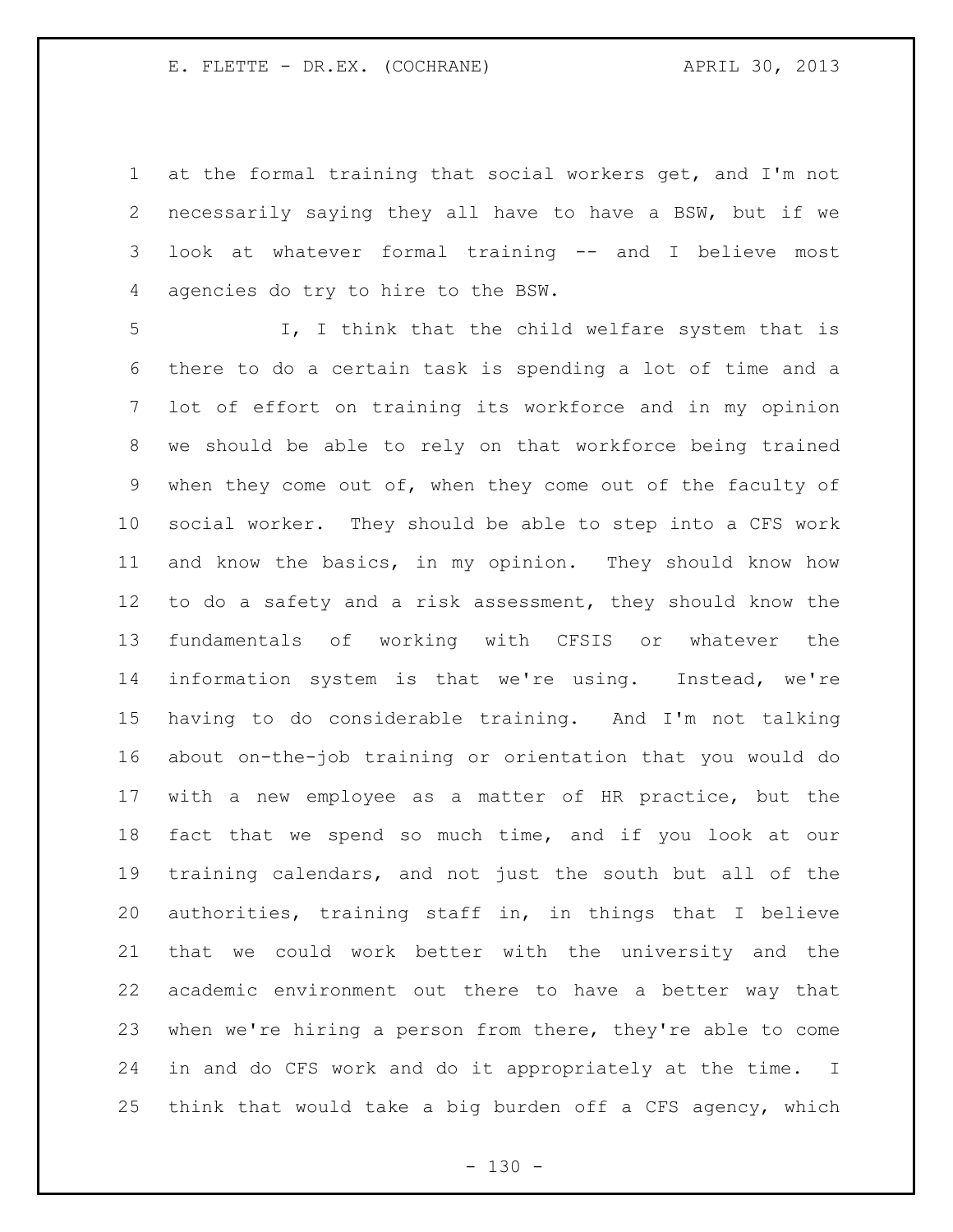right now, you know, is a quasi educational institution in many ways.

 THE COMMISSIONER: You said not necessarily having a BSW. Is there some lesser degree or form of training that equips young people to come into the social welfare work short of having a BSW?

 THE WITNESS: I believe that we can look at diplomas that do that.

 THE COMMISSIONER: Is there a diploma course now --

11 THE WITNESS: Yes, there is.

12 THE COMMISSIONER: -- program now?

13 THE WITNESS: Yes. There --

14 THE COMMISSIONER: Where?

 THE WITNESS: --- there's been one at the aboriginal focus programs.

17 THE COMMISSIONER: Offered where?

18 THE WITNESS: At the University of Manitoba. We've also developed with the aboriginal focus programs what we call an entry level certificate so it equips workers to come in and do basic CFS work but the provision that they can't make case decisions on their own, they need a more experienced supervisor or worker with them.

 THE COMMISSIONER: And that's with what qualification?

- 131 -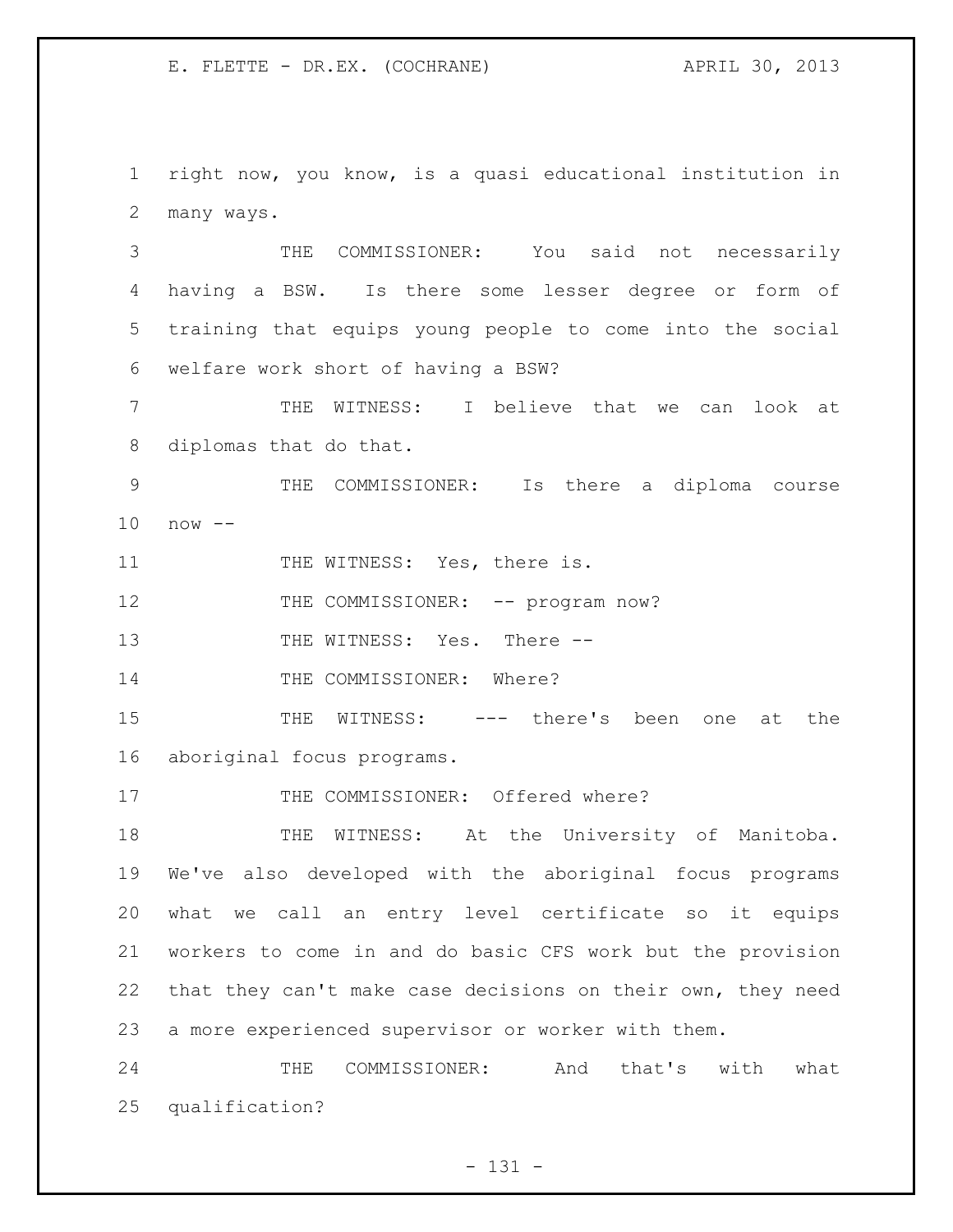THE WITNESS: It's an entry level CFS certificate. And I think we could build around some of those things.

 We, we have a challenge in the First Nations, and not just First Nations but people who work outside of the city in the rural areas, in finding folks, and so we have to look for ways of training that will meet our needs without insisting on a BSW and then not having anybody to fill those positions.

10 THE COMMISSIONER: But you're, you're saying that today, your assessment is that whether it's a BSW or whether it's a diploma or whether it's a certificate, they haven't been trained to get, to get to work on the job that needs to be done?

 THE WITNESS: Yes. I think the certificate is an exception because that one focuses specifically on entry level skills, but it does limit, for us anyway, it limits how much decision-making we give to those workers right off the top.

20 THE COMMISSIONER: There's --

21 THE WITNESS: We expect them to be mentored -- THE COMMISSIONER: There's restraints on them? 23 THE WITNESS: Yes.

24 THE COMMISSIONER: And they're, they're better equipped for the day-to-day --

- 132 -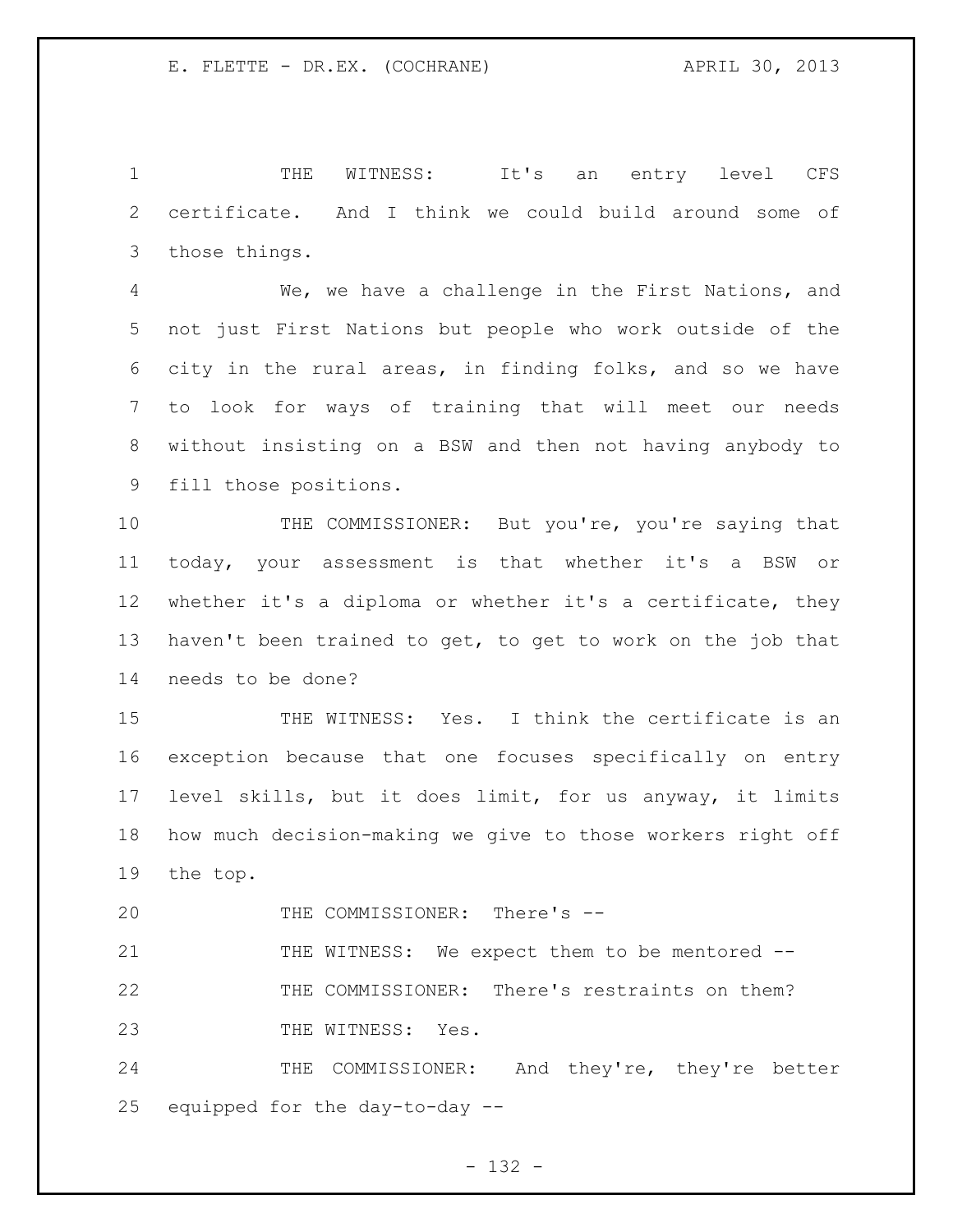1 THE WITNESS: Many of the tasks, yes. 2 THE COMMISSIONER: -- tasks. THE WITNESS: Yeah. BY MR. COCHRANE: Q Is there, is there anything else, Ms. Flette? A I think the other area that, that is really important is the relationship between child welfare and education. We have quite a bit of research out there that speaks to children if they can keep up with their educational levels, if they do well in school, their outcomes, even if they're in care, are much improved. So I think looking at ways to improve that -- and not just their 14 school performance but, you know, they're in, they're in school every day so there's lots of opportunity there to work with those kids and work with their families and support them, and work towards better outcomes for them. And again, you know, not necessarily to fault the education system, because child welfare is equally at fault in not having a really good way of working with the education system and really coming around those kids.

 We have, you know, lots of examples of some of the difficulties we have in getting our kids into the school in the first place, notwithstanding that the law requires that the schools educate them. They're high needs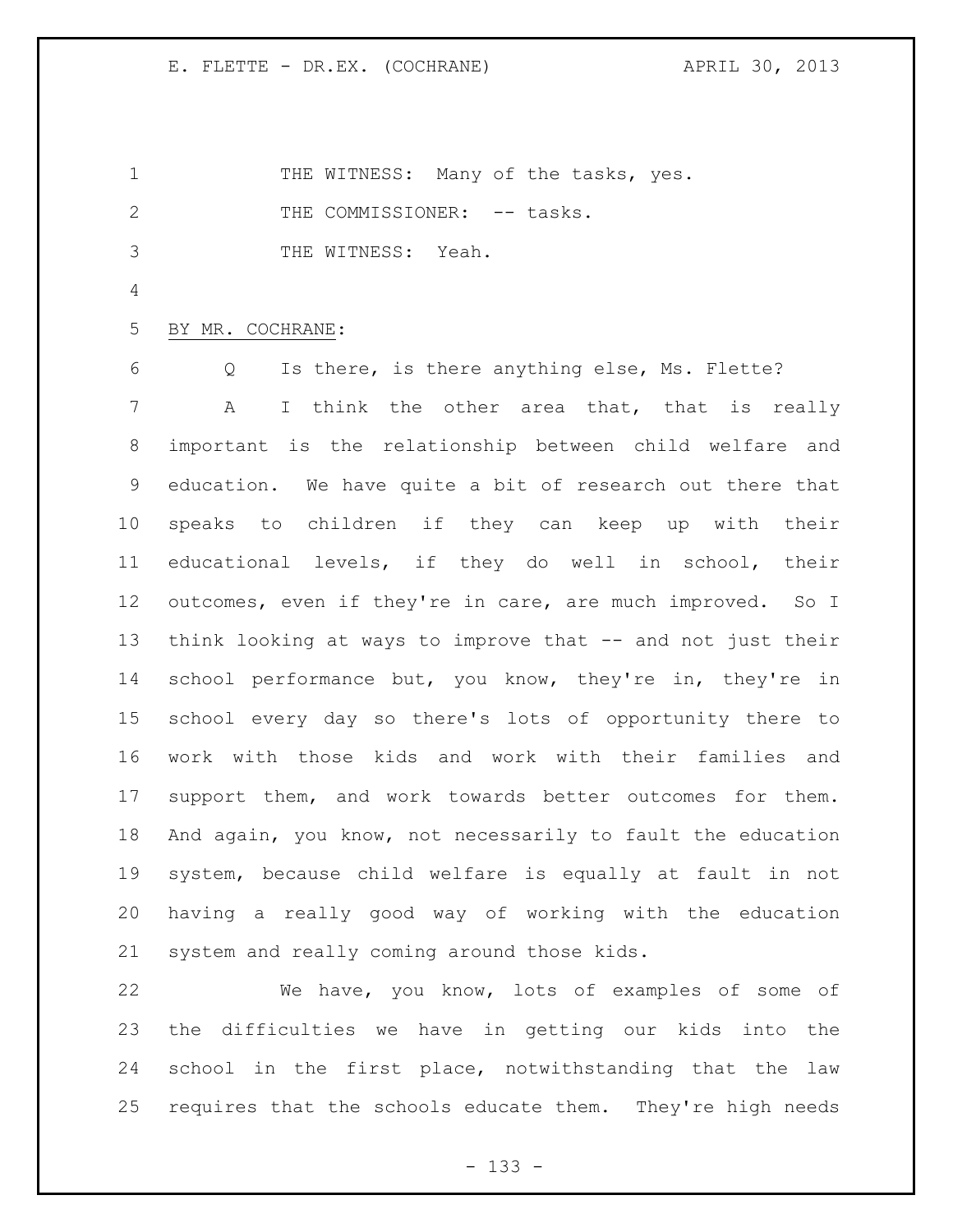kids and, you know, we get schools resisting that a lot. So some way in looking at how can we improve that, how can we deliver that better and work more hand in hand with the education system, it's a much more, I think, less stigmatizing way, you know, if the kid's in school and all the kids are there, than the child welfare worker coming in. So, and I think those are important considerations when we're designing programs as, as to how we do it and how well they'll participate.

 I think housing is another one, if we could figure out how to support families. And I, I think we could probably figure it out but I think there's some challenges in how we actually fund that and do that piece. But if we could somehow figure out and come around families with some suggestions or options for improving their housing situation, their living conditions, that would be huge for a lot of families. You know, even putting a washer and dryer in the place and having a fridge there, you know, and clean house, like those are things that I think are really important that many of our families don't have. You know, they're living in, in high risk areas, in crime areas, they're afraid to go out, they're afraid to have their kids go out, and none of that's healthy for kids. So I, I think -- and again, that is not -- child welfare can't do that. We can't build houses, but we do

- 134 -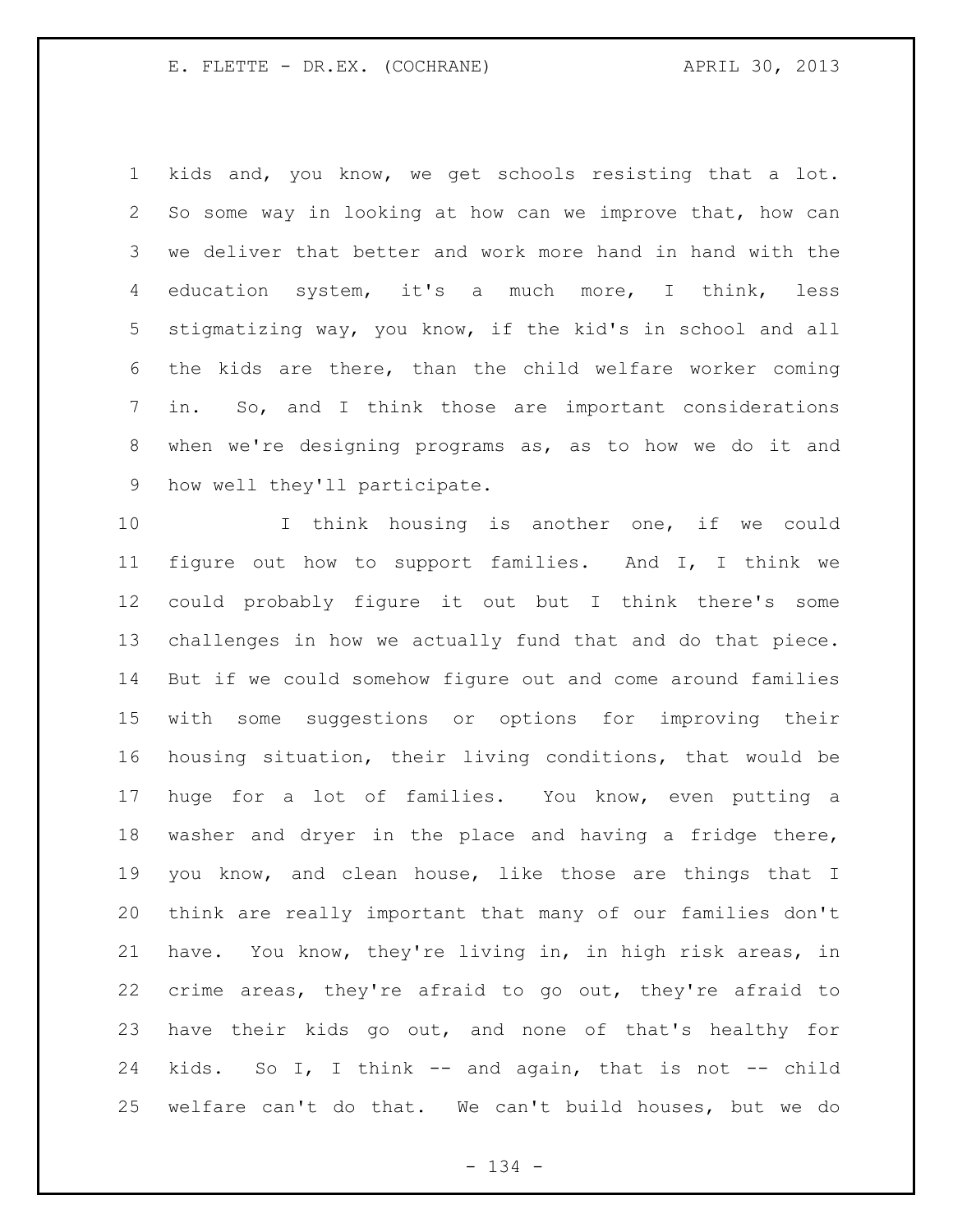have resources. And like I said, we -- when those kids come into care, we're paying those resources. THE COMMISSIONER: You know that a number of your kids are living in homes where there is not a washer and a dryer and a fridge? THE WITNESS: Oh, yeah. 7 THE COMMISSIONER: Yeah. 8 THE WITNESS: Many homes. They're --9 THE COMMISSIONER: Many homes. THE WITNESS: They're having to cab it to the local laundromat with bags of laundry and four kids in tow, um-hum. THE COMMISSIONER: And that's common? 14 THE WITNESS: Um-hum. THE COMMISSIONER: On and off reserve? THE WITNESS: Yes, I would say. I think off -- on reserve you don't have -- it's a bigger challenge to get to the laundromat because you don't have the same access to taxis and buses, but I, I think it's a common problem there, too. And then if you have -- although in our communities, think for the most part they all have running water in them, so we don't have that challenge there but ... MR. COCHRANE: Okay, Ms. Flette, that is, unless

 $- 135 -$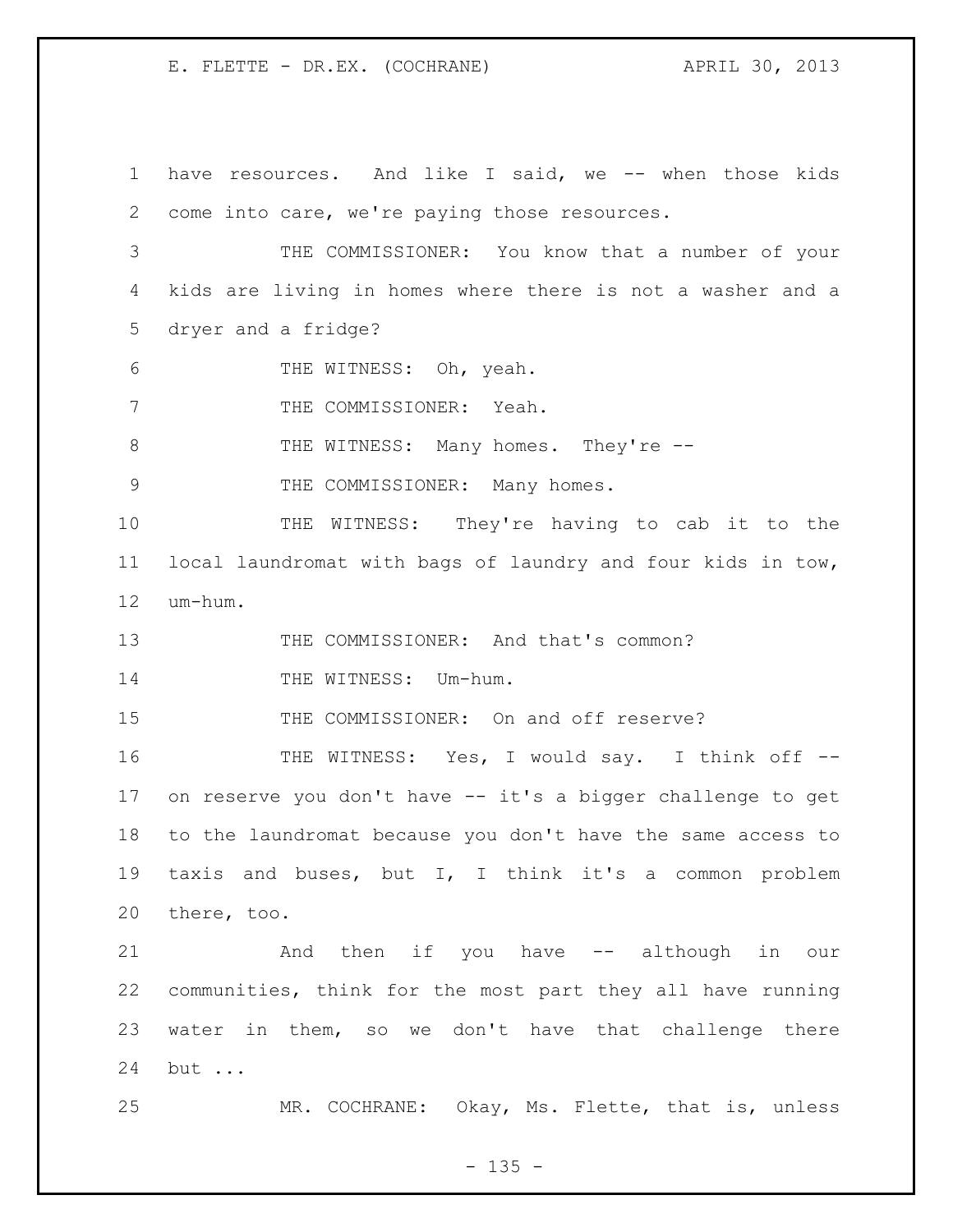there's anything else you wanted to, to add to the Commissioner, that's the end of my questions. THE WITNESS: Okay. Thank you. THE COMMISSIONER: Ms. Walsh. MS. WALSH: Thank you, Mr. Commissioner. CROSS-EXAMINATION BY MS. WALSH: Q Ms. Flette, can you see me all right over your monitor or do you want to move a little bit? A I can move over. (Inaudible) gracefully. Q Thank you. I wanted to start with your comments that community has to come around its children because, of course, that's where the inquiry is going in its third phase. A Yeah. Q We are going to be hearing from people who are involved with housing, poverty issues, addictions. In fact, I think you said that you worked for the Behavioural Health Foundation, and we're going to be hearing from the executive director -- A Yeah. Q -- of that foundation, which does have a family support program. A Yes. Q So we'll be hearing about that, early child

 $- 136 -$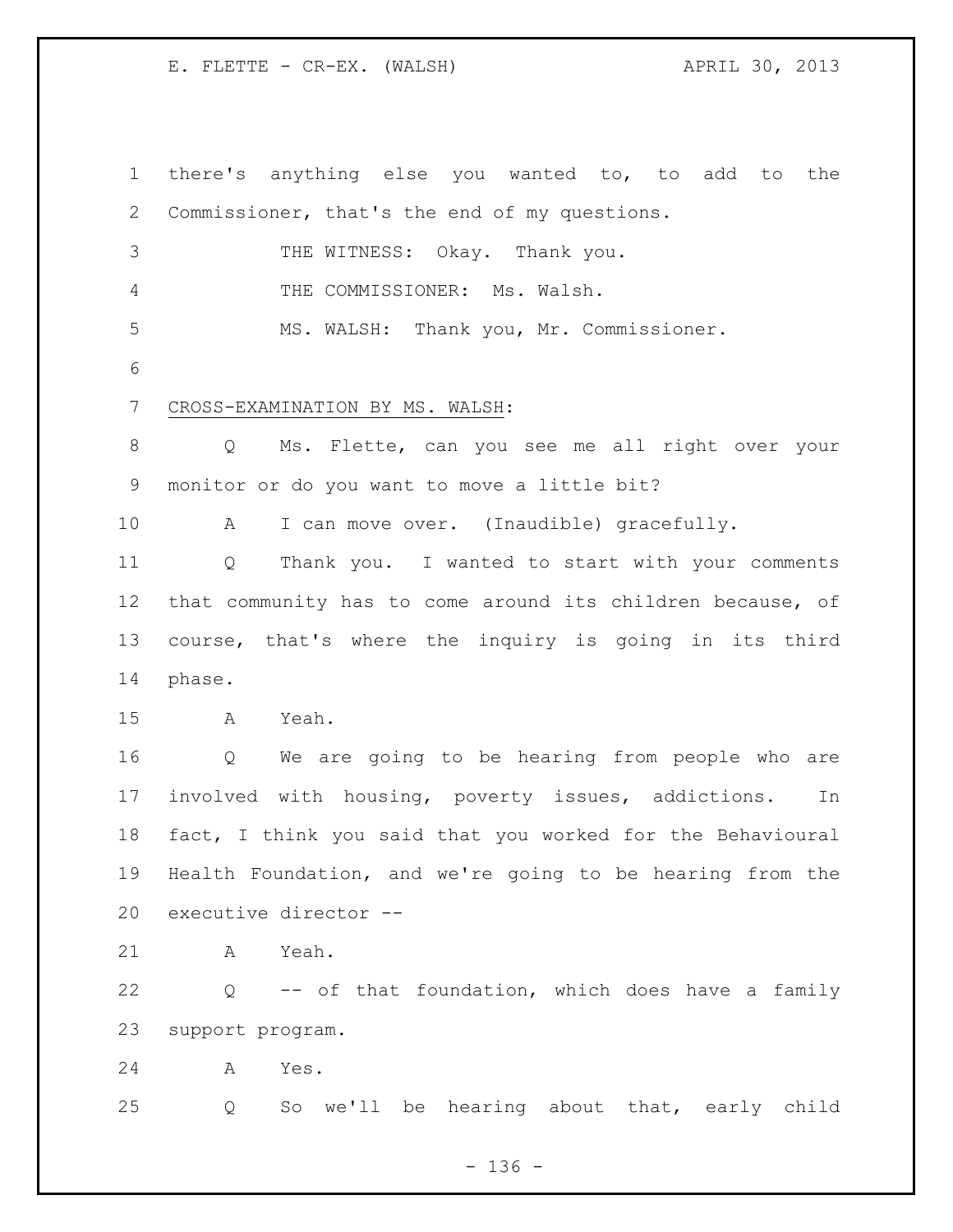educators, experts in, in those areas. So I'm, you know, glad to hear that, that you think that those are things that need to be explored and I'm pleased to tell you that we are exploring at least some of them.

 Is it fair to say, too, that differential response on the part of the child welfare system relies on the existence of a strong system of other resources, whether they are government funded or non-government funded?

 A Yes. I think when we look at other models of differential response that are out there and in our own discussions, you know, the notion of partnership and being able to partner up with others is really keen to having a good system out there and having a whole variety of programs and different ways of working with families that are perhaps less threatening or less stigmatizing than the child welfare agency itself. And we, we can support those programs in many ways, but yes, I think that's a really important step for a good differential response model and a really important thing for kids and families.

 Q Something else that you said just a moment ago, talking about what kind of training you think is necessary for recruitment of, of staff for agencies, and you said that it doesn't necessarily have to be a BSW and that having something other than a BSW might, in fact, be better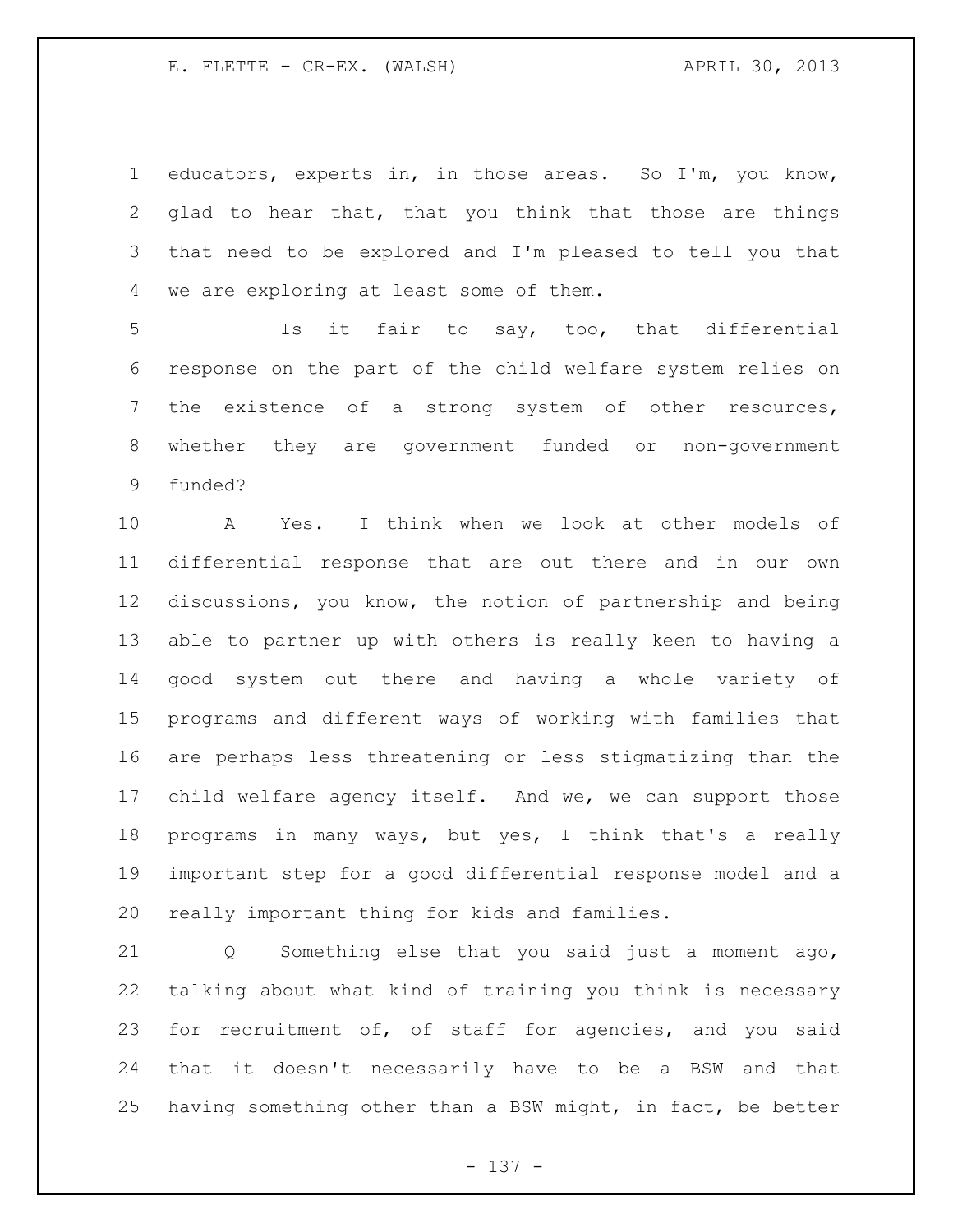for recruitment. Why is that?

 A Well, it takes, you know, three or four years to get a BSW. It's not as easily accessible across the province to everybody. We have a model -- we have used what we call the cohort model with the faculty of social worker, so we have had many examples. And the first one we did was up in the Dauphin area, that west region got up there, and it was quite a fight for the faculty, by the way, to get them off campus, but it's now a model that they use quite wildly -- wide, widely, and that actually sets a classroom up in a, in an off-campus area. It is still geared primarily to people who are already working in the field but it's not limited to those folks so it makes it a little bit more accessible for people. But even, you know, like when we did the one in Dauphin we had people coming there from let's say Skownan and Pine Creek, so that was still, you know, a two-hour travel every day. So it, it -- while there's some barriers there, but it does bring it a little bit closer than expecting those folks to move to the city for four years or three years and to get that BSW.

21 I think also when we look, you know, we kind of look at the health model, that not everybody's a doctor and a BN, you know, there's different levels of responsibility and there's different tasks that they can do and there's different ways you can mentor them so that some of that

- 138 -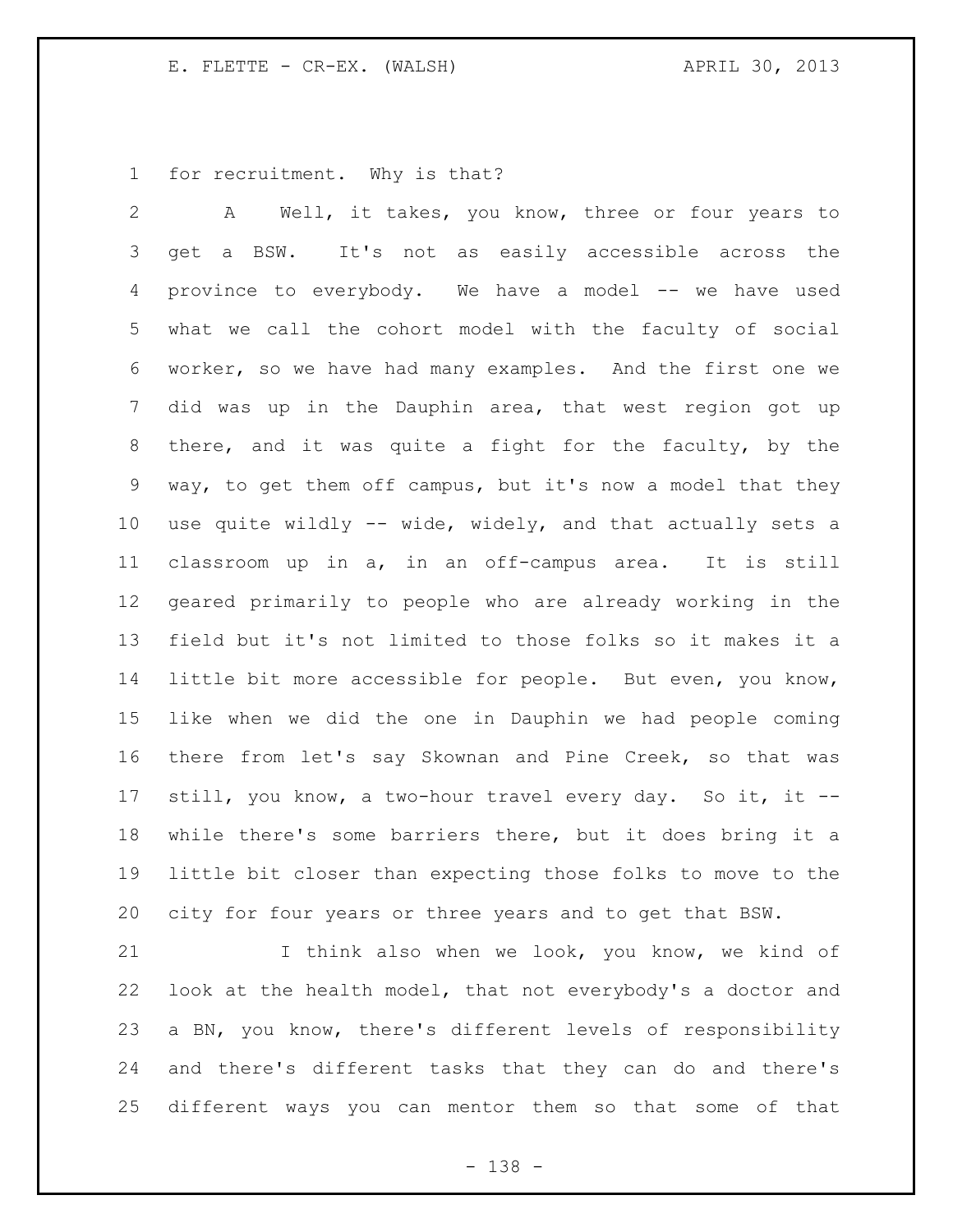work is getting done, that families are getting the service they need. So I think if we look at some of those models, that would be a good thing for child welfare, too.

 We're often quite challenged to fill positions and find staff, and particularly when you're looking for aboriginal social workers or helpers, they're very in demand. So it's, it's, I think, really important that we have good training. It's good to see that more and more aboriginal students are in the faculty.

 And our, our programs like the entry level certificate, when we set that up with the university, we set it up in a way that's laddered so people take a year of the certificate but they earn credits towards their degree so they can go on then to either a diploma and then to a degree. So it does give them a career path, as well, for those who are interested, but in the meantime they can be a resource and be on staff and assist the agency.

 Q The dean talked about an access program, which would support students who wanted to obtain their BSW but needed a little bit more support. Is that a program that you're familiar with?

 A Well, I'm not so familiar with it in the, in the social work area. I know they have access programs for engineering and, and law and thing. The cohorts do that to some extent. I mean, we really partner up with the

- 139 -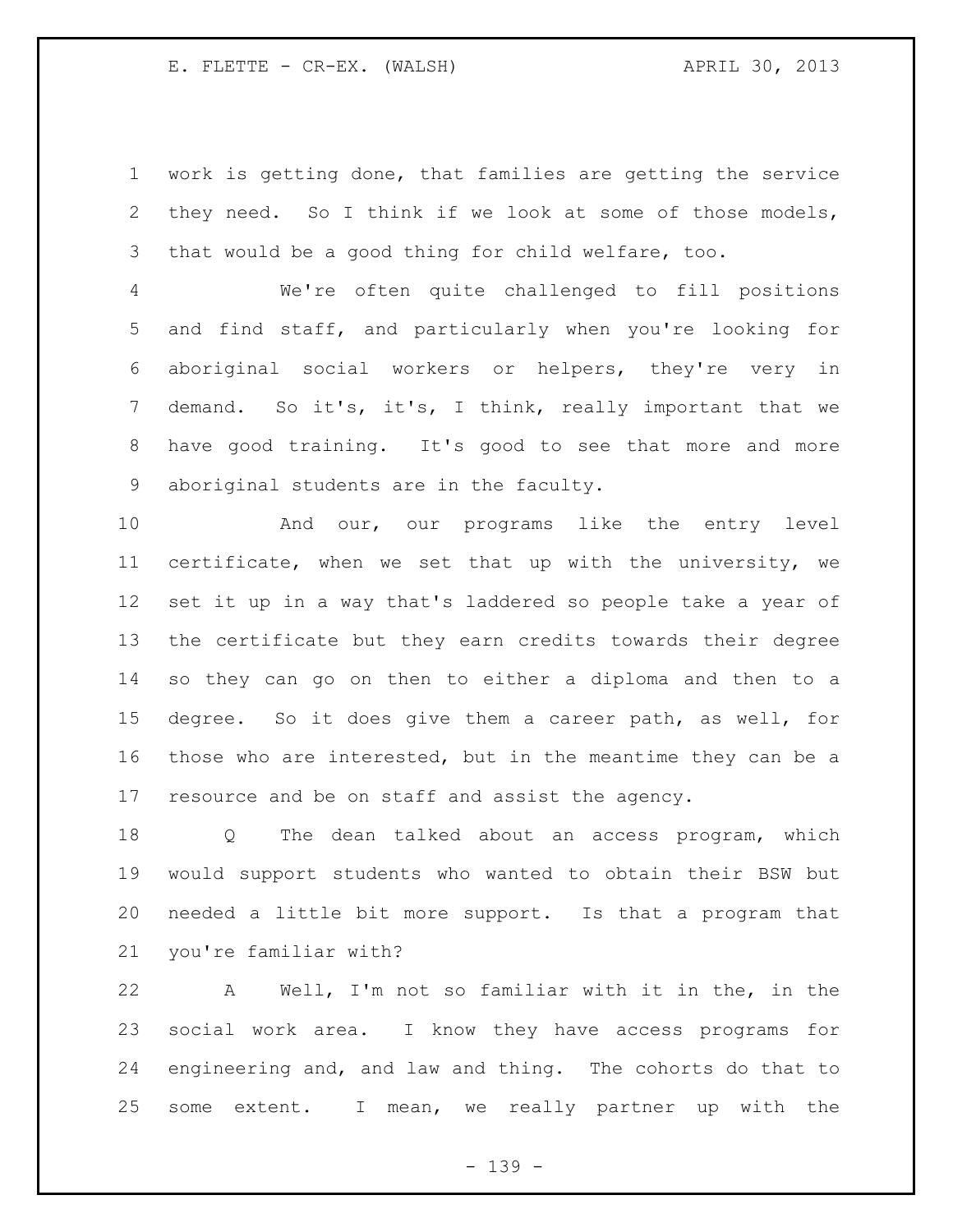university when we run a cohort, and we, when I was at west region, actually, you know, had a person full-time doing tutoring support and support, and the students were in a classroom but we organized study classes for them. And some of the folks had not been in a academic setting for a long time so going back at a university level was quite challenging. We wanted to make sure they didn't drop out, that they could maintain that. So those kind of supports, which is also what access does, would be helpful.

 We found the faculty pretty good in terms of accepting students, so looking at qualifications and working with the students to find a way to make them 13 eligible to get into the program, so that's, that's really good.

 Q When you talked this morning about quality assurance that's done by the authority, one of the things you said was monitored was the, were the qualifications of staff at the agencies, and my question is what, what qualifications do the 10 agencies under the southern authority require to be social workers?

A Well, there is --

Q Child welfare workers.

 A Yes, more child welfare workers. The, the standard that's out there is actually a foundational, foundational provincial standard that all agencies, not

 $- 140 -$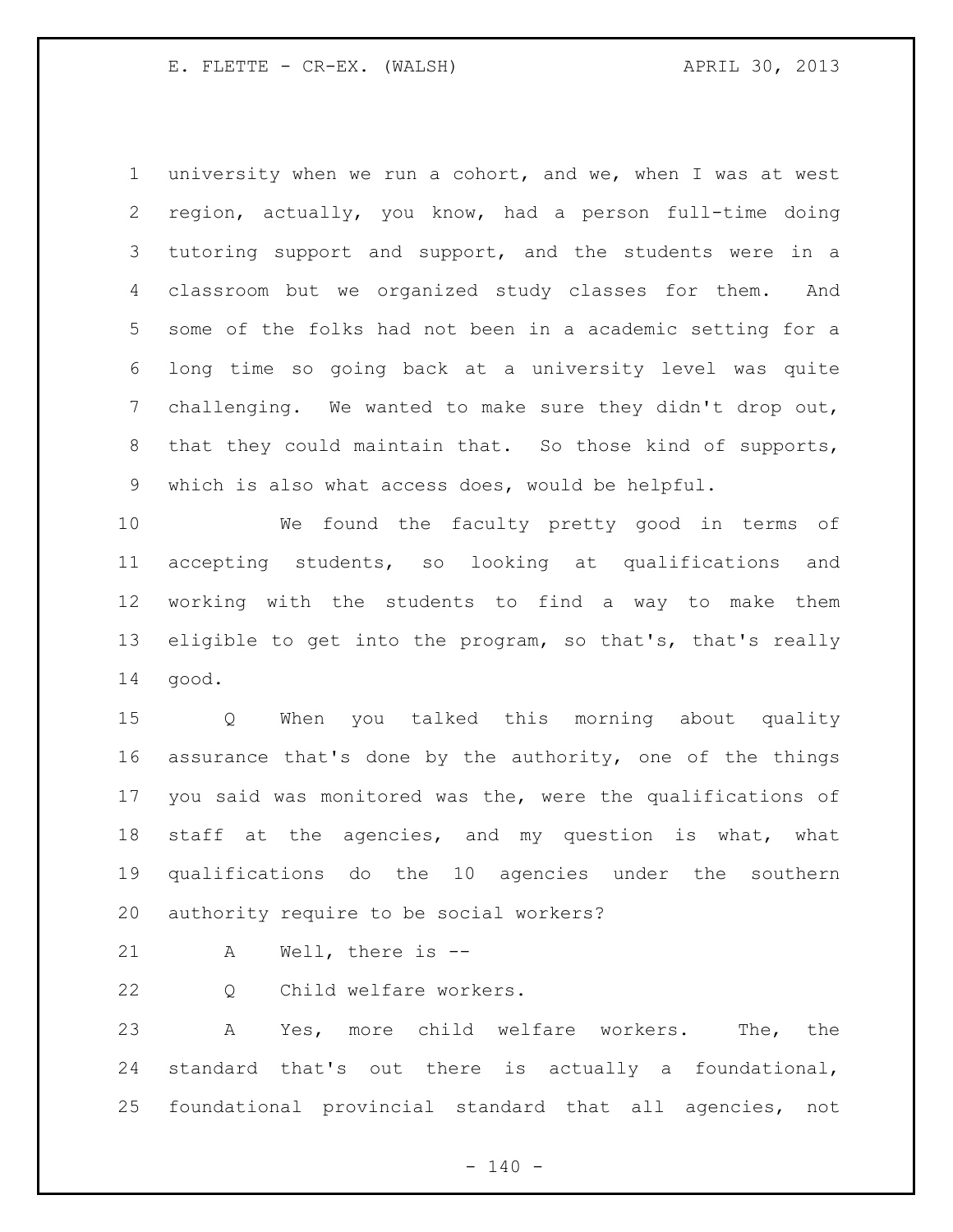just the south, have to meet, but that standard is for entry level mandated workers, so it lays out either your formal training or the equivalencies that you need. And if you don't quite have those equivalencies, what kind of supports the agency has to build around you in order for you to function as the worker until you meet those qualifications.

8 So for example, in the south we have, we have our own standard but it's modeled on the foundational standard. It has two groups. One is what we call the direct service worker one and direct service worker two, and you want to be a direct service worker two, and to be that you need your BSW and experience or a related post-secondary degree and increased experience.

 If you're a DLW -- a DSW one you can do some work but the agency has to have a mentorship plan and they have to have a training plan and you have a set period of time in which to complete that to move to the DSW two level.

 Q Okay. Now, it was the standing committee that was charged with responding to the recommendations that were set out in the six reports that are listed in the Order in Council that established this inquiry. Am I right in understanding that?

 A Yes, I believe that's primarily true. Initially we had two co-chairs as well, and then when they left it

- 141 -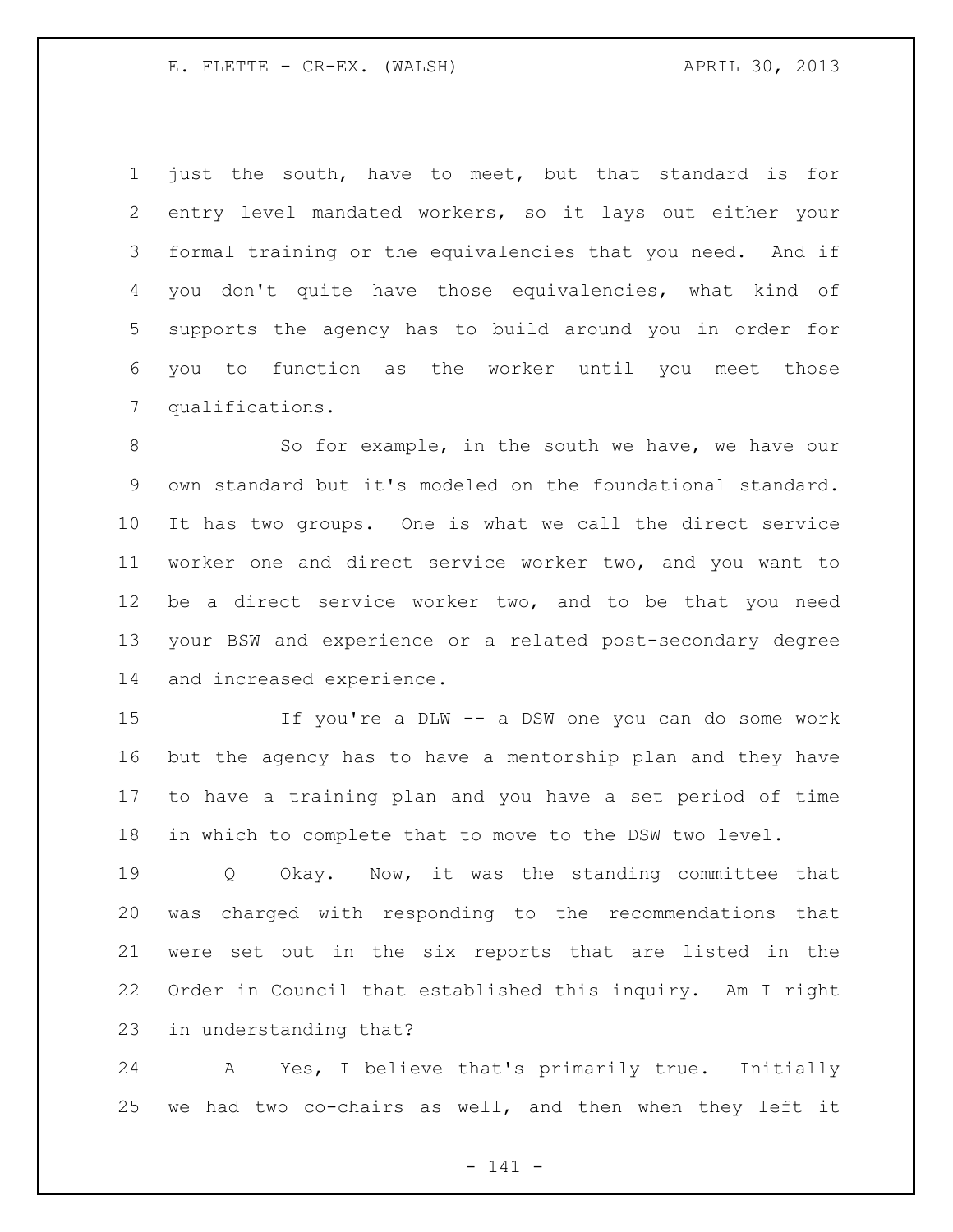became the standing committee's role. Q And you're a member of that committee? A Yes. Q Along with the other CEOs of the authorities and director child protection? A Yes, that's correct. Q Who is now Ms. Loeppky? A Well, she -- there's an acting ADM and director of child welfare while Ms. Loeppky is involved with the inquiry. Q Okay. Thank you. Did you read all six of the reports that are listed in the Order in Council? A Yes, I believe I have. Q Specifically, you looked at the reports that were directly related to the services delivered to Phoenix and her family, the Section 4 report -- A Yes. Q -- and the Section 10 report? A Yes. Q Did you also read the internal review that was prepared by Rhonda Warren? A Yes, I did. I, I didn't read that till later on, but I've read it. Q The recommendations that are listed in her report were incorporated into the Section 4 report?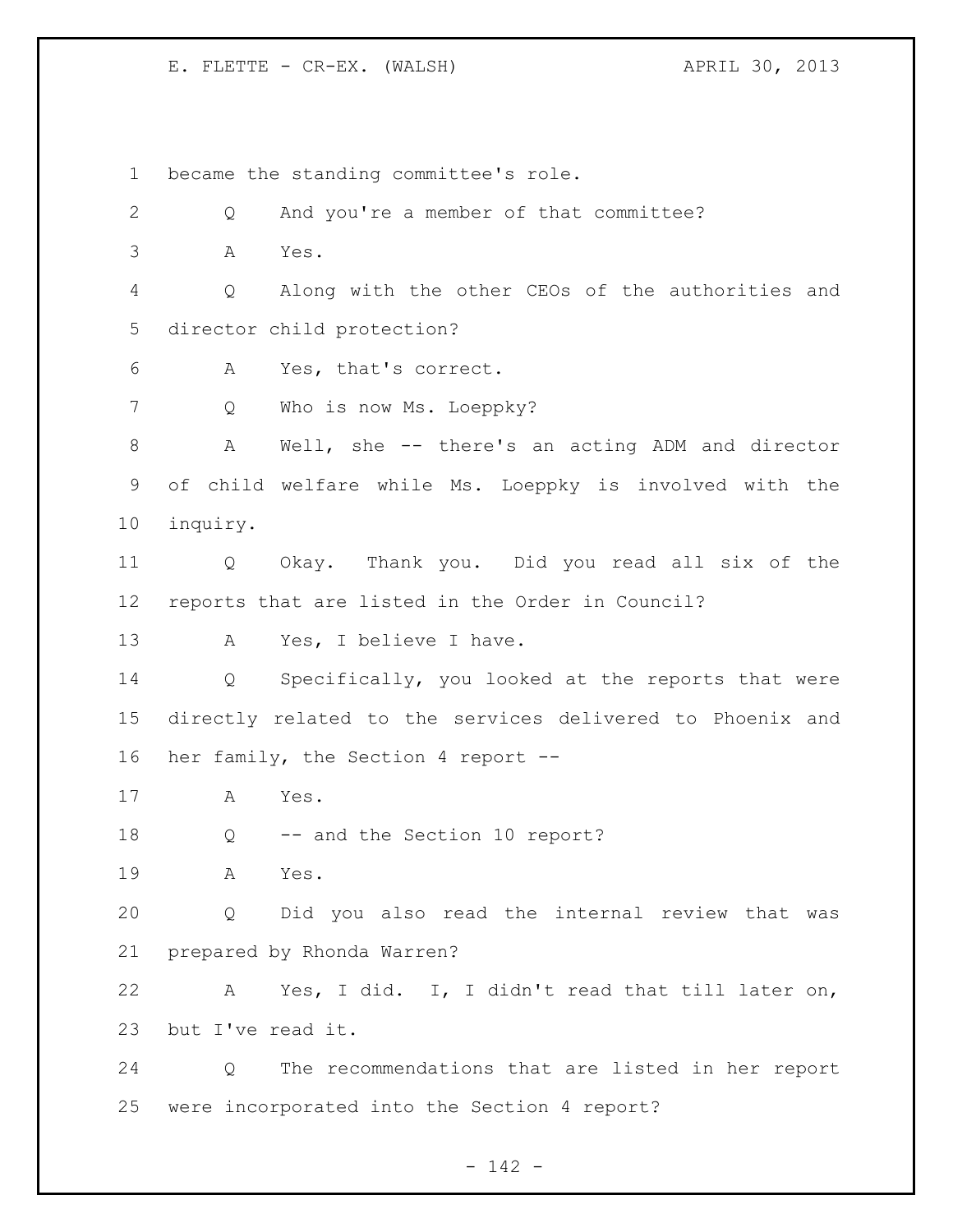1 A For the most part, yeah.

 fact-specific reports, what did you understand needed to be done by way of improvements to the delivery of the child welfare system in cases similar to Phoenix and her family? A Well, I think the whole area of contact and seeing kids, the area of standards, the area of case documentation and the area of risk assessment and good case planning were very key ones. Q What, if anything, then, has been done by your authority to address those very items? A Well, with the standards, we offer standards training twice a year through our training centre. Every six months we are working towards making it an authority standard that you have to have a worker take standards training within six months of starting work. 17 17 In addition to what we do, though, we've also trained agency folks, and so many agencies now run their own standards training as well so there's a much greater emphasis on everybody having the training, having the manual with the standards, being able to know how to go online and get the standards on the website, how to follow them and work with them and understand what they are and how they have to use them, so there's been a lot more emphasis and attention on that.

Q Yeah. Okay. As a result of reading these, the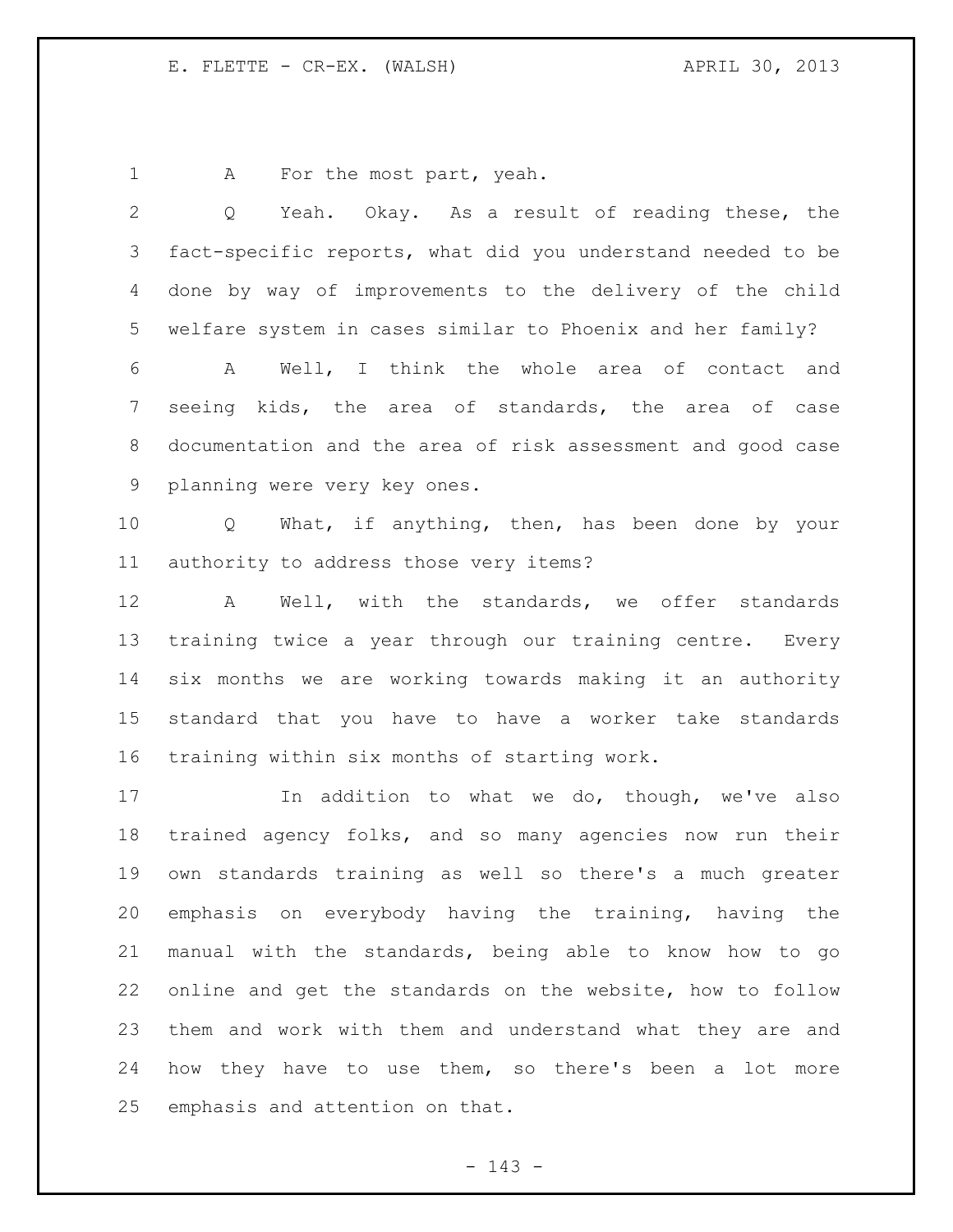| 1               | When<br>review a case or a program or a<br>we              |
|-----------------|------------------------------------------------------------|
| 2               | complaint, we will speak about the standard; if the        |
| 3               | standard wasn't complied with, where they were short and   |
| 4               | why. So there is a much, I think, greater awareness on, on |
| 5               | the part of staff out there and staff are working in the   |
| 6               | field about the need to be looking at those standards and  |
| $7\phantom{.0}$ | following them.                                            |
| 8               | With the face-to-face contact, I think I've                |
| $\mathsf 9$     | already spoken about some of the things that we do to      |
| 10              | monitor that and the reports that we produce and supply to |
| 11              | agencies and review with agencies frequently.              |
| 12              | Can I just stop you --<br>Q                                |
| 13              | Um-hum.<br>Α                                               |
| 14              | -- there for a minute.<br>Q                                |
| 15              | Α<br>Sure.                                                 |
| 16              | Will you keep your train of thought if I stop<br>Q         |
| 17              | you?                                                       |
| 18              | Α<br>Yeah.                                                 |
| 19              | I have some questions about the face-to-face.<br>Q         |
| 20              | Okay.<br>Α                                                 |
| 21              | What does face-to-face contact mean?<br>Q                  |
| 22              | It means that the social worker has to go and see<br>Α     |
| 23              | the child physically face to face.                         |
| 24              | Does it mean anything beyond physically seeing<br>Q        |
| 25              | the child?                                                 |

- 144 -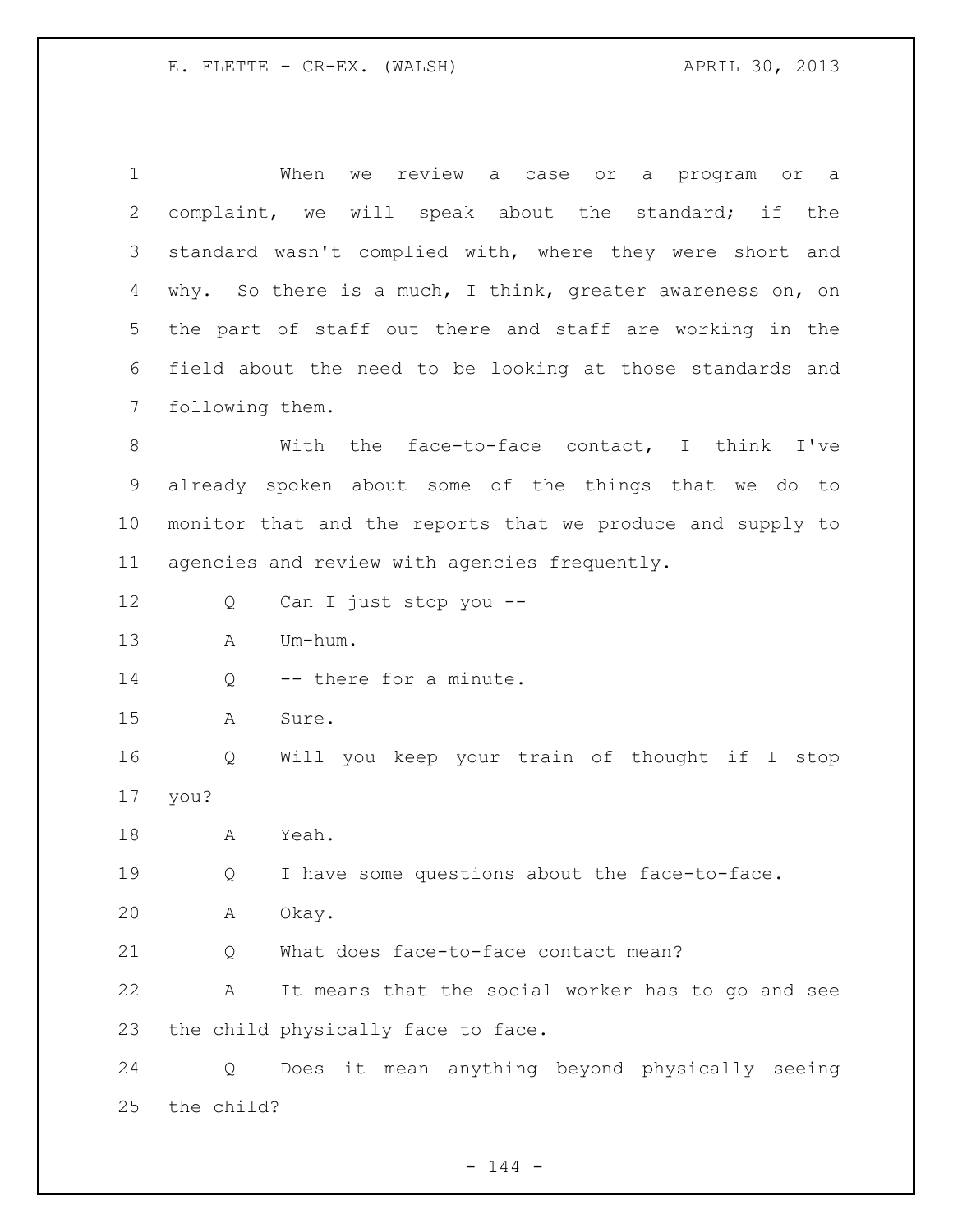A I think that the social worker needs to have a part of that visit with, with just the child and the social worker. I think the social worker needs to learn how to ask some questions to ascertain that this child is okay and safe. If the social worker, with younger children, non- verbal children, I think the social worker also may need to make a call as to what they should be looking for when they look at the child, if the child is exhibiting symptoms of perhaps abuse or mistreatment. Now, these are children in care already.

Q Okay.

 A So it isn't just, you know, I've seen the kid, they look fine. I think sometimes you have to go further than that to really make sure that these children are fine and are safe.

 Q So contact would require some assessment beyond just  $-$ 

A Yes.

Q -- looking at the child?

A Yeah.

 Q Now, you said these are children in care already. So this is, this face-to-face requirement is with respect to children who are in care?

 A Well, there's a requirement for both. And the, the children in care are the ones we can track easiest

 $- 145 -$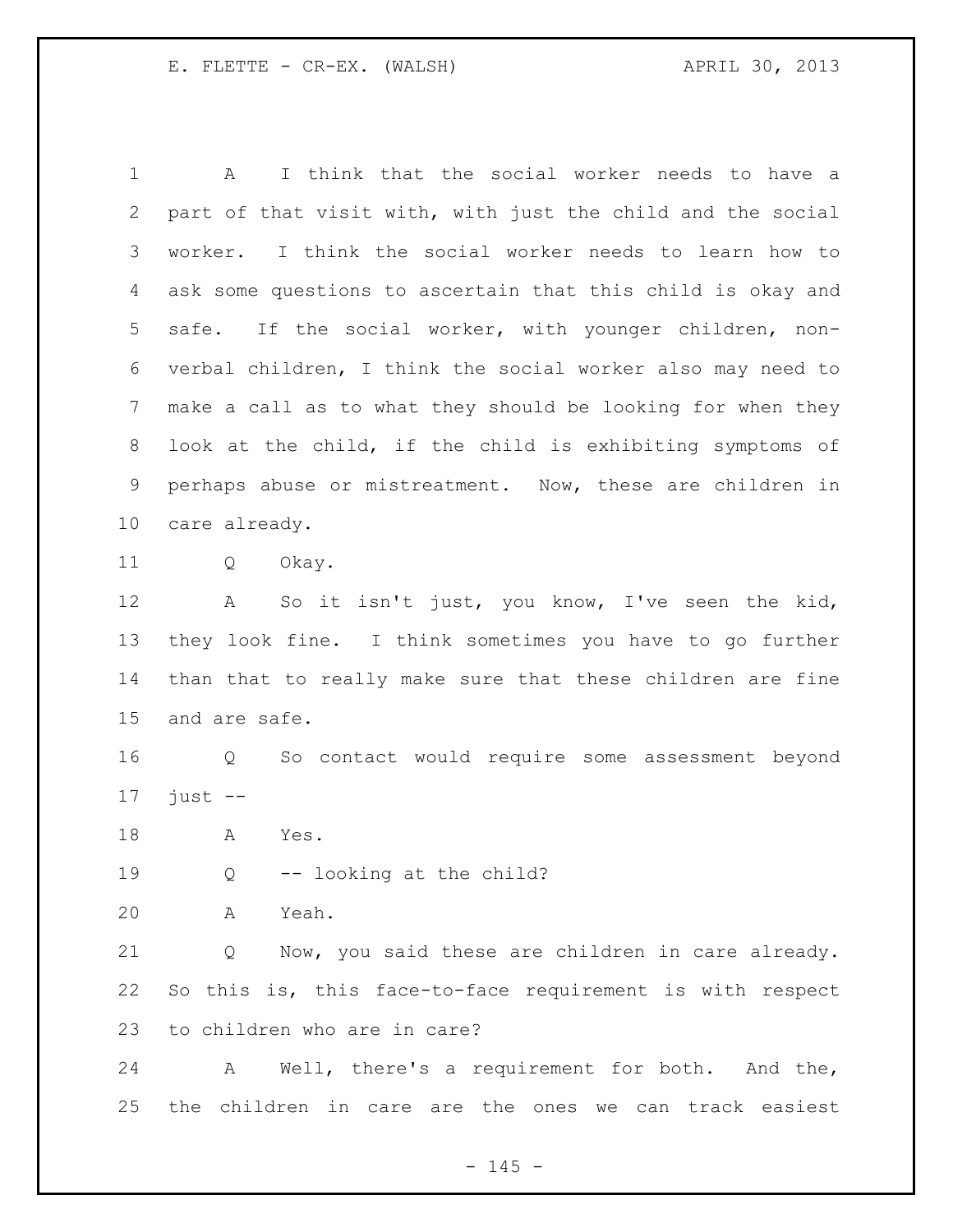right now because they're actually recorded on CFSIS. But we have a lot of children living in families who are getting protection services and we are expecting workers to see those children. We do not have a good way to track that. CFSIS won't track it.

 When we did a big review in '06 of all the children, which included the children living in families that were getting service from the system but were not in care, mean for us that was about over 4,000 kids. And there is no good quick way, other than going to the case file and looking to see where and when did the worker see this, this child.

 We developed quite a series of spreadsheets at that time to be able to track that information but it would become quickly very inefficient, and I know we had flagged that for CFSIS, that they really need to figure out a way for us to be able to enter that information very quickly, be able to see at a quick glance whether these children are -- have been seen or not.

 You could argue that some of those kids, you know, could be more this than sometimes children in care because they're left in families where there is an element of risk, there's been a professional decision made or judgment made to leave them there, provide services, but you would really want to make sure that those kids continue

 $- 146 -$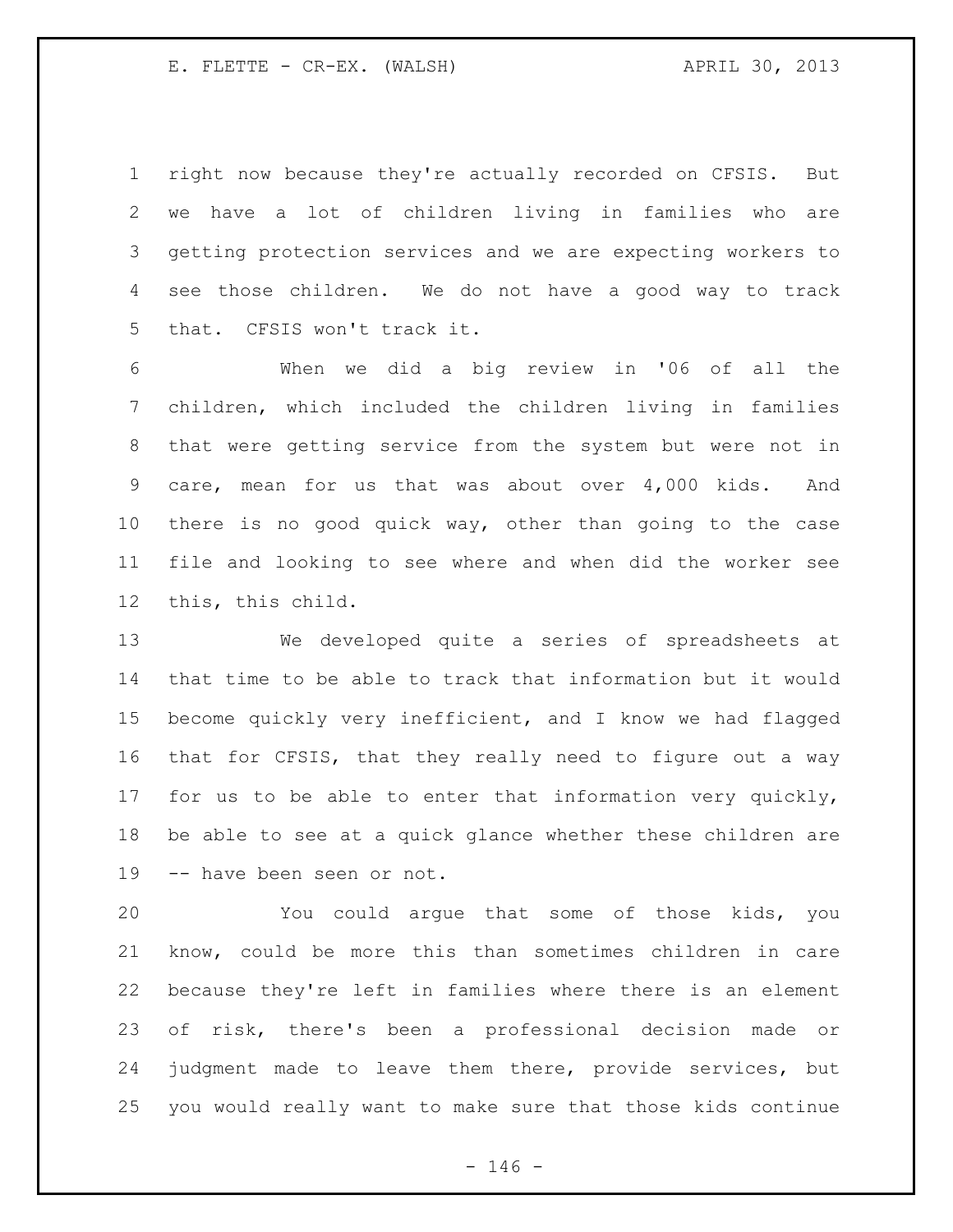to stay safe.

 Q Well, that, that was my thinking, is that presumably children who are in care are at a lower risk than children who might be the subject of protection services but aren't in care.

 A Well, one, one likes to presume that but I think, you know, often children in care -- it's true in many cases, yes, they are safer, but we know that abuse happens in foster homes and we know that there is many kids in care who live on the street who are addicted, so I think there's safety concerns for those children, even if they're in care doesn't mean they're necessarily safe.

Q Okay.

14 A But I think both groups of kids need, need that type of oversight and I think we need a system that can allow us to do that much more efficiently than what we currently have.

 Q Because, of course, throughout the time that Phoenix received services, she was only in care for limited periods --

A Yes.

22  $Q \leftarrow$  -- of time.

A Yes.

 Q So if we're talking about keeping track of a child like Phoenix, we're looking at a means of tracking a

- 147 -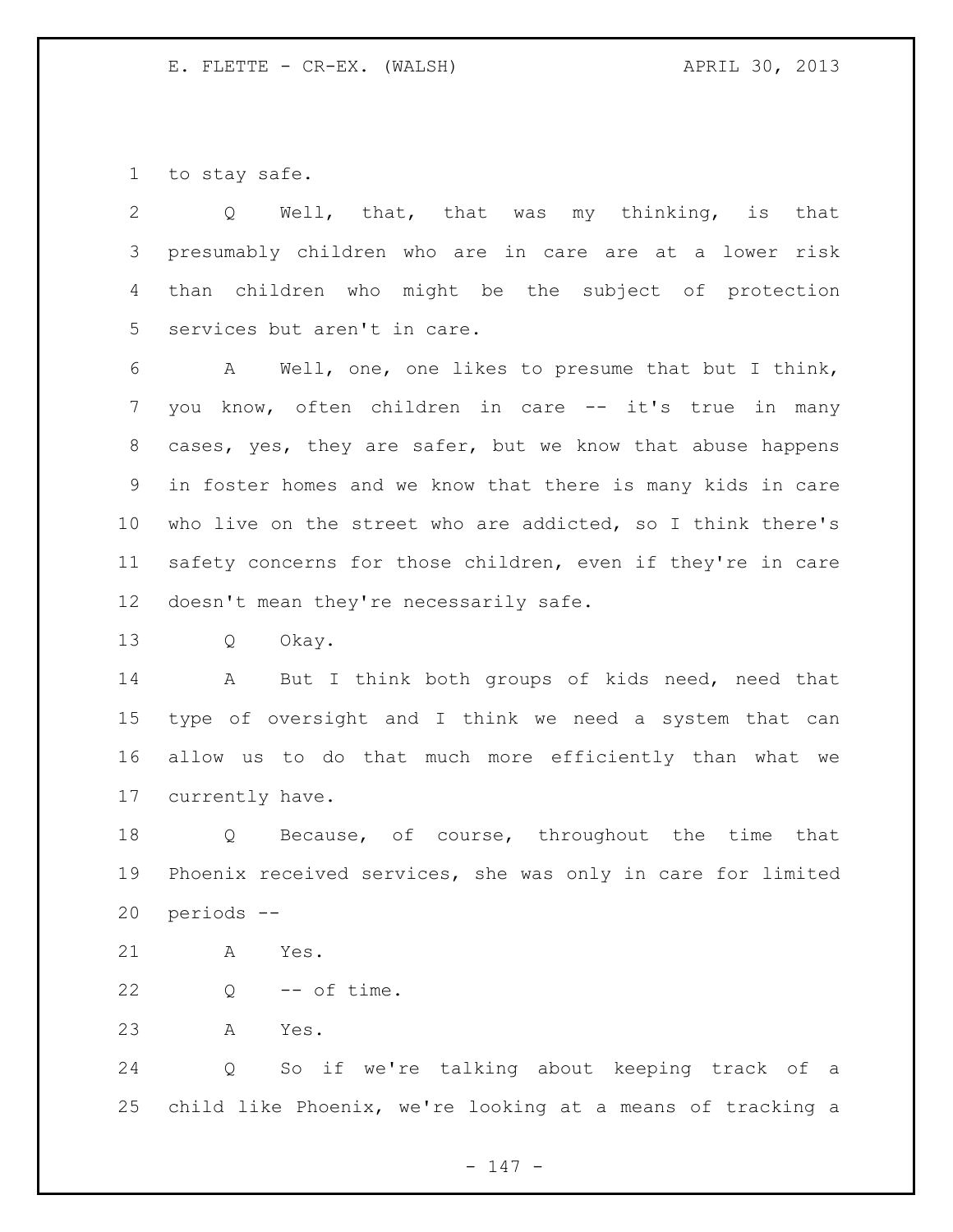child who is not in care? A Yes. And if you're tracking one child, that's one thing, but like, we've, we would have to track about 4,000 of them. Q So are you saying that right now the system doesn't do that well? A Um-hum. Because the children in care have their own file on CFSIS so you can enter, you know, that and you can run that data, but families are a family file and so you would have the care, the primary caregiver and then whatever children would be listed, and CFSIS does not have the capacity right now to actually be able to record for each of those kids when were they seen and who saw them and 14 are they being seen, you know, frequently enough based on the standard. Q Is that something you would like the system -- A Oh, yeah. Q -- to be able to do? A Now, I don't know where they're at. I know that it's been flagged for the province and we've been told they're trying to figure out how to do it. I think, and I'm not a CFSIS techie or anything, but I think one of the challenges we have with CFSIS is that it is an old platform

and it really does need to be upgraded in some --

Q Right.

- 148 -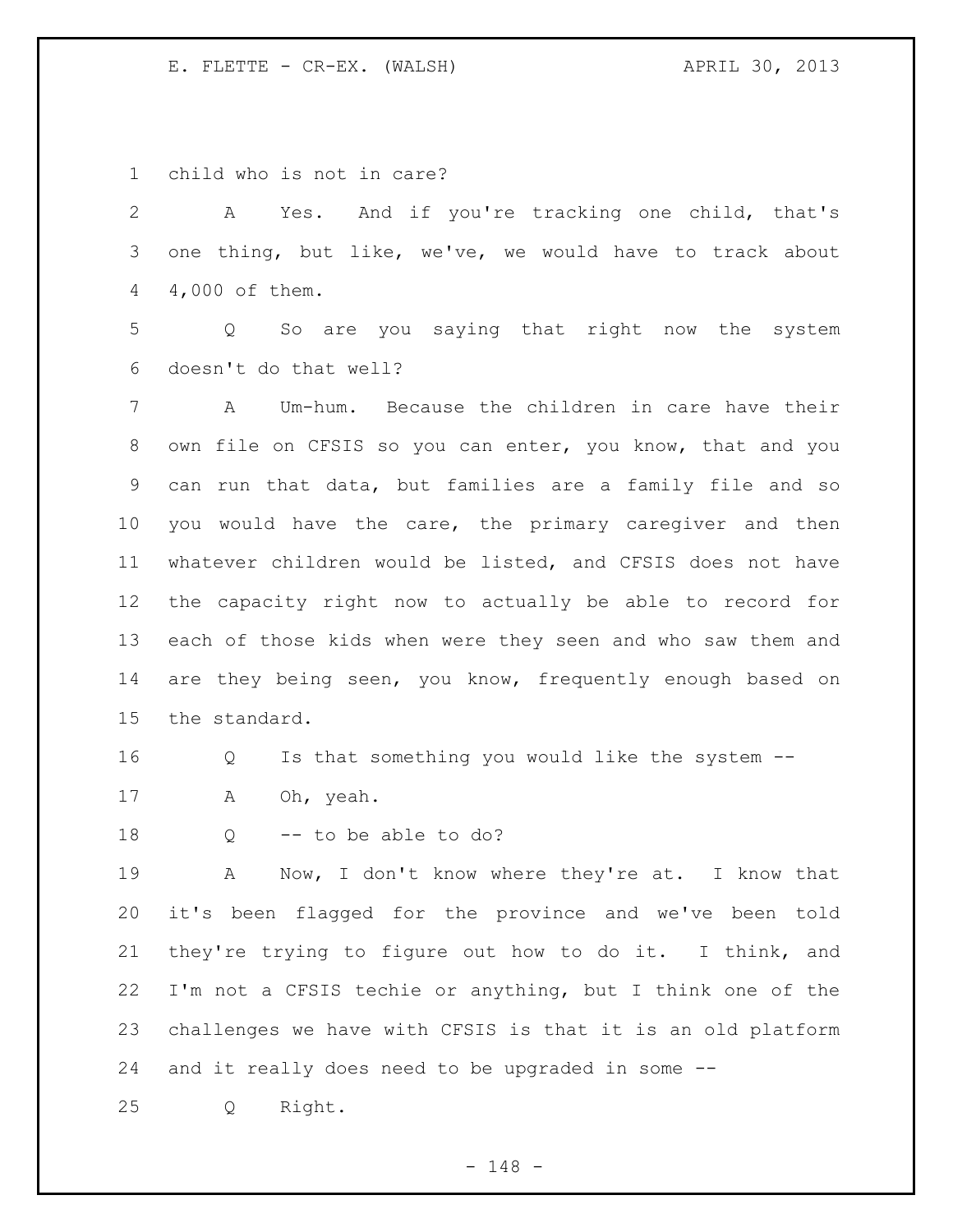1 A -- way, shape or form, so we can more efficiently do those things.

 Q Aside from the electronic tracking, though, wouldn't good case management keep track of a child about whom there is a protection file?

 A Well, definitely good case management is important. I'm, I'm talking now more from an oversight. Certainly the role of supervisor is important if you're sitting with the worker, but if you're supervising six workers and they all have, let's say, 30 cases, that's a hundred and eighty cases just for the one supervisor and you would want some quick way of running reports so you can see at a glance, you know, which kids were seen and which ones weren't. Right now it would actually involve some kind of manual report form the worker or going through the file and looking to -- looking for that information.

 Q And as, as the system stands right now, ensuring compliance with a child being seen on a regular basis is up to the supervisor, then, of an individual worker?

 A Well, the supervisor would certainly be the first one in line to ensure that. They, they play a very key role in, in overseeing what a worker does and being a checkpoint for things being done and whether they're done or not done, so they do play very key roles. And then if there's middle managers, that could be another level of

- 149 -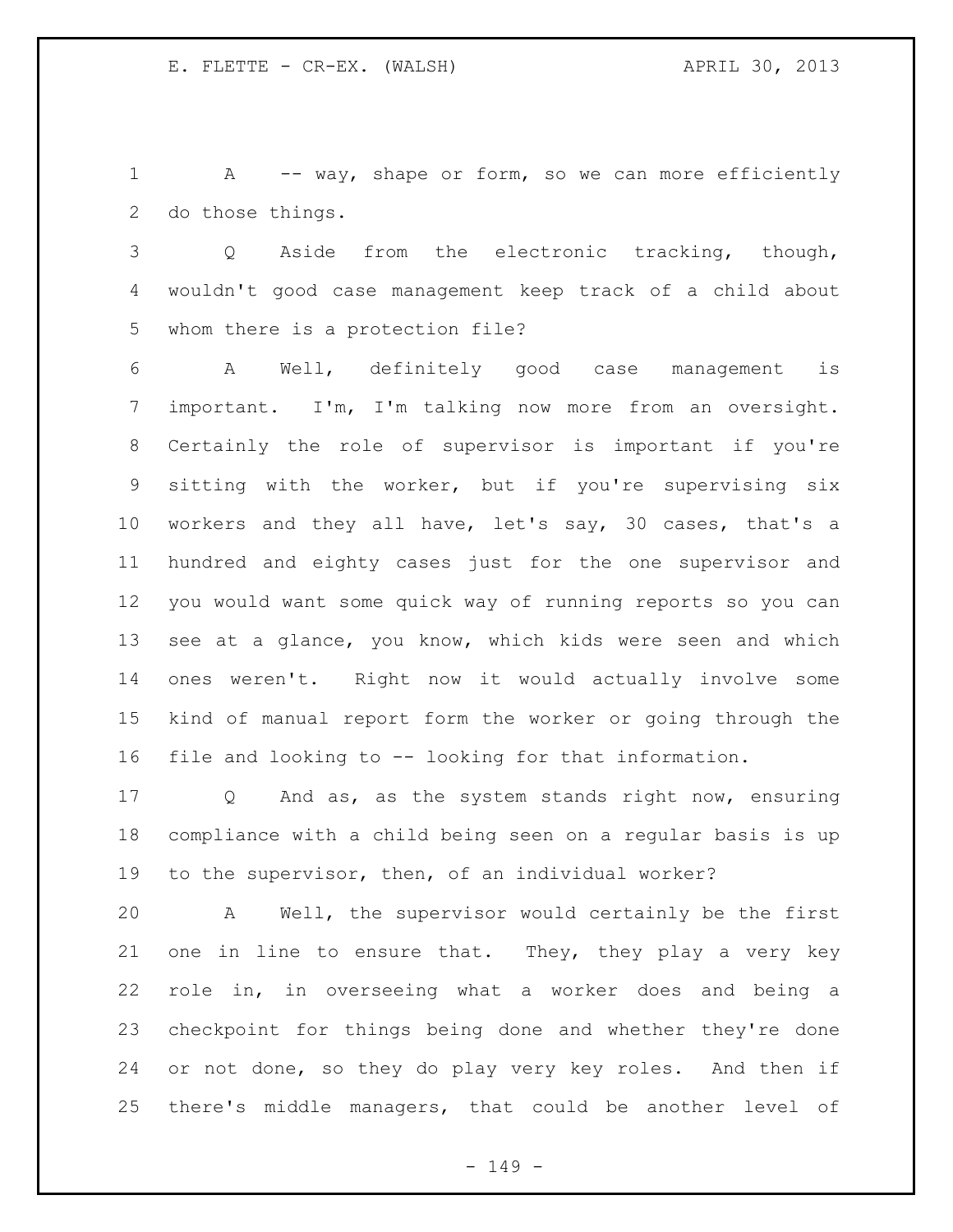oversight.

 But again, if you have a way electronically -- like I can go onto CFSIS and run a report on face-to-face for all of our agencies and it doesn't take long to do it for kids in care.

Q Right.

 A And we should have the same capacity for all the kids that we serve.

 Q Okay. Thank you. Has the southern authority done anything other than implementing or being part of the implementation of the recommendations that were listed in those six reports to respond to the findings in the reports that were specific to Phoenix Sinclair?

A Could you give me an example?

 Q Well, I don't know. There, I mean there were, there were a great number of recommendations. Not all of the recommendations, the 295 recommendations, were specifically aimed at Phoenix and, and her situation, but having looked at those specific reports and being involved with the implementation, are you aware of something that the southern authority has done beyond what was recommended in those three fact-specific reports?

 A Well, if I speak more in terms of themes, like for example, the whole issue of case documentation and file recording, you know, we've certainly worked with agencies

 $- 150 -$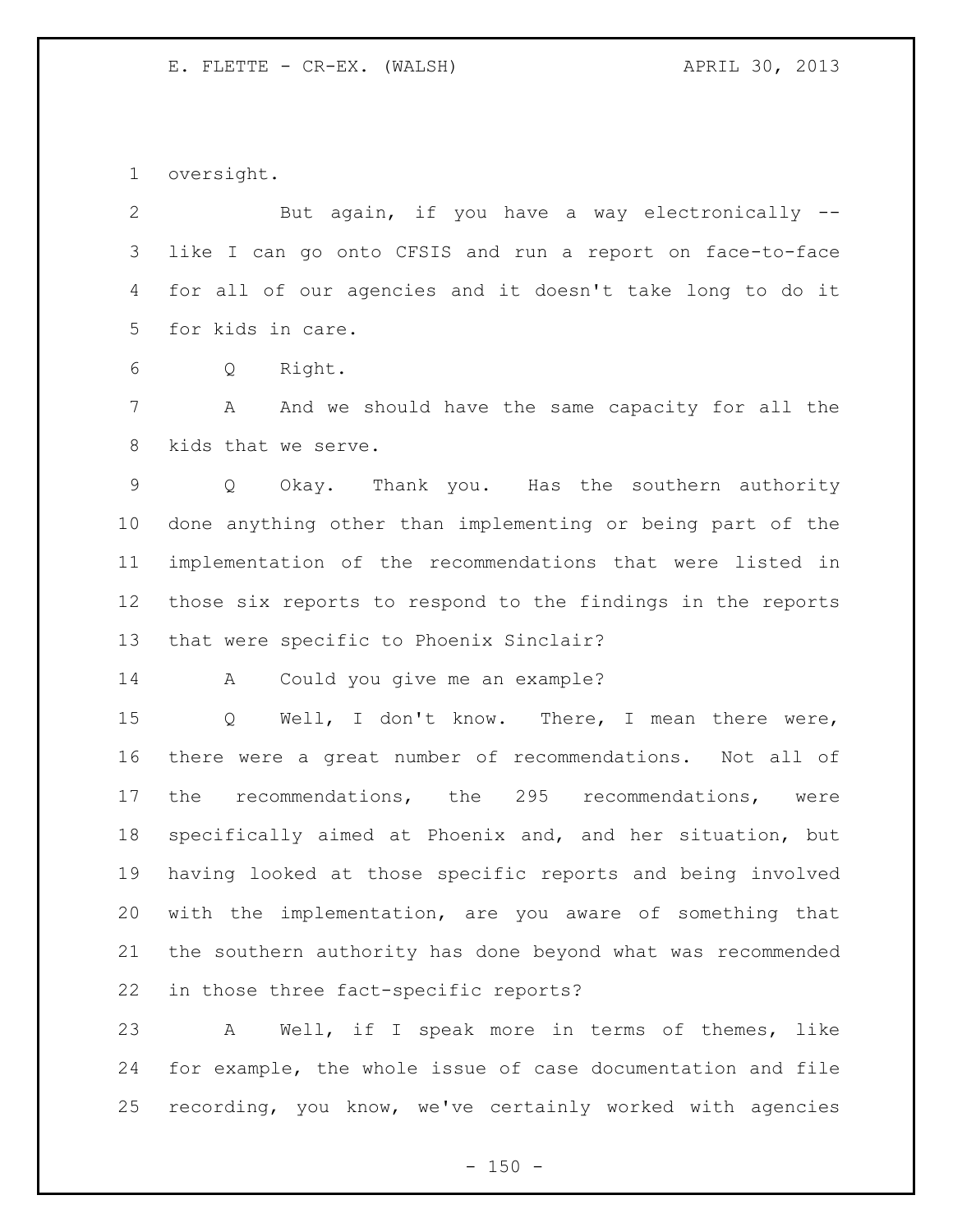around that. We have looked at developing some templates that everybody is using. We have done training on case documentation, how to do it, when to do it. We've done lots of training on the structured decision-making tools. So when you go to a file, whether it's on CFSIS or the manual file you can see that, you'd be able to see the risk assessment, you'd be able to see the case plan and how that ties into what the risk assessment and the strength and needs assessment found. So improving that case documentation, improving the, the visits with families, the contact with families.

12 We've looked at the issue of places of safety, which was a feature in or (inaudible) of that. We have, we are in the process of drafting a, a standard around that which our position is, and I believe most of our agencies already practice that, is that you would not do a place of safety or a private, sorry, a private arrangement where there are, are, are safety risks for those children and/or where there's protection concerns. If the agency is going to be involved, they either -- they need a legal basis on which to place the kids and tell people they can't access them or have contact with them as opposed to leaving that in the hands of the caregiver that's looking after them.

 Q So that's a standard that's in the process of -- A Yes.

 $- 151 -$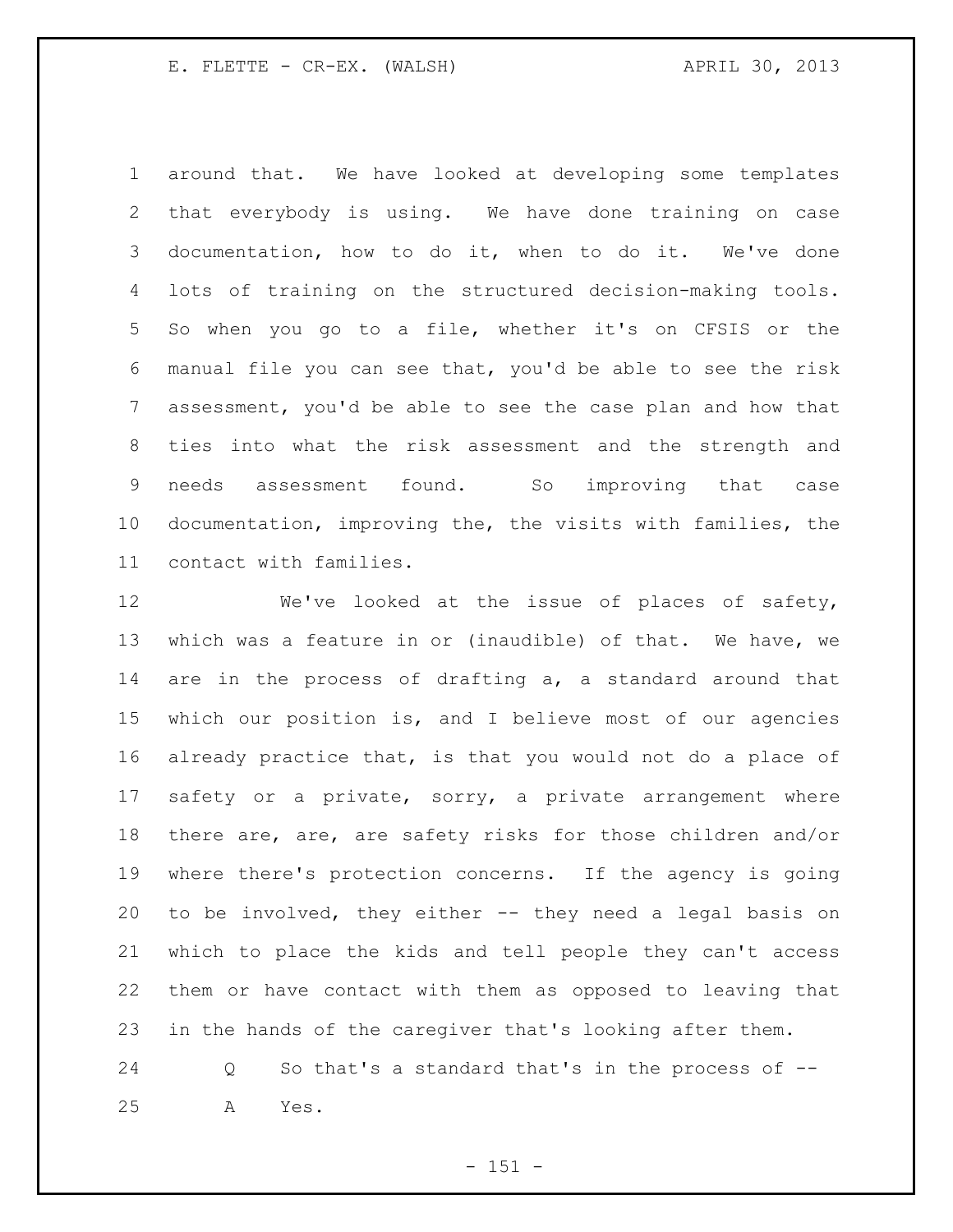1 Q -- being drafted?

A Yeah.

Q And up until now one has not existed?

 A Well, there is a, there is a place of safety, a place of safety standard but there has not been one really around private arrangements.

 And private arrangements, in our environment, are done both for immediate crisis things, which is more what you would likely see after-hours on intake, but our agencies also look at using private arrangements for long- term placements. And so many of them have now moved already to saying, you have to have guardianship of the child if you're going to make this a long-term arrangement.

 Q What's the holdup in getting that implemented? A Well, I think it's just drafting it in the consultation process which we've been involved with, so I, I'm not sure there's really a holdup. We were doing an assessment of what agencies are doing, how many of those arrangements do we have.

 Many of the private arrangements, you know, I would say probably more of them happen in the city through ANCR on after-hours. In our communities we're more likely to see the longer term placements with family if, if it, if the family is having trouble and a grandma is willing to take the children and the agency does a private

 $- 152 -$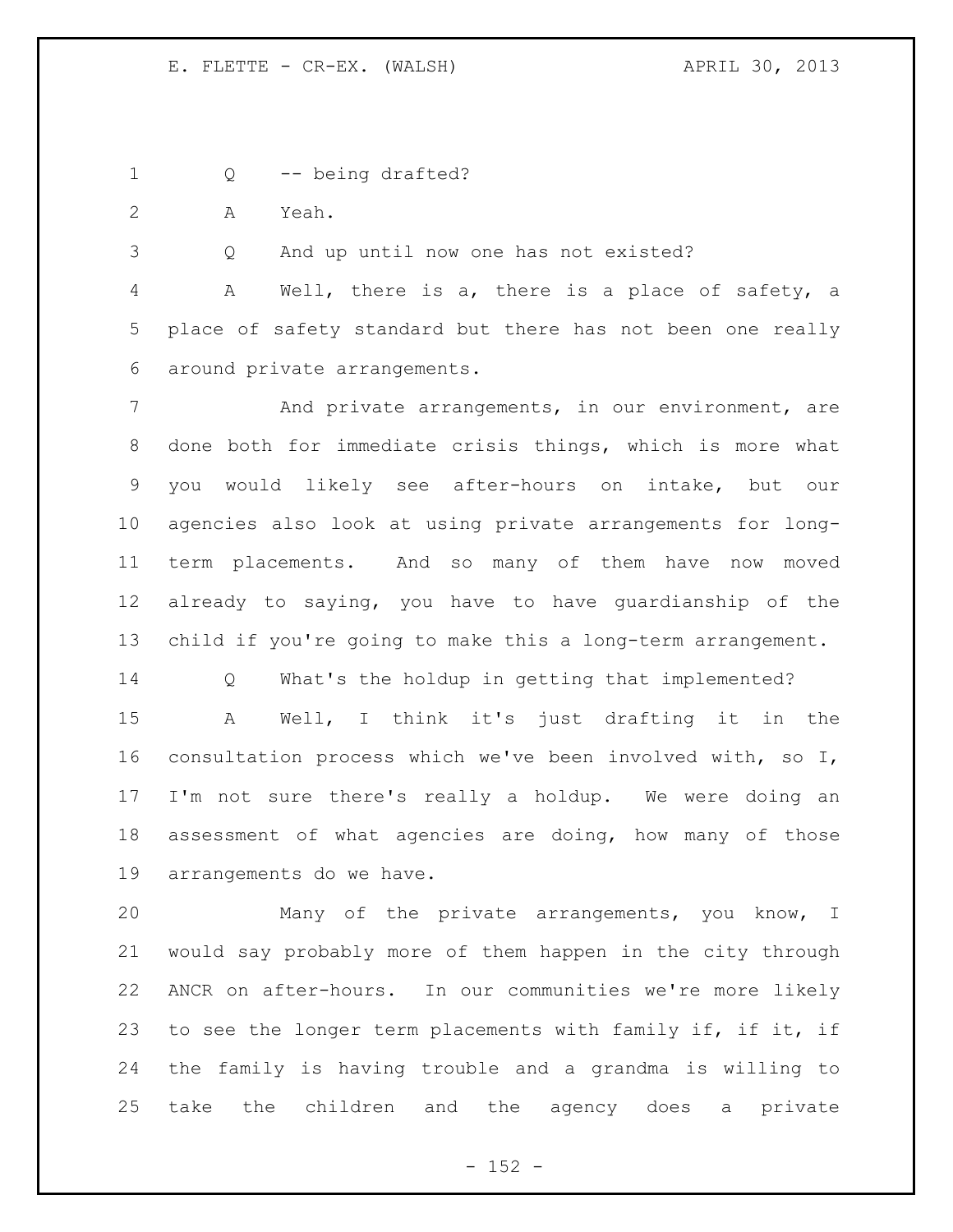arrangement. But I think agencies are already saying, if this is going to be long term and there continue to be concerns with parents having contact or access, you have to go for guardianship of those children or the agency has to remain involved.

 Q Short of the standard being implemented -- now, you, the southern authority, could implement your own standard, right; you don't have to wait for the other authorities?

A That's right, yeah.

 Q So short of it being implemented, has the southern authority sent out a directive to its agencies saying that private placements should be in the context of a formal guardianship?

A We haven't issued a directive like that, no.

 Q There's possibly an example of what you're asking me to give you an example of. Has the southern authority done anything to specifically address ensuring the safety and wellbeing of a child who is five and under who we know has a certain vulnerability because they are small and not in the community? Has any thought been given to addressing those specific vulnerabilities?

 A I think we've certainly had discussions around, in, in our communities, for example, when a family moves in, would people know that. There seems to be an, you

 $- 153 -$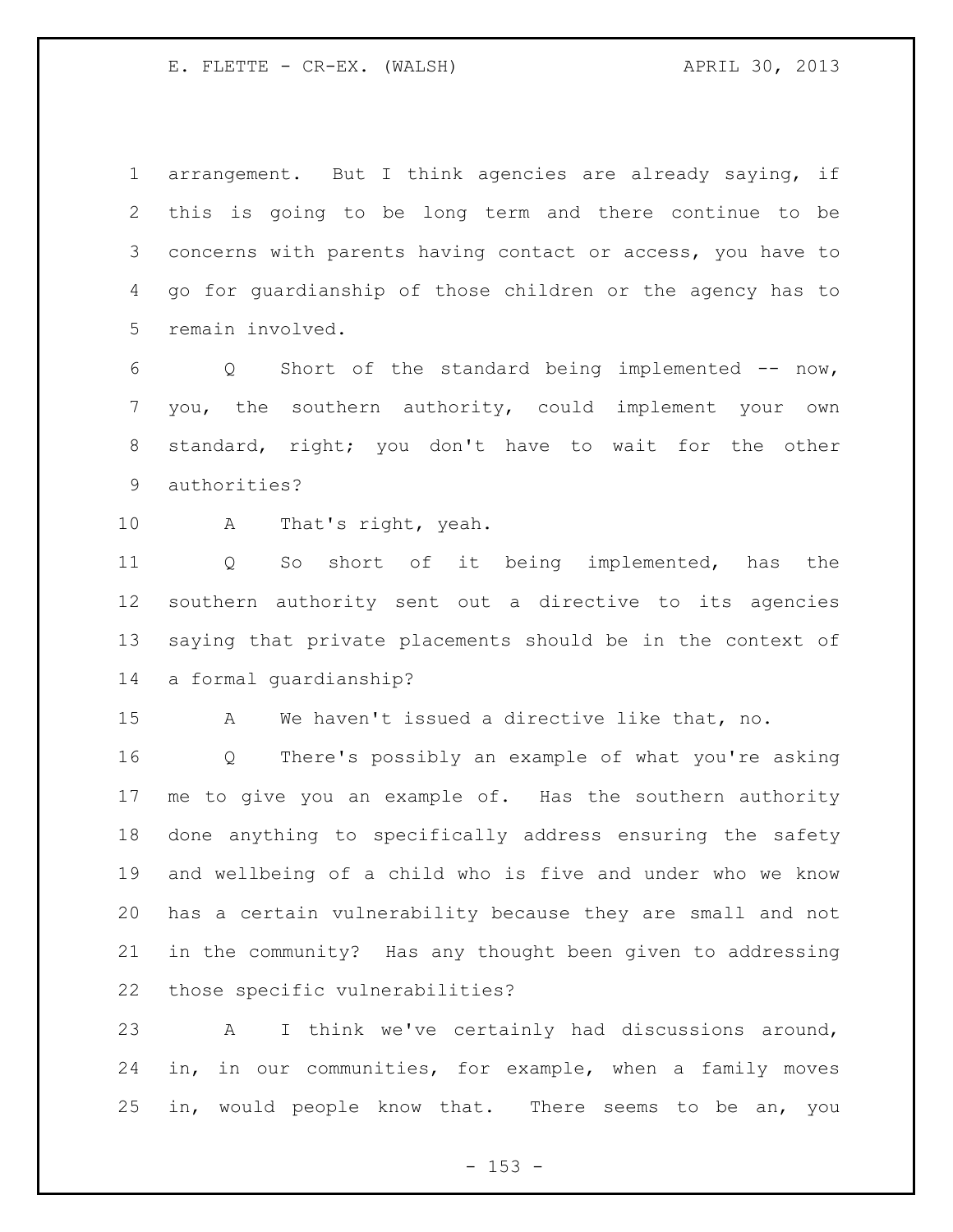know, an assumption that everybody knows what happens in families in these communities, which we know from child welfare practice is not true. It, it might be in many cases but it's not always the case.

 We've looked at what are the other systems that could be brought to bear to ensure that every child is safe. With the kids who are in care or involved in a case with CFS it's maybe a little bit easier to see that, but there's any number of kids where child welfare would not have any involvement, so who are the other systems that could ensure that these children are safe and looking at things like the daycare or early childhood or the schools, for example --

Q Right.

15 A -- as being partners in that, in that effort.

 Q And for instance, where a child has been identified as attending a school, making sure that the worker keeps contact with that school if it's like a nursery program or something?

 A Well, if the child is in care or if there are, if it's a case that the worker is managing, yes, they could. But I think it's, the other consideration we have is stigmatizing the child or showing up at the school. And 24 schools are not always happy to see that; and are there other ways to manage that or do those pieces? I think

 $- 154 -$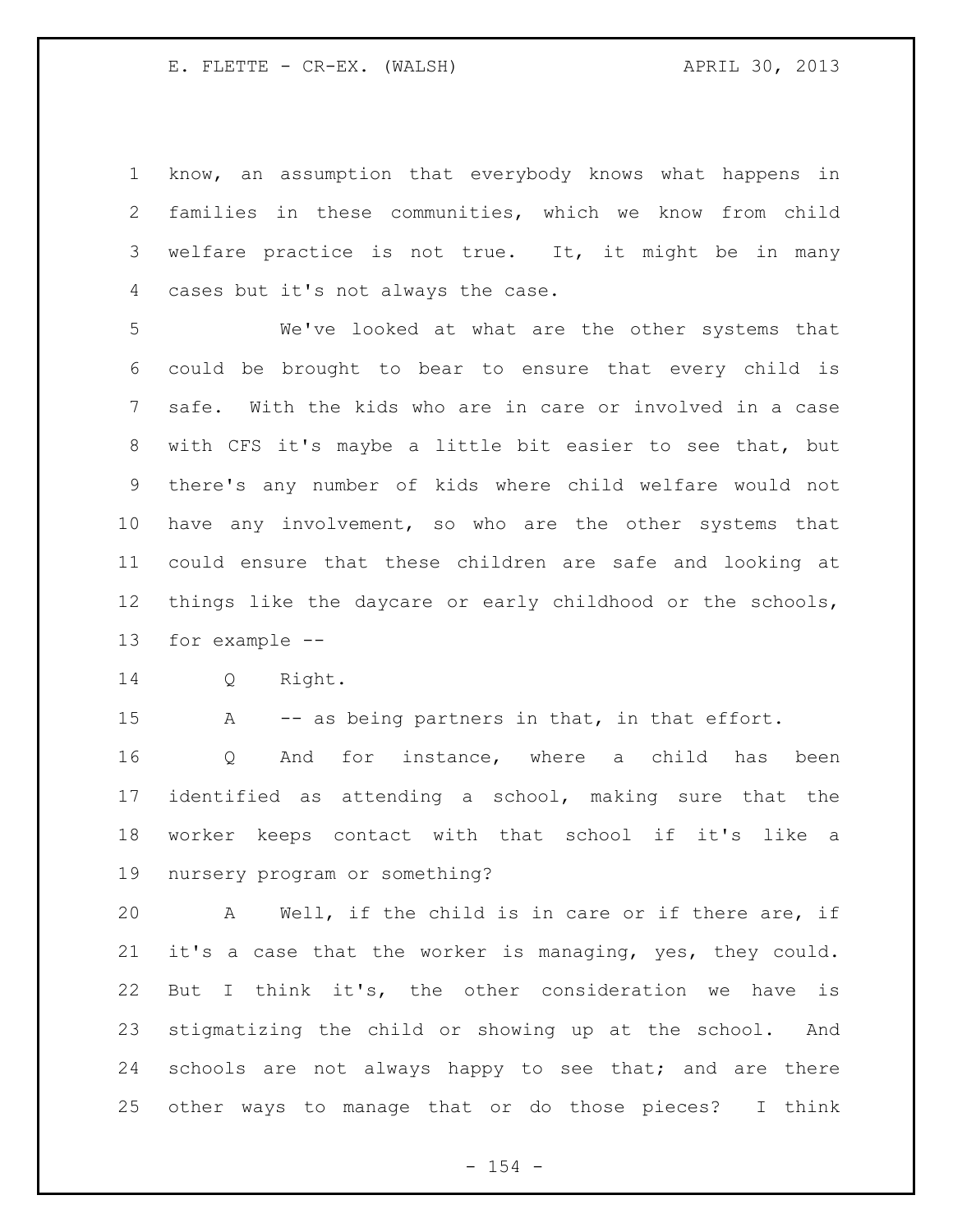we're also concerned about intrusiveness for families. So, are there good ways of doing that, where we have a check on kids, specially vulnerable kids, but that don't ... the 4 word is ... but that respects, I guess, the, the rights of family to raise their children and doesn't have child welfare knocking on the door all the time or --

Q Sure.

8 A -- someone to say, are your kids safe or ...

 Q Well, is that something that, that your authority is looking at? I mean, how do you balance needing to protect a vulnerable child with, respecting the privacy rights of the family? Mean, you've talked about the 13 importance of collaborating between the systems but if, if the child welfare system is afraid to talk to the other systems -- and I understand the privacy concerns but if, if they're afraid to talk to the other systems, then how does that collaboration look?

 A Well, I wouldn't characterize it as afraid to talk to the systems. I think there's been lots of good discussions we've had with those other systems around how can we do this and what's the best way to do this in a way that does respect families but also will make sure that these children are safe.

 Q So that is something that, that you have your workers look at, discuss?

 $- 155 -$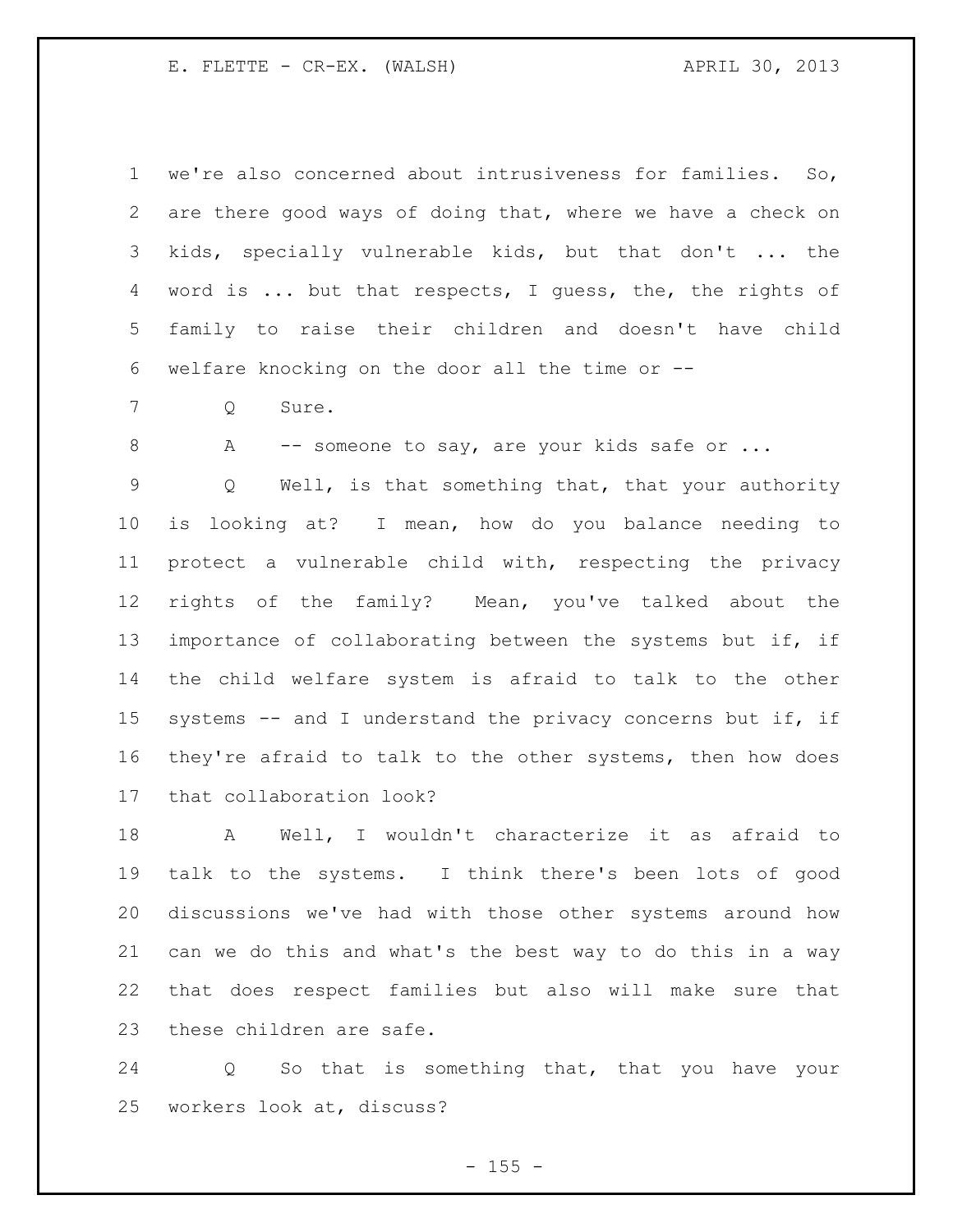A Well, we have a big, we have a discussion going on about that right now within our agencies. We've looked at the kids in care. We have workers being very aware of when those kids were seen. We have them going into their protection families much more frequently to make sure every child is there, that they've seen every child. We've not yet -- we don't yet have a good process to make sure that all the kids that we don't know about are safe. I'm not sure how you would do it in a smaller community, perhaps, you know, more easily because you know who they are, you can identify house by house who's living there and where those children are. It's a bigger challenge in the city.

 Q An example of a report that was specific to Phoenix Sinclair is the Section 10 report, and I'm going to walk through the recommendations in that report because there are only six of them.

A Okay.

Q That's Commission disclosure --

 THE COMMISSIONER: Do you want to do that before 20 the break or ...

 MS. WALSH: We could, we could have the break now.

 THE COMMISSIONER: Yeah. Well, we're obviously running a bit behind so I think we should plan to be sitting till five o'clock today, assuming we're not through

 $- 156 -$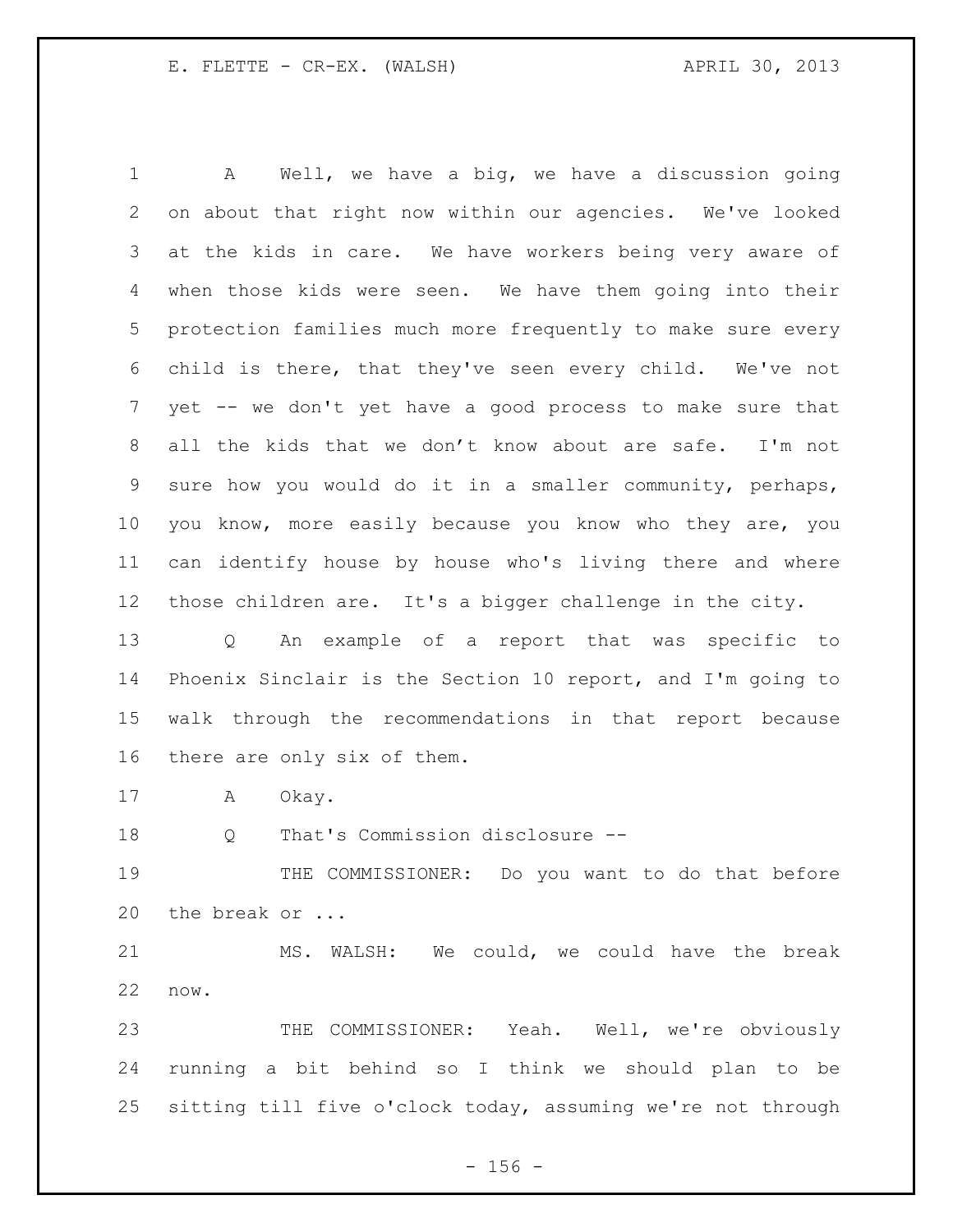this witness. If we're, if we're -- we'll keep going till five o'clock if this witness remains on the stand. We won't start another witness today, but whether we complete this one or not depends how long counsel want to question. MS. WALSH: Yes. THE COMMISSIONER: But we sill sit. And when we adjourn for 15 minutes, let's make it 15 minutes and be back here. Okay. 9 MS. WALSH: Thank you. 10 THE WITNESS: Okay. 11 THE COMMISSIONER: Okay. (BRIEF RECESS) 15 THE COMMISSIONER: All right, Ms. Walsh. MS. WALSH: So I'm going to walk the witness through the Section 10 report, which is Commission disclosure 2. 19 THE COMMISSIONER: Yes. MS. WALSH: If we can pull up page 176 of our disclosure, please. And Mr. Commissioner, that's page 60 of the original report. 23 THE COMMISSIONER: 60? MS. WALSH: Yes. That's where the recommendations start.

- 157 -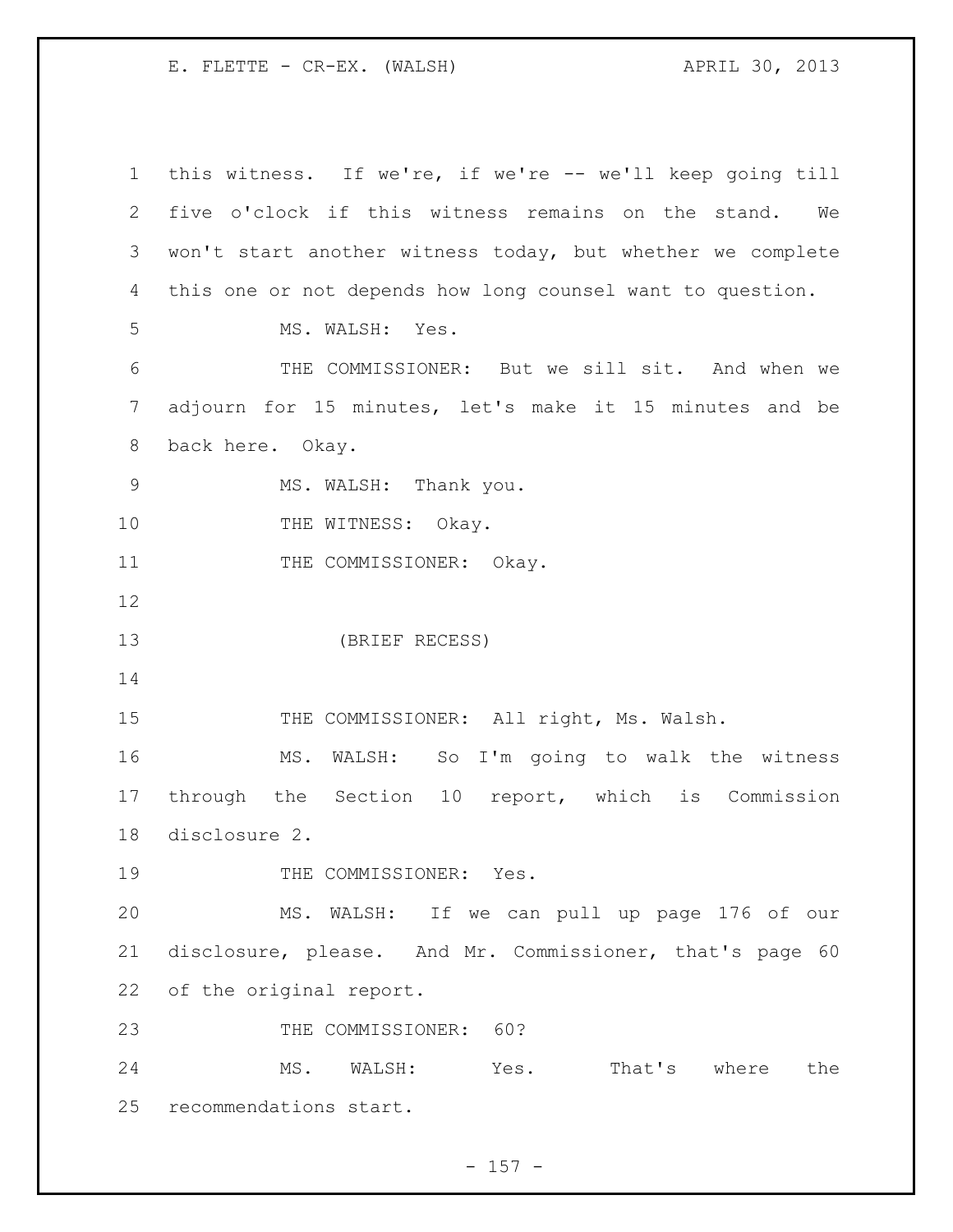1 THE COMMISSIONER: Oh, I see. Yes. BY MS. WALSH: Q I recognize that this first recommendation and many of them are addressed specifically at the Child Protection Branch but when we're talking about standards, obviously the southern authority has an obligation to provide standards to be followed by its agencies; would that be fair? A Yes. Q The first recommendation, then, essentially is that a program standard be developed: **"...** to address the use of private 15 arrangements." 17 And I think that's something that, that you and I have just talked about as something that's in the works? A Yes, it is for us. Just also, you know, add to that, that we would not typically have been privy to this, the Section 10 review until later on. They're not typically distributed to the system. So because Phoenix would not have been a case with one of our agencies at this time, the, the recommendations would not have come to our attention till later.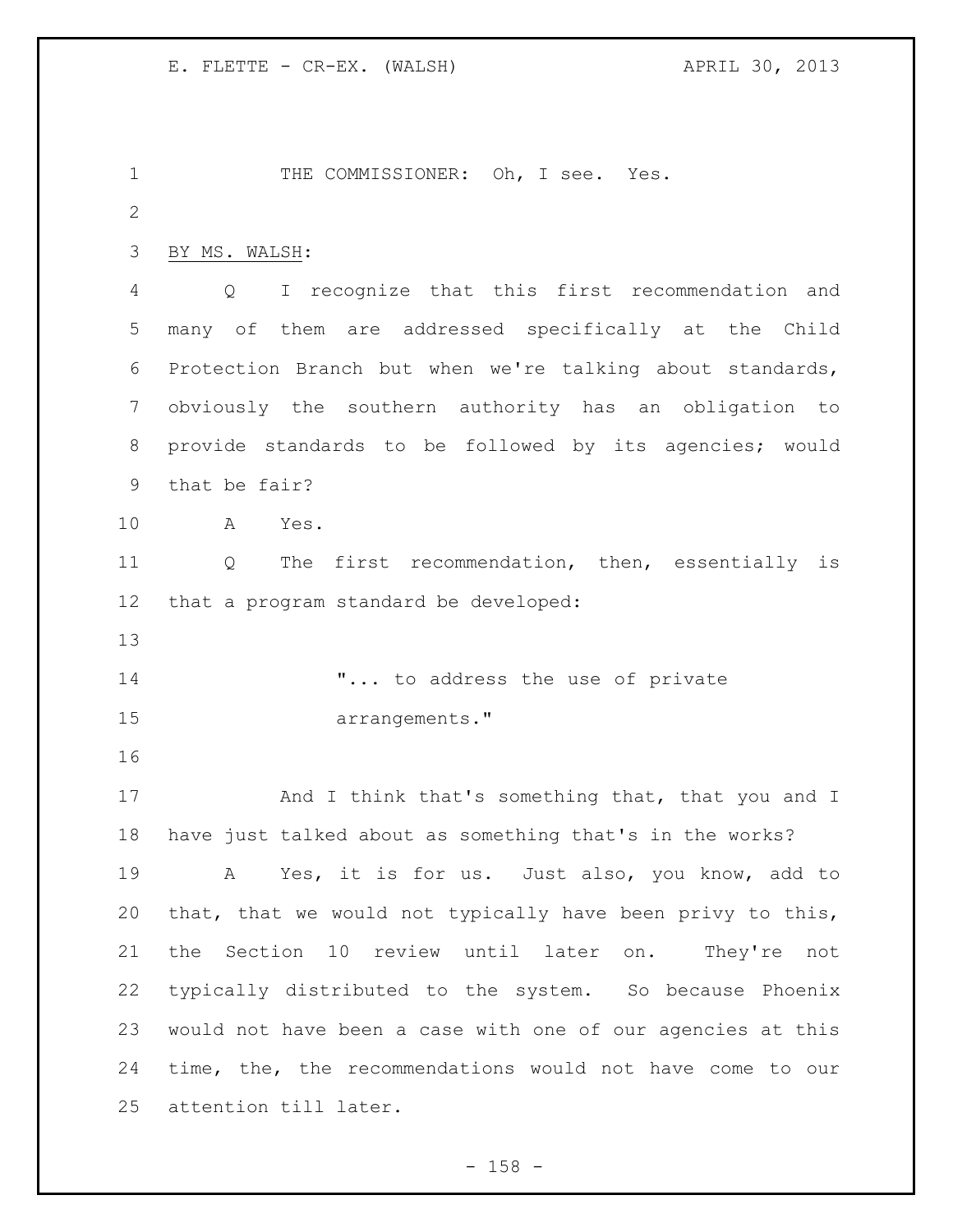Q Well, these reports that were listed in the order in council, they all came out in around the fall of 2006, after the discovery of Phoenix's death, which was in March of '06.

A Yeah.

 Q When did the standing committee start meeting to respond to them?

8 A Well, we started responding to the recommendations first with the external review recommendations, and these were added on later. So we would not typically have gotten a copy of the CME or the Section 10 report. That, that's still the case. If, if there's a death in an agency that even -- like now it's an SIR but the system itself is not privy to every SIR if it's not your case.

 Q Sure. But now we're talking about the 295 recommendations that we've heard came out of the six reports that ultimately were responded to by what's being called Changes for Children.

A Um-hum.

Q Is that right?

A Um-hum. Yes, that's right.

 Q And that's something that standing committee has been involved with in terms of implementing those recommendations?

- 159 -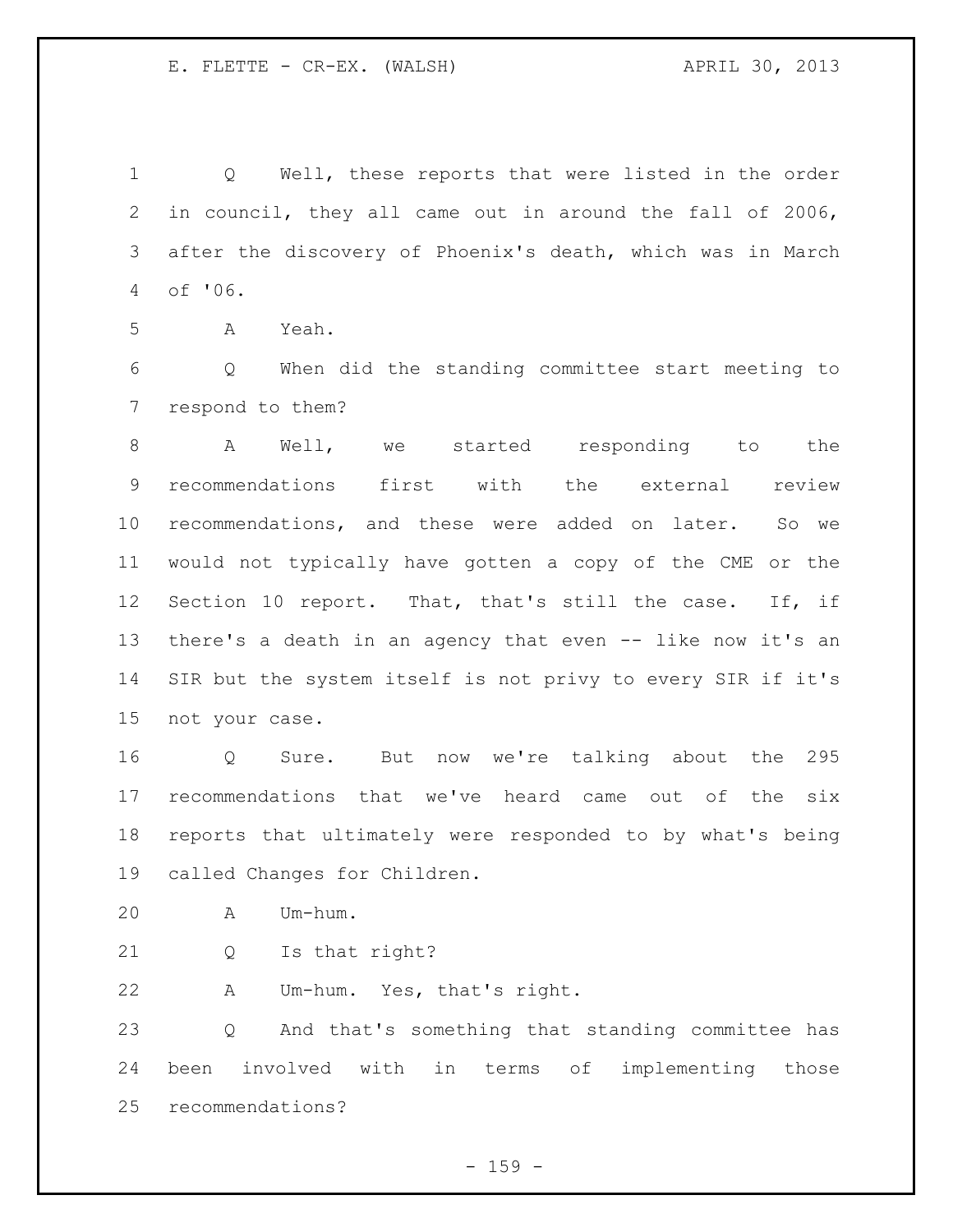A That's correct.

 Q And as a member of the standing committee, at what point were you shown all six of those reports?

 A Well, I'm not sure what point in time it was. I know that we first got the external reviews and all of those recommendations before the additional ones that were included in the Section 10 and in the Section 4 and in the internal review were shared. They were added to the list but they were not recommendations that we would have had first or up front to deal with. So I'm just making the point that when these types of recommendations are made and 12 they're made to the branch or they're system recommendations, that we need a better way to immediately communicate that to everybody.

 Q Okay. And I appreciate hearing that. As a, as a general comment, you're saying that when special investigative reports are prepared, they're not shared with the entire system?

A Yes.

 Q And is that something you think should be happening?

 A Well, there is a group now that has, or is developing a protocol or close to signing it off, that is looking exactly a way of how we make sure that system-wide recommendations that are included in the SIR are shared

 $- 160 -$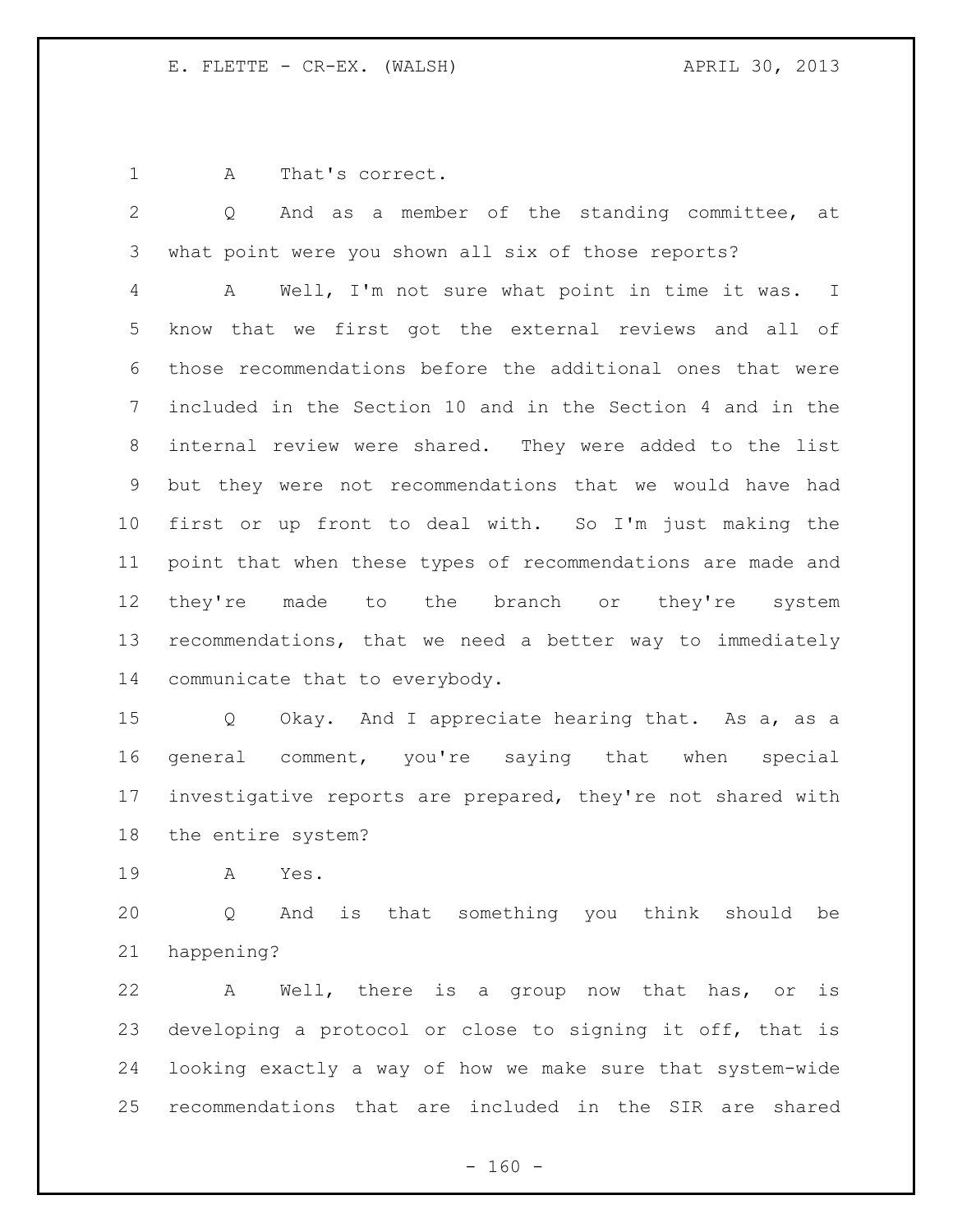with everybody and there's a response from everybody.

 Q While we're talking about this, is there any kind of protocol that the southern authority has pursuant to which, when, when an agency in the southern authority has been the subject of an SIR, that agency and the workers who were involved with services delivered sits down and reviews the SIR and its findings?

 A Well, there's actually, the process with the current child advocate has changed a little bit so she is now already involving agencies and the authority in looking at the draft report and the draft recommendations and being able to participate in crafting those recommendations or, if there's been wrong information in the report, correcting it. So there's already involvement before the report becomes final. And then, yes, we sit down with the agency. We expect the agency to develop a plan for us as to how they're going to address the recommendations and then we will meet with them around their plan and subsequent meetings on follow-up and where they're at with implementing it.

 Q What about the workers who were involved in delivering services to the child who's the subject of the review?

 A Yes. For the most part, those workers and the supervisors are included in that.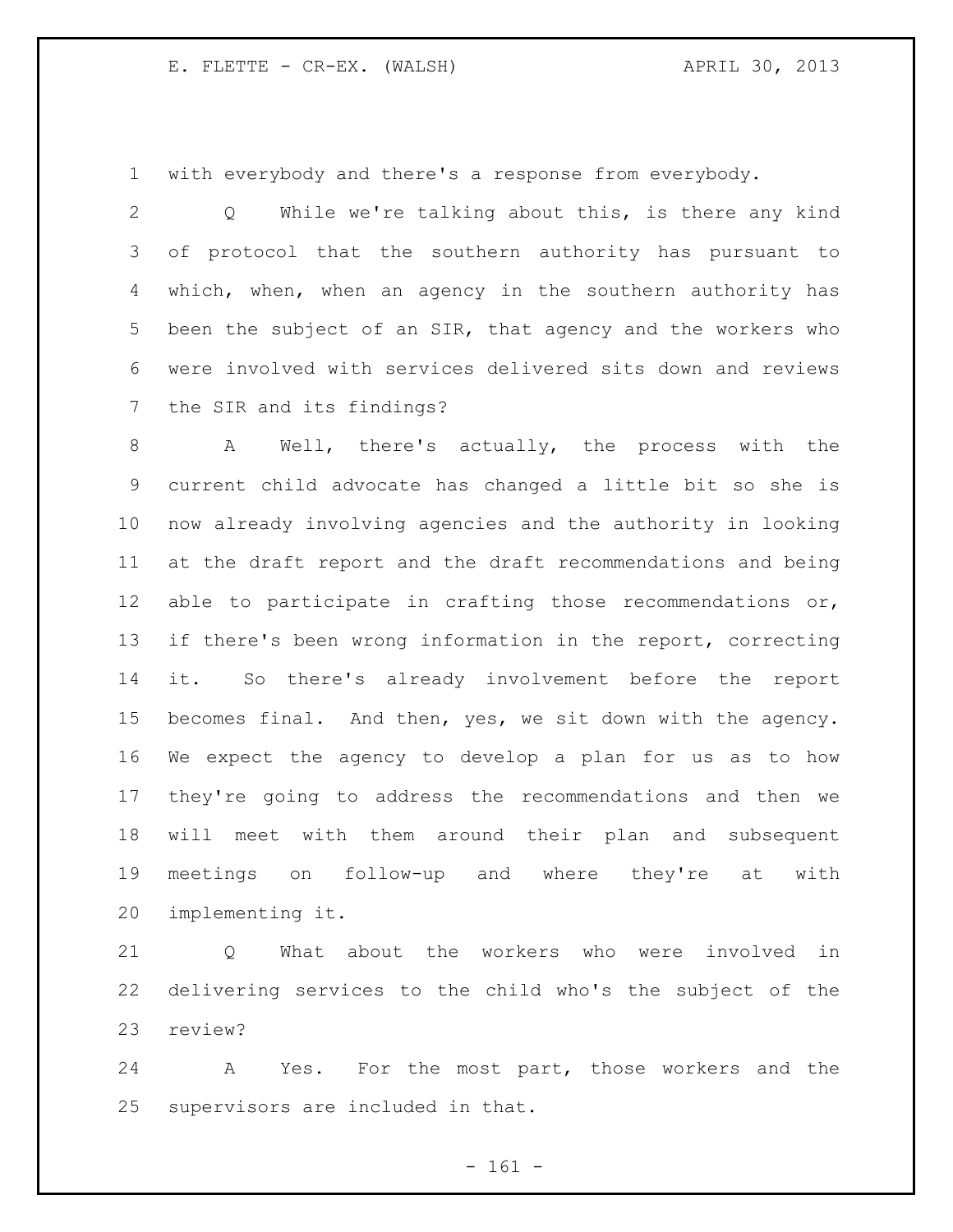Q You say "for the most part", when are they not included?

 A I'm not sure right now because they are included right from the beginning. So I'm saying "for the most part" because I think that that's what happens --

Q Okay.

7 A -- but I can't say with certainty that in every case that would be. But I think we all support that practice and the need for everybody to see those recommendations and see what's recommended.

 Q Coming back to the specific reports that this inquiry has to consider, when did you, as a member of the standing committee, see the Section 4 and the Section 10 report?

 A When was the Section 4 report completed? I -- Q September '06.

17 A -- don't have it here, so ... September of '06? Q Yes, I think so.

 A So I believe we would have seen that one either in the late fall of that year or early '07.

 Q And what about the report from the office of the chief medical examiner?

 A I understand don't recall when, when I actually 24 got a copy of that. It would have been after the, after we got the Section 4. We got that one earlier because, at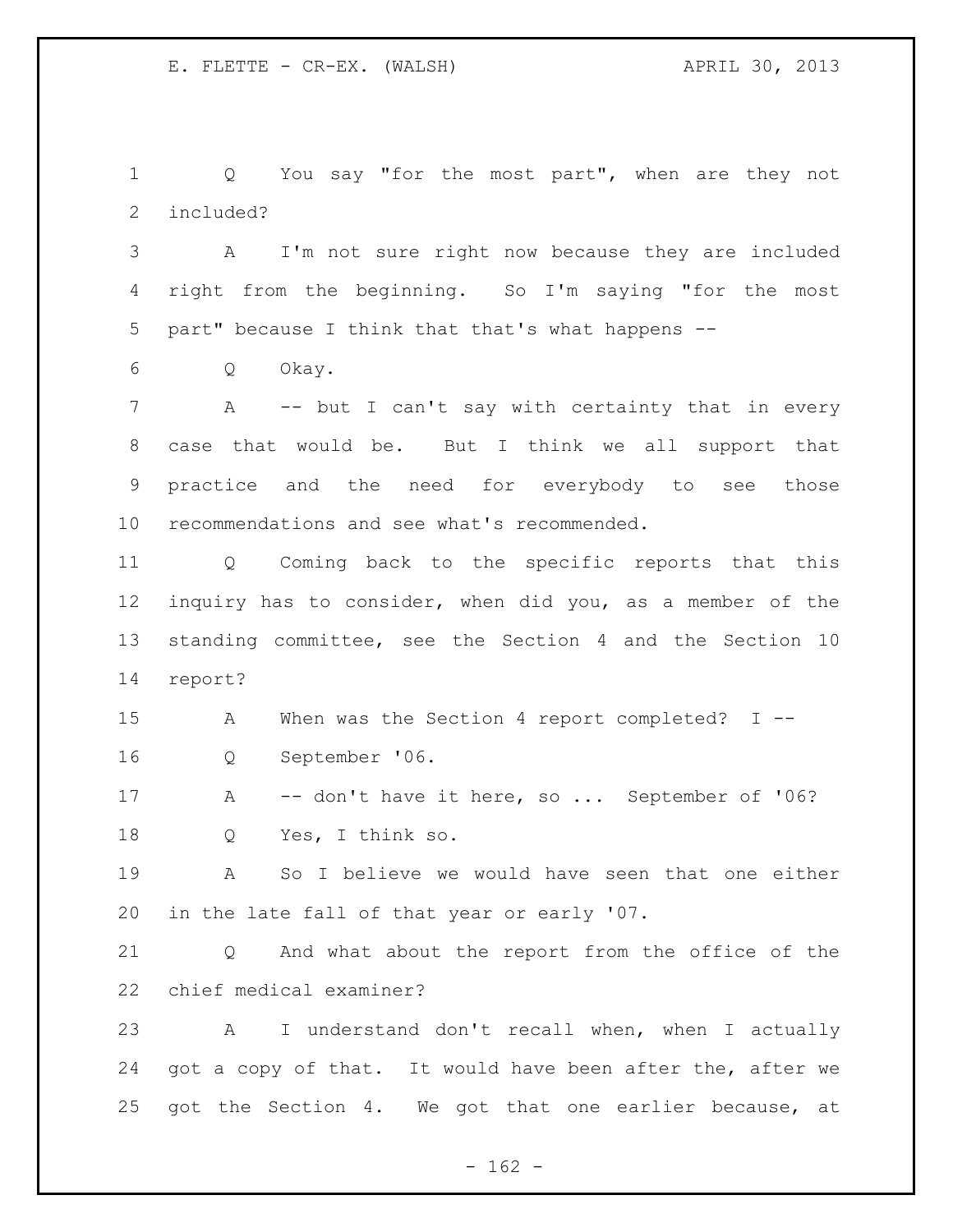that point, ANCR had been -- ANCR was not involved, but because the case had been at the intake agency, so we were given a copy of the report. But I believe the CME one came after we saw that one, and the internal review was quite late, actually, before we saw that one.

 Q Was it something that you thought was important to do, to review the Section 4 and the Section 10 reports?

 A Yes, I believe it's important. I believe there's often things in there that speak to the system and this recommendation is a good example of that, that go beyond just the one agency and are recommending system change. So yes, I think it's important.

 I personally would like to see a way of sharing recommendations in all of the SIRs, not identifying perhaps with all the authorities, so that there's learning or if there's things in there and we see similar practices, that we can take a look at changing them.

 Q Okay. Uniquely, I understand the recommendations from the Section 4 report were put on a website so they were made a matter of public record, as well?

A Yes, they were. Yes.

Q Coming to the second recommendation:

 "The Chief Medical Examiner **recommends** that the general

- 163 -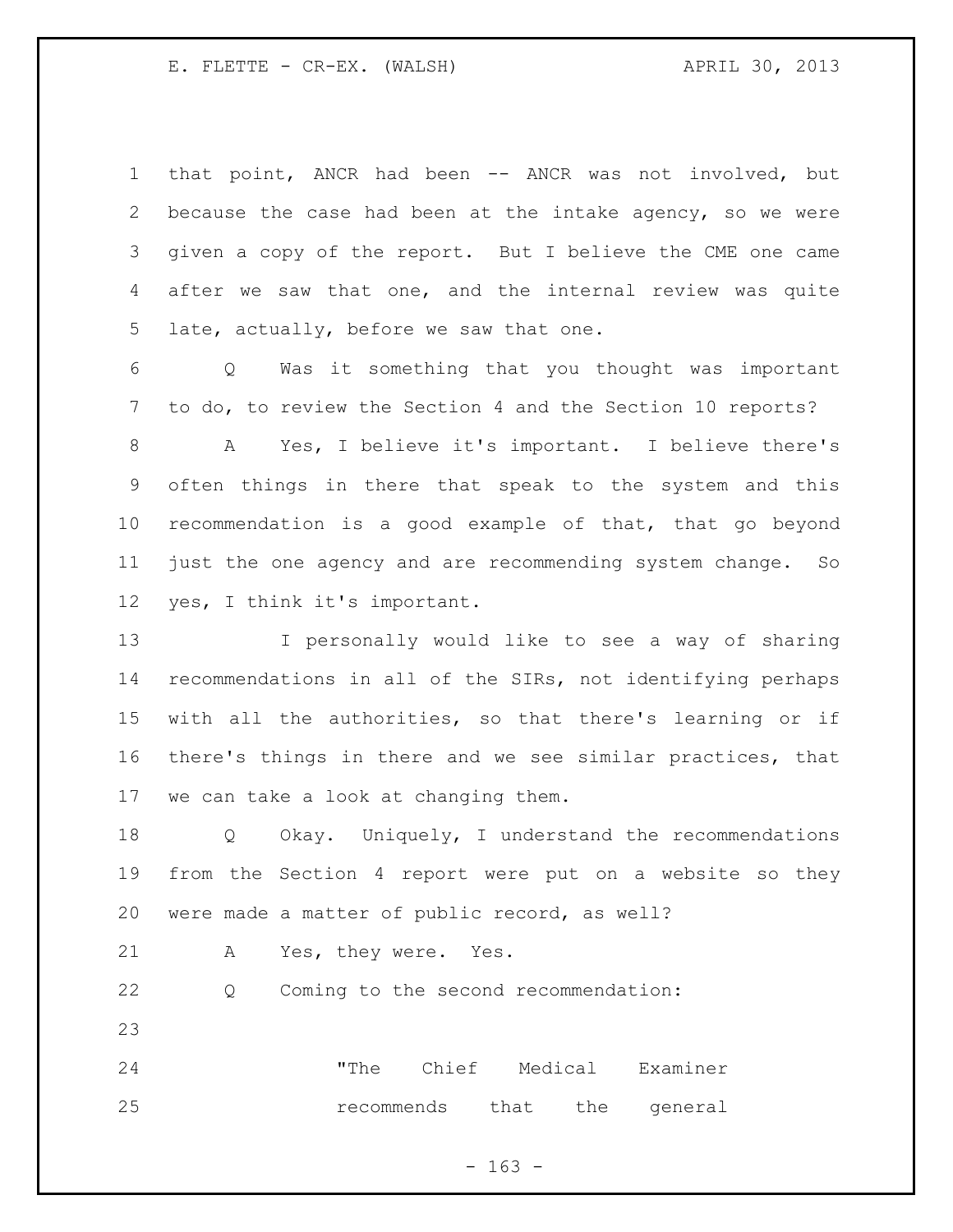authority ensure that the program standards for investigation of allegations of mistreatment of children are followed by agencies 5 b under its jurisdiction, specifically the requirement to ensure that children involved are safe be fulfilled by ensuring that a child about whom a report of suspected abuse or neglect is made 11 is seen by the investigating worker(s)."

 So this is ensuring that program standards are followed with respect to seeing a child who is the subject 16 of a child protection investigation. What, if anything, is the southern authority doing with respect to ensuring that, that such a child is seen?

 A Well, I think our, our work in that area has been around the standards training and then, when we review the cases, ensuring that that happens and we do file reviews. We look to see, were these children seen, were they seen during the time of the investigation, were they seen again before the file was closed off, is there evidence on the file that those children are safe?

- 164 -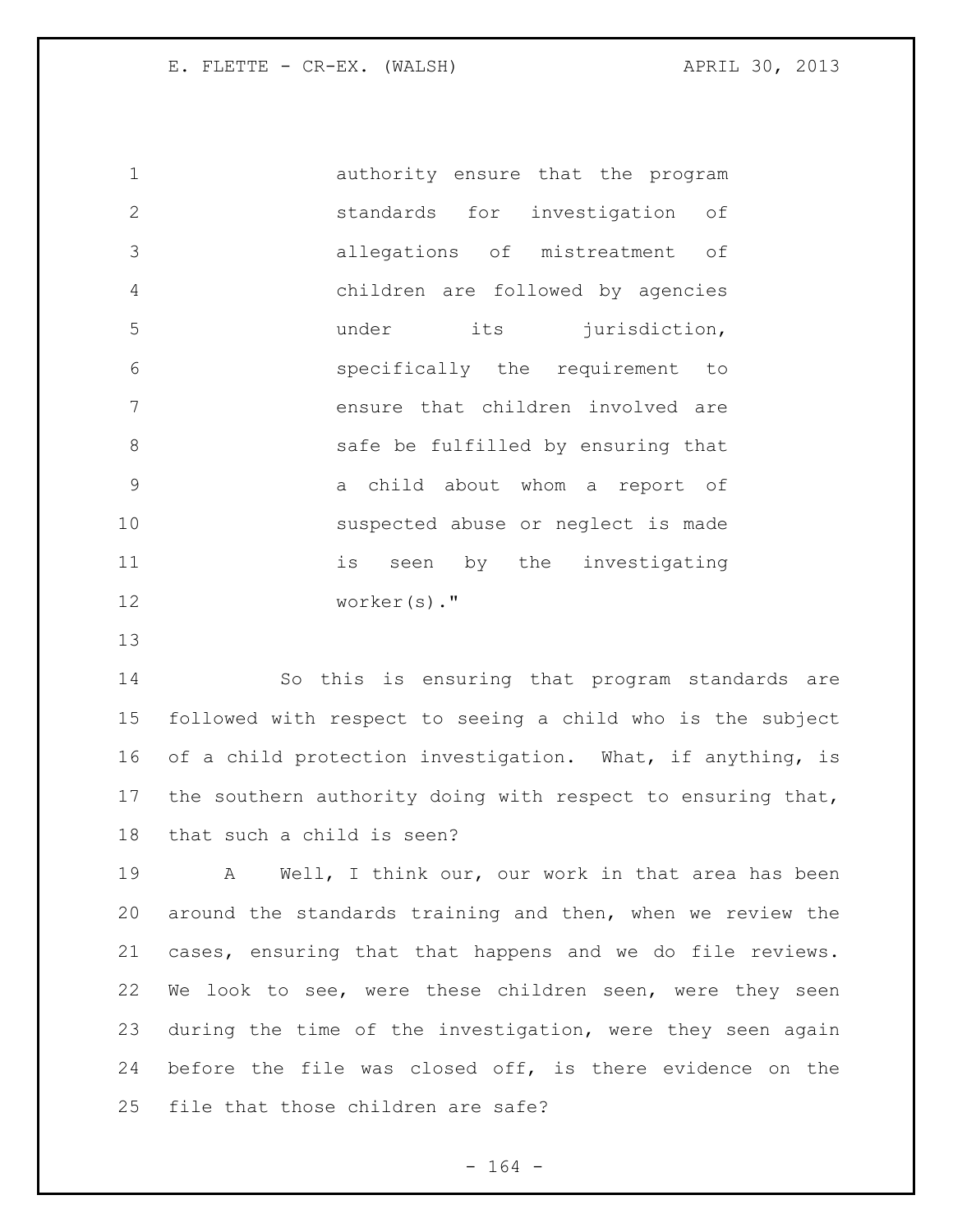Q Is there anything specific that you're requiring supervisors to do in connection with ensuring that, that children are seen? A Well, I would say we expect supervisors and we expect agency management to ensure that their supervisors are trained in and following the standards, and we look for that when we do reviews. Q Okay. The third recommendation starts at the bottom of page 177: **...** ensure [that] provincial 12 training ... includes or references literature emphasizing 14 that the care or condition of one child ... [should] not be taken as proxy for the care or condition of 17 any other child in the same family. [and] This point should be extended to eliminate the use of household cleanliness and order as a proxy for good parenting and the absence of abuse." Do the agencies who fall within your authority

 $- 165 -$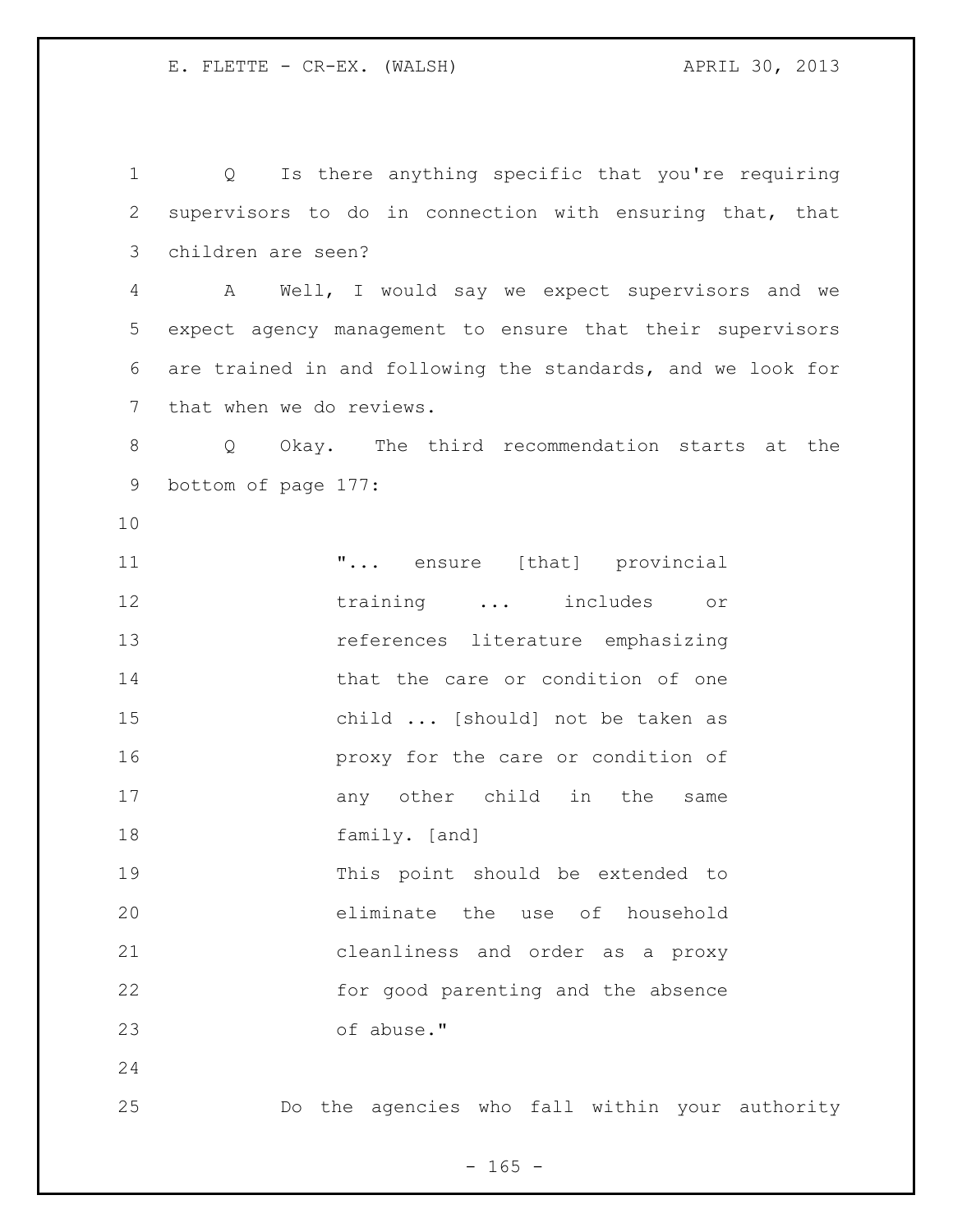receive this training? So, ensuring that, that one child not be taken as a proxy for another or that cleanliness not be taken as a proxy for good parenting?

 A Well, I think when we train in the standards that -- I don't know if we talk so much about a proxy, but certainly that you have to see every child and it's not, well, it's not uncommon in families sometimes for one child to be the victim and other children not, so by seeing one you can't assume that they're all safe, you have to see each child. You can have clean homes and on the surface things look good, that doesn't mean the kids aren't being hurt. You still need to see them; the standard still requires it, and that's what we emphasize in the training.

 Q So is that -- how is that emphasized in the training? Is it set out just as you've articulated it somewhere?

 A Well, it's in -- there is a standard around when kids need to be seen and there's emphasis on each child being seen, who needs to see them, and that you can't see one child and have them speak for five others in the family. So I, I think there's quite a bit of discussion around that.

23 Q The fourth recommendation, to:

25 T... ensure the ... standards ...

- 166 -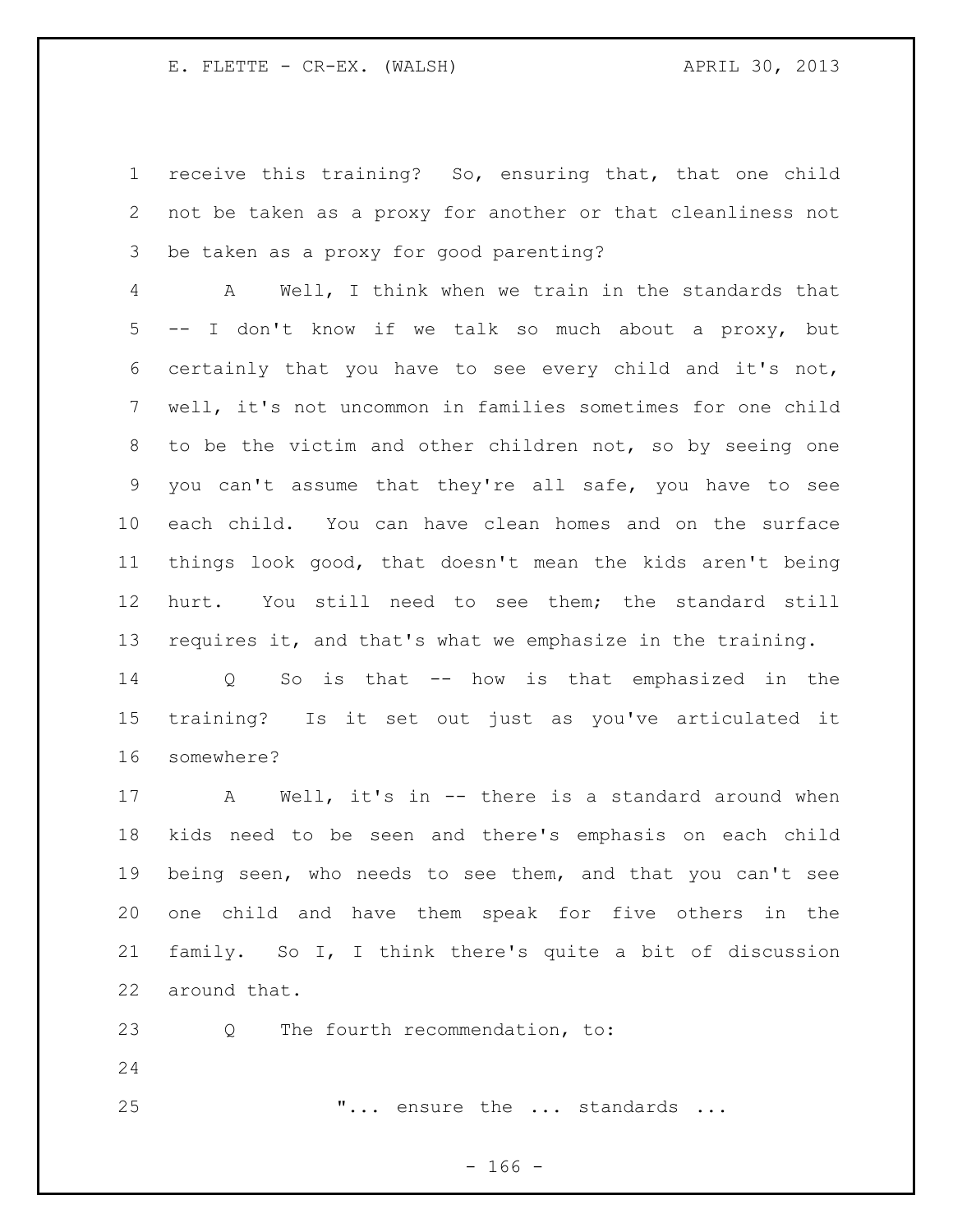1 include a warning or reminder ... 2 that one child may be the target of abuse or neglect in a family that appears to be functioning 5 adequately." Has the southern authority developed such a standard to be followed by its agencies? A Well, I think again the standard of seeing a child as well as the child abuse standards make that clear that, you know, you can have one child only be the victim of abuse or neglect, and even if the family looks good, you know, that isn't an assessment that those children are safe. You need to go beyond that. Q And when we're talking about standards that ensure that, that a child be seen or that one child not be taken as a proxy for another's wellbeing, does that apply to services delivered by family service workers, standards that, that apply to services delivered by family service workers? A I would say yes. Q What about to services delivered at CRU and intake? Because ANCR right now falls under your authority. A Yes, they do. Well, certainly ANCR would be working with the standard around seeing the children. They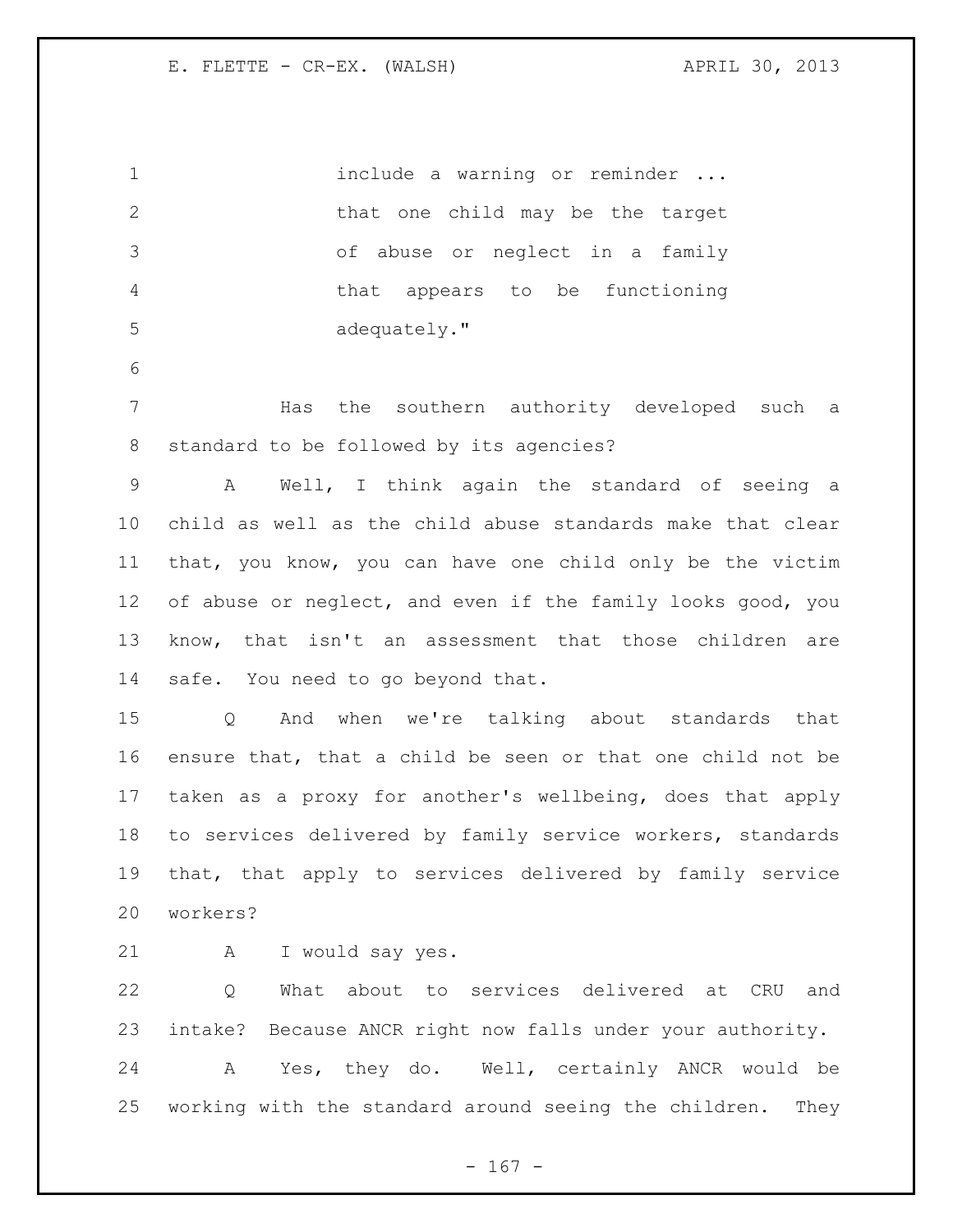would also be working with the standard around child abuse investigations. And I believe that ANCR's practice is that they see every child when they get involved and then again as they're doing the investigation. Q Has the southern authority developed any new standards as the result of the discovery of Phoenix's death and the fact-specific reports that were prepared? 8 A We are -- we have not yet developed any that have been finalized and approved. We are working on the standard around private arrangements. Q Right. A And we're also working on a standard for work first qualifications for supervisors and agency managers and EDs. Q And what is that? A Executive directors. Q The standard? A Yes. For the work first qualifications for those staff. Q Okay. All right. Thank you. 21 The fifth recommendation, at the bottom of page 178 recommends: "... that the general authority in conjunction with [the agency]

- 168 -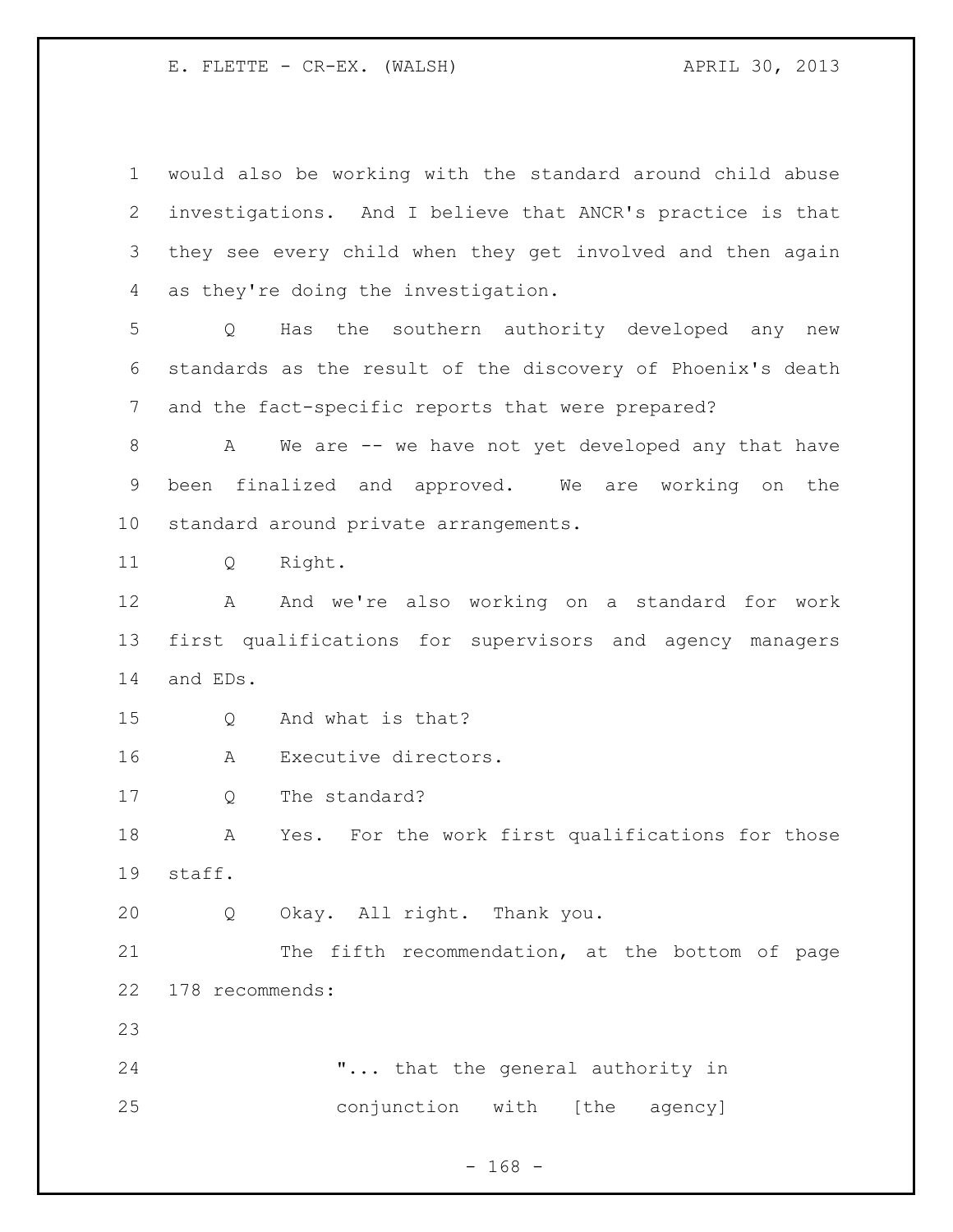ensure that full names are obtained for persons associated with protection cases upon the branch becoming aware of the involvement of a new individual in a case. [And] ... further recommends that criminal risk assessments of new family members or associates be requested in cases involving families with a 11 history of child protection ..."

13 So what, if anything is, is the southern authority doing to ensure that this is done?

 A Well, I think to the extent possible, one would certainly expect workers to be getting full information when they're opening a file and/or completing an assessment. It is the case, though, that not everybody is always disclosing their full name or the correct name and so -- or they have different names that they use, maybe from past either marriages or relationships or aliases. Or it's not uncommon to find names in CFSIS where they're known as, known as, known as. CFSIS is reasonably good at being able to search like names but if you have a different first name that you're entering from the name that the

 $- 169 -$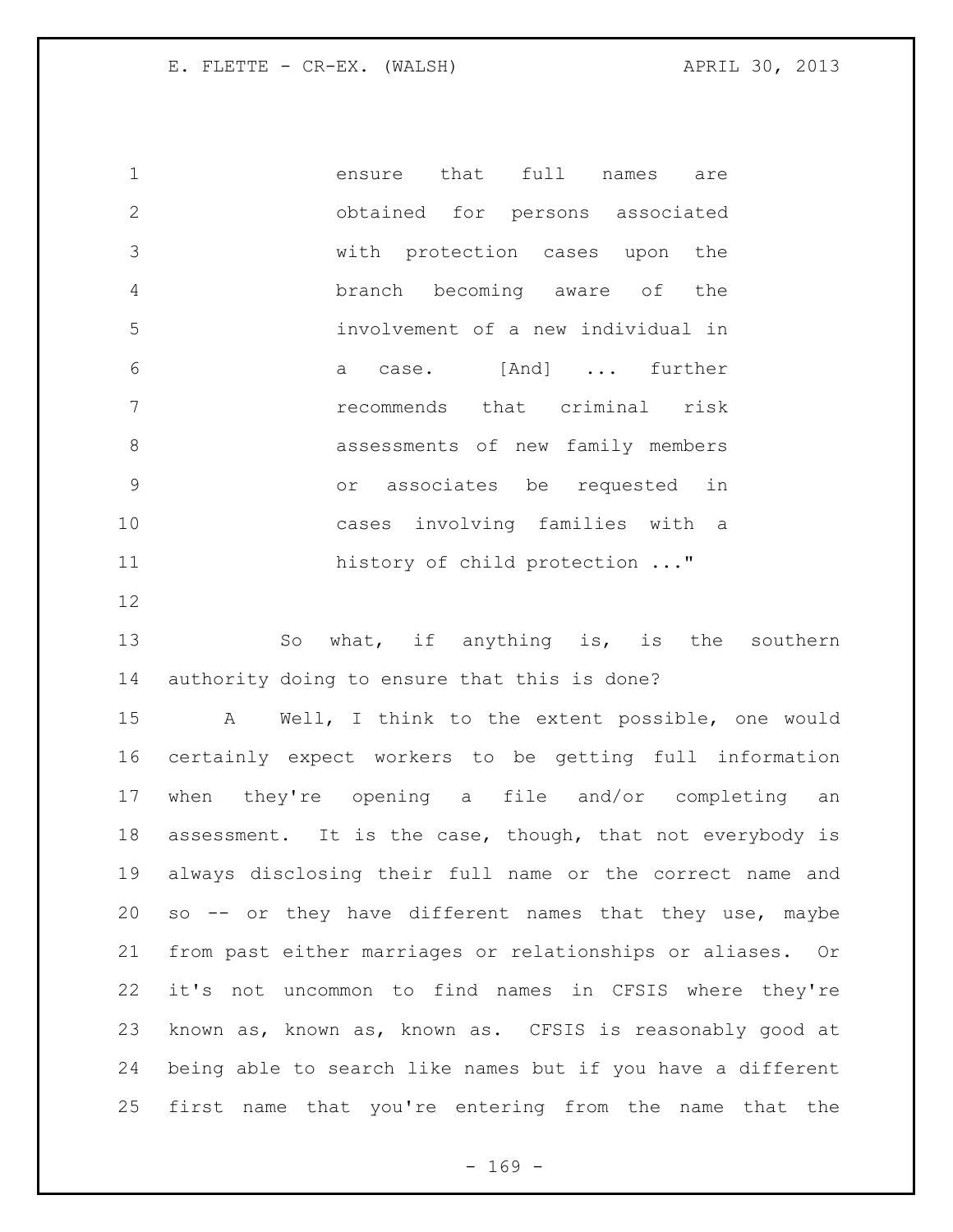person is using or has been entered into CFSIS you may miss it.

 Q That, that's why, I would think, this recommendation says that there should be, the authorities should be ensuring that full names are obtained for persons who are associated with protection cases.

7 5 So is there already in existence, was there already in existence a standard or have you developed a new standard to address that concern, to ensure that full names are obtained?

11 A Well, I'm not certain how a standard would ensure that. I mean, agencies, and in the standards and in the case management practices, and when agencies and workers open a file they're expected to get complete information. We would not always know right away if a name isn't correct 16 or if they've given a wrong name, so ... but certainly the expectation that they do that is there and I believe people understand that.

 Q Is that something new that, that's been developed since the discovery of Phoenix's death, that expectation to, to obtain full names of people associated with protection --

A I don't believe --

Q -- cases?

A -- that that's a new expectation.

 $- 170 -$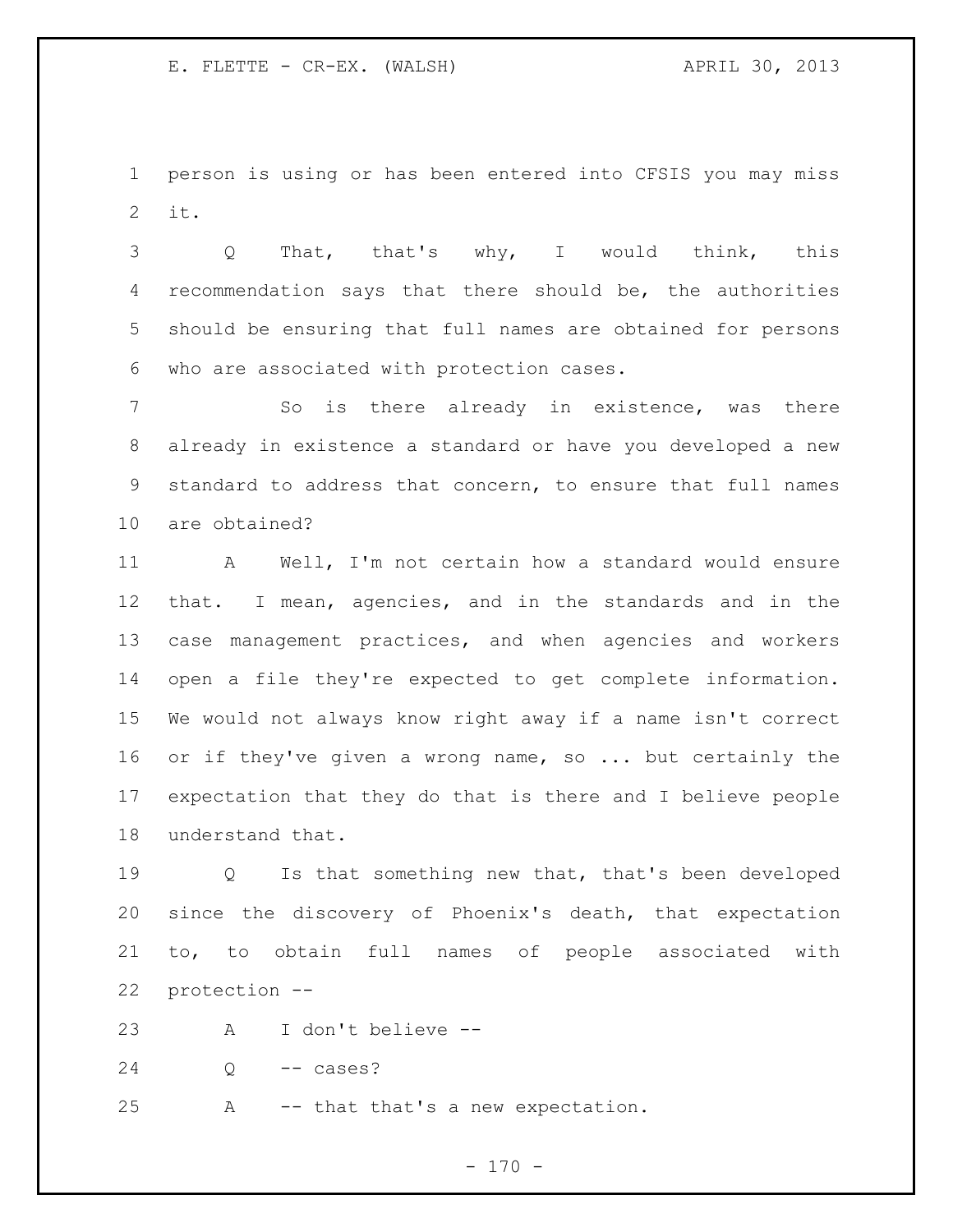Q And the authority hasn't done anything new, in terms of developing a new policy or, or standard in that regard?

 A We have not. I, I'm, I guess I'm feeling I'm not sure what, what would need to be developed. I understand what happened in this case but I also know that people are trying to do that and they are attempting to get full information. I'm not sure anybody's questioning that piece. Whether it's always done or not, you know, is maybe another challenge, but ...

 Q Has the authority had any discussions with workers about, you know, steps that could be taken, ways to obtain full names?

MS. WALSH: What's the source of that?

(ALARM ADVISORY NOTIFICATION)

18 THE COMMISSIONER: Carry on.

MS. WALSH: Thank you. We're remaining calm.

20 THE WITNESS: (Inaudible).

 MS. WALSH: Annoyed perhaps. Certainly makes me want to move quickly through my questions.

BY MS. WALSH:

Q Let's talk about differential response --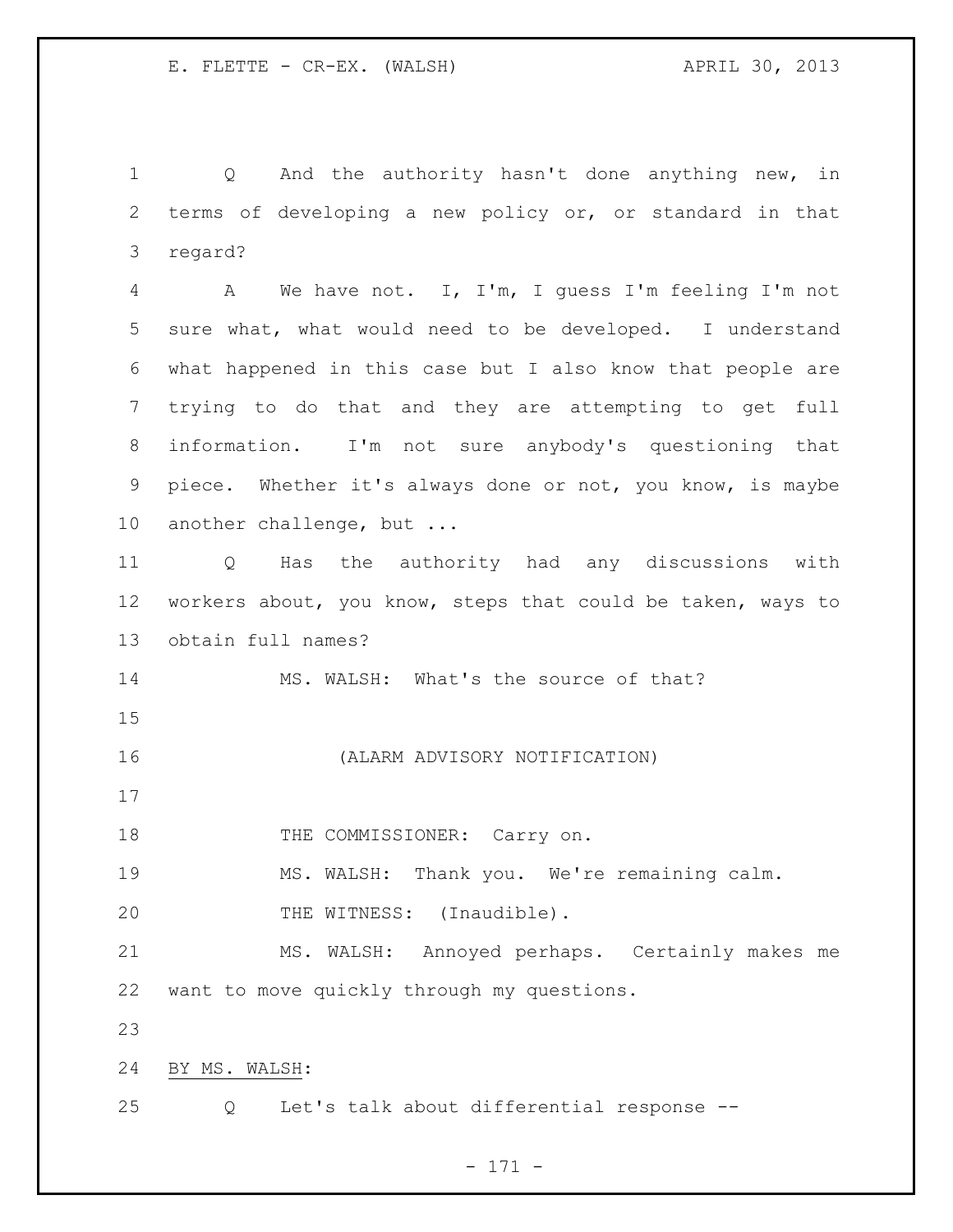1 A Okay. Q -- if you're able to focus through. THE COMMISSIONER: Well, do you want to adjourn till this is over or ... MS. WALSH: Well, I'm all right to carry on, I'm just ... THE COMMISSIONER: Well, I don't think we're any of us are in any danger so -- MS. WALSH: I think so. 10 THE COMMISSIONER: We -- Sheriff, you'll keep your eye on it, will you? A SHERIFF OFFICER: Well, it's just (inaudible) it's not a big deal, it's going to go off right away. 14 THE COMMISSIONER: Thank you. 15 A SHERIFF OFFICER: (Inaudible). 16 MS. WALSH: All right. 17 THE WITNESS: Right. 18 THE COMMISSIONER: All right, carry on, Ms. Walsh. MS. WALSH: Thank you. BY MS. WALSH: Q Ms. Flette, when was it first determined that deferential response would be implemented in Manitoba? A I think there'd been quite a bit of discussion,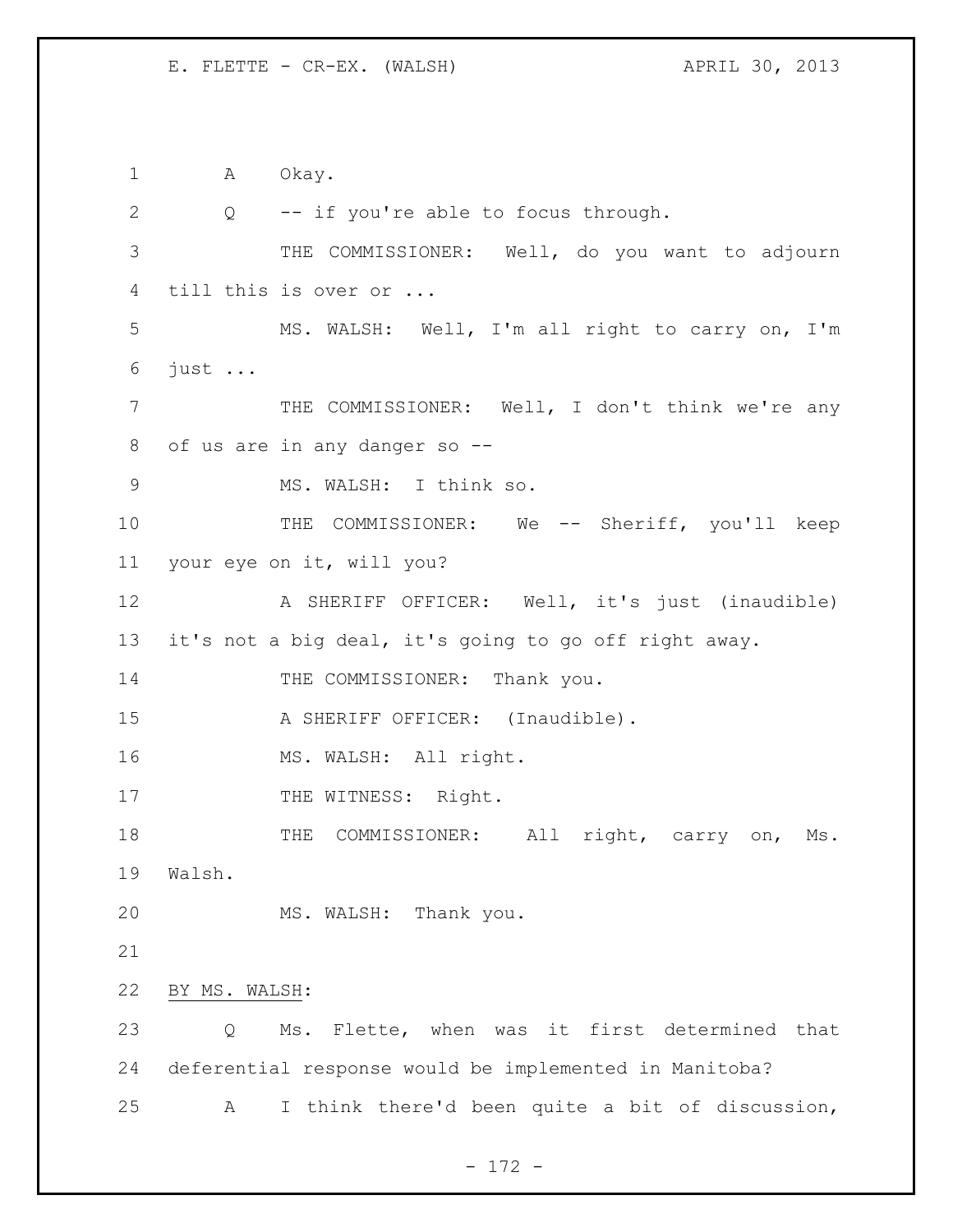and certainly with the First Nations agency, right from when we first started those agencies in the early '80s right in the first master agreement that was signed with the province and the feds and the First Nations leadership. There was a lot of talk about preventive services, there was a lot of talk about prevention being the front end of the service. That we wanted to work to support families. And over the years in the First Nations CFS, maybe some agencies with more success than others, but prevention has always been an important component and one that I think everybody has tried to implement notwithstanding the challenge that it wasn't funded it wasn't sort of officially recognized in the legislation.

14 There was certainly, in the legislation, lots of language about supporting families and et cetera, so wasn't, you know, that anybody felt they had to do something that wasn't known.

 I think the formal discussion about implementing a differential response model, I believe that came with the external reviews or shortly before, right around the same time, and the first money we got to actually look at transitioning and building a system that would do pilot projects, et cetera, came through the money from Changes for Children.

Q When you refer to the external review, I'm

- 173 -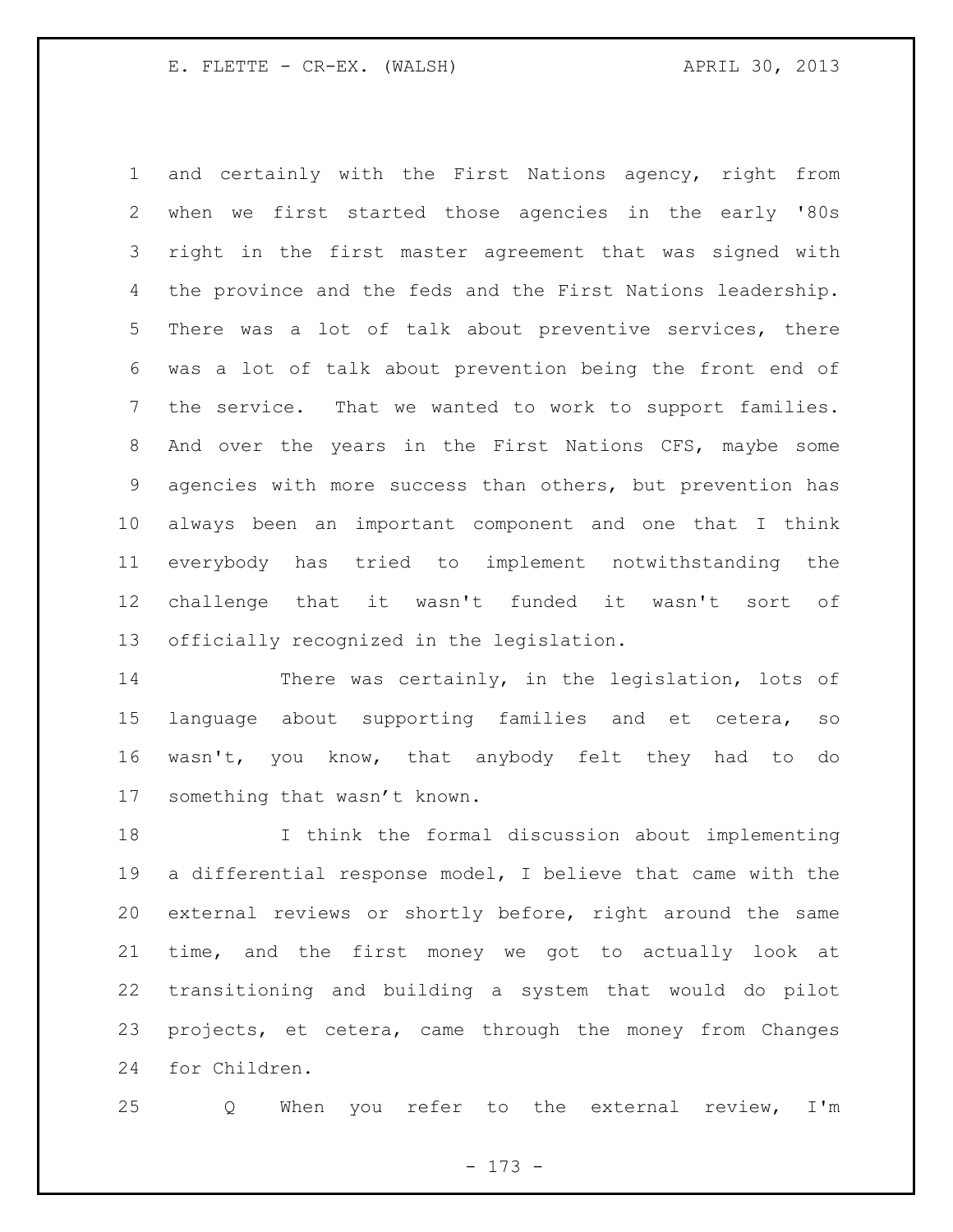assuming you mean Strengthen the Commitment, the review --

A Yeah.

Q -- that came out of the Ombudsman's office?

A Yes, primarily that one.

 Q In delivering differential response, I think you've already told me that it's essential that there be in existence good community resources to, to stream, to, to 8 send that stream of clients to; is that fair?

 A Yes. It's not that all the, it's not that all those cases would be streamed to community resources. For the most part, the way we're, the way differential response would work is that there -- those families remain with some element of risk from low, you know, to medium perhaps, but you would definitely want to engage the community partners to become part of the services that are offered or to be the main providers of that service with the case worker taking perhaps a lesser role but managing the case itself, yes.

 Q Then another important part of differential response would be that the agency would have to have some person who coordinates and make sure that when the, the family goes to the collateral service provider they're, in fact, getting what they need?

 A Well, each -- we see each of those cases actually having a case worker assigned to it, so the coordination

- 174 -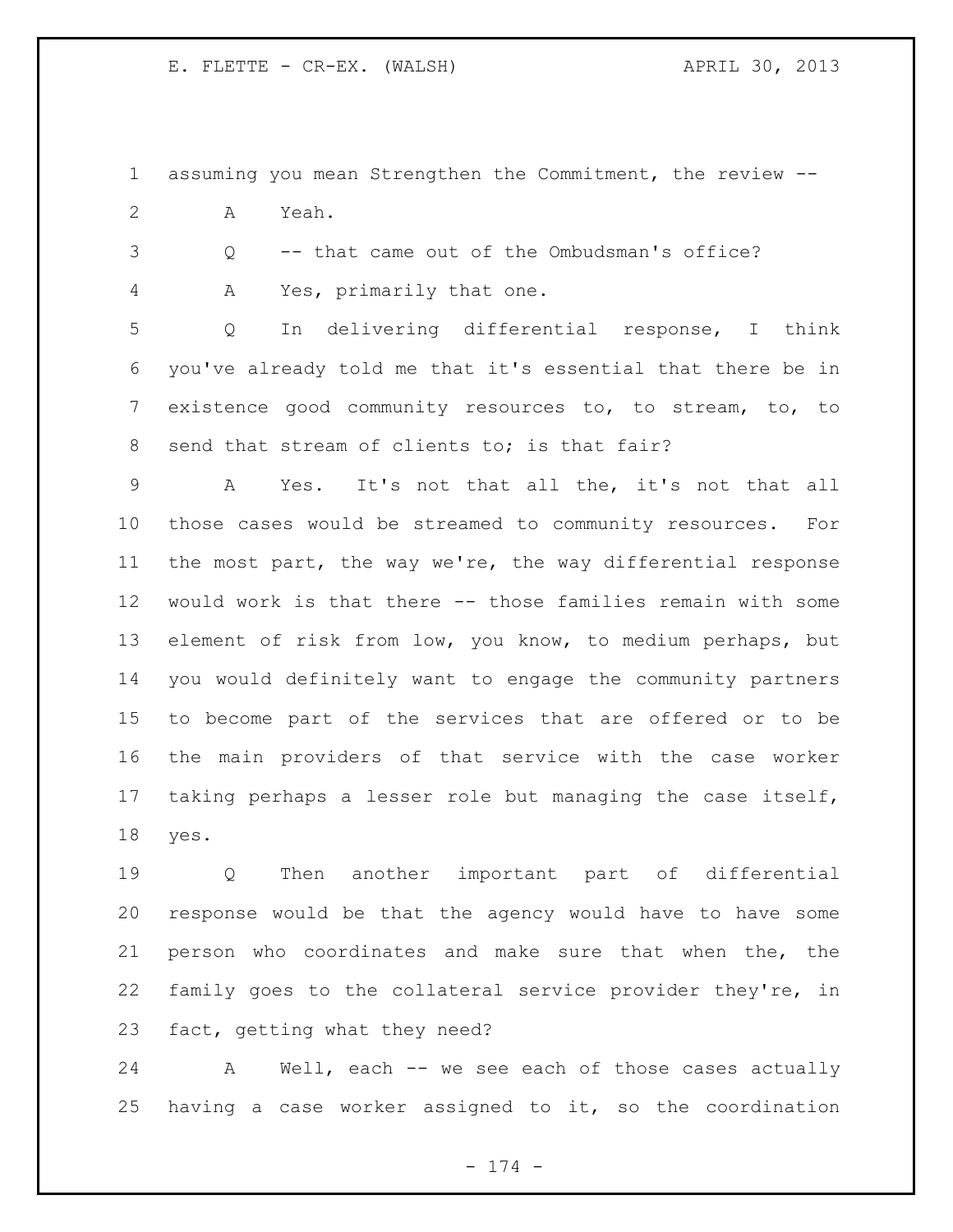would happen initially at the intake stage when the assessments are done and a decision is made whether the case is streamed to family enhancement or protection, but there would be a case manager assigned to the case and it would be their responsibility, yes, to make sure that the family is going and accessing and doing okay with those services.

8 Q And that the services are available?

A Yes.

 Q Okay. In terms of the, the assessment of risk that goes alone with, with differential response, is, is the assessment of risk for differential response, does it mean that someone is assessed at a low risk? What does, what does a low risk mean if someone's assessed at low risk? Low risk of what, I guess is my question.

 A Okay. There's two pieces, then, to that. One is the safety assessment, which is the immediate is the child safe right now, and if you say no, you have to intervene or remove the child or take action. If you're saying yes, the risk assessment itself is looking at the probability of future harm. So you ask -- you get a -- you ask the question of the family, a series of questions of the family that looks at some of their history, and then the form, the way it works, will then give you, at the end of the form, a rating for that family. So low risk would mean that the

- 175 -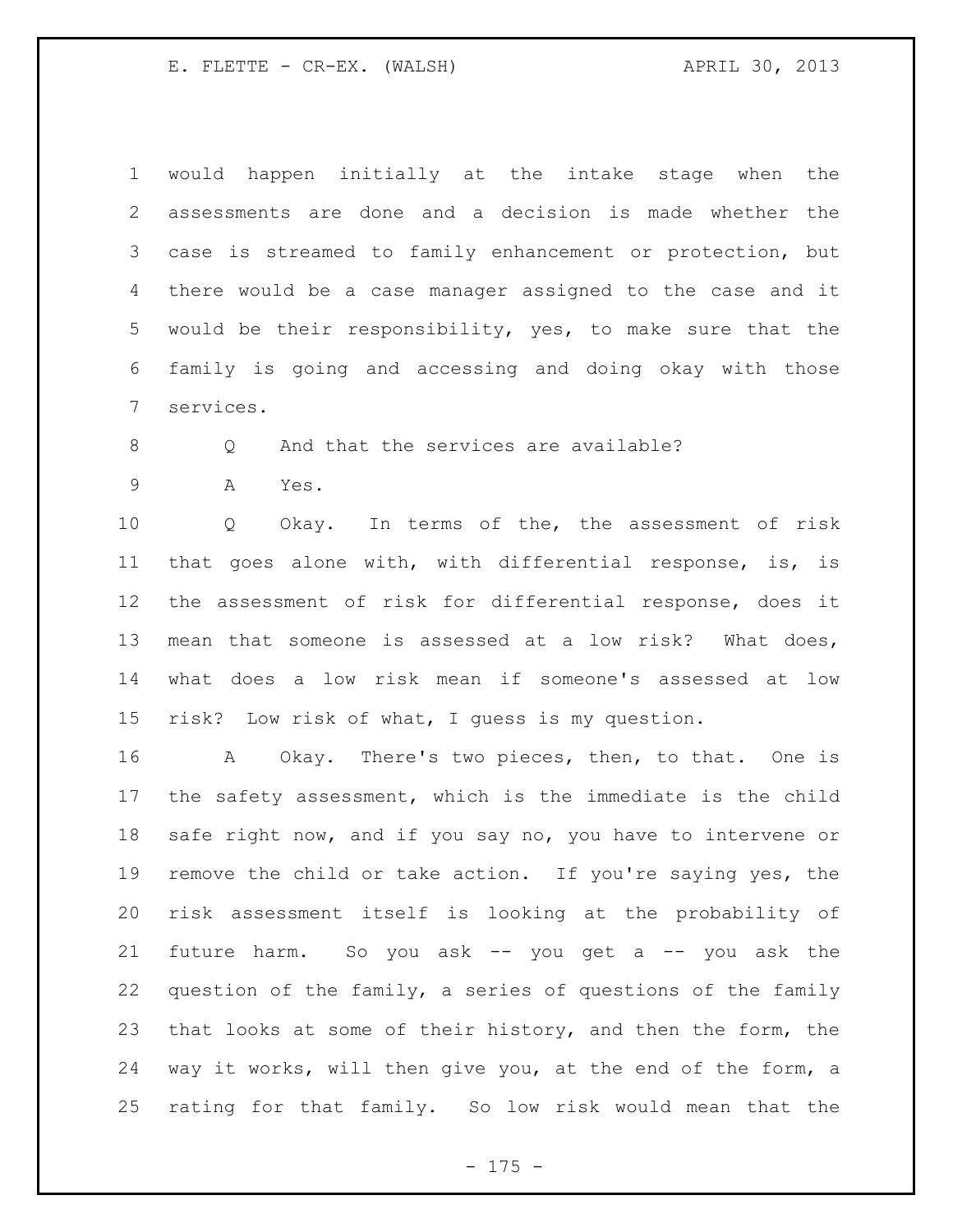probability of future harm to these kids is low, a medium risk is a bit higher and then there's the high risk which says that there's a good chance that these children will remain at risk or that future harm will come to these children.

 Q So you're talking about a risk of safety. What about measuring risk of ongoing long-term wellbeing, risks associated with, with that?

 A I'm not sure it's just the risk of safety. The safety is the first one and it's a separate assessment that's done that looks -- it's the immediate, is the child safe. The probability of future harm does look at more the, you know, over time is this child going to remain 14 safe; if the child is safe today, are there things, factors in this family that make the probability of future harm greater or lesser in other cases?

 Q But you're talking about harm and I'm, I'm wondering, is there anything in the risk assessment and the subsequent differential response that addresses long-term wellbeing of a child?

 A Well, we would see that in the outcomes for those children and it would be the accompanying document that gets done with the, the risk and the safety assessment which is the strength and needs of the family and of the child. So it looks at the strengths of the family and the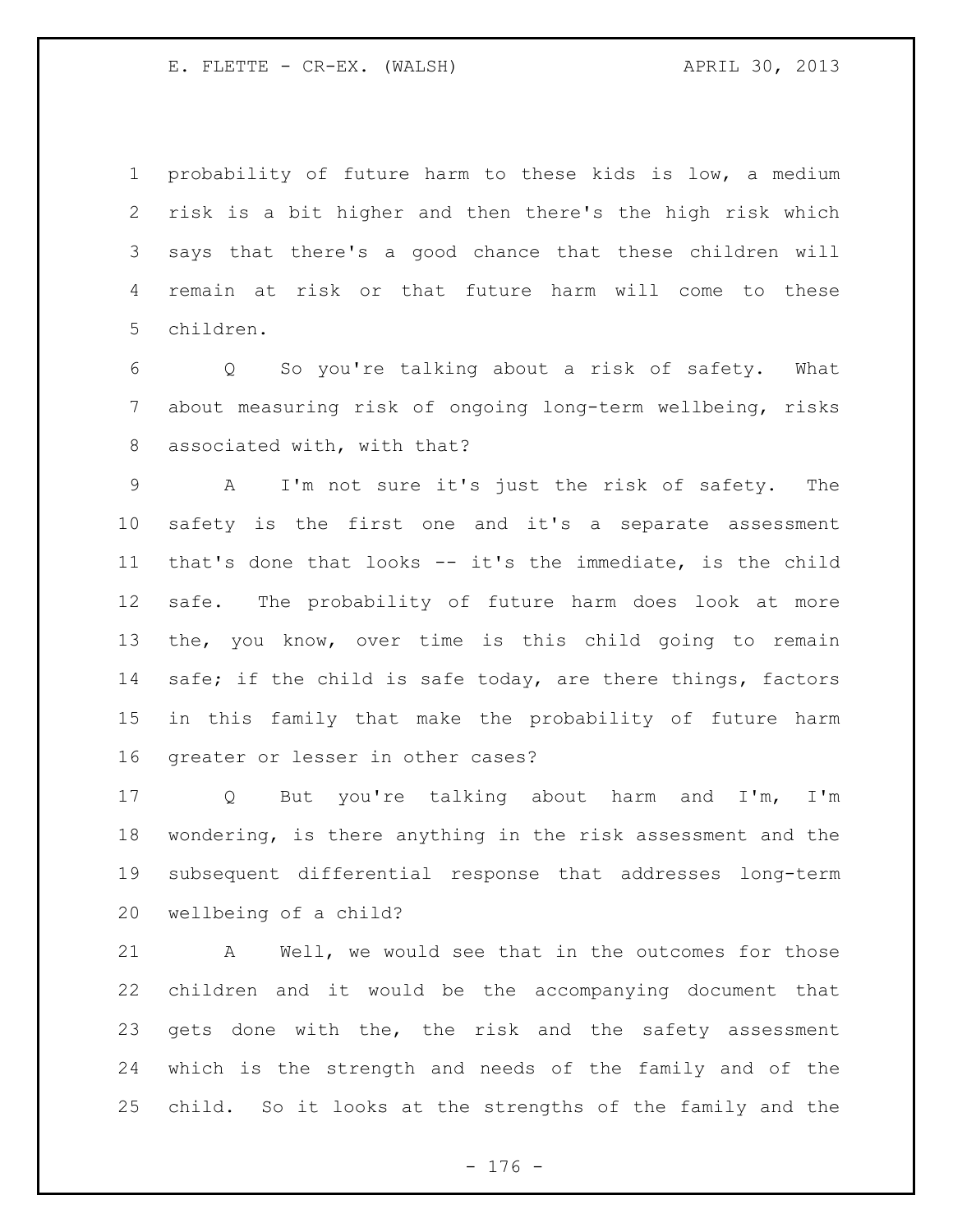needs of the family and of the children in that family. So in that document you would spell out what your case plan is going to do and what good outcomes would be for the child and how you're going to measure those.

 Q And is differential response intended to respond to long-term wellbeing of a child?

 A Well, ultimately yes. I think all the services we do, we, you know, our, one of our objectives is good outcomes for children and good outcomes being long term good outcomes from them.

 Q We just, we hear a lot about, about protection and, and physical safety but when you look at the principles in the, the Child and Family Services Act, they're much broader in terms of, of a child's wellbeing and the need to protect that. So I'm wondering whether differential response addresses that aspect of protecting children?

 A Well, I would say for child welfare our first emphasis is on safety and risk, and then with a good case plan we are working with families that are, that have some element of risk there. And so when we're looking at good outcomes for kids, that is part of the planning we would do with a family to say, you know, what is this risk, what would be a good outcome for this child and how do I get there.

- 177 -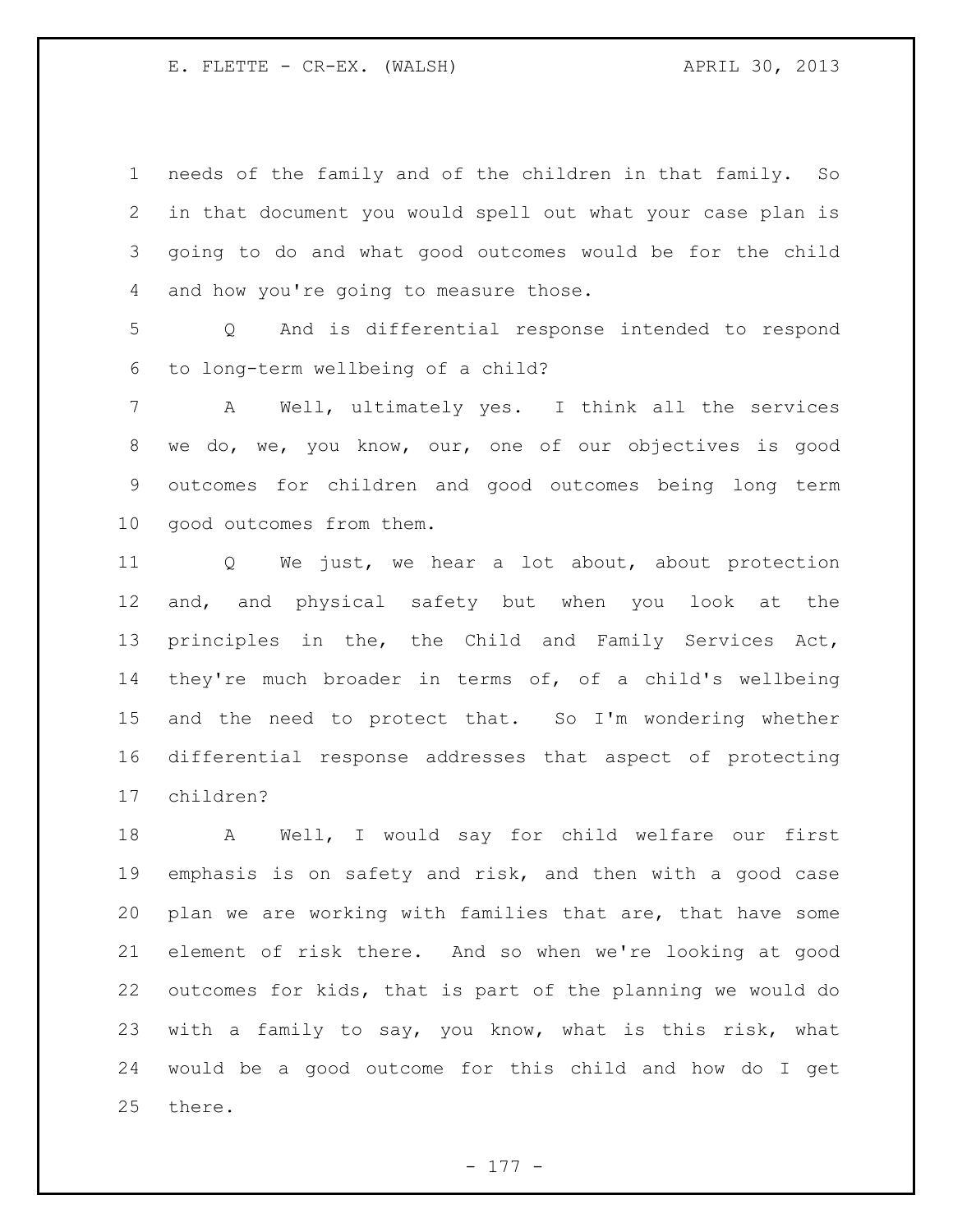Q So what, what would differential response look like? Can you give us an example and could you, for instance, use the facts of Phoenix's life to, to give us an

example as to what differential response would look like?

 A Well, I'm not sure I have your question right, but so if we, if we were looking at Phoenix's case and 7 let's say there had been an immediate risk -- or a safety assessment and then a risk assessment done and then strengths and needs had been done, I haven't read those case files but from my knowledge of the case that likely would have been a medium to high risk case. So it would have right away called for a judgment on the part of the worker and the supervisor as to whether that case would go to protection or family enhancement. And both of those are part of a differential response model. All it says is you can have two ways of responding to a family.

17 The agency then could have, regardless of what stream, made a decision that they would use a family enhancement approach, for example, and particularly when, from what I understand when Phoenix was smaller and, and she and her bio mom and dad were still parenting together, there might have been opportunities to use a family enhancement response with that family that would have looked at building and supports, looking at what are the strengths of these two parents, what are the needs of these

- 178 -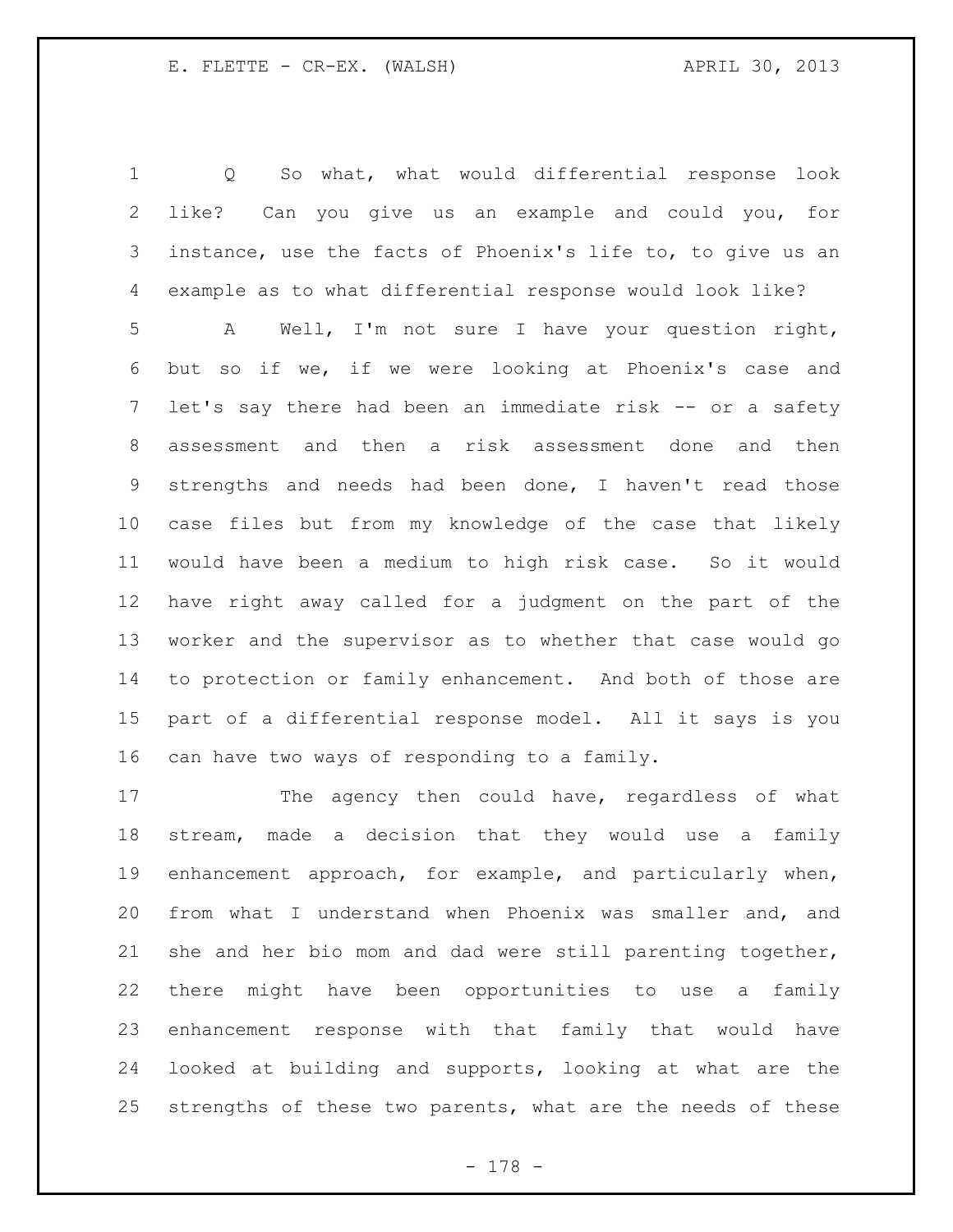two parents given their history and how do we best respond to that in a case plan. It would have also called for every 90 days a re-assessment to be done using those same forms, so I believe that that would have picked up that 5 there were problems that at some point ... (ALARM ADVISORY NOTIFICATION) THE WITNESS: The, the structured decision-making tool also requires that re-assessments be done every 90 days so there would have been another opportunity to review risk, review safety, see what has changed in the family so as the bio parents split up, as other children came into the family, as it, you know, became clear, I believe it would have been picked up that Phoenix was not where they said she was, that all of those would have been red flags that would have been picked up through that process. BY MS. WALSH: Q And is, is what you're describing something different than what was in place in terms of case management when Phoenix was receiving services? 23 A Well, I don't think there was -- you know, I'm not so familiar with what was at Winnipeg but I don't believe there were structure tools and a structured

- 179 -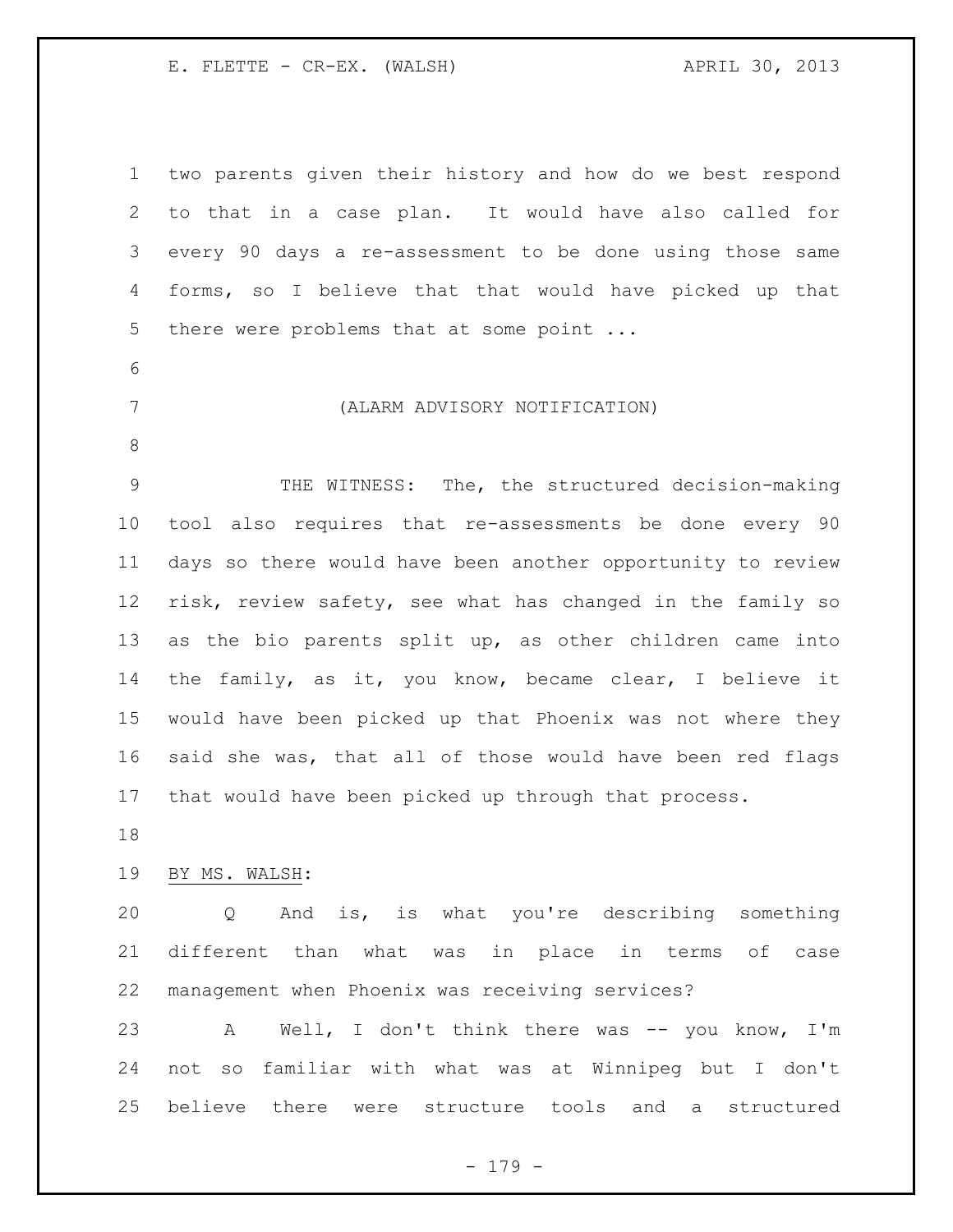approach to it. There was an expectation and there was a standard around safety assessment/risk assessment, but what we have now, at least what we're using in the south, is very clear tools that have been developed and that structure the thinking of the worker in the decision. And while professional judgment plays into it, it is based on some pretty clear and structured information and evidence.

 Q Okay. So risk assessment has changed by virtue of the use of the structured decision-making tool. What about, then, the response; you say that a family enhancement approach can be used. Is that something different than what was available to workers when Phoenix was receiving services?

 A Well, I think a family, what we call family enhancement now could have been done. It was perhaps funded differently or called different, but agencies did have money for family support services that they could access when kids were still at home. It wasn't anywhere near as rich a budget as you would have and agencies had to be pretty careful with that, but there were ways to do it. They certainly could have set up partnerships with community groups as well and found some ways to monitor that, at least to the point where the risk within that family was still manageable or at a medium or low level.

Q The funding model talks about funding for

 $- 180 -$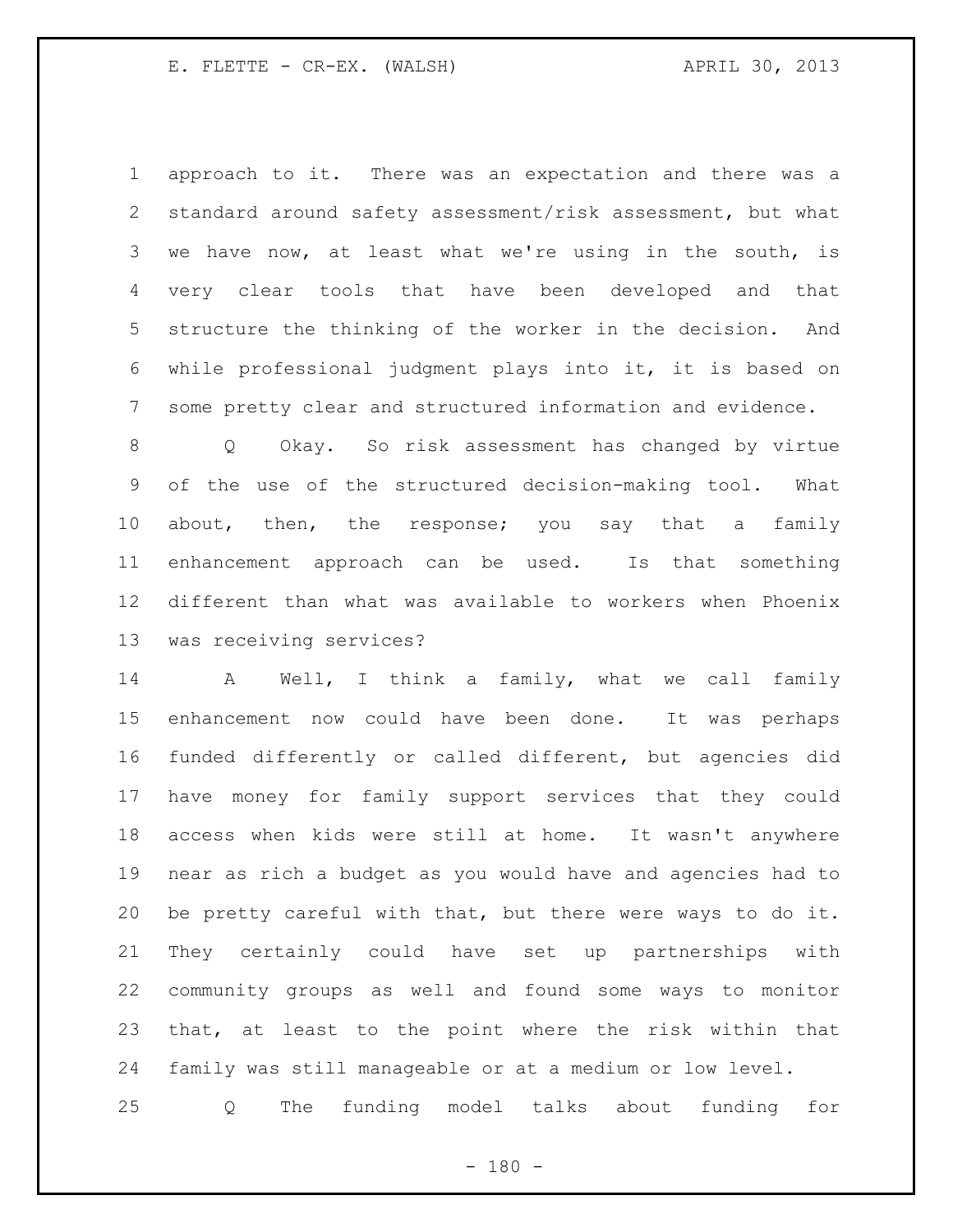protection services and funding for family enhancement services or family enhancement workers.

A Yes, it breaks it into the two.

 Q So are those going to be additional workers, new workers who are being recruited into the family to perform family enhancement?

 A Well, the funding model, because it's driven by case counts, although those counts are arrived at a little bit differently between the two governments, but let's say on the provincial model, where it is more directly lined up with actual cases, you get one work, one worker for every 25 cases if it's a protection case, so that's if it's a protection family or children in care you have 25 files one worker. It's slightly richer funded on the family enhancement side, it's on a one to 20 count. Because those services are timelined they're intended to be more intense work with the family with the hope that those families can then move off the child welfare list. So --

 Q But are those new workers who are going to perform those services? Are -- is the system going to have to hire new workers or are there existing workers who are going to do it?

 A Well, if the -- the agency would, in the funding model, get a complement of workers. So they may have to hire if they don't have that many workers. In most cases,

- 181 -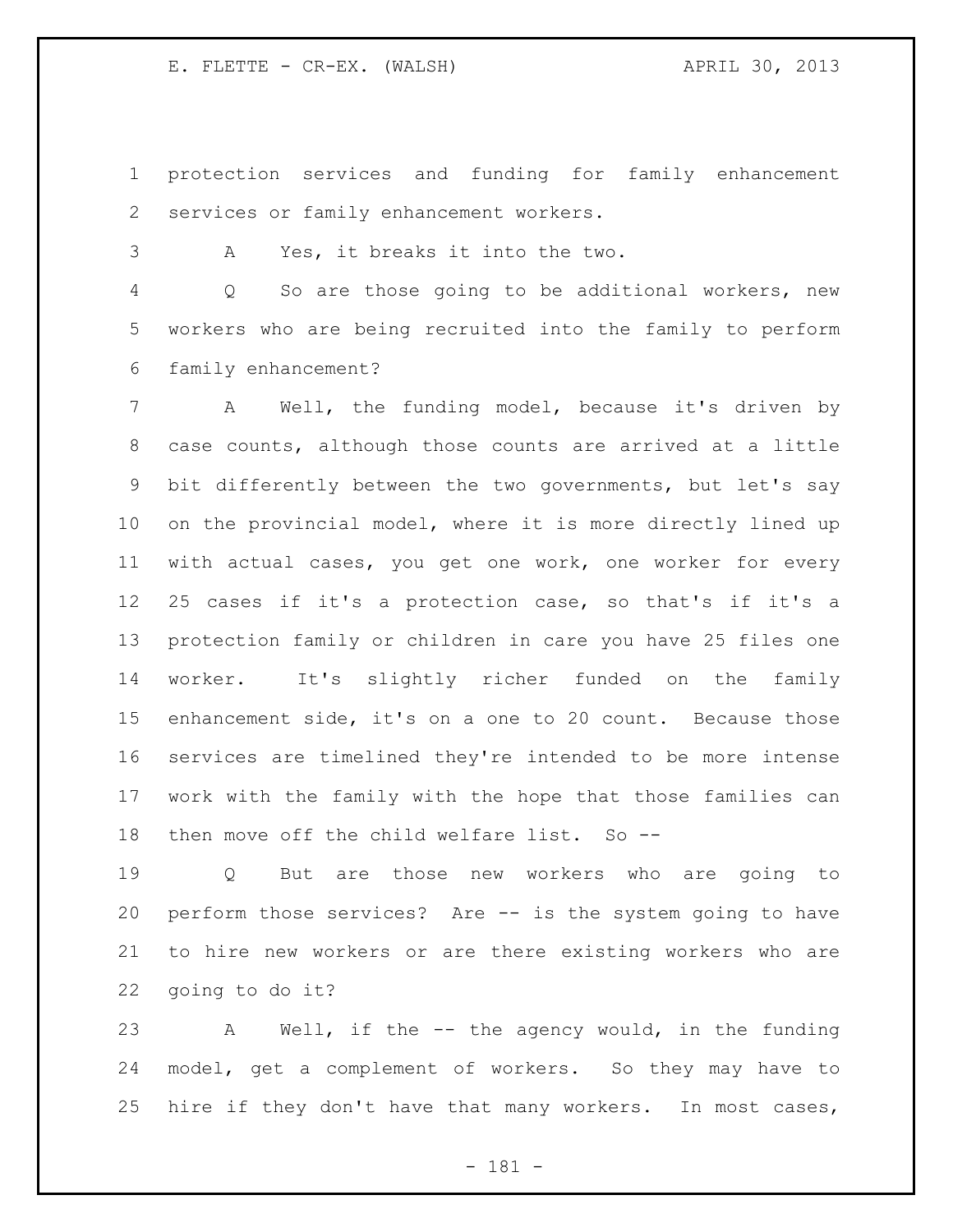for our agencies, they're hiring extra workers.

 Q Which leads to my next question: Is recruitment going to be a problem to staff those family enhancement positions?

 A Recruitment's been an issue for us in child welfare for quite some time. I think it will be easier to staff family enhancement positions because it's nicer work, so to speak, and we do see long-term protection workers choosing to move over to the family enhancement side. But yes, I think recruitment and, in particular, in the rural and on-reserve areas, recruitment has been a challenge and we, you know, have tried to implement or have looked at implementing a variety of strategies, including training, to address that.

 Q Could some of the family enhancement stream be staffed by someone who is not a child welfare BSW, for 17 instance, not a -- is this an opportunity where there might be a different qualification?

 A Yes, I think that's true of the protection work as well, but I think what you want there is skilled workers who could --

Q Sure.

 A -- make, do good assessments, who understand what risk is, who know how to engage families and who know how to work with them, both in a preventive sense but also if

- 182 -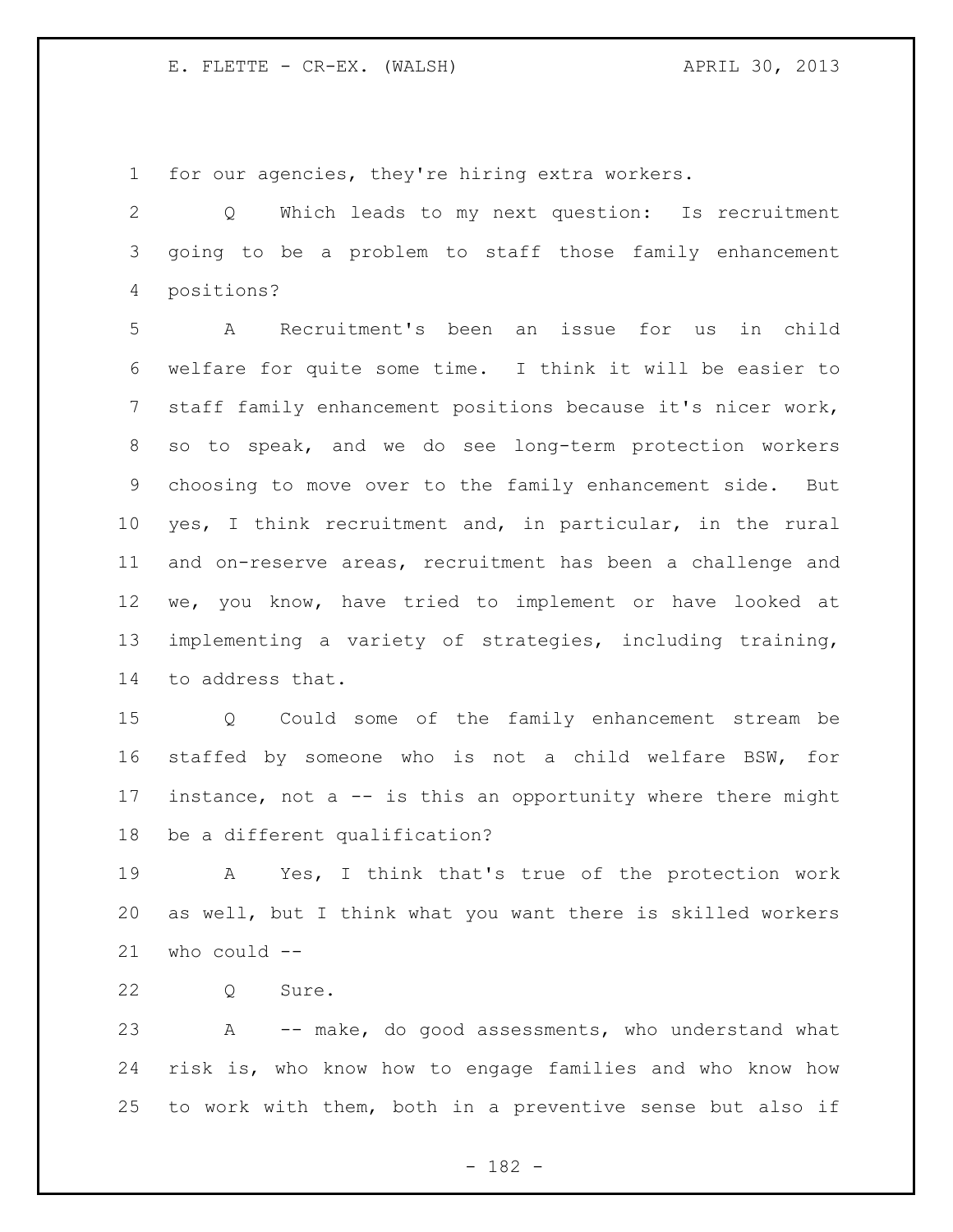things escalate, because things can change in a family, that they would know what to do, that there's some comfort in, in their capability.

 Q In terms of funding, you identified that where the, the assumptions have been under-estimated, so you've got communities where there's children who are not, in fact, funded for the services that need to be delivered, it may be that the agency has to dip into the family enhancement money to fund the protection work. Did I understand you correctly?

11 A That's on the federal side where they, they, they use the assumption model. So where you have agencies where 13 their case counts exceed that, yes, that, that may happen. Now, if your case count is 10 percent instead of seven percent you can likely manage that, but when it's, when your case count is 14 percent of the child pop that you're getting funded is, if it's seven percent, you have a group of kids in care that you have to assign workers to and so you're going to have to draw from your child -- from your family enhancement line for that.

 Q The graph that you showed us, which showed that funding had been increased over --

A Yes.

 Q I guess my question is, has it been sufficiently increased and, and in particular, for example, we've seen

- 183 -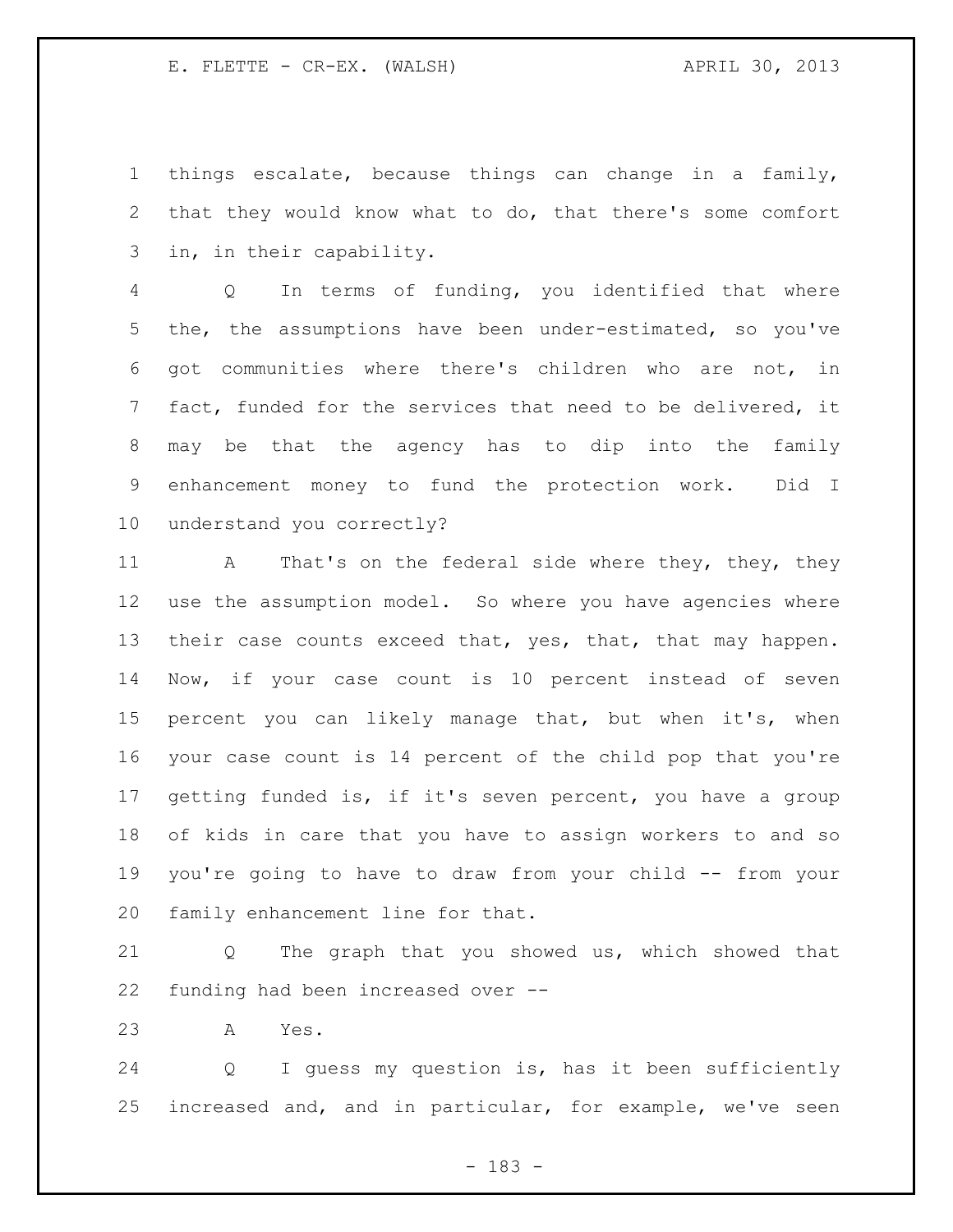that the numbers of children in care have also increased. You've now got these new services, family enhancement services, so just because there's an increase in funding does that mean it's sufficient to meet the needs of the system?

 A Well, never sufficient. I think on the provincial side there is, there will be adjustments and they have been making adjustments if your kids-in-care increase or your, you have more cases going to family enhancement, because you are still getting the one to 20, one to 25. So if I have 25 new kids in care, that would mean an extra worker for me. Where it doesn't adjust the same way is on the federal side where that assumption model is in play and, like I said, we're trying to get it changed in our next five-year go-around.

 There's other pieces in there. The prevention services, particularly the program pieces, are funded through a service purchase amount and there's a set amount in both the federal side and the provincial side that agencies can use. And I would say over time -- right now it's not too much of a funding pressure, but I would say those dollars are not enough, and as agencies ramp up the programs they're going to be feeling some funding pressures there.

I know from my experience at west region, because

- 184 -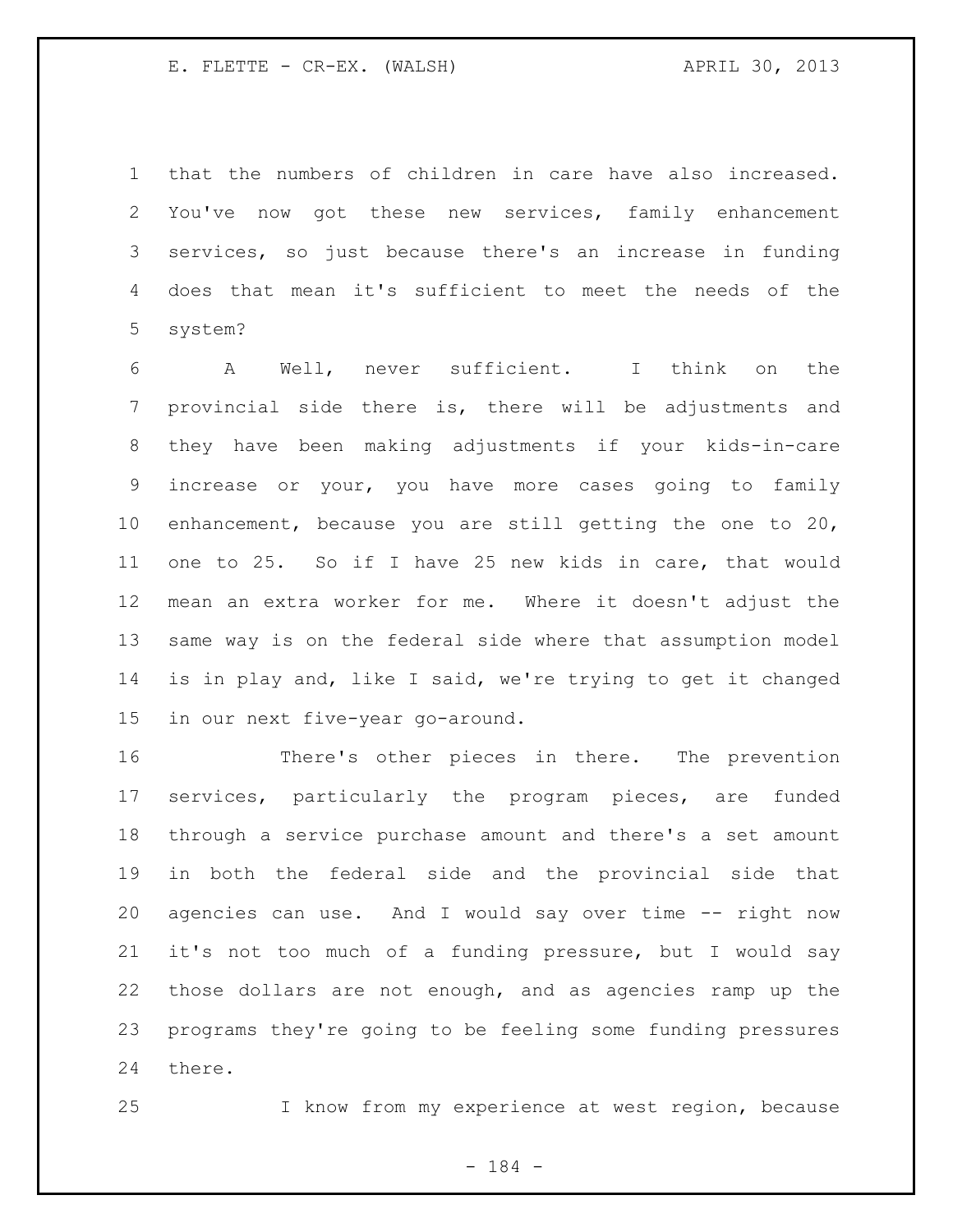we developed a, a whole range of preventive programs, there is a, there is an operational cost to those programs. Like, you can't run a program without staff, and when you're staffing up someone has to do payroll and someone has to do admin. That's not always factored into the preventive dollars that you get but it then becomes a burden on the agency and I don't think that's properly recognized in the formula yet, and hopefully we can get it changed the second -- the next go-around as right now, because the money flowed late and agencies got, you know, quite a bulk of cash and they're needing to ramp up some of these programs, they're probably okay from a pressure point, but over time as those become more developed, I think they could see some difficulties there if we don't address that.

 Q You said that the statistics of the number of children in care as of, for instance, March 31, 2012, that's a number at a point in time?

A Yes.

Q Measured at a point in time?

A March 31st, yeah.

 Q So in fact, that number doesn't give you the count of the actual number of children who spent some time in care over the year?

A No. But we can, we can get that number from

 $- 185 -$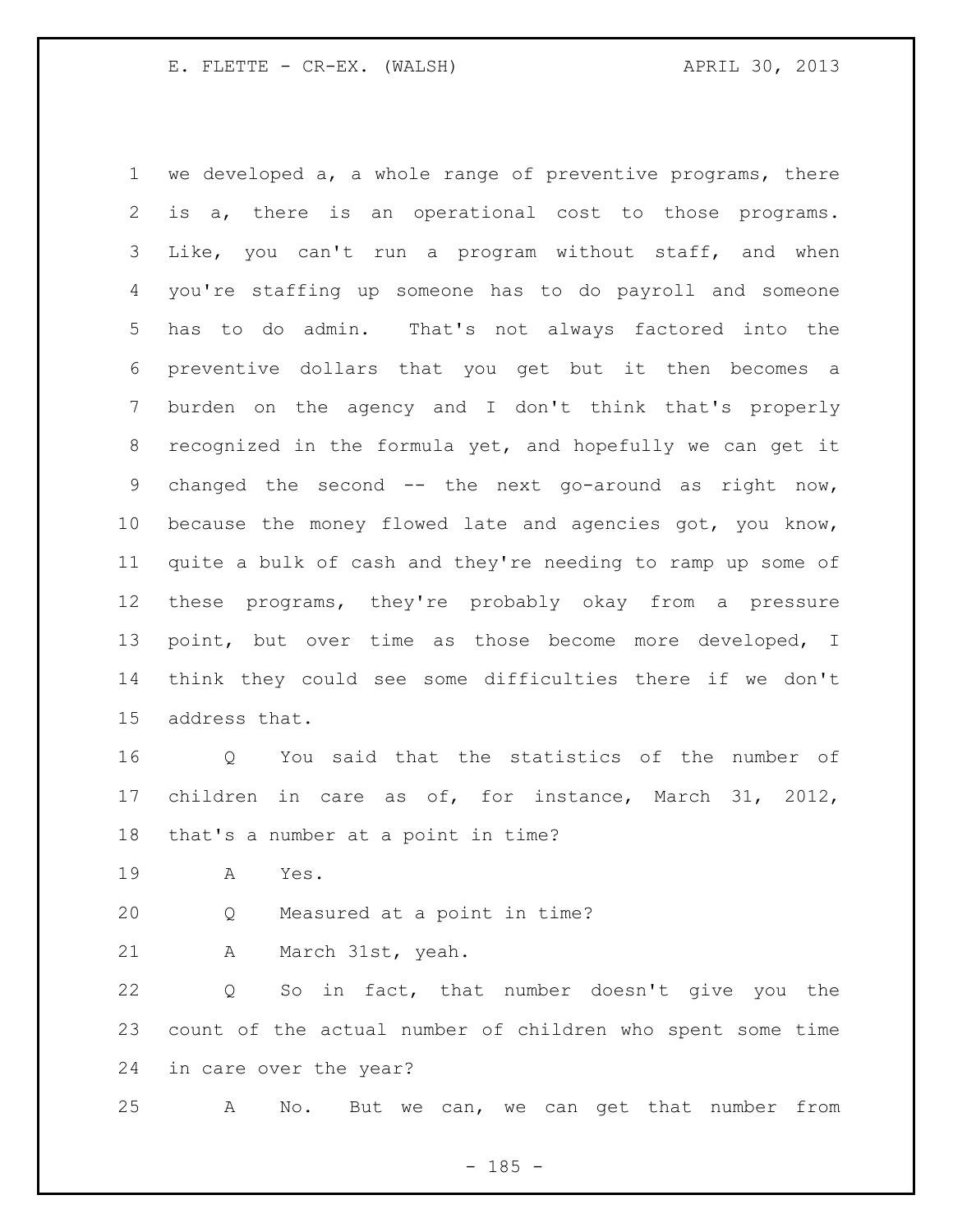agency billings, when they bill child maintenance numbers. Like, they would have a record of all the kids that were in care so we would be able to see how the point-in-time number compares to all the kids they serve. But all of the agencies would have served quite a few more kids than show up in those March 31st numbers.

 Q In terms of quality assurance, how do you -- or perhaps it's under the head "goal", which was one of the things that, setting goals was one of the things that the auditor general, in her report, said authorities have to be looking at developing a strategic, plan, setting goals, how does the southern authority, if it does, measure whether it's doing a good job for children and families?

 A Well, we would measure it at two points or two areas. One would be the work agencies are doing, because that is the front line work out there with kids and families, so we would be interested in how well they're achieving their outcomes. And then we would be seeing -- we would probably use similar outcomes. I mean, right now we are, we're looking at child safety and child permanence and child wellbeing. Our measure of that would depend more on how the agencies are performing. So for us, though, our focus is on supporting those agencies, making sure that the staff are qualified, that the funding that's in place is adequate, that the standards are there, that the training

 $- 186 -$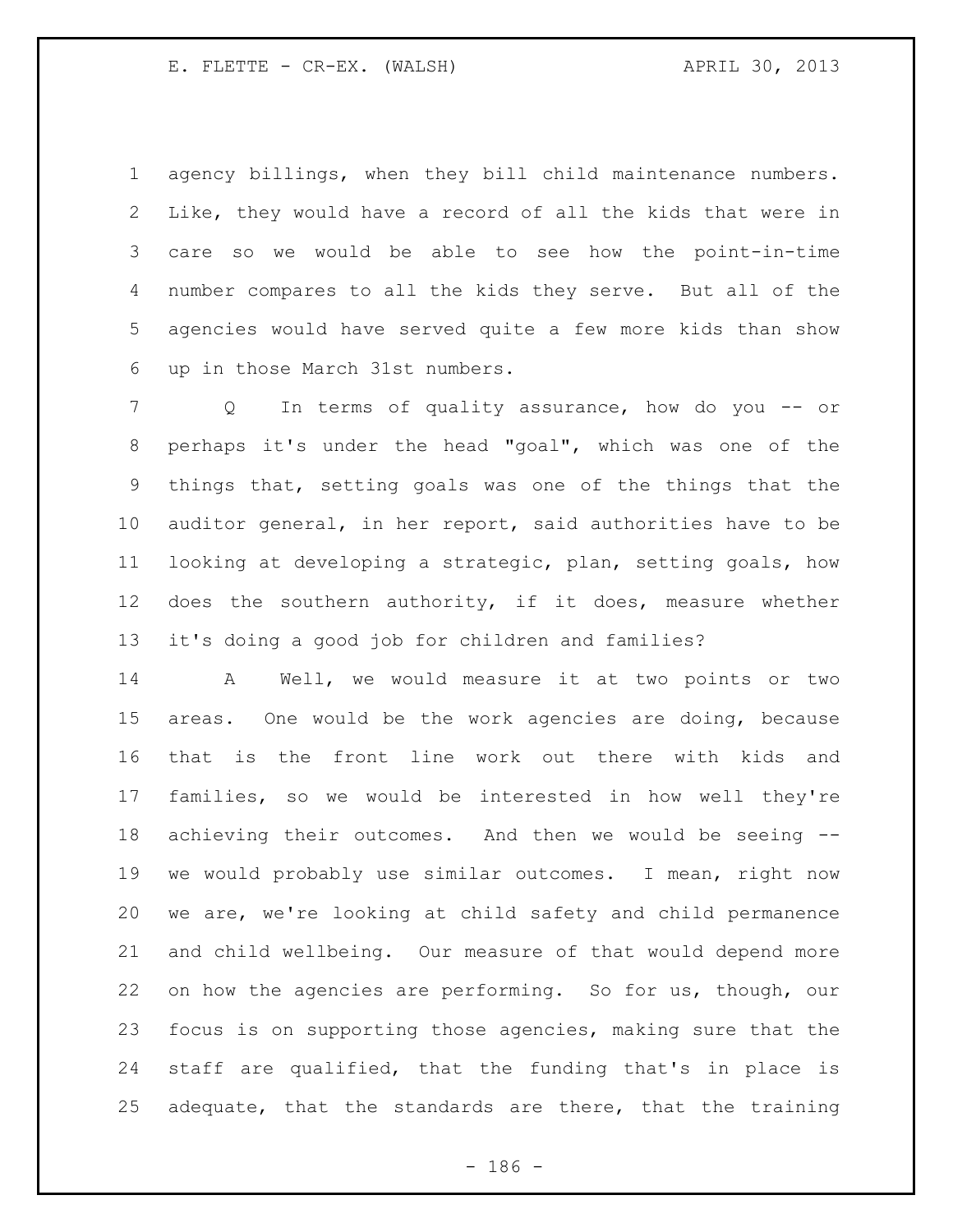is done. It's those sort of foundational pieces that are fundamental to the system.

 Q Is there any other way that the authority measures whether or not it's doing a good job of protecting children?

 A Well, we would certainly, along with the agencies, be looking at the numbers of kids in care. We would be looking at how many substantiated abuse complaints are there, have they gone down, are they going up. We would look at how many kids have been returned home and not entered back into care, because those are all important things in looking at child outcomes and how well parents are doing in caring for their kids.

 Q I know the numbers of children in care are reported publicly. Are any of these other items that you're following reported publicly?

 A I think they will be. As I said earlier, we've just started with the business plan process in articulating those outcomes and in developing and looking at the measures that we're going to use, and the data we're collecting will, in fact, help us see how well we're achieving those.

 MS. WALSH: Believe I may be done. Thank you. 24 THE WITNESS: Okay. MS. WALSH: Those are my questions.

- 187 -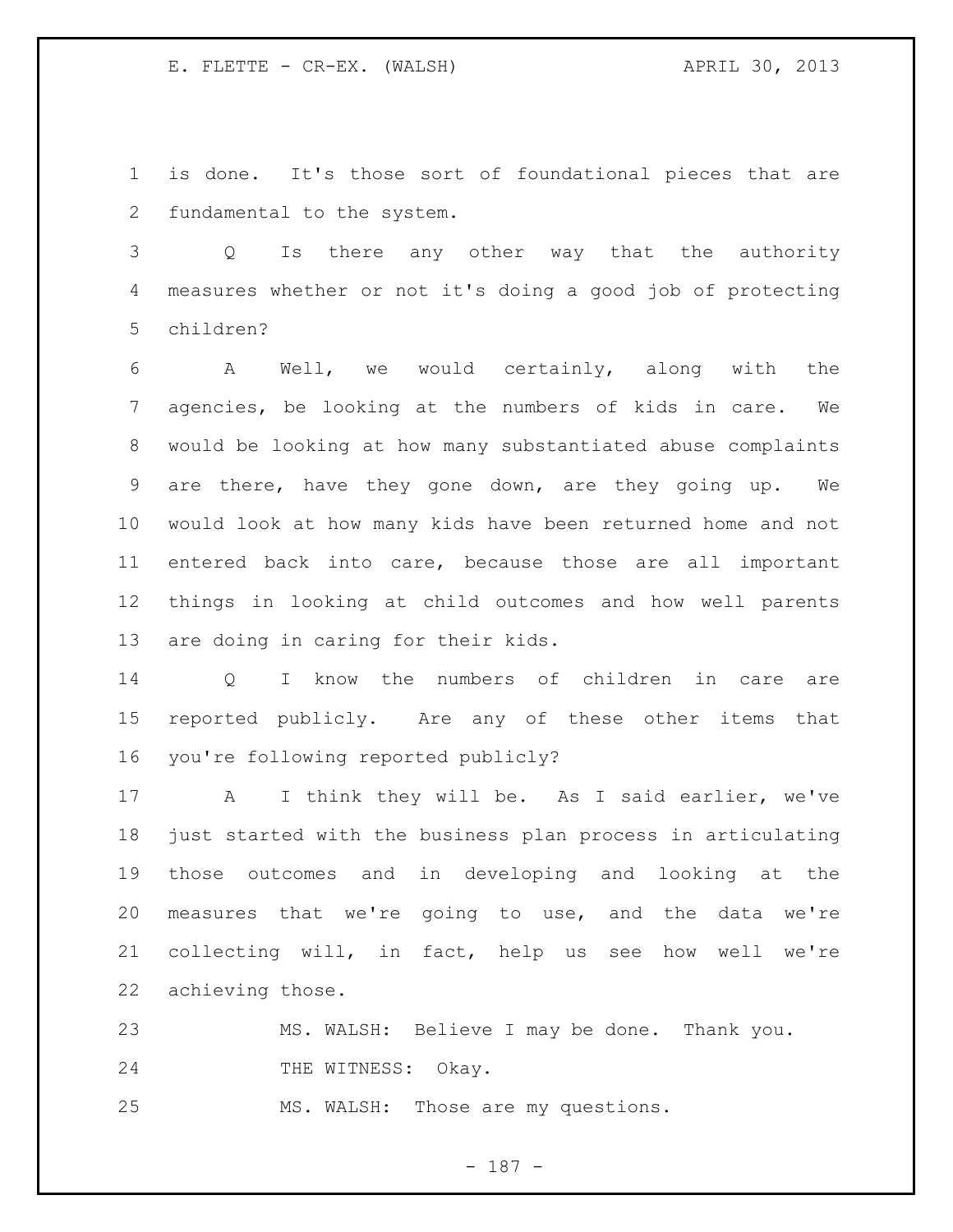1 THE COMMISSIONER: Thank you, Ms. Walsh. All right, we're going to sit for another half hour or so, so Mr. Gindin, are you next? MR. GINDIN: I'm not certain, Mr. Commissioner, if I'm, if I'm next but I do know that there's at least three or four counsel who have significant amount of questioning. I'm not sure if there's much point in -- 8 THE COMMISSIONER: Starting. MR. GINDIN: -- starting for half an hour or so. Sometimes when you can consider your, what you want to do it gets shorter. Might be beneficial to wait. Just a suggestion. Not sure, not sure if you heard me. THE COMMISSIONER: I did. Well, if -- I'm concerned how we're going to get through this on our timetable. Ms. Walsh? MS. WALSH: I just wonder if there's anyone who thinks they could do -- 18 THE COMMISSIONER: Is there anyone -- MS. WALSH: -- their questions within -- THE COMMISSIONER: -- who's, who's not going to be -- who's going to be less than half an hour that would -- or no more than half an hour would go today? MS. WALSH: This is when people don't make eye contact. 25 THE COMMISSIONER: Well, I've heard you, Mr.

- 188 -